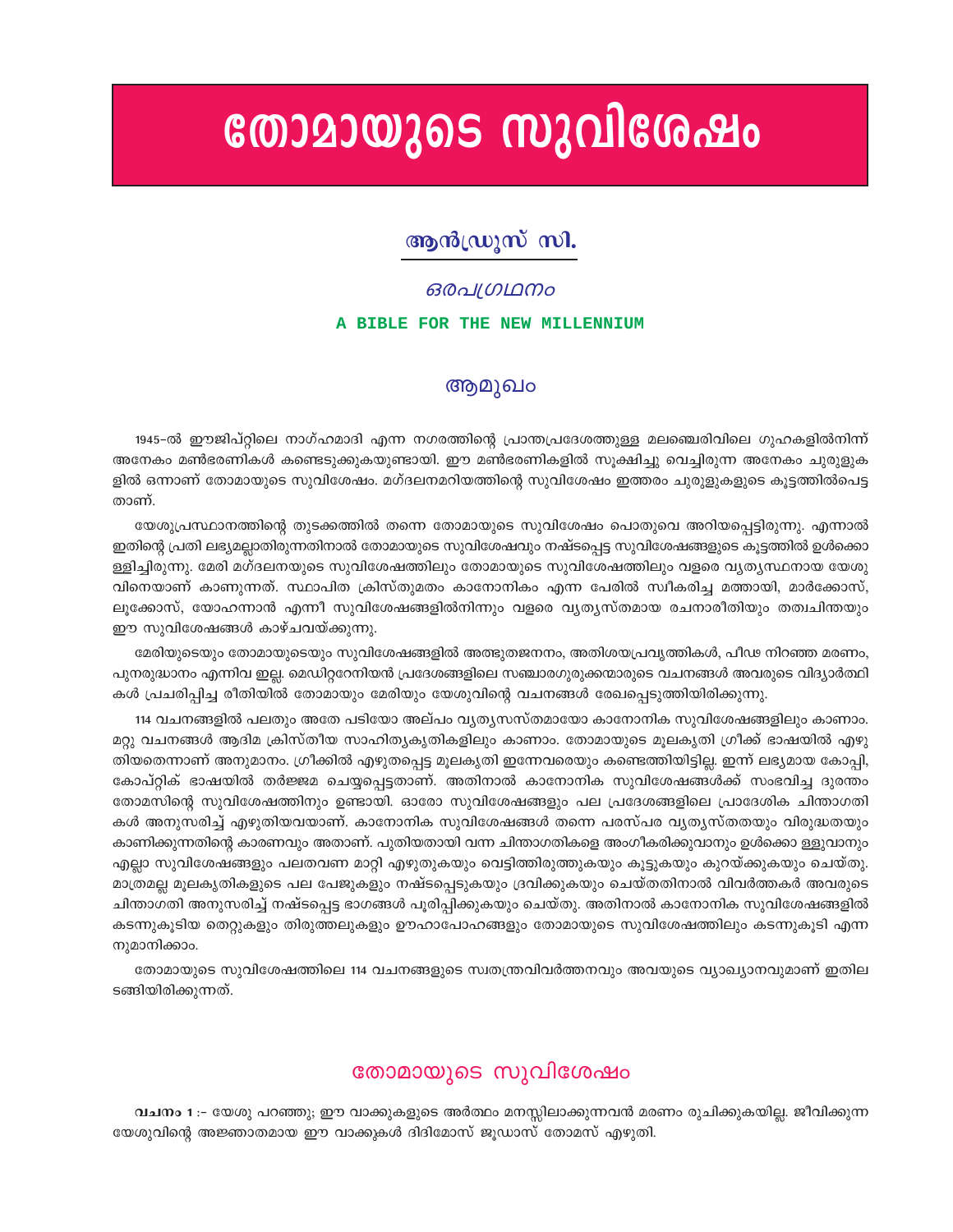വചനം 2 :-യേശു പറഞ്ഞു; അമ്പേഷിക്കുന്നത് കണ്ടെത്തുംവരെ അമ്പേഷിക്കുന്നവൻ അമ്പേഷണം തുടരണം. അവൻ കണ്ടെത്തുമ്പോൾ അതിശയപൂരിതനാകുന്നു. അതിശയം അവനെ അത്ഭുതപൂരിതനാക്കുന്നു. കണ്ടെത്തിയവ യുടെ എല്ലാം രാജാവായി അവൻ മാറുന്നു.

വചനം 3 :- യേശു പറഞ്ഞു; നിങ്ങളെ നയിക്കുന്നവൻ നിങ്ങളോടു പറയുന്നു. ദൈവരാജ്യം മേലാകാശത്തിൽ ആകുന്നു. എങ്കിൽ ആകാശത്തിലെ പക്ഷികൾ നിങ്ങളെക്കാൾ ഉപരി ദൈവരാജ്യത്തോട് അടുത്തിരിക്കുന്നു. എന്നാൽ ദൈവരാജ്യം കടലിൽ ആകുന്നു എന്നു പറഞ്ഞാൽ മത്സ്യങ്ങൾ നിങ്ങൾക്ക് മുമ്പന്മാരാകുന്നു. എന്നാൽ സ്വർഗ്ഗരാജ്യം നിങ്ങൾക്കുള്ളിലും നിങ്ങളുടെ ചുറ്റുപാടും ആകുന്നു. നിങ്ങൾ സ്വയം അറിയുമ്പോൾ നിങ്ങൾ അറിവുള്ളവരായി രൂപാ ന്തരം പ്രാപിക്കുന്നു. അപ്പോൾ നിങ്ങൾ നിത്യനായ പിതാവിന്റെ മക്കൾ എന്നറിയുന്നു. അപ്രകാരം അറിയപ്പെടുകയും ചെയ്യുന്നു. എന്നാൽ നിങ്ങൾ സ്വയം അറിയാതായാൽ നിങ്ങൾ ദാരിദ്ര്യത്തിൽ ജീവിക്കുന്നു. നിങ്ങൾക്ക് ദാരിദ്ര്യം ആകു  $mp<sub>1</sub>$ .

വചനം 4 :– യേശു പറഞ്ഞു; വൃദ്ധൻ വാർദ്ധകൃകാലത്ത് ഏഴുദിവസം മാത്രം പ്രായമുള്ള കുട്ടിയെപ്പോലെ ജീവന്റെ സ്ഥലം അന്വേഷിക്കുവാൻ വിമുഖത കാട്ടുന്നില്ല എങ്കിൽ അവൻ ജീവിതം തുടരുന്നു. മുമ്പന്മാർ പലരും പിമ്പന്മാരാകു ന്നു. അവർ ഇരുവരും ഒന്നായി മാറുന്നു.

വചനം 5 :– യേശു പറഞ്ഞു; നിന്റെ മുന്നിലെ വസ്തുത എന്താണെന്ന് മനസ്സിലാക്കിയാൽ അതിനപ്പുറം മറവായിരി ക്കുന്നതിനെ മനസ്സിലാകും. എത്തെന്നാൽ വെളിവാകപ്പെടാത്ത രീതിയിൽ ഒന്നും മറയ്ക്കപ്പെട്ടിട്ടില്ല.

വചനം 6 :- അവന്റെ ശിഷ്യന്മാർ ചോദിച്ചു; ഞങ്ങൾ ഉപവസിക്കണമോ? ഞങ്ങൾ എങ്ങനെ പ്രാർത്ഥിക്കണം? എങ്ങനെ ഭിക്ഷ കൊടുക്കണം? ഏതു രീതിയിലുള്ള ഭക്ഷണക്രമം പാലിക്കണം? യേശു പറഞ്ഞു; കള്ളം പറയരുത്. നിങ്ങൾ സ്വയം വെറുക്കുന്ന പ്രവൃത്തികൾ ചെയ്യരുത്. എന്തെന്നാൽ സതൃത്തിന്റെ മുമ്പിൽ എല്ലാം വെളിവാകപ്പെടും. കാരണം വെളിവാകപ്പെടാത്ത രീതിയിൽ ഒന്നും മറയ്ക്കപ്പെട്ടിട്ടില്ല.

വചനം 7 :- യേശു പറഞ്ഞു; മനുഷ്യൻ സിംഹത്തെ ഭക്ഷിച്ചാൽ സിംഹം മനുഷ്യന്റെ ഭാഗമായി മാറി അനുഗ്രഹി ക്കപ്പെടുന്നു. എന്നാൽ സിംഹത്താൽ ഭക്ഷിക്കപ്പെടുന്ന മനുഷ്യൻ ശപിക്കപ്പെട്ടവനായി മാറുന്നു. (സിംഹം മനുഷ്യ നായി മാറുന്നു)

വചനം 8 :- യേശു പറഞ്ഞു; മനുഷ്യൻ വിജ്ഞാനിയായ ഒരു മുക്കുവനു സദൃശം. അവൻ കടലിലേക്ക് വല എറി ഞ്ഞു. വല വലിച്ചപ്പോൾ അനേകം ചെറുമത്സ്യങ്ങൾ വലയിൽ നിറഞ്ഞിരിക്കുന്നതായി കണ്ടു. അവയ്ക്കിടയിൽ ഒരു വലിയ മത്സ്യത്തെയും കണ്ടു. അവൻ ചെറിയ മത്സ്യങ്ങളെയെല്ലാം തിരികെ കടലിലെറിഞ്ഞിട്ട് വലിയ മത്സ്യത്തെ സ്വന്ത മാക്കി.

കേൾക്കാൻ ചെവിയുള്ളവൻ കേൾക്കട്ടെ!

വചനം 9 :- യേശു പറഞ്ഞു; നോക്കൂ, വിതയ്ക്കുന്നവൻ കൈ നിറയെ ധാന്യം വാരി എറിയുന്നു. ചിലത് വഴിയിൽ വീണു. അവ പക്ഷികൾ കൊത്തിപ്പെറുക്കി. ചിലത് പാറപ്പുറത്ത് വീണു. മുളയ്ക്കുവാൻ മണ്ണ് ഇല്ലാത്തതിനാൽ അവ മുളച്ചില്ല. ചിലത് മുള്ളുകൾക്കിടയിൽ വീണു. മുള്ളുകൾ അവയെ ഞെരുക്കി. അവയെ പുഴുക്കൾ തിന്നു. ചിലത് നല്ല നിലത്തു വീണു. നല്ല വിളവു നല്കി. അവ അറുപതും നുറ്റിയിരുപതും മേനിയായി വിളഞ്ഞു.

വചനം 10 :– യേശു പറഞ്ഞു; ഞാൻ ഭൂമിയിൽ അഗ്നി വിതച്ചിരിക്കുന്നു. അത് കത്തിയാളും വരെ ഞാൻ അതിനെ കാക്കും.

വചനം 11 :– യേശു പറഞ്ഞു; ഈ ആകാശവും അതിനു മുകളിലുള്ള ആകാശവും മാറിപ്പോകും. മരിച്ചവ ജീവനു ള്ളവയല്ല. ജീവിക്കുന്നവർ മരിക്കുകയില്ല. മരിച്ചവയെ നിങ്ങൾ ഭക്ഷിക്കുമ്പോൾ അവയെ ജീവനുള്ളവ ആക്കി മാറ്റുന്നു. നിങ്ങൾ പ്രകാശത്തിൽ എന്തു ചെയ്യും? ഒന്നായിരുന്ന നിങ്ങൾ രണ്ടായി മാറും. നിങ്ങൾ രണ്ടാകുമ്പോൾ എന്തു ചെയ്യും?

വചനം 12 :– ശിഷ്യർ യേശുവിനോട് പറഞ്ഞു; – നീ ഞങ്ങളെ വിട്ടുപോകും എന്ന് ഞങ്ങൾക്ക് അറിയാം. അപ്പോൾ ഞങ്ങളെ ആരു നയിക്കും?

യേശു അവരോട് പറഞ്ഞു; നിങ്ങൾ എവിടെ നിന്നു വന്നവരെങ്കിലും നിങ്ങൾ നീതിമാനായ ജെയിംസിന്റെ പക്കൽ പോകണം. അവനാണ് ആകാശവും ഭൂമിയും ഉണ്ടായതിന്റെ കാരണം.

വചനം 13 :- യേശു ശിഷ്യരോട് പറഞ്ഞു; നിങ്ങൾ എന്നെ ആരോട് ഉപമിക്കുന്നു? ആരോട് താരതമ്യം ചെയ്യുന്നു?

ശീമോൻ പത്രോസ് പറഞ്ഞു, നീ ഒരു ഭൃതൃൻ ആകുന്നു. മത്തായി പറഞ്ഞു, നീ ജ്ഞാനിയായ തത്വചിന്തകൻ. തോമസ് പറഞ്ഞു ഗുരോ! നീ ആരെപ്പോലെ എന്നു പറവാൻ എനിക്ക് വാക്കുകൾ ഇല്ല. യേശു പറഞ്ഞു; ഞാൻ നിങ്ങ ളുടെ ഗുരുവല്ല. ഞാൻ കോരിത്തന്ന ഉറവയിലെ ജലം കുടിച്ച് നിങ്ങൾ മത്തരായിരിക്കുന്നു.

അപ്പോൾ അവൻ തോമായെ കൂട്ടി ദൂരത്തു പോയി. അവനോട് മൂന്ന് വാക്കുകൾ പറഞ്ഞു. തോമ തിരികെ വന്ന പ്പോൾ മറ്റു ശിഷ്യർ ചോദിച്ചു. യേശു എന്താണ് നിന്നോട് പറഞ്ഞത്? തോമ അവരോട് പറഞ്ഞു. അവൻ പറഞ്ഞതിൽ ഒരു വാക്കു നിങ്ങളോടു പറഞ്ഞാൽ നിങ്ങൾ എന്നെ കല്ലെറിയും. അപ്പോൾ ആ കല്ലുകളിൽ നിന്ന് അഗ്നി പ്രവഹിക്കും. അത് നിങ്ങളെ ദഹിപ്പിക്കും.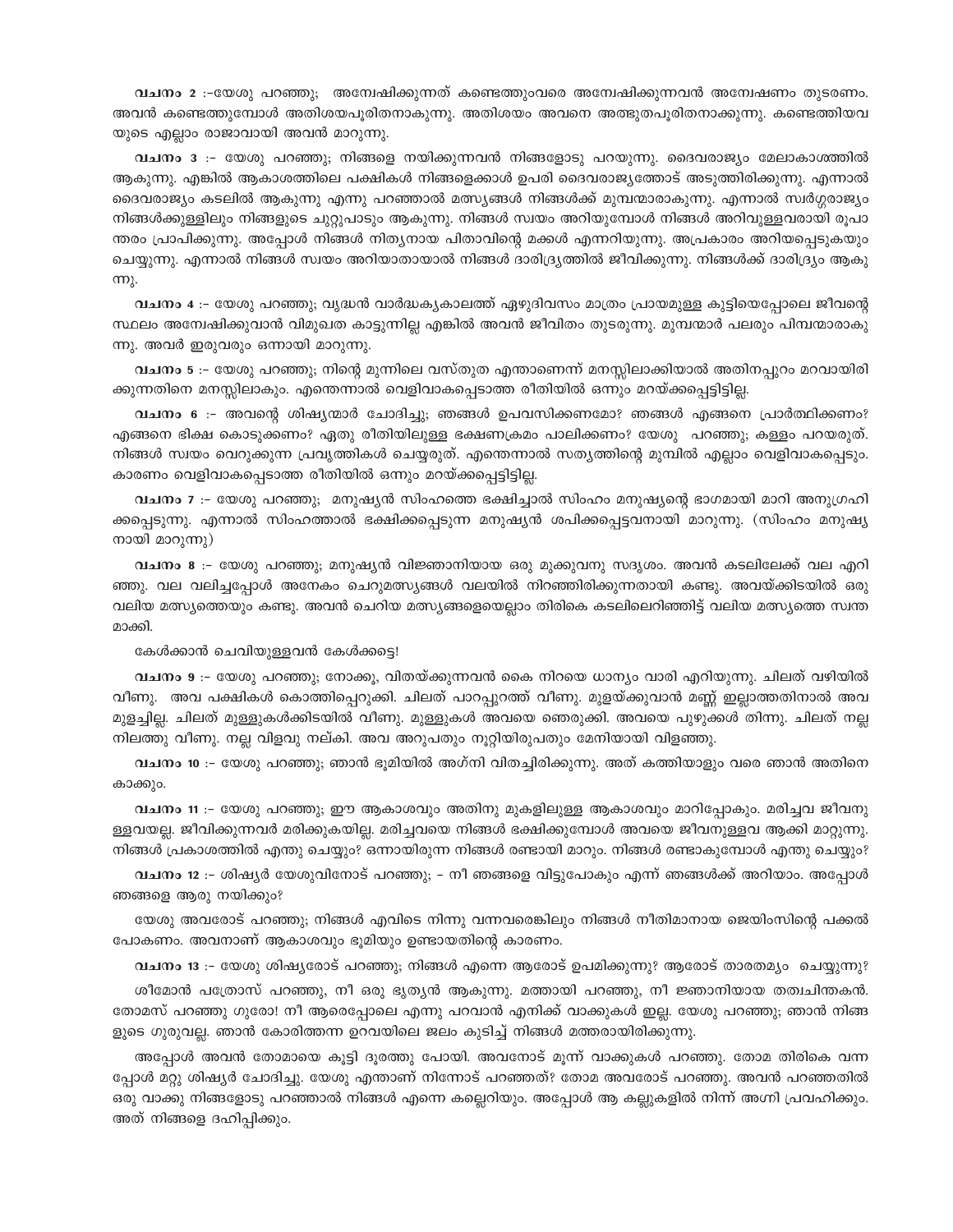**വചനം 1**4 :−യേശു അവരോട് പറഞ്ഞു; നിങ്ങൾ ഉപവസിച്ചാൽ നിങ്ങൾ സ്വയം പാപം നിങ്ങളിലേക്ക് കൊണ്ടു വരു ന്നു. നിങ്ങൾ പ്രാർത്ഥിക്കുമ്പോൾ സ്വയം കുറ്റം സമ്മതിക്കുന്നു. ഭിക്ഷ കൊടുത്താൽ ആദാമിനെ നശിപ്പിക്കുന്നു. എന്നാൽ നിങ്ങൾ ഒരു ദേശത്തു നിന്നും മറ്റൊരു ദേശത്തേക്ക് അലയുമ്പോൾ അവർ നിങ്ങളെ സ്ഥീകരിച്ചാൽ അവർ തരുന്ന ആഹാരം ഭക്ഷിക്കുക, അവരുടെ രോഗികളെ സുഖപ്പെടുത്തുക.

കാരണം നിന്റെ വായിലേക്കു പോകുന്നതല്ല നിന്നെ ദുഷിപ്പിക്കുന്നത്. പിന്നെയോ നിന്റെ വായിൽ നിന്നു വരുന്നവ യാണ് നിന്നെ ദുഷിപ്പിക്കുന്നത്.

**വചനം 15** :− യേശു പറഞ്ഞു; സ്ത്രീകളിൽ നിന്ന് ജനിക്കാത്തവനെ നിങ്ങൾ കാണുമ്പോൾ അവന്റെ മുമ്പിൽ സാഷ്ടാംഗം വീണ് അവനെ നമസ്ക്കരിക്കുക. കാരണം അവനാണ് നിങ്ങളുടെ പിതാവ്.

**വചനം 16** :– യേശു പറഞ്ഞു; ഞാൻ ഭൂമിയിൽ സമാധാനം വിതയ്ക്കുവാനാണ് വന്നതെന്ന് ഒരുപക്ഷെ മനുഷ്യർ ചിന്തിക്കുന്നുണ്ടാവാം. എന്നാൽ അവർക്ക് അറിയില്ല ഞാൻ ഭൂമിയിൽ വിരുദ്ധത ഉണ്ടാക്കുവാനാണ് വന്നതെന്ന്. ഭൂമി യിൽ യുദ്ധവും വാളും തീയും വിതയ്ക്കുവാനാണ് ഞാൻ വന്നത്. ഒരു ഭവനത്തിൽ അഞ്ചുപേർ ഉണ്ടായിരിക്കും. അവ രിൽ 3 പേർ ഇരുവരോടും ഇരുവർ മൂവരോടും പിതാവ് പുത്രനോടും പുത്രൻ പിതാവിനോടും ഇവർ ഓരോരുവരും പര സ്പരവും വിരുദ്ധർ ആകുന്നു.

**വചനം 17** :– യേശു പറഞ്ഞു; ആരും ഒരിക്കലും കാണുകയോ കേൾക്കുകയോ, തൊടുകയോ, മനസ്സിൽ ചിന്തിക്കു കയോ, ഭാവിക്കുകയോ പോലും ചെയ്യാത്തവ ഞാൻ നിങ്ങൾക്കു തരുന്നു.

**വചനം 18** :– ശിഷ്യർ യേശുവിനോട് ചോദിച്ചു; ഞങ്ങളുടെ അന്ത്യം എങ്ങനെ ആയിരിക്കും?

്യേശു പറഞ്ഞു; നിങ്ങളുടെ ഉത്ഭവം എന്താണ് എന്നറിഞ്ഞുകൊണ്ടാണോ അന്ത്യം എങ്ങനെ എന്നു ചോദിക്കു ന്നത്? കാരണം എവിടെയാണോ ഉത്ഭവവും അവിടെ അന്ത്യവും ആകുന്നു. ഉത്ഭവം അറിയുന്നവൻ അനുഗ്രഹീതൻ. അവൻ മരണം രുചിക്കാതെ നിലനിൽക്കും.

**വചനം 19** :– യേശു പറഞ്ഞു; ഉളവാകുന്നതിനു മുമ്പേ ഉളവായവൻ അനുഗ്രഹിക്കപ്പെട്ടവൻ ആകുന്നു. നിങ്ങൾ എന്റെ ശിഷ്യർ ആകുകയും എന്റെ വാക്കുകളെ ഗ്രഹിക്കുകയും ചെയ്താൽ ആ കല്ലുകൾ നിങ്ങളെ സേവിക്കും.

പറുദീസയിൽ 5 വൃക്ഷങ്ങൾ ഉണ്ട്. അവയ്ക്ക് ഉഷ്ണകാലത്തും ശീതകാലത്തും വൃതിയാനം ഉണ്ടാകുന്നില്ല. അവ ഇല പൊഴിക്കുന്നില്ല. ഇവയെ അറിയുന്നവൻ മരണം അനുഭവിക്കുകയില്ല.

**വചനം 20** :– ശിഷ്യർ യേശുവിനോട് പറഞ്ഞു; ദൈവരാജ്യം എന്തുപോലെ ആകുന്നു എന്ന് ഞങ്ങളോട് പറക. അവൻ അവരോടു പറഞ്ഞു; അത് ഏറ്റവും ചെറിയ കടുകുമണിയോടു സദൃശ്യം. അത് നിലത്ത് വീണ് മുളയ്ക്കു സ്വോൾ അതിന്റെ ശിഖരങ്ങളിൽ ആകാശത്തിലെ പറവകൾ സങ്കേതം കണ്ടെത്തുന്നു

**വചനം 21** :– (മഗ്ദല) മേരി യേശുവിനോട് ചോദിച്ചു; നിന്റെ ശിഷ്യർ ആരെപ്പോലെ ആകുന്നു? അവൻ പറഞ്ഞു; അവർ സ്വന്തമല്ലാത്ത കൃഷിഭൂമി ഏൽപ്പിക്കപ്പെട്ടിരിക്കുന്ന ദാസന്മാർ. കൃഷിഭൂമിയുടെ ഉടമസ്ഥൻ വരുമ്പോൾ അവർ പറയും ഞങ്ങളുടെ ഭൂമി വിട്ടുതരിക. എന്നാൽ അവർ നഗ്നർ ആകുന്നു. തോട്ടത്തിന്റെ യജമാനന്റെ മുന്നിൽ ചെന്ന് തോട്ടം ഏറ്റുവാങ്ങാൻ അവർ പ്രാപ്തരല്ല.

അതുകൊണ്ടാണ് ഞാൻ പറയുന്നത് കള്ളൻ വരുന്ന നാഴിക വീട്ടുടമ അറിഞ്ഞാൽ അവൻ ഉണർന്നിരുന്ന് അവന്റെ ഭവനം കാക്കുന്നു. അവന്റെ വീട് തുറക്കുവാനോ ദ്രവ്യം അപഹരിക്കുവാനോ അവൻ അവസരം കൊടുക്കുകയില്ല.

അതിനാൽ നിങ്ങൾ ലോകത്തെക്കുറിച്ച് ജാഗ്രതയോടെ ഇരിക്കുക. വൻശക്തിയാൽ നിങ്ങളുടെ അരകളെ മുറുക്കു ക. അതിനാൽ കള്ളന്മാർ നിങ്ങളെ കീഴടക്കാതിരിക്കട്ടെ.

നീ കാത്തു സൂക്ഷിക്കുന്ന ദ്രവ്യം ഒരിക്കൽ കണ്ടുപിടിക്കപ്പെടും. പഴങ്ങൾ അതിന്റെ പൂർണ്ണവളർച്ച എത്തുംവരെയും നിങ്ങളിലെ ബുദ്ധിമാൻ ആയവൻ കാത്തിരിക്കും. അവ പൂർണ്ണ വിളവെത്തുമ്പോൾ അവൻ പെട്ടെന്ന് അരിവാളുമായി അവയെ കൊയ്തെടുക്കുന്നു. പ്രത്യാശയോടെ കാത്തിരുന്നാൽ നിനക്ക് ആവശ്യമുള്ളവർക്ക് വേണ്ടി അവയെ ലഭിക്കും.

**വചനം 22** :− മുലകുടിക്കുന്ന കുട്ടികളെ നോക്കി യേശു ശിഷ്യരോടു പറഞ്ഞു; ഈ മുലകുടിക്കുന്ന കുട്ടികളെ പോലെയുള്ളവരാണ് സ്വർഗ്ഗരാജ്യത്തിൽ പ്രവേശിക്കുന്നത്.

ശിഷ്യർ ചോദിച്ചു; ഞങ്ങൾ സ്വർഗ്ഗരാജ്യത്തിൽ പ്രവേശിക്കുമ്പോൾ ശിശുക്കളായി മാറുമോ?

യേശു അവരോട് പറഞ്ഞു; രണ്ടായതിനെ എപ്പോൾ നിങ്ങൾ ഒന്നാക്കുന്നുവോ, അകം പുറം പോലെയും പുറം അകം പോലയും ഉള്ളതുപോലെ താഴെ ഉള്ളതിനെയും നിങ്ങൾ രുപാന്തരം നടത്തുമ്പോൾ − അതായത് പുരുഷനും സ്ത്രീയും ലിംഗഭേദത്തിൽ ഉപരിയായി ഒന്നായി മാറുമ്പോൾ കണ്ണിനു പകരം കണ്ണുകളും കൈയ്ക്കു പകരം കൈകളും പാദത്തിനു പകരം പാദങ്ങളും സാദൃശൃങ്ങൾക്ക് പകരം സാദൃശ്യവും ഉണ്ടാകുമ്പോൾ നിങ്ങൾ സ്വർഗ്ഗരാജ്യത്തിൽ ്പ്പവേശിക്കുന്നു.

**വചനം 23** :− യേശു പറഞ്ഞു; ഞാൻ ആയിരത്തിൽ നിന്ന് ഒരുവനെയും പതിനായിരത്തിൽ നിന്ന് ഇരുവരെയും തിര യുന്നു. അവർ പ്രത്യേകാൽ വ്യത്യസ്ഥരായി ഏകരായി നിലനിൽക്കുന്നു.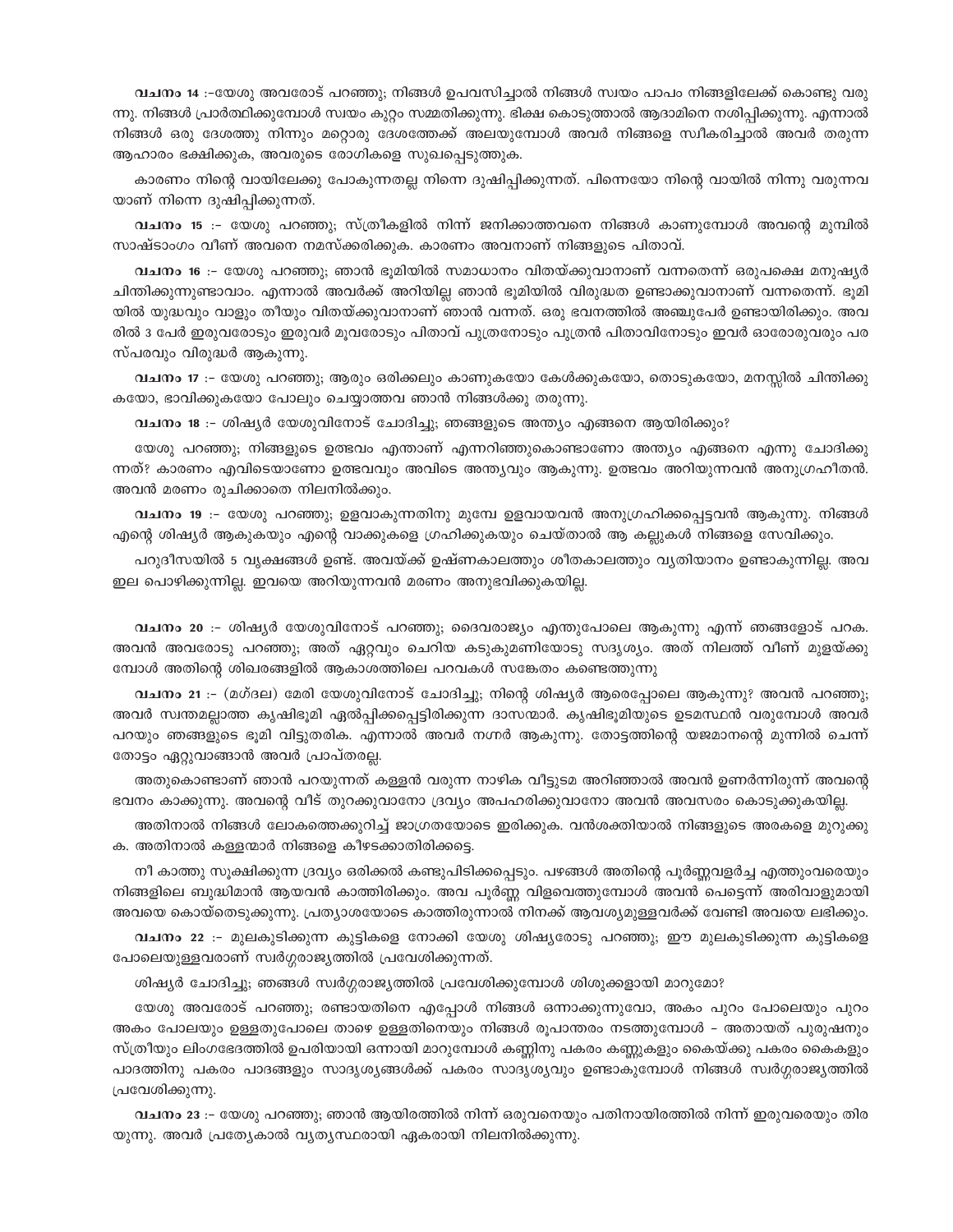വചനം 24 :- അവന്റെ ശിഷ്യർ പറഞ്ഞു; നീ എവിടെ ആകുന്നു എന്ന് ഞങ്ങൾക്കും കാട്ടിത്തരിക. എന്തെന്നാൽ ഞങ്ങളും അവിടം തേടട്ടെ

യേശു അവരോട് പറഞ്ഞു; കേൾക്കുവാൻ ചെവിയുള്ളവർ കേൾക്കണം. പ്രകാശത്തിന്റെ മനുഷ്യരിൽ പ്രകാശം നിറഞ്ഞു നില്ക്കുന്നു. അവർ ലോകത്തെ പ്രകാശിപ്പിക്കുന്നു. അവർ വെളിച്ചത്തെ പ്രകാശിപ്പിക്കുന്നില്ല എങ്കിൽ ലോക ത്തിൽ അന്ധകാരം നിറയുന്നു.

വചനം 25 :- യേശു പറഞ്ഞു; നീ നിന്നെ സ്നേഹിക്കുന്നതുപോലെ നിന്റെ സഹോദരനെയും സ്നേഹിക്കുക. നിന്റെ കണ്ണിന്റെ കൃഷ്ണമണിപോലെ അവനെ കാത്തുരക്ഷിക്കുക.

വചനം 26 :– യേശു പറഞ്ഞു; നിന്റെ സഹോദരന്റെ കണ്ണിലെ കരട് നീ കാണുന്നു. എന്നാൽ സ്വന്തം കണ്ണിലെ കൊള്ളി നീ മാറ്റുക. അപ്പോൾ നിന്റെ സഹോദരന്റെ കണ്ണിലെ കരട് വൃക്തമായി നിനക്ക് കാണാം.

വചനം 27 :- നിങ്ങൾ ലോകത്തെ വെടിയുന്നില്ല. എങ്കിൽ സ്വർഗ്ഗരാജ്യത്തിൽ പ്രവേശിക്കുകയില്ല. ഒരു ശാബത് മറ്റൊരു ശാബതിലേക്ക് നിങ്ങള നയിക്കുന്നില്ല എങ്കിൽ നിങ്ങൾ പിതാവിനെ കാണുകയില്ല.

വചനം 28 :– യേശു പറഞ്ഞു; ഞാൻ ജഢരുപത്തിൽ ലോകത്തിന്റെ മദ്ധ്യത്തിൽനിന്നും എല്ലാവരും കുടിച്ച് തൃപ്ത രായിരിക്കുന്നു. ദാഹിക്കുന്നവരായി ആരേയും ഞാൻ കണ്ടില്ല. മനുഷ്യരുടെ സന്താനങ്ങളെ പ്രതി എന്റെ ഉള്ളം വേദനി ക്കുന്നു. കാരണം അവരുടെ ഹൃദയത്തിൽ അന്ധത നിറഞ്ഞിരിക്കുന്നു. അതിനാൽ അവർക്ക് കാണാൻ സാധിക്കുന്നി ല്ല. അവർ ഭൂമിയിലേക്ക് ഒന്നുമില്ലാത്തവരായി വന്നു. അതുപോലെ തന്നെ തിരികെപോകുവാനും അവർ ആഗ്രഹിക്കു ന്നു. എന്നാൽ ഇപ്പോൾ അവർ കുടിച്ച് മത്തരായിരിക്കുന്നു. എന്നാൽ അവർ വീഞ്ഞിന്റെ ലഹരിയിൽ നിന്ന് മുക്തരാ കുമ്പോൾ അവർക്ക് മാറ്റം ഉണ്ടാകുന്നു

വചനം 29 :– യേശു പറഞ്ഞു; ആത്മാവ് നിമിത്തമാണ് ജഢം ഉളവായതെങ്കിൽ അത് അത്ഭുതം ആകുന്നു. എന്നാൽ ജഢം നിമിത്തമാണ് ആത്മാവ് ഉളവായതെങ്കിൽ അത് അത്ഭുതങ്ങളിൽ അത്ഭുതം ആകുന്നു.

എന്നാൽ ഈ ദാരിദ്ര്യത്തിന്റെ ഉള്ളിൽ ഇത്രമാത്രം ധനം അധിവസിക്കുന്നത് എന്നിൽ വിസ്മയം ഉളവാക്കുന്നു.

വചനം 30 :– യേശു പറഞ്ഞു; മൂന്നുപേർ കൂടുന്നിടത്ത് ദൈവം ഇല്ലായിരിക്കാം. എന്നാൽ ഒന്നോ രണ്ടോ പേർ കൂടു ന്നിടത്ത് ഞാനും കൂട്ടുചേരുന്നു.

വചനം 31 :- യേശു പറഞ്ഞു; ഒരു പ്രവാചകനും സ്വന്തസ്ഥലത്ത് അംഗീകാരം ഇല്ല. ഒരു വൈദൃനും അവനെ അറി യുന്നവരെ സുഖപ്പെടുത്താൻ സാധിക്കുകയില്ല.

വചനം 32 :– യേശു പറഞ്ഞു; ഉറപ്പുള്ള കോട്ടയാൽ ചുറ്റപ്പെട്ട് മലമുകളിൽ പണിതിരിക്കുന്ന പട്ടണം വീഴുന്നില്ല. അത് മറച്ചു വയ്ക്കാനും സാധിക്കുകയില്ല

വചനം 33 :- യേശു പറഞ്ഞു; നീ കേട്ടു മനസ്സിലാക്കിയ വചനം പുരപ്പുറത്തു ഘോഷിക്കുക. വിളക്കുകൊളുത്തി ആരും കുട്ടയുടെ കീഴിൽ വയ്ക്കില്ല. മറ്റാരും കാണാത്തിടത്ത് വയ്ക്കുകയും ഇല്ല. വിളക്ക് തണ്ടിന്മേൽ വയ്ക്കുന്നു. വരുന്നവരും പോകുന്നവരും വെളിച്ചം ദർശിക്കുന്നു.

വചനം 34 :– യേശു പറഞ്ഞു; ഒരു കുരുടൻ മറ്റൊരു കുരുടനെ വഴികാട്ടിയാൽ രണ്ടുപേരും കുഴിയിൽ വീഴും.

വചനം 35 :– യേശു പറഞ്ഞു; ബലവാന്റെ ഭവനത്തിൽ കവർച്ച നടത്തണമെങ്കിൽ അവന്റെ കൈയ്യും കാലും ബന്ധി ക്കണം. എന്നാൽ മാത്രമേ അവന്റെ ഭവനം കവർച്ച ചെയ്യാൻ സാധിക്കുകയുള്ളു.

വചനം 36 :- യേശു പറഞ്ഞു; നീ എന്തു ധരിക്കും എന്നോർത്ത് പ്രഭാതം മുതൽ പ്രദോഷം വരെയും പ്രദോഷം മുതൽ പ്രഭാതം വരെയും വ്യാകുലപ്പെടരുത്.

വചനം 37 :– അവന്റെ ശിഷ്യർ ചോദിച്ചു; നിന്നെ ഞങ്ങൾ എന്നു കാണും, എന്നു നീ ഞങ്ങൾക്ക് പ്രത്യക്ഷപ്പെടും? യേശു പറഞ്ഞു; നിന്റെ വസ്ത്രം അഴിച്ചുമാറ്റി നിലത്തിട്ട് കുട്ടികളെപ്പോലെ അതിന്മേൽ തുള്ളിച്ചാടുവാൻ എന്നു നിനക്കു സാധിക്കുമോ അന്ന് നീ നിത്യനായവന്റെ പുത്രനെ കാണും. നിനക്ക് ഭയം തോന്നുകയില്ല താനും.

വചനം 38 :– യേശു പറഞ്ഞു; എന്റെ വാക്കുകൾ കേൾക്കാൻ പല തവണ നിങ്ങൾ ആഗ്രഹിച്ചു, നിങ്ങൾക്ക് എന്നിൽ നിന്നല്ലാതെ മറ്റൊരാളിൽനിന്നും ഇത് കേൾക്കുവാൻ സാധിക്കുകയുമില്ല. നിങ്ങൾ എന്നെ തെരയുന്ന നാളുകൾ വന്നെ ത്തും, എന്നാലോ നിങ്ങൾ എന്നെ കണ്ടെത്തുകയുമില്ല.

വചനം 39 :– യേശു പറഞ്ഞു; പരീശന്മാർക്കും സാദൂകൃർക്കും ജ്ഞാനത്തിന്റെ താക്കോൽ ലഭിച്ചിട്ടുണ്ട്. എന്നാൽ അവർ അത് ഒളിച്ചുവച്ചിരിക്കുന്നു. അവർ സ്വയം ജ്ഞാനത്തിൽ പ്രവേശിക്കുകയില്ല, മറ്റുള്ളവരെ പ്രവേശിക്കുവാൻ അനുവദിക്കുകയുമില്ല. നിങ്ങളോ പാമ്പുകളെപ്പോലെ കൂർമ്മബുദ്ധിയും പ്രാവുകളെപ്പോലെ നിർമ്മമരും ആയിരിക്കു വിൻ.

വചനം 40 :– പിതാവിന്റെ മുന്തിരിത്തോട്ടത്തിന്റെ പുറത്ത് ഒരു മുന്തിരിവള്ളി നട്ടിരിക്കുന്നു. എന്നാൽ അതിന് താങ്ങ് ഇല്ലാത്തതിനാൽ അത് വേരോടെ പറിഞ്ഞ് നശിച്ചു പോകും.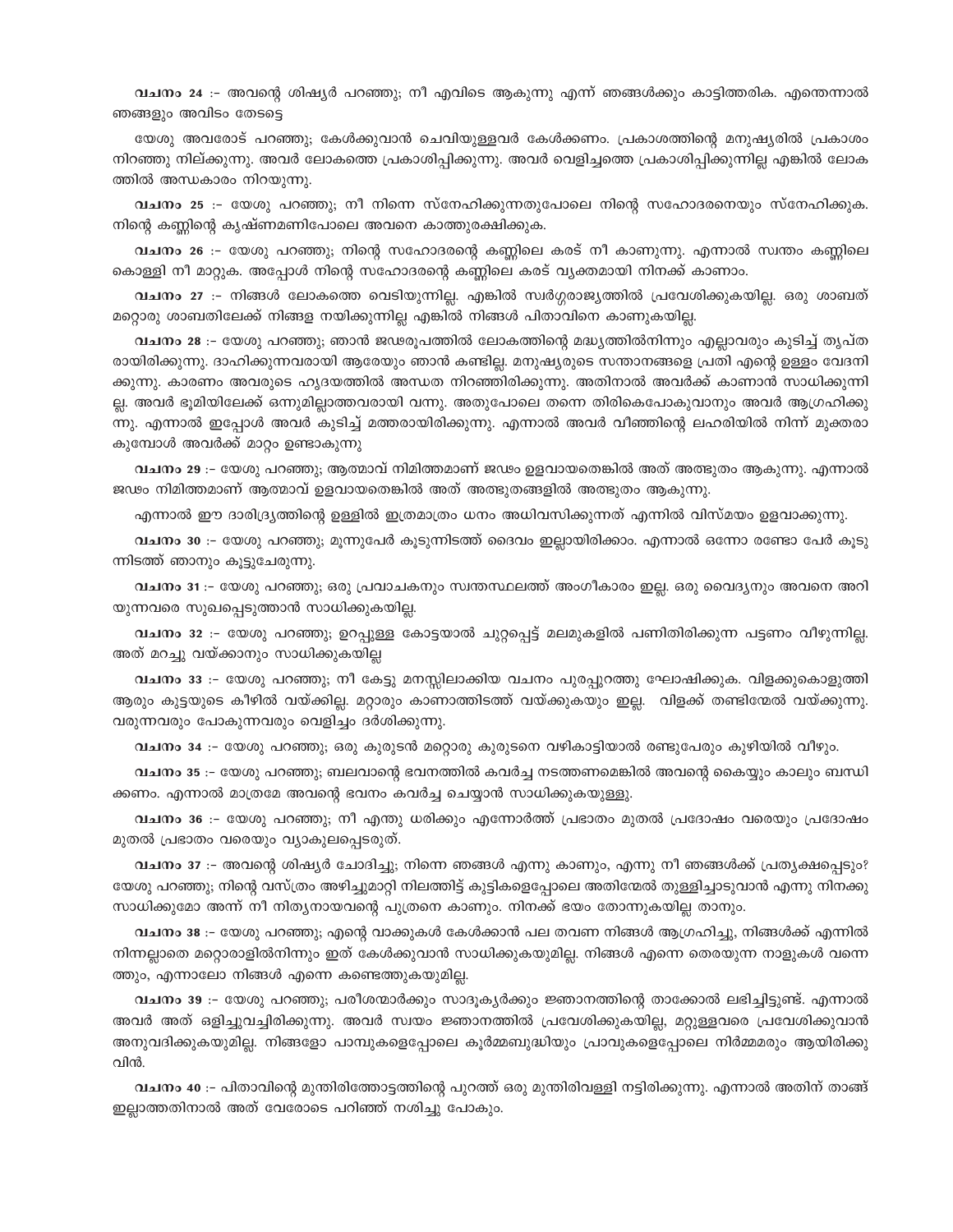വചനം 41 :- യേശു പറഞ്ഞു; കുറെ കയ്യിൽ ഉള്ളവന് കുറെക്കൂടി ലഭിക്കും. എന്നാൽ അല്പം മാത്രം ഉള്ളവ നിൽനിന്ന് അതുകൂടി എടുക്കപ്പെടും.

വചനം 42 :- യേശു പറഞ്ഞു; നാം കടന്നു പേകുന്നവർ (വഴിയാത്രക്കാർ) മാത്രം ആയിരിക്കുക

വചനം 43 :- ശിഷ്യർ അവനോട് ചോദിച്ചു; ഇപ്രകാരം സംസാരിക്കുവാൻ നീ ആരാകുന്നു?

യേശു പറഞ്ഞു; ഞാൻ ആരാകുന്നു എന്ന് എന്റെ വാക്കുകേട്ട് നിങ്ങൾ മനസിലാക്കുന്നില്ലയോ?

നിങ്ങളും യൂദന്മാരെപ്പോലെ ആയി മാറിയിരിക്കുന്നു. അവർക്ക് മരം ഇഷ്ടമാണ്. പക്ഷെ അതിന്റെ ഫലത്തെ ഇഷ്ട മല്ല. അല്ലെങ്കിൽ ഫലത്തെ ആഗ്രഹിക്കുന്നു. പക്ഷെ മരത്തെ വെറുക്കുന്നു.

വചനം 44 :– യേശു പറഞ്ഞു; പിതാവിനെതിരായി ദൂഷണം പറഞ്ഞാൽ അത് ക്ഷമിക്കും. പുത്രനെതിരായി ദൂഷണം പറ ഞ്ഞാൽ അതും ക്ഷമിക്കും. എന്നാൽ ആത്മാവിനെ ദുഷിക്കുന്നത് സ്വർഗ്ഗത്തിലും ഭൂമിയിലും ക്ഷമിക്കുകയില്ല.

വചനം 45 :– യേശു പറഞ്ഞു; മുള്ളുകളിൽനിന്ന് മുന്തിരിയും ഞെരിഞ്ഞിലിൽനിന്ന് അത്തിപ്പഴവും ഉണ്ടാകുകയില്ല. . നല്ല മനുഷ്യൻ അവന്റെ നന്മയുടെ സമ്പാദ്യത്തിൽനിന്ന് നന്മ പുറപ്പെടുവിക്കുന്നു. ദുഷ്ടൻ അവന്റെ തിന്മയുടെ കലവ റയിൽനിന്ന് തിന്മ പുറപ്പെടുവിക്കുന്നു. ദുഷ്ടന്റെ മനസ്സിൽ തിന്മ നിറഞ്ഞിരിക്കുന്നു. അതിനാൽ തിന്മ അവനിൽനിന്നും കവിഞ്ഞൊഴുകുന്നു.

വചനം 46 :- യേശു പറഞ്ഞു; യോഹന്നാൻ ഒരിക്കലും ലജ്ജിക്കേണ്ടി വരികയില്ല. കാരണം ആദം മുതൽ യോഹ ന്നാൻ വരെയുള്ളവരിൽ യോഹന്നാനെക്കാൾ വലിയവൻ ജനിച്ചിട്ടില്ല.

എന്നാൽ നിങ്ങളിൽ ആരെങ്കിലും സ്വർഗ്ഗരാജ്യം എന്താണ് എന്ന് കുറച്ചെങ്കിലും അറിവാൻ സാധിച്ചാൽ യോഹന്നാ നെക്കാൾ ശ്രേഷ്ഠനാകുന്നു.

വചനം 47 :– യേശു പറഞ്ഞു; ഒരേ സമയത്ത് രണ്ടു കുതിരപ്പുറത്തു കയറി രണ്ടു വില്ലുകൾ കുലയ്ക്കുവാൻ സാധി ക്കുകയില്ല.

ഒരേ സമയത്ത് ഒരു ദാസന് രണ്ടു യജമാനന്മാരെ സേവിക്കാൻ സാധിക്കുകയില്ല. അവൻ ഒരുവനെ ബഹുമാനിക്കു കയും മറ്റൊരുവനെ അപമാനിക്കുകയും ചെയ്യും.

ആരും പഴയ വീഞ്ഞ് കുടിച്ചതിനുശേഷം പുതിയ വീഞ്ഞ് ആഗ്രഹിക്കുകയില്ല.

ആരും പുതിയ വീഞ്ഞ് പഴയ തുരുത്തിലും പകരുകയില്ല. പഴയ വീഞ്ഞ് പുതിയ തുരുത്തിലും പകരുകയില്ല. ആരും പുതിയ തുണിയിൽ പഴന്തുണി തുന്നിച്ചേർക്കുകയില്ല. അങ്ങനെ ചെയ്താൽ അവ വീണ്ടും പെട്ടെന്ന് കീറും.

വചനം 48 :- യേശു പറഞ്ഞു; ഒരു ഭവനത്തിൽ രണ്ടുപേർ തമ്മിൽ സമാധാനം സ്ഥാപിച്ചശേഷം ഒരു മലയോട് നീങ്ങിപ്പോകാൻ ആവശ്യപ്പെട്ടാൽ മല മാറിപ്പോകും.

വചനം 49 :– യേശു പറഞ്ഞു; ഏകാന്തത തിരഞ്ഞെടുക്കുന്നവർ ആനുഗ്രഹിക്കപ്പെടുന്നവരാകുന്നു. കാരണം അവർ സ്വർഗ്ഗരാജ്യം കണ്ടെത്തും. അവർ അവിടെനിന്നു വന്നു. അവിടേയ്ക്കു മടങ്ങിപ്പോവുകയും ചെയ്യും.

വചനം 50 :– യേശു പറഞ്ഞു; നിങ്ങൾ എവിടെ നിന്നുവരുന്നവർ എന്ന് നിങ്ങളോട് ചോദിച്ചാൽ അവരോടു പറക, ഞങ്ങൾ വെളിച്ചത്തിൽ നിന്നും വരുന്നു. അത് നിങ്ങളോ എന്ന് ചോദിച്ചാൽ ഞങ്ങൾ അവന്റെ മക്കളിലും നിത്യനായ പിതാവിനാൽ തിരഞ്ഞെടുക്കപ്പെട്ടവരും ആകുന്നു എന്നു പറയുക. നിങ്ങളിൽ പിതാവിന്റെ അടയാളം എന്ത് എന്ന് ചോദിച്ചാൽ അത് പൂർണ്ണമായ ചലനവും പൂർണ്ണമായ വിശ്രമവും ആകുന്നു എന്ന് പറയുക.

വചനം 51 :- ശിഷ്യൻ അവനോടു ചോദിച്ചു; പുതിയ ലോകം എന്ന് ഉളവാകും, മരിച്ചവർ എന്ന് പുനർജീവിക്കും? അവൻ പറഞ്ഞു. നിങ്ങൾ കാത്തിരിക്കുന്ന പുനരുദ്ധാരണം എന്നേ സംഭവിച്ചു കഴിഞ്ഞു എന്നാൽ നിങ്ങളോ അറിഞ്ഞി ല്ല, തിരിച്ചറിഞ്ഞില്ല.

്വചനം 52 :– അവന്റെ ശിഷ്യർ പറഞ്ഞു; ഇരുപത്തിനാല് പ്രവാചകന്മാർ യിസ്രായേലിൽ സംസാരിച്ചത് നിന്നിലൂടെ ആയിരുന്നു. അവൻ പറഞ്ഞു; നിങ്ങൾ ജീവനുള്ളവനെ നിങ്ങളിൽനിന്ന് തള്ളിമാറ്റിയിട്ട് മരിച്ചവരെക്കുറിച്ച് സംസാരിക്കുന്നു.

വചനം 53 :- ശിഷ്യർ ചോദിച്ചു; പരിച്ഛേദനകൊണ്ട് പ്രയോജനം ഉണ്ടോ?

അവൻ പറഞ്ഞു; പരിഛേദനകൊണ്ട് പ്രയോജനം ഉണ്ട് എങ്കിൽ അമ്മയുടെ ഉദരത്തിൽനിന്നും ജനിക്കുന്നതിനു മുമ്പേ പരിഛേദന ഏറ്റവരായി പിതാവ് അവരെ ജനിപ്പിക്കുമായിരുന്നു. എന്നാലോ ആത്മാവിലുള്ള പരിഛേദന എല്ലാ റ്റിലും ഉപരിയാകുന്നു.

വചനം 54 :– യേശു പറഞ്ഞു; ആത്മാവിൽ ദാരിദ്ര്യം അനുഭവിക്കുന്നവർ ഭാഗ്യവാന്മാർ. അവർക്ക് ദൈവരാജ്യം ലഭി ക്കും.

വചനം 55 :– യേശു പറഞ്ഞു; അപ്പനേയും അമ്മയേയും ഉപേക്ഷിക്കാത്തവന് എന്റെ പിന്നാലെ വരാൻ സാധിക്കുകയി ല്ല. സഹോദരനെയും സഹോദരിയെയും ഉപേക്ഷിക്കാത്തവനും എന്റെ ഭാരം ചുമക്കാൻ പ്രാപ്തനല്ല.

വചനം 56 :– യേശു പറഞ്ഞു; ഈ ലോകത്തെ മനസ്സിലാക്കിയവൻ മരിച്ച ജഢത്തെ കണ്ടെത്തുന്നു. അവൻ ഈ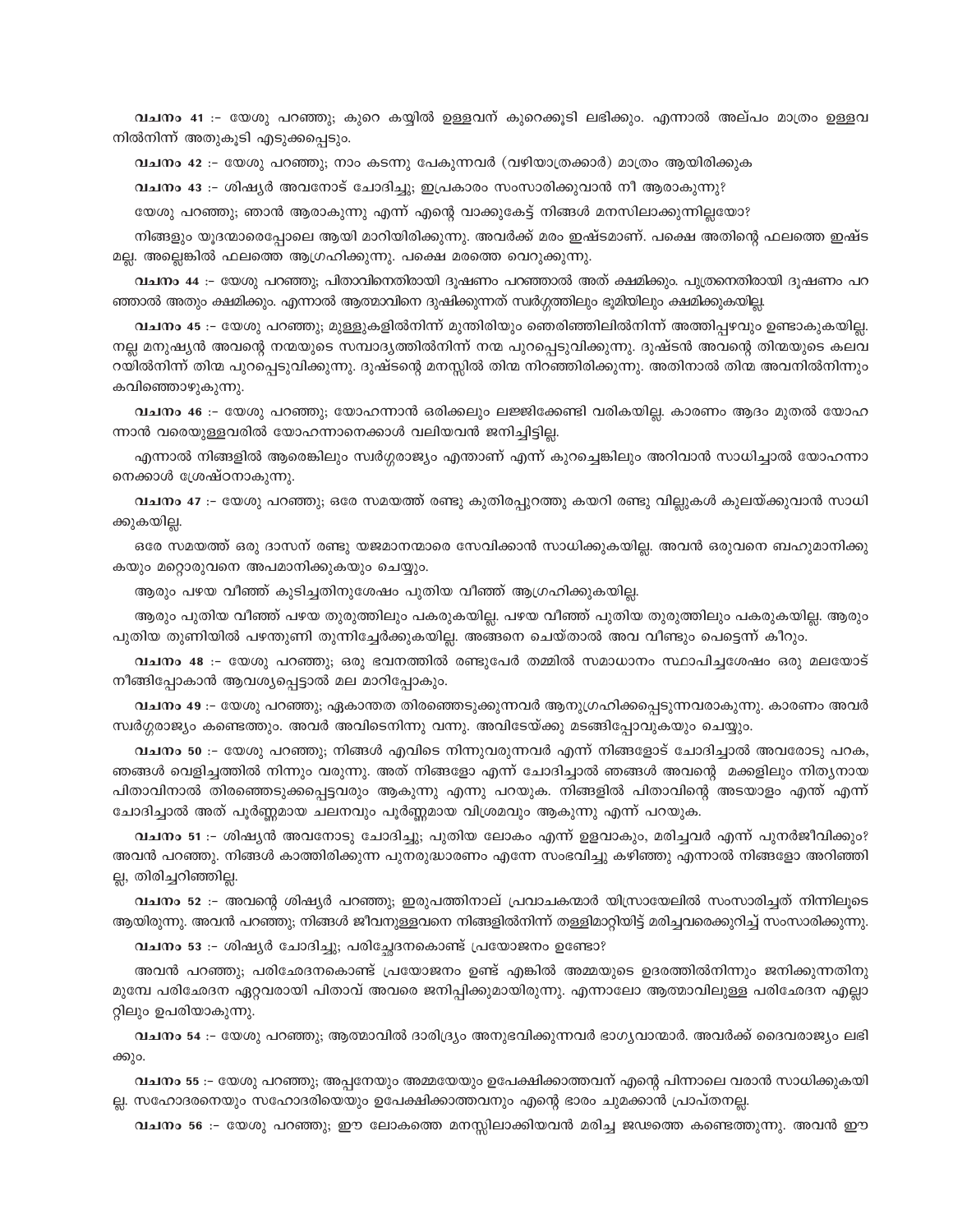#### ലോകത്തെ തൃജിക്കുന്നു.

വചനം 57 :– യേശു പറഞ്ഞു; സ്വർഗ്ഗരാജ്യം നല്ല വിത്ത് വിതച്ചവന് തുല്യം. അവന്റെ ശത്രു രാത്രിയിൽ നല്ല വിത്തി നിടയിൽ കള വിതയ്ക്കുന്നു എന്നാൽ അവൻ വേലക്കാരോടു പറയുന്നു, കളകൾ നല്ല വിത്തിന്റെ കൂടെ വളരട്ടെ. ഇപ്പോൾ കളകളെ പിഴുതാൽ നല്ല വിത്തുകുടി അറിയാതെ അവയുടെ കുടെ പിഴുക്കപ്പെടും. എന്നാൽ കൊയ്ത്ത് ദിവസം കളകൾ വെളിവാകും. അവയെ തീയിൽ ദഹിപ്പിക്കുകയും ചെയ്യാം.

വചനം 58 :- യേശു പറഞ്ഞു; കഷ്ടപാടുകൾ സഹിച്ച മനഷ്യൻ അനുഗ്രഹിക്കപ്പെട്ടവൻ. കാരണം അവൻ ജീവി തത്തെ യാഥാർത്ഥ്യതയിൽ കണ്ടെത്തി.

വചനം 59 :- യേശു പറഞ്ഞു; നിങ്ങൾ ജീവിച്ചിരിക്കുമ്പോൾ നിത്യജീവനെ തേടുക. അതിനാൽ നിങ്ങൾ മരിക്കുക യില്ല. മരണശേഷം നിത്യജീവനെ തേടിയാൽ നിത്യജീവനെ കാണുകയില്ല.

്വചനം 60 :– യഹൂദ്യയിലേക്കുള്ള വഴിയാത്രയിൽ ഒരു ശമരിയാക്കാരൻ ആടിനെ മോഷ്ടിക്കാൻ പതിയിരിക്കുന്നത് കണ്ടിട്ട് അവൻ പറഞ്ഞു; അവൻ ആടിനെ മോഷ്ടിക്കാൻ പതിയിരിക്കുന്നു.

ശിഷ്യർ പറഞ്ഞു; അവൻ മോഷ്ടിച്ചശേഷം അതിനെ കൊന്നു തിന്നുവാൻ ശ്രമിക്കുന്നു. യേശു പറഞ്ഞു; ആട് ജീവ നോടെ ഉള്ളപ്പോൾ അതിനെ ഭക്ഷിക്കാൻ അവന് സാധിക്കുകയില്ല. എന്നാൽ അതിനെ കൊന്നു കഴിയുമ്പോൾ അത് ശവമായി മാറുന്നു. അപ്പോൾ അവന് അതിനെ ഭക്ഷിക്കാം.

അതിനാൽ നിങ്ങൾ മരിക്കാതിരിക്കാൻ നിതൃജീവനെ തേടുക. അല്ലാഞ്ഞാൽ നിങ്ങളും ശവമായി മാറും. മറ്റുള്ളവർക്ക് ഭക്ഷണമായി മാറുകയും ചെയ്യും. നിതൃവിശ്രമം മരണമല്ല.

്വചനം 61 :– യേശു പറഞ്ഞു; രണ്ടുപേർ ഒരു കിടക്കയിൽ വിശ്രമിക്കുന്നു, ഒരുവൻ മരിക്കുന്നു, മറ്റൊരുവൻ ജീവി ക്കുന്നു.

അപ്പോൾ സലോമി ചോദിച്ചു; മനുഷ്യാ! നീ ആരാകുന്നു? എന്റെ ഭവനത്തിൽ നീ വിശ്രമിക്കുകയും എന്റെ മേശ യിൽ നിന്ന് നീ ഭക്ഷിക്കുകയും ചെയ്തിട്ടുണ്ടല്ലോ.

യേശു അവളോടു പറഞ്ഞു; ഒരിക്കലും മാറ്റം ഉണ്ടാകാത്ത നിതൃനായവനിൽ നിന്ന് ഞാൻ വരുന്നു. പിതാവിന്റെ നിതൃത എനിക്കും കുറെ ലഭിച്ചിരിക്കുന്നു. ഞാൻ ശിഷ്യൻ. അതിനാൽ ഞാൻ പറയുന്നു. ഒരുവൻ ദൈവത്തെപ്പോലെ ആയാൽ അവൻ വെളിവ് നിറഞ്ഞവനായി മാറുന്നു. എന്നാൽ ദൈവത്തിൽനിന്നും അകന്നവൻ അന്ധകാരം നിറഞ്ഞ വൻ ആകുന്നു.

വചനം 62 :– യേശു പറഞ്ഞു; എന്റെ രഹസ്യങ്ങൾ അർഹിക്കുന്നവരോട് കൂടെ ഞാൻ പങ്കിടുന്നു. നിന്റെ വലതു കരം ചെയ്യുന്നത് ഇടതുകരം അറിയരുത്.

വചനം 63 :- യേശു പറഞ്ഞു; ധാരാളം സമ്പാദ്യങ്ങൾ ഉണ്ടായിരുന്ന ധനവാനായ മനുഷ്യൻ പറഞ്ഞു; എന്റെ സമ്പത്ത് ഉപയോഗിച്ച് ഞാൻ ധാരാളം വിതയ്ക്കും. എന്റെ കളപ്പുരകളിൽ ധാന്യം നിറഞ്ഞു കവിയും. എനിക്ക് യാതൊരു ബുദ്ധിമുട്ടും ഉണ്ടാവുകയില്ല. എന്നാൽ ആ രാത്രിയിൽ അവൻ മരിച്ചു. കേൾക്കാൻ ചെവിയുള്ളവർ കേൾക്കട്ടെ.

വചനം 64 :– യേശു പറഞ്ഞു; ഒരു മനുഷ്യന് ധാരാളം സുഹൃത്തുക്കൾ ഉണ്ടായിരിന്നു. അവൻ അവർക്ക് വിരുന്നൊരു ക്കി. അവന്റെ ദാസനെ വിട്ട് സുഹൃത്തുക്കളെ വിരുന്നിനു വിളിച്ചു. ദാസൻ ഒന്നാമത്തെ സ്നേഹിതനോട് അറിയിച്ചു. യജ മാനൻ നിന്നെ വിരുന്നിനു വിളിക്കുന്നു. അവൻ പറഞ്ഞു; എനിക്ക് വളരെയേറെ വാണിജ്യ ഇടപാടുകൾ തീർക്കാനുണ്ട്. എന്നെ വിരുന്നിൽനിന്നും ഒഴിവാക്കണം. ദാസൻ രണ്ടാമത്തെ സ്നേഹിതനെ വിളിച്ചു. അവൻ പറഞ്ഞു; ഞാൻ പുതി യൊരു ഭവനം വാങ്ങി. എനിക്ക് സമയമില്ല. ദാസൻ മൂന്നാമത്തവനെ ക്ഷണിച്ചു. അവൻ പറഞ്ഞു; എന്റെ സുഹൃത്ത് വിവാ ഹം കഴിക്കുന്നു. വിവാഹസദ്യയ്ക്ക് വേണ്ടതെല്ലാം പാകം ചെയ്യണം. എനിക്ക് വിരുന്നിനു വരാൻ സാധിക്കുകയില്ല. ദാസൻ നാലാമത്തെ സുഹൃത്തിനെ വിരുന്നിനു വിളിച്ചു. അവൻ പറഞ്ഞു; ഞാൻ ഒരു ഗ്രാമം വിലയ്ക്കു വാങ്ങി. വാടക പിരി ക്കാൻ പോകണം. എനിക്ക് വിരുന്നിന് വരാൻ സാധിക്കുകയില്ല. ദാസൻ തിരികെ യജമാനന്റെ അടുക്കൽ എത്തി അവ നോടു പറഞ്ഞു. നീ ക്ഷണിച്ച സുഹൃത്തുക്കൾ ആരും വിരുന്നിനു വരികയില്ല. എല്ലാവരും ക്ഷണം നിരസിച്ചു. യജമാനൻ ദാസനോട് പറഞ്ഞു; നീ തെരുവിൽ പോയി കാണുന്നവരെയെല്ലാം കൂട്ടിക്കൊണ്ടു വരിക. അവർ വിരുന്ന് ഭക്ഷിക്കട്ടെ.

ഇടപാടുകാരും കച്ചവടക്കാരും എന്റെ പിതാവിന്റെ സ്ഥലത്ത് പ്രവേശിക്കുകയില്ല.

വചനം 65 :– അവൻ പറഞ്ഞു; ഒരു ജന്മി തന്റെ മുന്തിരിത്തോട്ടം കൃഷിക്കാർക്ക് പാട്ടത്തിന് കൊടുത്തു. അവൻ തന്റെ ദാസനെ പാട്ടം പിരിക്കാൻ അയച്ചു. കൃഷിക്കാർ അവനെ മാരകമായി ഉപദ്രവിച്ച് തിരിച്ചയച്ചു. ഒന്നാമത്തെ ദാസനെ അവർ തിരിച്ചറിഞ്ഞില്ലായിരിക്കാം എന്നു കരുതി രണ്ടാമത് മറ്റൊരു ദാസനെ വിട്ടു. അവനെയും കൃഷിക്കാർ ഉപദ്രവിച്ച് തിരിച്ചയച്ചു. മൂന്നാമത് ജന്മി സ്വന്തം മകനെ തന്നെ വിട്ടു. എന്നാൽ ഇവനാണ് തോട്ടത്തിന്റെ അവകാശി എന്ന് പറഞ്ഞ് കൃഷിക്കാർ അവനെ കൊന്നു.

കേൾക്കാൻ ചെവിയുള്ളവൻ കേൾക്കട്ടെ.

വചനം 66 :- യേശു പറഞ്ഞു; പണിക്കാർ തള്ളിക്കളഞ്ഞ കല്ല് എന്നെ കാണിക്കുക. അതാണ് മൂലക്കല്ല്. വചനം 67 :- യേശു പറഞ്ഞു; സർവ്വജ്ഞാനികൾക്ക് അല്പം അറിവ് കുറവ് ഉണ്ടെങ്കിൽ അവൻ എല്ലാറ്റിലും കുറവു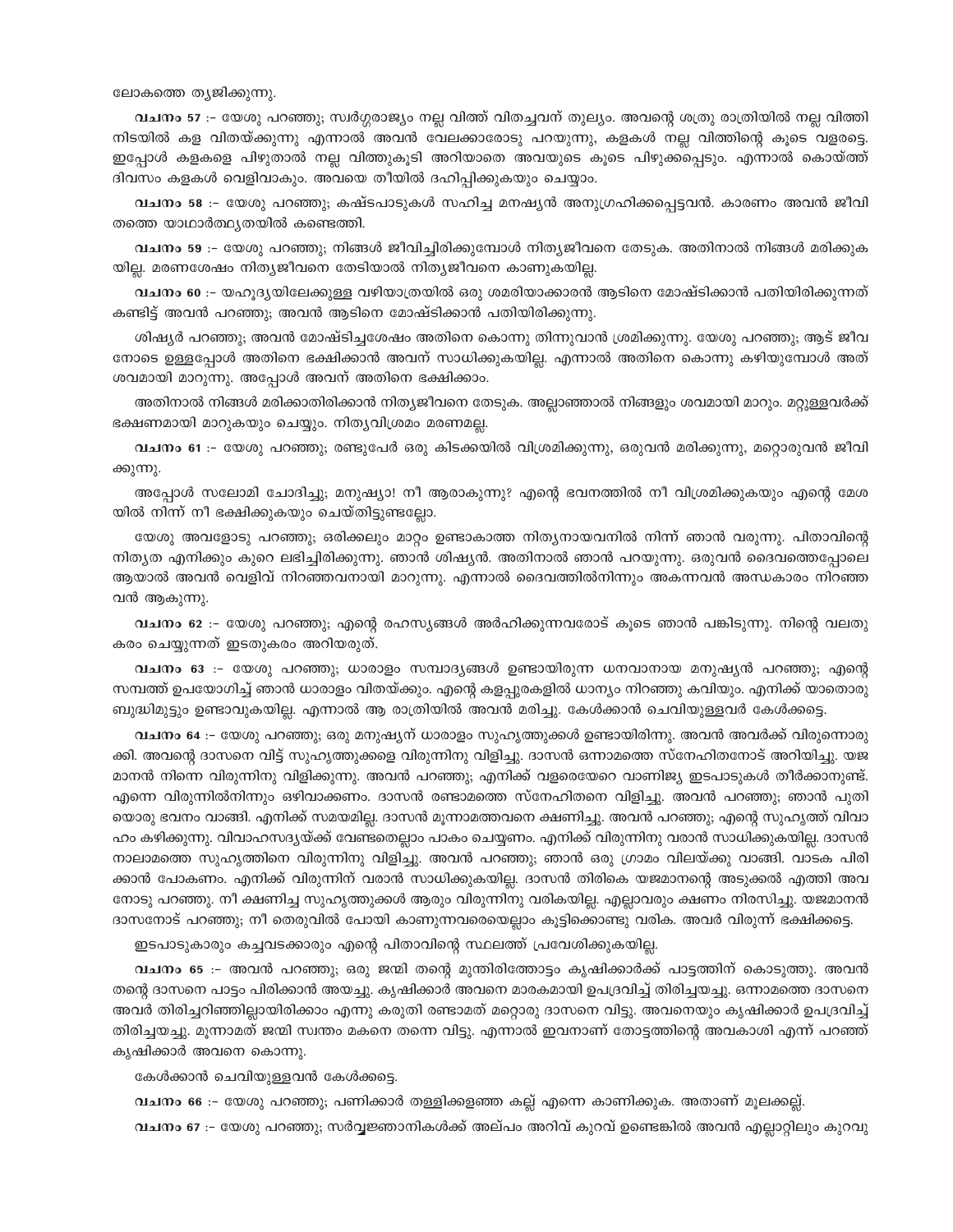ള്ളവൻ ആകുന്നു.

വചനം 68 :– യേശു പറഞ്ഞു; നിങ്ങളെ നിന്ദിക്കുകയും പീഡിപ്പിക്കുകയും ചെയ്യുമ്പോൾ നിങ്ങൾ അനുഗ്രഹിക്കപ്പെ ട്ടവർ. നിങ്ങൾ നേടിയെടുക്കുന്നത് ഒരിക്കലും അവർ കാണുകയില്ല.

വചനം 69 :- യേശു പറഞ്ഞു; ഹൃദയത്തിൽ യഥാർത്ഥമായ ദാരിദ്ര്യം അനുഭവിക്കുന്നവർ അനുഗ്രഹിക്കപ്പെട്ടവർ ആകുന്നു. അവർ പിതാവിനെ യഥാർത്ഥത്തിൽ കണ്ടറിയും. വിശപ്പ് അനുഭവിക്കുന്നവർ അനുഗ്രഹിക്കപ്പെട്ടവർ. അവ രുടെ വിശപ്പിന് ശമനം ലഭിക്കും.

വചനം 70 :– യേശു പറഞ്ഞു; നിങ്ങൾ സ്വയം കണ്ടെത്തുമ്പോൾ നിങ്ങൾ രക്ഷ പ്രാപിക്കുന്നു. നിങ്ങൾ സ്വയം കണ്ടെത്തുന്നില്ല എങ്കിൽ നിങ്ങൾക്കു മരണം സംഭവിക്കും.

വചനം 71 :– യേശു പറഞ്ഞു; ഞാൻ ഈ ഭവനം നശിപ്പിക്കും. ഒരുവനും അത് വീണ്ടും പണിയാൻ കഴിയുകയില്ല.

വചനം 72 :- ഒരുവൻ അവനോട് പറഞ്ഞു; എന്റെ പിതാവിന്റെ സ്വത്ത് എനിക്ക് കൂടി ഭാഗിക്കണം എന്ന് നീ എന്റെ സഹോദരനോട് പറയുക. യേശു അവനോട് പറഞ്ഞു:– മനുഷ്യാ! എന്നെ ആരാണ് ഭാഗിക്കുന്നവൻ ആക്കിയത്? അവൻ തിരിഞ്ഞ് ശിഷ്യരോട് ചോദിച്ചു. വിരുദ്ധത ഉണ്ടാക്കുന്നവനാണോ ഞാൻ?

വചനം 73 :- യേശു പറഞ്ഞു; വിളവ് അധികം, വേലക്കാരോ ചുരുക്കം. കൂടുതൽ വേലക്കാരെ അയയ്ക്കാൻ യജമാ നനോട് അപേക്ഷിക്കുക.

വചനം 74 :– യേശു പറഞ്ഞു; അനേകം പേർ കിണറിനു ചുറ്റും കൂടി നിൽക്കുന്നു എന്നാൽ കിണറ്റിൽ ഒന്നും ഇല്ല. വചനം 75 :– യേശു പറഞ്ഞു; അനേകംപേർ വാതിൽക്കൽ കൂടിനിൽക്കുന്നു. എന്നാൽ ഏകാകികൾ മാത്രമേ വിരുന്നു ശാലയിൽ പ്രവേശിക്കുകയുള്ളു.

വചനം 76 :- യേശു പറഞ്ഞു; പിതാവിന്റെ രാജ്യം അനേകം വകയുള്ള കച്ചവടക്കാരനു സമം. അവൻ വളരെ വിശിഷ്ടമായ ഒരു മുത്ത് കണ്ടെത്തുന്നു. വളരെ കുശാഗ്രബുദ്ധിയുള്ള കച്ചവടക്കാരൻ അവന്റെ വകകൾ വിറ്റ് മുത്ത് വാങ്ങി സ്വന്തമാക്കുന്നു. നിങ്ങളും ഇത്തരം നശിച്ചു പോകാത്ത ദ്രവ്യം തേടുക. അവയെ പുഴുവും പാറ്റയും തിന്നു നശി പ്പിക്കുകയില്ല.

വചനം 77 :– യേശു പറഞ്ഞു; എല്ലാറ്റിലും ഉപരിയായ പ്രകാശം ഞാൻ ആകുന്നു. ഞാൻ എല്ലാം ആകുന്നു. എല്ലാം എന്നിൽ നിന്ന് ഉളവായി. എല്ലാം എന്നിലേക്ക് തിരികെചേരും. ഒരു മരക്കഷണം കീറി നോക്കുക. എന്നെ നിങ്ങൾക്ക് കാണാം. ഒരു കല്ല് പൊക്കി നോക്കിയാൽ എന്നെ അവിടെ കാണാം.

വചനം 78 :- യേശു പറഞ്ഞു; നിങ്ങൾ ഗ്രാമപ്രദേശത്തേക്ക് എന്തിന് പോകുന്നു. കാറ്റിൽ ആടുന്ന ഞാങ്ങണ കാണുവാനോ? അതോ രാജകുമാരനെപ്പോലെയും പ്രഭുക്കന്മാരെപ്പോലെയും മൃദുലവസ്ത്രങ്ങൾ ധരിച്ചവരെ കാണു വാനോ? അവർ മൃദുല വസ്ത്രം ധരിച്ചവരാകുന്നു എന്നാൽ യാഥാർത്ഥ്യം മനസ്സിലാക്കുന്നില്ല.

വചനം 79 :- ആൾക്കൂട്ടത്തിൽ നിന്നും ഒരു സ്ത്രീ പറഞ്ഞു; നിന്നെ വഹിച്ച ഉദരവും നീ കുടിച്ച മുലകളും പുക ഴ്ത്തപ്പെട്ടവ ആകുന്നു.

അവൻ പറഞ്ഞു; പിതാവിന്റെ വചനം കേട്ട് ശരിയായ വിധത്തിൽ പാലിക്കുന്നവർ പുകഴ്ത്തപ്പെട്ടവർ ആകുന്നു. കാരണം ഗർഭം ധരിക്കാത്ത ഉദരങ്ങളും കുടിപ്പിക്കാത്ത മുലകളും വാഴ്ത്തപ്പെട്ടവ എന്ന് നിങ്ങൾ പറയുന്ന കാലം വരു <u>m</u>).

വചനം 80 :– യേശു പറഞ്ഞു; ലോകത്തെ അറിഞ്ഞവർ ലോകം മരിച്ച ജഢം എന്നറിയുന്നു. എന്നാൽ മരിച്ച സ്വന്തം ജഢം കണ്ടെത്തിയവർ ലോകം വ്യർത്ഥം എന്നറിയുന്നു.

വചനം 81 :– യേശു പറഞ്ഞു; സമ്പത്ത് നേടിയവൻ രാജാവാകണം. അധികാരം ഉള്ളവൻ അത് ഉപേക്ഷിക്കണം.

വചനം 82 :- യേശു പറഞ്ഞു; എന്റെ അടുത്ത് നിൽക്കുന്നവൻ അഗ്നിയോട് അടുത്ത് നില്ക്കുന്നു. എന്നിൽനിന്നും അകലുന്നവൻ ദൈവരാജ്യത്തിൽനിന്നും അകലുന്നു

വചനം 83 :– യേശു പറഞ്ഞു; പിതാവിന്റെ രൂപം മനുഷ്യവർഗ്ഗത്തിന് കാണുവാൻ സാധിക്കും. എന്നാൽ മനുഷ്യ നിലെ പ്രകാശം പിതാവിന്റെ രൂപത്തിൽ മറഞ്ഞിരിക്കുന്നു. പിതാവിന്റെ വെളിച്ചം സ്വയം വെളിവാകുന്നു. എന്നാൽ പിതാവിന്റെ രൂപം വെളിച്ചത്തിൽ ലയിച്ചിരിക്കുന്നു.

വചനം 84 :– യേശു പറഞ്ഞു; നിങ്ങളുടെ സാദൃശ്യം നിങ്ങൾ കാണുമ്പോൾ നിങ്ങൾ ആനന്ദം നിറഞ്ഞവരായി മാറു ന്നു. എന്നാൽ നിങ്ങൾ ജനിക്കുംമുമ്പെ ഉളവായ നിങ്ങളുടെ സാദൃശ്യം നശിക്കുന്നില്ല. മൂർത്തീരൂപം ധരിക്കുന്നുമില്ല. ആ സാദൃശ്യം നിങ്ങൾ കാണുമ്പോൾ നിങ്ങൾക്ക് ഉണ്ടാകുന്ന ആനന്ദം വഹിക്കാൻ നിങ്ങൾക്കു സാധിക്കുമോ?

വചനം 85 :– യേശു പറഞ്ഞു; വലിയ ധനത്തിന്റെയും അധികാരത്തിന്റെയും അവകാശിയായി ആദം വന്നു. എന്നാൽ അവൻ നിങ്ങളേക്കാൾ യോഗ്യത ഉള്ളവൻ അല്ല. അവൻ യോഗ്യനായിരുന്നു എങ്കിൽ അവന് മരണം സംഭവിക്കുകയി ല്ലായിരുന്നു.

വചനം 86 :– യേശു പറഞ്ഞു; കുറുനരികൾക്ക് അവയുടെ മാളവും പറവകൾക്ക് അവയുടെ കൂടും ഉണ്ട്. എന്നാൽ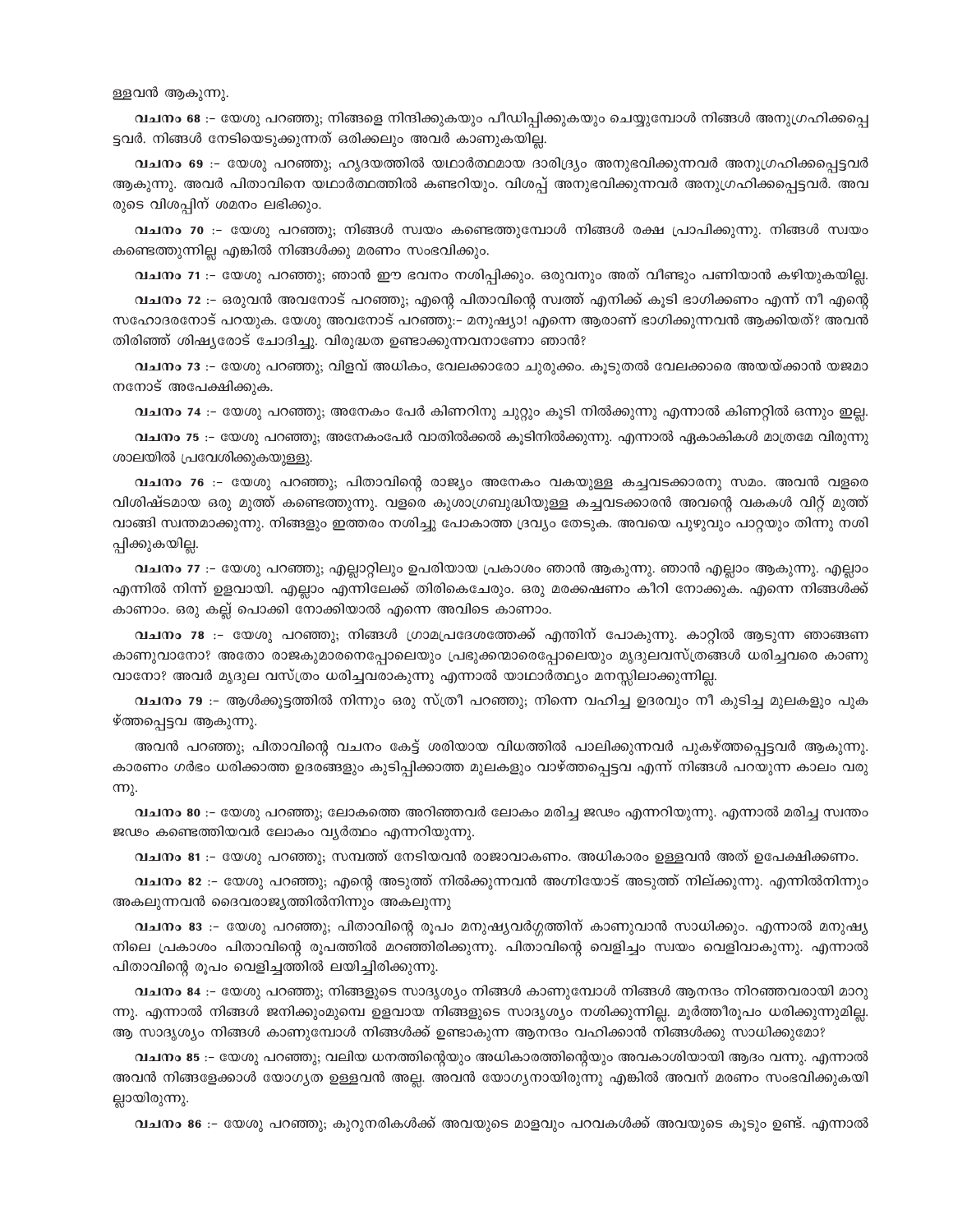#### മനുഷ്യപുത്രന് തലചായ്ക്കാൻ ഇടമില്ല.

വചനം 87 :- യേശു പറഞ്ഞു; ജഢത്തെ ആശ്രയിക്കുന്ന ജഢം വൃർത്ഥം. ഇവ രണ്ടിനേയും ആശ്രയിക്കുന്ന ആത്മാവും വൃർത്ഥം.

്വചനം 88 :– യേശു പറഞ്ഞു; പ്രവാചകന്മാരും സന്ദേശവാഹകരും നിങ്ങളുടെ അടുത്ത് വന്ന് നിങ്ങൾക്കുള്ളതിനെ നിങ്ങൾക്ക് തരുന്നു. പകരം നിങ്ങളുടെ കൈയ്യിൽ ഉള്ളത് നിങ്ങൾ അവർക്ക് കൊടുക്കുന്നു.

വചനം 89 :– യേശു പറഞ്ഞു; നിങ്ങൾ പാനപാത്രങ്ങളുടെ പുറംഭാഗം മാത്രം കഴുകുന്നത് എന്ത്? ഉൾഭാഗം ഉണ്ടാ ക്കിയവൻ തന്നെയാണ് പുറംഭാഗവും ഉണ്ടാക്കിയത് എന്നു നിങ്ങൾ അറിയുന്നില്ലയോ?

വചനം 90 :- യേശു പറഞ്ഞു; എന്റെ അടുത്തേക്ക് വരിക; എന്റെ നുകം വളരെ ലഘുവും എന്റെ നിയമം വളരെ മൃദുലവും ആകുന്നു. നിങ്ങൾ സ്വയം നിത്യമായ വിശ്രമം കണ്ടെത്തുകയും ചെയ്യും.

വചനം 91 :- ശിഷ്യർ അവനോടു പറഞ്ഞു; നിന്നെ ഞങ്ങൾ വിശ്വസിക്കേണ്ടതിന് നീ ആരാകുന്നു എന്ന് ഞങ്ങ ളോട് പറയുക.

അവൻ അവരോട് പറഞ്ഞു; നിങ്ങൾ ആകാശത്തിന്റെയും ഭൂമിയുടെയും ഉപരിതലത്തെ തിരയുന്നു. എന്നാൽ നിങ്ങൾക്കു മുമ്പേ ഉളവായവനെ നിങ്ങൾ അറിയുന്നില്ല. അറിയുവാനുള്ള അവസരം നിങ്ങൾ ഉപയോഗിക്കുന്നുമില്ല.

വചനം 92 :- യേശു പറഞ്ഞു; അമ്പേഷിക്കു നിങ്ങൾ കണ്ടെത്തും. നിങ്ങൾ നേരത്തെ എന്നോടു ചോദിച്ചവയും എന്നാൽ ഞാൻ മറുപടി പറയാത്തവയും ഇന്ന് നിങ്ങളോട് പറവാൻ ഞാൻ ആഗ്രഹിക്കുന്നു. എന്നാൽ നിങ്ങളോ അന്വേഷിക്കുന്നില്ല.

വചനം 93 :– പരിശുദ്ധമായത് നായ്ക്കൾക്കു കൊടുക്കരുത്. അമേധ്യക്കുന്നുകളിൽ അവ എറിയപ്പെടും. പന്നിയുടെ മുന്നിൽ വിത്ത് വിതറരുത്. അവ അവയെ ചെളിയിൽ താഴ്ത്തും.

വചനം 94 :– യേശു പറഞ്ഞു; അന്വേഷിക്കുന്നവൻ കണ്ടെത്തുന്നു. മുട്ടുന്നവന് വാതിൽ തുറക്കപ്പെടും.

വചനം 95 :– യേശു പറഞ്ഞു; നിങ്ങൾക്ക് കടം കൊടുക്കാൻ പണം ഉണ്ട്. എങ്കിൽ പലിശയ്ക്കു കടം കൊടുക്കരുത്. എന്നാൽ പലിശ തരുവാൻ നിവൃത്തി ഇല്ലാത്തവനും കടം കൊടുക്കുക.

വചനം 96 :- യേശു പറഞ്ഞു; പിതാവിന്റെ രാജ്യം അൽപം പുളിച്ച മാവ് ഒളിച്ചു വെച്ച സ്ത്രീയോടു സദൃശ്യം. അവൾ ആ മാവു കൊണ്ട് വലിയ അപ്പങ്ങൾ ഉണ്ടാക്കി.

കേൾക്കാൻ ചെവിയുള്ളവർ കേൾക്കട്ടെ.

വചനം 97 :- യേശു പറഞ്ഞു; വിദൂരതയിൽനിന്നും ഒരു ഭരണി നിറയെ മാവ് നിറച്ച് സ്വന്തം വീട്ടിലേക്ക് യാത്ര ചെയ്യുന്ന സ്ത്രീയോട് പിതാവിന്റെ രാജ്യത്തെ ഉപമിക്കാം. വഴിയിൽവെച്ച് ഭരണിയുടെ പിടി അടർന്നു പോകുന്നു. പിടി യുടെ ദ്വാരത്തിലൂടെ മാവ് കുറേശ്ശെ ചോർന്നു പോകുന്നു. എന്നാൽ ഇത് സ്ത്രീ അറിയുന്നില്ല. അവൾ വീട്ടിലെത്തി ഭരണി നിലത്തു വയ്ക്കുന്നു. ശൂന്യമായ ഭരണി കാണുന്നു.

വചനം 98 :- യേശു പറഞ്ഞു; പിതാവിന്റെ രാജ്യം ഒരു ബലവാനെ കൊല്ലുവാൻ ശ്രമിച്ച മനുഷ്യനു സദൃശ്യം. അവൻ അവന്റെ വീട്ടിൽ വാള് ഭിത്തിയിലേക്ക് കുത്തിക്കയറ്റി പരിശീലിക്കുന്നു. അങ്ങനെ അവൻ കരത്തിന്റെ ശക്തി ഉറപ്പു വരുത്തുന്നു. എന്നിട്ട് ബലവാനെ കൊല്ലുന്നു.

്വചനം 99 :– ശിഷ്യർ അവനോട് പറഞ്ഞു; നിന്റെ സഹോദരന്മാരും അമ്മയും നിന്നെ അന്വേഷിച്ച് പുറത്ത് നില്ക്കു  $mp.$ 

അവൻ അവരോട് പറഞ്ഞു; ഇവിടെ ഉള്ളവർ, എന്റെ പിതാവിന്റെ ഇഷ്ടം ചെയ്യുന്നവർ എന്റെ മാതാവും സഹോദ രന്മാരും ആകുന്നു. അവരാണ് എന്റെ പിതാവിന്റെ രാജ്യത്തിൽ പ്രവേശിക്കുന്നത്.

്വചനം 100 :– അവർ സ്വർണ്ണനാണയം കാട്ടി യേശുവിനോട് പറഞ്ഞു; സീസറിന്റെ ആൾക്കാർ നമ്മോട് കരം ചോദി ക്കുന്നു.

അവൻ അവരോട് പറഞ്ഞു; സീസറിനുള്ളത് സീസറിനു കൊടുക്കുക. ദൈവത്തിനുള്ളത് ദൈവത്തിന് കൊടുക്കുക. എനിക്കുള്ളത് എനിക്കും തരിക.

വചനം 101 :- എന്നെപ്പോലെ സ്വന്തം അപ്പനേയും അമ്മയേയും തൃജിക്കാത്തവന് എന്റെ ശിഷ്യനാകാൻ സാധി ക്കുകയില്ല. അപ്പനെയും അമ്മയെയും സ്നേഹിക്കാത്തവനും എന്നെ അനുഗമിക്കാൻ സാധിക്കുകയില്ല. കാരണം ശരീ രമുള്ള അമ്മയാണ് എനിക്ക് ജീവൻ നല്കിയത്.

വചനം 102 :– യേശു പറഞ്ഞു; പരീശന്മാർ പുൽത്തൊട്ടിയിൽ ഉറങ്ങുന്ന നായ്ക്കൾക്കു സമമാണ്. നായ്ക്കൾ പുല്ലു തിന്നുകയില്ല. തിന്നാൻ കാലികളെ അനുവദിക്കുകയും ഇല്ല.

വചനം 103 :– യേശു പറഞ്ഞു; ഏതു നാഴികയിൽ തന്റെ ഭവനം കവർച്ച ചെയ്യും എന്നറിയാവുന്നവൻ ഭാഗൃവാൻ. അവൻ അരമുറുക്കി ഉണർന്നിരുന്ന് അവന്റെ ഭവനവും ദ്രവ്യവും കാത്തു സൂക്ഷിക്കുന്നു.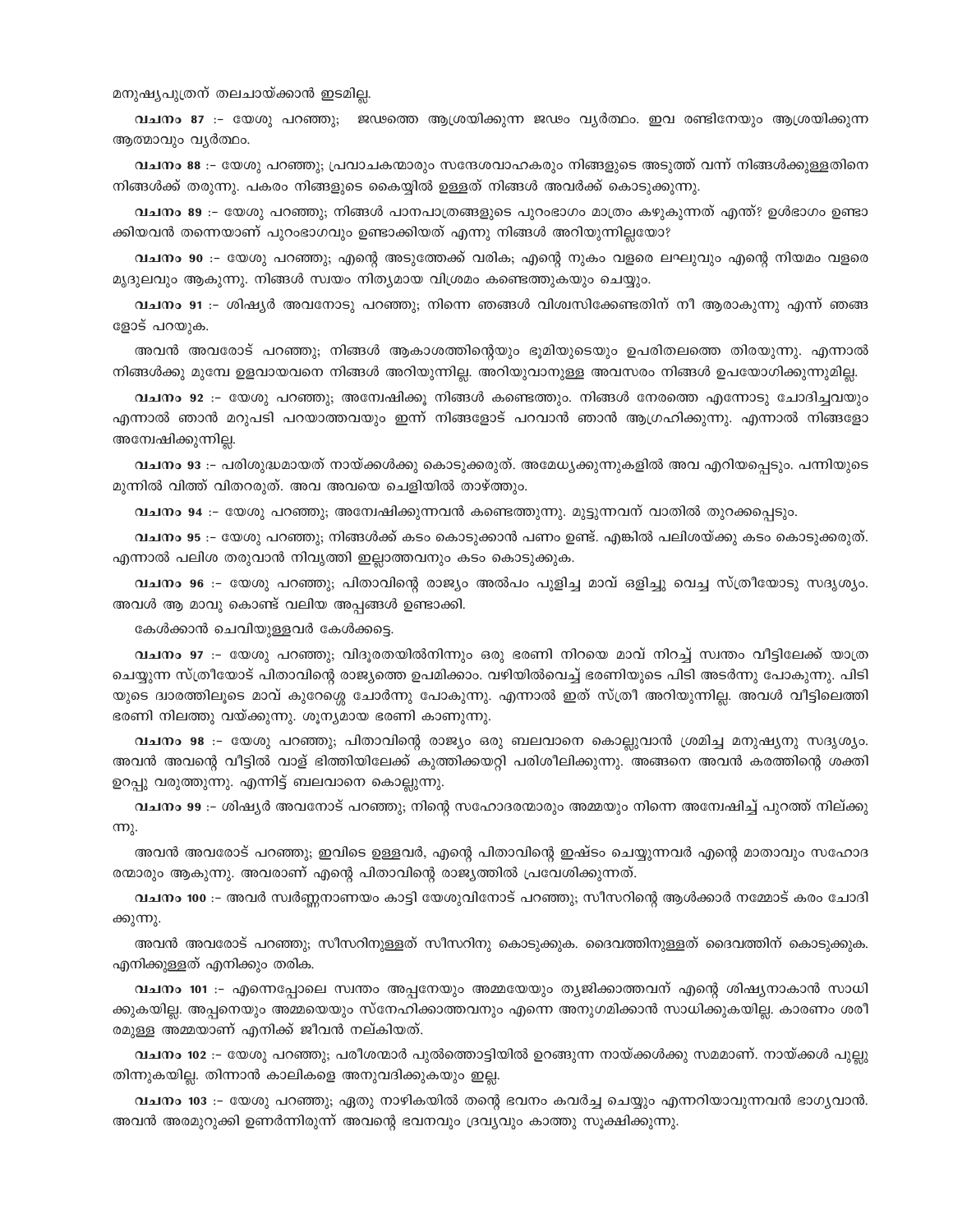വചനം 104 :– ശിഷ്യർ യേശുവിനോട് പറഞ്ഞു; വരൂ. നമുക്ക് ഇന്ന് ഉപവസിച്ചു പ്രാർത്ഥിക്കാം. യേശു പറഞ്ഞു. ഞാൻ എപ്പോഴാണ് കുറ്റം ചെയ്യുകയോ വഴിതെറ്റുകയോ ചെയ്തത്. മണവാളൻ മണിയറയിൽനിന്ന് പുറത്തു വരുമ്പോൾ നമുക്ക് ഉപവസിച്ച് പ്രാർത്ഥിക്കാം.

വചനം 105 :- യേശു പറഞ്ഞു; സ്വന്തം അപ്പനെയും അമ്മയെയും അറിയാത്തവൻ വേശ്യയുടെ സന്തതി എന്നറിയ പ്പെടും.

വചനം 106 :- യേശു പറഞ്ഞു; രണ്ടായിരിക്കുന്നത് ഒന്നായി മാറുമ്പോൾ നിങ്ങൾ മനുഷ്യപുത്രന്മാരായി മാറുന്നു. അപ്പോൾ നിങ്ങൾ മലയോട് മാറിപ്പോകുക എന്നു പറഞ്ഞാൽ അത് മാറിപ്പോകുന്നു.

വചനം 107 :- യേശു പറഞ്ഞു; ദൈവരാജ്യം നൂറ് ആടുകൾ ഉണ്ടായിരുന്ന ഇടയനോട് സദൃശ്യം. അതിൽ ഒന്ന് പാത തെറ്റി അലയുന്നു. അവൻ തൊണ്ണൂറ്റി ഒമ്പതിനേയും വിട്ട് വഴിതെറ്റിയ ആടിനെ തിരയുന്നു. അതിനെ കണ്ടുകിട്ടിയ പ്പോൾ അതിനോടു പറയുന്നു. മറ്റു തൊണ്ണൂറ്റി ഒമ്പതിനേക്കാൾ ഉപരി നിന്നെ ഞാൻ സ്നേഹിക്കുന്നു.

വചനം 108 :– യേശു പറഞ്ഞു; എന്റെ വായിലെ വചനം കുടിക്കുന്നവൻ എന്നെപ്പോലെ ആകും. ഞാൻ അവനായി മാറും. രഹസ്യമായത് അവന് വെളിവാകും.

വചനം 109 :– യേശു പറഞ്ഞു; ദൈവരാജ്യം സ്വന്തം കൃഷിഭൂമിയിൽ ഒളിഞ്ഞു കിടക്കുന്ന നിധി അറിയാത്ത മനു ഷ്യനു സദൃശ്യം. അവൻ മരിച്ചതിനുശേഷം അവന്റെ മകൻ നിലത്തിന് അവകാശി ആകുന്നു. പക്ഷെ അവനും നിധി കണ്ടെത്തുന്നില്ല. അവൻ നിലം വില്ക്കുന്നു. പുതിയ ഉടമ നിലം ഉഴുതപ്പോൾ നിധി കണ്ടെത്തുന്നു.

വചനം 110 :– യേശു പറഞ്ഞു; ലോകത്തെ കണ്ടെത്തിയവൻ ധനവാനാകുന്നു. എന്നാൽ അവൻ ലോകത്തെ തൃജി ക്കണം.

്വചനം 111 :– യേശു പറഞ്ഞു; ആകാശവും ഭൂമിയും നിങ്ങളുടെ മുമ്പിൽ ചുരുണ്ട് മാറിപ്പോകും. നിതൃനായവനിൽ ജനി ക്കുന്നവൻ മരണം കാണുകയില്ല. സ്വയം കണ്ടെത്തിയവൻ ലോകത്തെ വൃർത്ഥമായി കാണുന്നു എന്നത് നിങ്ങൾക്കും അറി യാവുന്നതാണല്ലോ.

വചനം 112 :- യേശു പറഞ്ഞു; ആത്മാവിനെ ആശ്രയിക്കുന്ന ജഢത്തിന് കഷ്ടം. ജഢത്തെ ആശ്രയിക്കുന്ന ആത്മാ വിനും കഷ്ടം.

്വചനം 113 :– ശിഷ്യർ ചോദിച്ചു; രാജ്യം എന്നുവരും? യേശു പറഞ്ഞു; നോക്കി കാത്തിരുന്നാൽ രാജ്യം വരികയില്ല. അതാ അവിടെ ഇതാ ഇവിടെ എന്നു പറയുകയില്ല. എന്നാൽ പിതാവിന്റെ രാജ്യം ലോകമാകെ നിറഞ്ഞു നില്ക്കുന്നു. മനുഷ്യർ അത് കാണുന്നില്ല.

വചനം 114 :- ശീമോൻ പത്രോസ് അവരോട് പറഞ്ഞു; മേരി നമ്മളെ വിട്ടുപോകട്ടെ. കാരണം സ്ത്രീകൾ ജീവിതം അർഹിക്കുന്നില.

യേശു പറഞ്ഞു; നോക്കു! ഞാൻ അവളെ എന്നിലേക്കു സ്വീകരിക്കുന്നു. തൻനിമിത്തം അവൾ പുരുഷനായി രുപാ ന്തരം പ്രാപിക്കുന്നു. അവൾ നിന്നെപ്പോലെ ജീവിക്കുന്നു. പുരുഷനായി മാറുന്നു. അവൾ ആത്മീയപുരുഷനായി മാറു ന്നു. എന്നാൽ ഞാൻ നിന്നോടു പറയുന്നു. സ്വയം ആത്മീയപുരുഷ്വത്വം തേടുന്ന സ്ത്രീ സ്വർഗ്ഗരാജ്യത്തിൽ പ്രവേശി ക്കുന്നു.

## സുവിശേഷവ്യാഖ്യാനം

1–ാം നൂറ്റാണ്ടുമുതൽ തോമായുടെ സുവിശേഷം നിലവിലുണ്ടായിരുന്നു എന്ന് അനുമാനിക്കാം. നമ്മുടെ നാഥന്റെ വചനങ്ങൾ , യേശുവിന്റെ പുതിയ വചനങ്ങൾ, നഷ്ടപ്പെട്ട സുവിശേഷം എന്നിങ്ങനെ പല പേരുകളിൽ തോമായുടെ സുവിശേഷം അറിയപ്പെട്ടിരുന്നു. CE- 3 നൂറ്റാണ്ടുകളിൽ പല രീതിയിലുള്ള പരിഭാഷയിൽ തോമായുടെ സുവിശേഷം നിലനിന്നിരുന്നു. മെഡിറ്ററേനിയൻ പ്രദേശങ്ങളിൽ തോമായുടെ സുവിശേഷത്തിന് വളരെ പ്രചാരം ഉണ്ടായിരുന്നു. നിഖ്യ സുന്നഹദോസിനുശേഷം അനേകം സുവിശേഷങ്ങളും ലേഖനങ്ങളും വിലക്കപ്പെട്ടതോടുകൂടി തോമായുടെ സുവി ശേഷവും അപ്രതൃക്ഷമായി.

തോമായുടെ സുവിശേഷത്തിന്റെ ശൈലി BC– 500 കാലഘട്ടം മുതലെങ്കിലും നിലനിന്നിരുന്നു. തത്വചിന്തകന്മാ രുടെ വചനങ്ങളെ അവരുടെ ശിഷ്യർ എഴുതി എടുത്ത് കവലകളിലും ചന്തകളിലും പൊതു സ്ഥലങ്ങളിലും പ്രസംഗി ച്ചിരുന്നു. ഇവ പൊതുവായി 'ജ്ഞാനികളുടെ വചനങ്ങൾ' (Logic Sophon) എന്നറിയപ്പെടുന്നു. പൈതഗോറസിന്റെ വച നങ്ങൾ, സോക്രട്ടീസിന്റെ വചനങ്ങൾ, അപ്പോലോനിയസിന്റെ വചനങ്ങൾ, ഉത്തമഗീതം, സങ്കീർത്തനം, സദൃശൃവാകൃ ങ്ങൾ, ശലമോന്റെ ജ്ഞാനം, യേശുബെൻസേറായുടെ ജ്ഞാനം എന്നിവ ഉദാഹരണങ്ങളാണ്.

ശലമോന്റെ ജ്ഞാനം 7:27- ഓരോ തലമുറയിൽ ജ്ഞാനദേവത ഇടക്കിടെ ചില ദിവ്യാത്മാക്കളെ തിരഞ്ഞെടുക്കു ന്നു. അവരിലൂടെ ദൈവത്തെയും പ്രവാചകരെയും കൂട്ടി ഇണക്കി ആത്മാവിനെ പ്രസരിപ്പിക്കുന്നു. ഇത്തരം ഉന്നത സ്ഥാനം തോമായുടെ സുവിശേഷത്തിന് ആദിമ നൂറ്റാണ്ടുകളിൽ ഉണ്ടായിരുന്നു.

ജീവിക്കുന്ന യേശുവിന്റെ അജ്ഞാതമായ വാക്കുകൾ എഴുതിയത് ദിദിമോസ് ജൂഢാസ് തോമസ് എന്നാണ് വചനം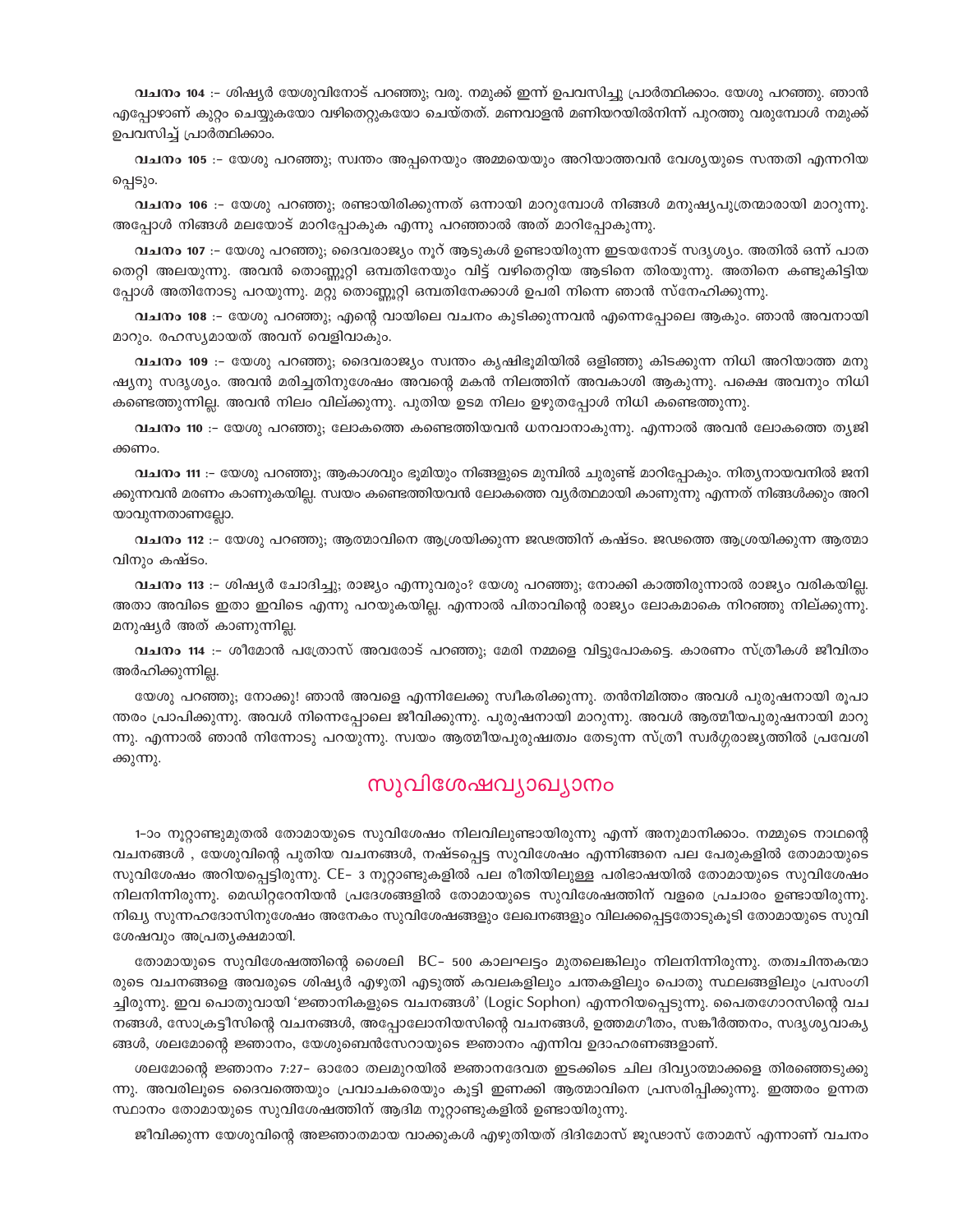1-ൽ പറയുന്നത്. ഇതിൽ ജുഢാസ് എന്നത് മാത്രമാണ് വ്യക്തിയുടെ പേര് ആയി കണക്കാക്കാവുന്നത്. ദിദിമോസ് എന്ന ഗ്രീക്കു വാക്കിന്റെയും തോമ എന്ന സെമിറ്റിക് വാക്കിന്റെയും അർത്ഥം ഇരട്ട എന്നാണ്. തോമായുടെ അർത്ഥം ഗ്രീക്കുവായനക്കാരെ മനസിലാക്കാൻ ദിദിമോസ് കൂട്ടി ചേർത്തു എന്ന് അനുമാനിക്കാം. ജുഢാസ് എന്ന വാക്കിനെ ഇരട്ട എന്ന് തർജ്ജമ ചെയ്യാമെങ്കിലും ഇരട്ട എന്നറിയപ്പെടുന്ന ജുഢാസ് ആണ് എഴുത്തുകാരൻ എന്ന് ആദിമ ക്രിസ്തീ യവിഭാഗങ്ങൾ വിശ്വസിച്ചിരുന്നു. തോമായുടെ സുവിശേഷത്തിന് ശ്രേഷ്ഠമായ സ്ഥാനം ഉണ്ടായിരുന്നതിന്റെ കാരണ ങ്ങളിൽ ഒന്നും ഇതുതന്നെ.

ജുഢാസ് തോമസ്, ജൂഢാസ് ഇസ്കരിയോത്ത് അല്ല. യോഹ11:16– ദിദിമോസ് എന്ന പേരുള്ള തോമസ് സഹശിഷ്യ ന്മാരോട് അവനോടുകുടി മരിക്കേണ്ടതിന് നാമും പോക എന്നുപറഞ്ഞു. യോഹ 14: 5– തോമസ് അവനോട് കർത്താവേ നീ എവിടെ പോകുന്നു എന്ന് ഞങ്ങൾ അറിയുന്നില്ല. യോഹ 14:2– ഇസ്കരിയോത്തല്ലാത്ത യുദ. മർക്കോ 6:3– യേശു വിന്റെ സഹോദരങ്ങളുടെ പേരിന്റെ കൂട്ടത്തിൽ തോമായും ഉണ്ട്. കൂടാതെ തോമായുടെ പ്രവൃത്തികളിൽ (Acts of Thomas) യേശുവിനെ ജൂഢാസ് തെറ്റിദ്ധരിക്കുന്നതു കാണാം. അപ്പോൾ യേശു പറയുന്നു; ഞാൻ തോമസ് എന്നു വിളി ക്കപ്പെടുന്ന ജൂഢാസ് അല്ല. ഞാൻ അവന്റെ സഹോദരനാണ്. ഇവയുടെ വെളിച്ചത്തിൽ യേശുവിന്റെ ശിഷ്യനും ഇരട്ട സഹോദരൻ എന്നറിയപ്പെടുന്നവനുമായ ജുഢാസ് തോമസിന്റെ എഴുത്തുകൾ ആണ് ഇവ എന്നും അനുമാനിക്കാവു ന്നതാണ്.

എല്ലാ സുവിശേഷങ്ങളും അവയുടെ ആധികാരികത വർദ്ധിപ്പിക്കാൻ യേശുവിന്റെ ശിഷ്യന്മാരോട് ബന്ധിപ്പിച്ചിരി ക്കുന്നു. എന്നാൽ യേശുവിന്റെ ശിഷ്യർ മരിച്ചതിന് അനേകം വർഷങ്ങൾക്ക് ശേഷമാണ് സുവിശേഷങ്ങൾ എഴുതപ്പെട്ടത്. ആദ്യം എഴുതപ്പെട്ട മർക്കോസിന്റെ സുവിശേഷം CE-70 നൂ ശേഷമാണ് ഉത്ഭവിച്ചത്. പിന്നീട് എഴുതപ്പെട്ട മത്തായി, ലൂക്കോസ്, യോഹന്നാൻ എന്നിവയുടെ ഉത്ഭവം CE -150 വരെയുള്ള കാലഘട്ടം എന്ന് അനുമാനിക്കപ്പെടുന്നു.

എഴുത്തുകാരുടെ പേര് ഉപയോഗിക്കാതെ അനേകം സുവിശേഷങ്ങൾ നിലനിന്നിരുന്നു. എന്നാൽ നിഖ്യ സുന്നഹ ദോസിനു ശേഷം അനേകം സുവിശേഷങ്ങളെ ചവറുകളായി പുറംതള്ളുകയും അല്പം എങ്കിലും വിശ്വസനീയത തോന്നിക്കുന്ന മത്തായി, മർക്കോസ്, ലൂക്കോസ്, യോഹന്നാൻ എന്നിവയെ കാനോകികം എന്ന പേരിൽ സ്ഥീകരിക്കു കയും ചെയ്തു. തുടക്കത്തിൽ കാനോനിക സുവിശേഷങ്ങളും ഊമക്കത്തുകൾ ആയിരുന്നു. ആദിമ സഭാപിതാക്കന്മാർ ആണ് ഇവയെ മത്തായിയുടെയും മർക്കോസിന്റെയും യോഹന്നാന്റെയും ലുക്കോസിന്റെയും പേരിനോട് ബന്ധപ്പെടു ത്തിയത്. അതുകൊണ്ടാണ് Gospel Accrding to .... (പ്രകാരമുള്ള സുവിശേഷം) എന്ന് ചേർത്തിരിക്കുന്നത്.

ആദിമ നുറ്റാണ്ടുകളിൽ പലവിധ ക്രിസ്തീയ വിഭാഗങ്ങളും ചിന്താഗതികളും (Schools of Thought) നിലനിന്നിരുന്നു. ഇത്തരം ചിന്താവിഭാഗങ്ങൾക്ക് അവരുടെ ആശയത്തെ പ്രചരിപ്പിക്കാനാണ് സുവിശേഷങ്ങൾ രചിച്ചത്. മർക്കോസിന്റെ സുവിശേഷം അതേപടി മത്തായി കോപ്പി അടിക്കുന്നു. എങ്കിലും മർക്കോസിന്റെ സുവിശേഷത്തിലെ പല തെറ്റുകളും തിരുത്തുവനാണ് മത്തായിയുടെ സുവിശേഷം എഴുതപ്പെട്ടത്. (വിശദാംശങ്ങൾക്കായി സുവിശേഷങ്ങളിലെ വിഡ്ഢിത്ത ങ്ങളും കള്ളക്കഥകളും Vol IV വായിക്കുക.) കാനോനികം എന്നറിയപ്പെടുന്ന സുവിശേഷങ്ങളിൽ കാണപ്പെടുന്ന യേശു വിന് നാല് വ്യത്യസ്ത വ്യക്തിത്വങ്ങൾ ആണുള്ളത്. മഗ്ദലന മേരിയുടെ യേശുവും (Vol I), തോമായുടെ യേശുവും (Vol II) വളരെ വ്യത്യസ്തരാണ്. ഈ സുവിശേഷങ്ങൾ എല്ലാംതന്നെ മാറി മാറി വന്ന ചിന്താഗതികൾക്കനുസരണമായി മാറ്റി എഴുതപ്പെട്ടു. മർക്കോസിന്റെ 16:9 മുതലുള്ള ഭാഗവും യോഹന്നാന്റെ 21–ാം അദ്ധ്യായവും പൂർണ്ണമായും പിന്നീട് കൂട്ടിച്ചേർത്തതാണ്. ഇന്നു കാണുന്ന യോഹന്നാന്റെ സുവിശേഷം കുറഞ്ഞത് മൂന്ന് എഴുത്തുകാരുടെ വാക്യങ്ങൾ കൂട്ടി ക്കുഴച്ച് എടുത്തതാണ്. ഈ കാര്യങ്ങൾ Vol IV ൽ വിശദമായി എഴുതിയിരിക്കുന്നു. കാനോനിക സുവിശേഷങ്ങൾ അനുഭവിച്ച ഗതികേട് തോമായുടെ സുവിശേഷത്തിനും സംഭവിച്ചു എന്നു കാണാം.

114 വചനങ്ങളിൽ നിങ്ങൾ വായിച്ച തോമായുടെ സുവിശേഷം അതിന്റെ മൂലകൃതിയിൽ നിന്നും വളരെ വിഭിന്നം ആയിരിക്കണം. പലതും കുട്ടിച്ചേർക്കപ്പെട്ടതോ വെട്ടിത്തിരുത്തിയതോ ആണ് എന്ന് സ്പഷ്ടം. ജുഢാസ് തോമസ് സിറിയൻ പ്രദേശങ്ങളുമായി വളരെ ബന്ധം പുലർത്തുന്നു. സിറിയൻ സഭാ പിതാവ് എഫ്രയിമിന്റെ എഴുത്തുകളിൽ തോമായും പരാമർശിക്കപ്പെടുന്നു. പത്രോസിനെ റോമിനോടും ജോണിനെ ഏഷ്യാമൈനറിനോടും ജെയിംസിനെ യെരു ശലേമിനോടും ബന്ധിച്ചിരിക്കുന്നതുപോലെ തോമായെ സിറിയൻ പ്രദേശങ്ങളുമായി ബന്ധിപ്പിച്ചിരിക്കുന്നു.

തോമായുടെ സുവിശേഷം സിറിയൻ പ്രദേശങ്ങളിൽനിന്നും ഉത്ഭവിച്ചതായി അനുമാനിക്കാം. Q എന്നപേരിൽ അറി യപ്പെടുന്ന ആദ്യ സുവിശേഷവുമായി തോമായുടെ സുവിശേഷം രചനാരീതിയിൽ സാദൃശ്യം പുലർത്തുന്നു. അതി നാൽ കാനോനിക സുവിശേഷങ്ങൾക്കു മുമ്പുതന്നെ തോമായുടെ സുവിശേഷം എഴുതപ്പെട്ടു എന്ന് അനുമാനിക്കപ്പെ ടുന്നു. യേശുവിന്റെ വാക്കുകളും വചനങ്ങളും വാമൊഴിയായി നിലനിന്നിരുന്ന കാലത്തിനു ശേഷമാണ് കാനോനിക സുവിശേഷങ്ങൾ എഴുതപ്പെട്ടത്. അവയ്ക്ക് മുമ്പ് എഴുതപ്പെട്ട പൗലോസിന്റെ ലേഖനങ്ങളിൽ യേശുവിന്റെ അത്ഭുത ജനനമോ കഥകളോ ഇല്ല എന്നതും ശ്രദ്ധിക്കുക. യേശുവിന്റെ ഉയർപ്പ് ജഢികമല്ലായിരുന്നു. ആത്മീയം മാത്രമായിരു ന്നുവെന്നാണ് പൗലോസ് എഴുതിയിരിക്കുന്നത്. സുവിശേഷത്തിൽ കാണുന്ന ദിവ്യജനനവും അത്ഭുത പ്രവൃത്തികളും പുരാണങ്ങളിലെ പുറജാതി ദൈവങ്ങളുടെ കഥയാണ്. പുറജാതികൾ യേശുപ്രസ്ഥാനത്തിൽ ചേർന്നതോടുകൂടി അവ രുടെ ദൈവങ്ങളേയും അവയുടെ പുരാണ കഥകളെയും ക്രിസ്തുമതവുമായി കൂട്ടിച്ചേർത്തു. യേശുവിന്റെ ജീവചരിത്രം എന്നു തോന്നിക്കുന്ന രീതിയിൽ എഴുതിയിരിക്കുന്ന സുവിശേഷങ്ങൾ പുറജാതി പുരാണങ്ങളുടെ ക്രിസ്തീയ പതിപ്പ്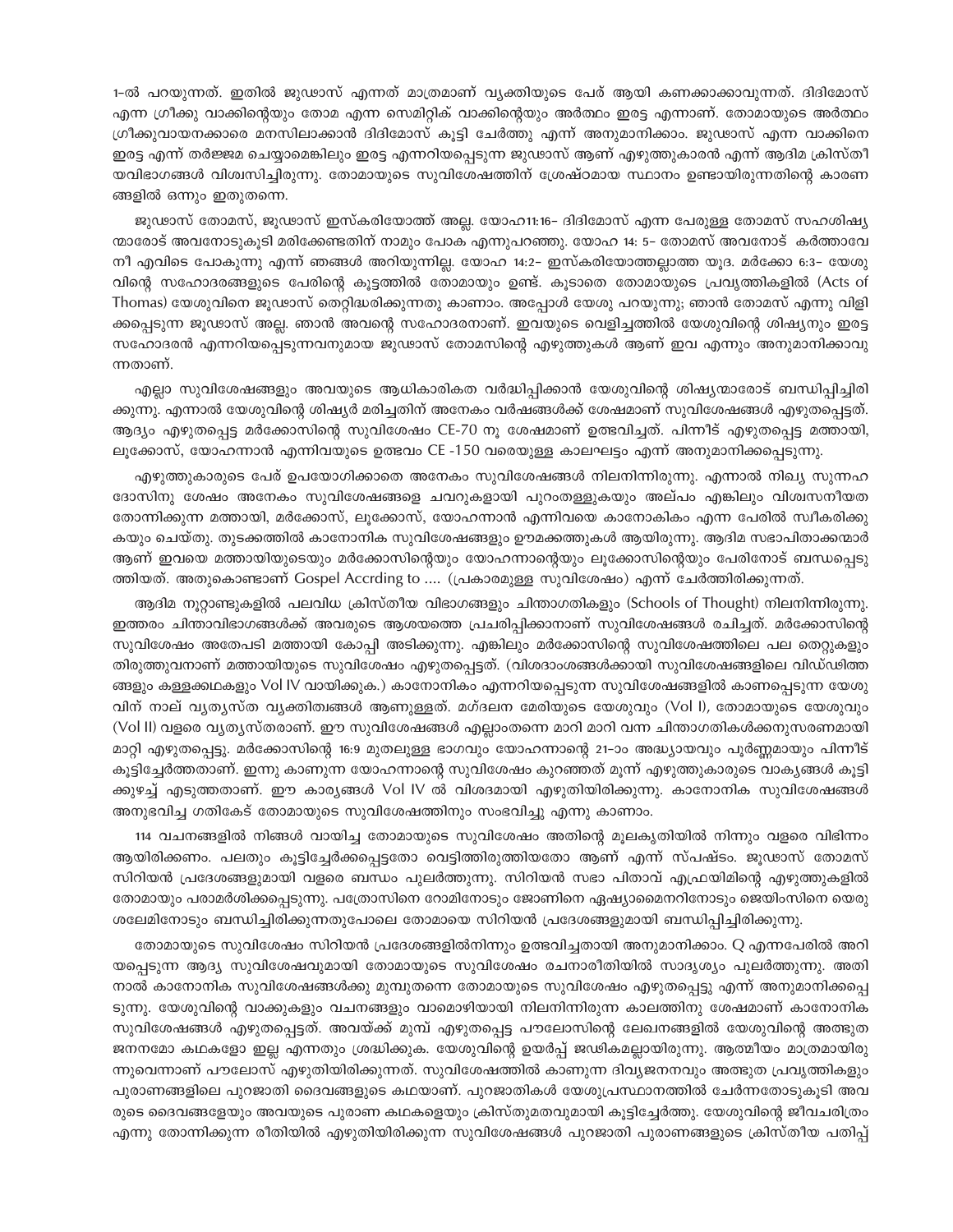ആണ്. പുറജാതി ദൈവങ്ങളുടെ പേരിന്റെ സ്ഥാനത്ത് യേശുവിന്റെയും അമ്മ മറിയയുടെയും പേരുകൾ ചേർത്തു എന്നുമാത്രം. മെഡിറ്ററേനിയൻ പ്രദേശങ്ങളിൽ ദീർഘകാലം നിലനിന്നിരുന്ന ദേവതയാണ് ഈശ. ഈശയുടെ മറ്റൊരു പേര് മിറി എന്നാണ്. ഈശ ദേവത ഹോറസ് ദൈവത്തെ മുലകുടിപ്പിക്കുന്ന പ്രതിമയും മരിച്ച ഹോറസിനെ മടിയിൽ കിടത്തിയ പ്രതിമയും പിന്നീട് യേശുവിന്റെയും അമ്മ മറിയയുടെയും ആക്കി മാറ്റി. ദിവ്യജനനവും പീഡകൾ സഹി ച്ചുള്ള മരണവും മരിച്ചവരിൽനിന്നും ഉയിർത്തെഴുന്നേൽക്കുന്നതും ഹോറസിന്റെ മാത്രമല്ല പുരാണങ്ങളിലെ മറ്റു ദൈവ ങ്ങളുടെയും കഥയാണ്. പുറജാതി ദൈവങ്ങളുടെ അമ്പലങ്ങൾ അതേപടി ക്രിസ്തീയ ദേവാലയങ്ങൾ ആക്കി മാറ്റു കയും ചെയ്തു. (വിശദമായി മനസിലാക്കാൻ Vol IV- സുവിശേഷങ്ങളിലെ വിഡ്ഢിത്തങ്ങളും കെട്ടുകഥകളും വായി ക്കുക)

കാനോനിക സുവിശേഷങ്ങളിൽ യേശുവിന്റെ ശിഷ്യന്മാരുടെ പേര് രക്ഷകർത്താക്കളായി ദത്തെടുത്തതുപോലെ തോമായുടെ സുവിശേഷവും ആരെങ്കിലും കുട്ടിച്ചേർത്തതാകാം. തോമായുടെ സുവിശേഷത്തിന്റെ ആശയങ്ങളെ വിശ കലനം ചെയ്താൽ അവ ഒന്നാം നൂറ്റാണ്ടിലെ യേശുപ്രസ്ഥാനവുമായി ബന്ധം പുലർത്തുന്നു എന്നു കാണാം. രഹസ്യ ജ്ഞാനക്കാരുടെ രീതി തോമായുടെ സുവിശേഷത്തിന്റെ പ്രത്യേകതയാണ്. പലസ്കീൻ പ്രദേശങ്ങളിൽ ചിതറി പാർത്തി രുന്ന അനേകം ഗുഢജ്ഞാനക്കാരുടെ സൃഷ്ടിയാണ് തോമായുടെ സുവിശേഷം എന്നും അനുമാനിക്കാം. യഹൂദ രിൽനിന്നും ഈജിപ്തുകാരിൽനിന്നും ഗ്രീക്കുകാരിൽനിന്നും എല്ലാറ്റിലും ഉപരിയായി ബുദ്ധചിന്തയിൽനിന്നും ഉത്ഭ വിച്ച ജ്ഞാനവാദികളുടെ ചിന്താരീതി തോമായുടെ സുവിശേഷത്തിൽ പ്രകടമാണ്.

ഗലാ 1:19– ൽ പറയുന്ന കർത്താവിന്റെ സഹോദരൻ ജെയിംസ് (യാക്കോബ്) യെരുശലേമിലെ സഭയെ നയിച്ചിരുന്നു എന്നു കാണാം. തോമായുടെ 12–ാം വചനം നീതിമാനായ ജെയിംസിന്റെ അടുക്കൽ പോകുവാൻ പറയുന്നതു ശ്രദ്ധി ക്കുക. തോമായുടെ ആദ്യ സുവിശേഷം യേരുശലേം പ്രദേശങ്ങളിലെ യേശുപ്രസ്ഥാനക്കാരിൽനിന്ന് ഉത്ഭവിച്ചതായും കണക്കാക്കാം. യേരുശലേമിലെ യേശു പ്രസ്ഥാനം യഹൂദർ തുടങ്ങിയതും യേശുവിനെ മിശിഹാ എന്ന് വിശ്വസിക്കു കയും ചെയ്തിരുന്ന ഒന്നാണ്. യേശു മിശിഹാ ആയി തിരികെ വരും എന്ന് യേശു പ്രസ്ഥാനക്കാർ വിശ്വസിച്ചിരുന്നു. തോമായുടെ സുവിശേഷത്തിലേയും പ്രധാന പ്രതിപാദ്യം ദൈവരാജ്യമാണ്. യേരുശലേം പ്രദേശത്തെ രഹസ്യജ്ഞാ നക്കാരിൽനിന്നും സിറിയയിലെ യേശുപ്രസ്ഥാനക്കാർ തോമായുടെ സുവിശേഷം ദത്ത് എടുത്തത് ആകാം.

തോമായുടെ സുവിശേഷം എന്ന് എഴുതി എന്ന് വ്യക്തമായി അനുമാനിക്കാൻ പ്രയാസമാണ്. കുറെ വാകൃങ്ങൾ 1-ാം നൂറ്റാണ്ടിൽ തന്നെ എഴുതിയതാകാം. കാരണം യേരുശലേമിലെ യാക്കോബിന്റെ കാലം സി ഈ 50 കാലഘട്ടമാ ണ്. മറ്റു സുവിശേഷങ്ങളിൽ കാണുന്ന തൊഴുത്തിൽകുത്ത് തോമായുടെ സുവിശേഷത്തിലും കാണാം, ഉദാഹരണ മാണ് വചനം 13. മറ്റു ശിഷ്യരേക്കാൾ ഉപരിയായി യേശു തോമായെ കണക്കാക്കുന്നു.

വചനം 114 :– പത്രോസ് മേരിയെ തരംതാഴ്ത്തുന്നു. മേരിയുടെ സുവിശേഷം പൊതുവെ പത്രോസിനെ താഴ്ത്തികെ ട്ടുന്നു. അതിന്റെ കുറവ് നികത്താൻ മത്തായിയുടെ സുവിശേഷം പത്രോസിനെ എല്ലാവരിലും ഉപരിയായി ഉയർത്തു ന്നു. മത്തായിയുടെ സുവിശേഷം യേശുവിനെ കീർത്തിക്കുന്നതിലുപരി പത്രോസിനെ പുകഴ്ത്തുവാൻ എഴുതി എന്നു തോന്നും. യോഹന്നാന്റെ സുവിശേഷവും തുടക്കത്തിൽ പത്രോസിനെ താഴ്ത്തി കെട്ടുന്നു. എന്നാൽ 21–ാം അദ്ധ്യായം കൂട്ടി ചേർത്ത് എഴുത്തുകാരൻ പത്രോസിനെ പുകഴ്ത്തുന്നു. യോഹ. 20:24–29 ൽ തോമയ്ക്ക് കിട്ടുന്ന പ്രതികരണം തോമായുടെ സുവിശേഷത്തെ പ്രോത്സാഹിപ്പിച്ച യേരുശലേം പ്രസ്ഥാനക്കാർക്കുള്ള പ്രഹരമാണ്.

ഇന്നത്തെ ക്രിസ്തീയ വിഭാഗങ്ങളിൽ കാണുന്ന പരദൂഷണവും പരസ്പരം ചെളിവാരിയെറിയലും പുതിയ രീതി അല്ല. യേശുവിന്റെ കാലത്തു തന്നെ ശിഷ്യന്മാർ കടിപിടി കൂടുന്നതു കാണാം. അപ്പോസ്തലിക പിൻതുടർച്ച അവകാ ശപ്പെടുന്ന പല സഭാവിഭാഗങ്ങൾ തമ്മിൽ കലഹിക്കുന്നതിന്റെ കാരണവും ഇവ തന്നെ. ആദിമസഭയുടെ ചരിത്രം തന്നെ പത്രോസും പൗലോസും തമ്മിലുള്ള പോരാട്ടത്തിന്റെ വിവരണമാണ്. CE 100 - 200 കാലഘട്ടത്തിൽ എഴുത പ്പെട്ട അപ്പോ: പ്രവൃത്തികളിൽ പുതിയൊരു പ്രവണത കാണാം. പത്രോസ് പക്ഷവും പൗലോസ് പക്ഷവും തമ്മിലുള്ള പോരാട്ടത്തിന്റെ രൂഷത കുറയുന്നു, മാറുന്നു. രണ്ടു കൂട്ടരും സമൂഹത്തിൽ സ്ഥാനമാനങ്ങളുടെ പദവികൾ നിലനിർത്താൻ യോജിക്കുന്നു. ശിഷ്യർ യേശുവിന്റെ തൊട്ടുതാഴെ ശ്രേഷ്ഠത നേടുന്നു. അവരുടെ പിൻതുടർച്ച അവകാശപ്പെട്ട മേൽപ്പ ട്ടക്കാർ യേശുവിന് തുല്യമായ രാജ്യവും ശക്തിയും ബഹുമാനവും പിടിച്ചടക്കുന്നു.

പഴയനിയമ പുസ്തകങ്ങളും മോശയുടെ പേരിൽ പുരോഹിതർ എഴുതികൂട്ടിയവയാണ്. ലോകം പുരോഹിതർക്കു വേണ്ടി യഹോവ സൃഷ്ടിച്ചതായിട്ടാണ് അവയിലെ വിവരങ്ങൾ. അവിടെ അഹറോനെ താഴ്ത്തി കെട്ടുന്ന പുരോഹിത വർഗ്ഗം മോശയുടെ പക്ഷമാണ് എന്നുകാണാം. യഹോവയുടെ നിയമം പുരോഹിതന്റെ സുഖഭക്ഷണം ഉറപ്പിക്കുന്ന തായി കാണാം. പുരോഹിതന്റെ വസ്ത്രത്തിലെ നൂലിഴപോലും എപ്രകാരം എന്ന് യഹോവ കൽപ്പിക്കുന്നു.

പ്രവാചകരുടെ കാലത്ത് പ്രവാചകൻ പുരോഹിതനേക്കാളും രാജാവിനേക്കാളും ശ്രേഷ്ഠനായി മാറുന്നു, യഹോവ യുടെ അരുളപ്പാട് പ്രവാചകന്റെ മാത്രം കുത്തക ആയി മാറുന്നു. പുരോഹിതൻ എഴുതിയതും പ്രവാചകൻ പറഞ്ഞതും യഹോവ പറഞ്ഞതല്ല എന്നത് വ്യക്തമാണ്. ഓരോ കാലഘട്ടങ്ങളിലും ശക്തി നേടിയവർ അവരുടെ നിലനിൽപ്പ് ചോദ്യം ചെയ്യപ്പെടാതെ നിലനിർത്തുവാൻ ദൈവത്തെ ഉപയോഗിച്ചു എന്നുമാത്രം.

പുതിയ നിയമ എഴുത്തുകാരും അതേ പ്രവണ തുടരുകയും ക്രിസ്തുമതം യഹൂദമതത്തിന്റെ തുടർച്ചയായി മാറു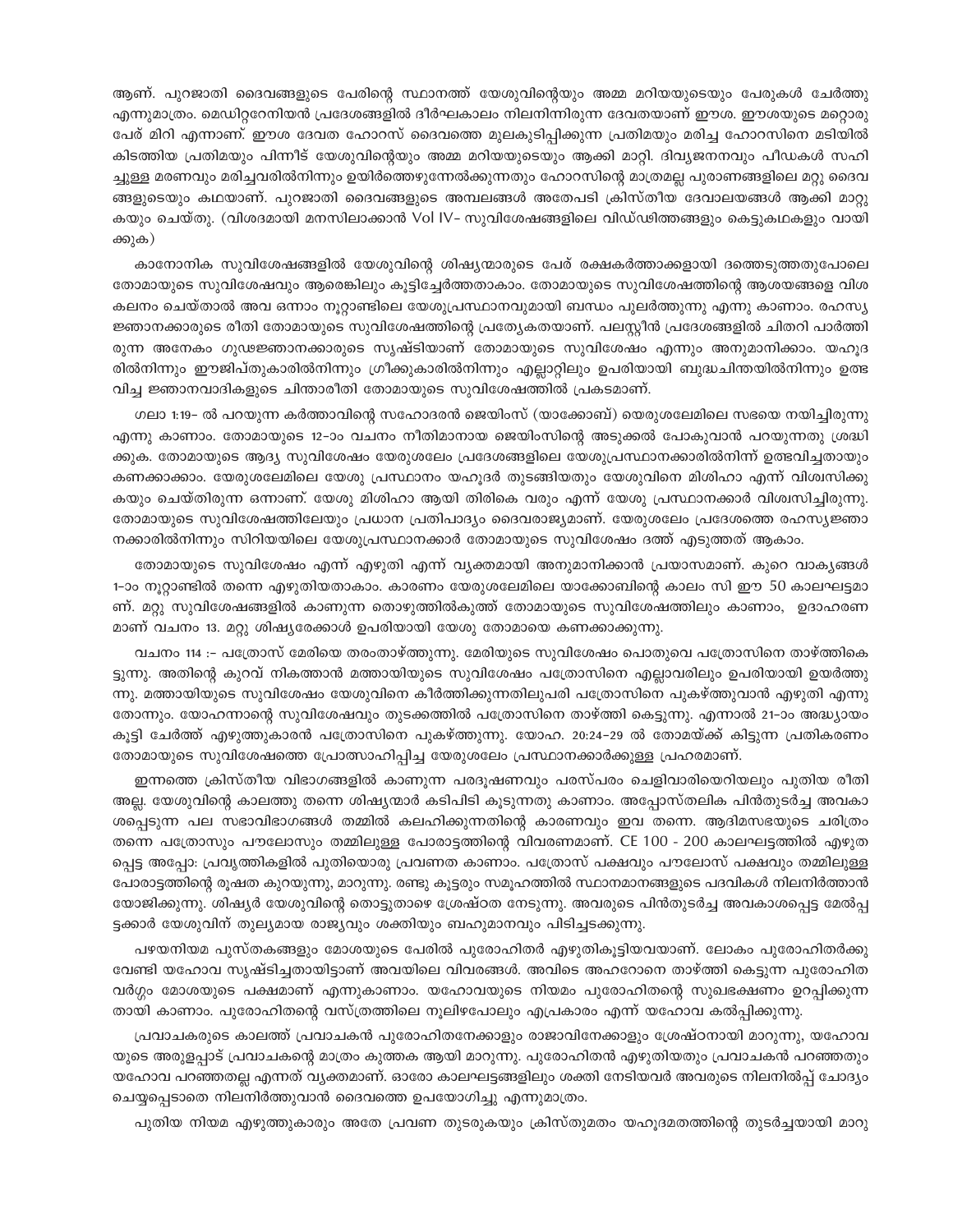കയും ചെയ്തു. പര്സപര വിരുദ്ധമായ വിശ്വാസ സംഹിതയുമായി ക്രിസ്തുമതം സ്ഥാപിച്ച പൗലോസ് പോലും യഹൂ ദക്രിസ്ത്യാനികളുമായി ക്രമേണ പൊരുത്തപ്പെടുന്നു. പ്രവ്യൂ: 10–ൽ പത്രോസ് പതുക്കെ പുറജാതികളെ സ്വീകരിക്കാൻ തയ്യാറാകുന്നു. പ്രവൃ. 16 –ൽ പൗലോസ് പതുക്കെ പരിച്ചേദനയെ പ്രോത്സാഹിപ്പിക്കുന്നു. അതിനാൽ പത്രോസും പൗലോസും തമ്മിൽ അടിപിടികൂടുന്ന കാലത്താണ് തോമായുടെ സുവിശേഷം എഴുതിയതെന്നും ന്യായമായി അനു മാനിക്കാം. അതിനാൽ മറ്റു സുവിശേഷങ്ങളും ലൂക്കോസിന്റെ സുവിശേഷത്തിന്റെ തുടർച്ചയായ അപ്പോ: പ്രവൃത്തി കളും എഴുതിയതിനു മുമ്പുള്ള കാലത്താണ് തോമായുടെ സുവിശേഷം എഴുതപ്പെട്ടത് എന്ന് അനുമാനിക്കാം. ഇതിന്റെ ഉത്തമ ഉദാഹരണമാണ് 53–ാം വചനം.

തോമായുടെ 53–ാം വചനത്തിൽ പരിഛേദനയെക്കുറിച്ച് യേശു വളരെ പരിഹാസത്തോടെ സംസാരിക്കുന്നു എന്നതും ശ്രദ്ധിക്കുക. ക്രിസ്തുമതം യഹുദമതത്തിൽ നിന്നും വളരെ വ്യത്യസ്തമായ തത്വസംഹിത ഉള്ള ഒന്നാണ് എന്നാണ് യേശുവിന്റെ വാക്കുകൾ ഇവിടെ സൂചിപ്പിക്കുന്നത്. പഴയ നിയമത്തിലെ യഹോവയുടെ തുടർച്ചയാണ് യേശു എങ്കിൽ മാത്രമേ പ്രസ്ഥാനമായി നിലനിൽക്കുന്ന ക്രിസ്തുമതത്തിന് നിലനില്പ് ഉള്ളു. എന്നാൽ പുതിയ നിയമം തന്നെ പലഭാ ഗത്തായി ക്രിസ്തുമതം തീർത്തും പുതിയൊരു പ്രസ്ഥാനം എന്നു സ്ഥാപിക്കാൻ ശ്രമിക്കുന്നതും കാണാം. ഈ ആശ യത്തെ പിൻതാങ്ങുന്നതാണ് തോമായുടെ 53–ാം വചനം. ക്രിസ്തു പ്രസ്ഥാനം തന്നെ പരസ്പര വിരുദ്ധമായ ആശയ ങ്ങളിൽനിന്ന് ഉടലെടുത്തതാണ്.

തോമായുടെ സുവിശേഷത്തിലും മേരിയുടെ സുവിശേഷത്തിലും ഒരിടത്തുപോലും യേശുവിനെ ക്രിസ്തു എന്നോ ദൈവപുത്രനെന്നോ സംബോധന ചെയ്യുന്നില്ല. യേശുപ്രസ്ഥാനങ്ങളിലെ വിഭാഗങ്ങൾ ആയ ജ്ഞാനവാദികളും നസ്രായരും പൊതുവെ മനുഷ്യജീവിതത്തിന്റെ മൂലാവസ്ഥയിലേക്ക് തിരികെ പോകുവാൻ പ്രേരിപ്പിക്കുന്നു. അവർ ലളിതമായ വസ്ത്രധാരണവും ജീവിതരീതിയും പാലിച്ചു. സമൂഹത്തിലെ അനീതിയെ വെറുത്തവർ, സന്യാസജീവിതം നയിച്ചവർ, സ്വന്തമായി സ്വത്തുക്കളില്ലാതെ തലചായിക്കാൻ ഇടമില്ലാതെ ദേശാടനം ചെയ്യുന്നവർ എന്നൊക്കെ ഇവരെ വിശേഷിപ്പിക്കാം. ചരിത്രത്തിലെ യഥാർത്ഥയേശു ഇത്തരത്തിലുള്ള ജീവിതം നയിച്ചവൻ ആയിരുന്നു.

തിന്നുക, കുടിക്കുക എന്ന പ്രവണത കാണിക്കുന്ന യേശു പൗരാണിക ദൈവങ്ങളുടെ പകർപ്പാണ്. വിണ്ണിന്റെ ദേവൻ ഡയനോസിയുസിന്റെ പകർപ്പാണ്. നസ്രായനായ യേശു വീഞ്ഞ് വാഴ്ത്തുകയില്ല, വാറ്റുകയുമില്ല. അന്ത്യ അത്താഴ ത്തിൽ വീഞ്ഞ് വാഴ്ത്തിയതും പുറജാതികളുടെ സ്നേഹവിരുന്ന് പകർത്തിയതാണ്. ആദിമയഹുദ ക്രിസ്ത്യാനികൾ മത്സ്യവും അപ്പവും വീഞ്ഞുമാണ് ഉപയോഗിച്ചിരുന്നത്. റോമൻ ചക്രവർത്തിയുടെ പ്രീതി നേടാനാണ് കാനാവിലെ കല്യാണത്തിനും അന്ത്യ അത്താഴത്തിനും വീഞ്ഞ് വാഴ്ത്തുന്നത്. ഇത് നസ്രയനായ യേശുവിന്റെ കഥയല്ല. പുറജാതി പുരാണങ്ങളിലെ ദൈവങ്ങളുടെ കഥകൾ പകർത്തിയതാണ്.

യേശുവിനെ നസ്രായൻ എന്നുവിളിക്കുന്നത് നസ്രത്തിൽ താമസിച്ചതുകൊണ്ടല്ല. മത്തായി പറയുന്നതുപോലെ അവൻ നസ്രായൻ എന്ന് വിളിക്കപ്പെടും എന്ന പ്രവചനം പഴയ നിയമത്തിൽ ഒരിടത്തുമില്ല. മത്തായിയുടെ സുവിശേഷങ്ങളിൽ കാണുന്ന അനേകം വിഡ്ഢിത്തങ്ങളിൽ ഒന്നു മാത്രമാണ് ഇത്. (Vol - IV കാണുക). എന്നാൽ മത്തായി ഉദ്ദേശിക്കുന്നത് നാസിർവ്രതം സ്വീകരിച്ചവൻ എന്ന ഉദ്ദേശത്തിൽ ആയിരിക്കും. (സംഖ്യ: 6:8) -നാസിർ വ്രതകാലത്ത് അവൻ യഹോ വക്കു വിശുദ്ധൻ ആകുന്നു. യൂഹദ രീതിയിലെ നാസിർ വ്രതവും നസ്രായരും തമ്മിൽ വളരെ വ്യത്യാസം ഉണ്ട്. യഹൂദരുടെ വ്രതം (സംഖ്യ 6:1-21 ൽ വിവരിച്ചിരിക്കുന്നു. മറ്റൊരു ഉദാഹരണമാണ്, ശിംശോൻ ന്യയപ്രമാണങ്ങൾ : 13:5-7 നോക്കു ക.) ശിംശോൻ എന്ന അതിമാനുഷൻ യേശുവിന്റെ പൂർവ്വരൂപം എന്ന് തെളിയിക്കാൻ മത്തായി ശ്രമിക്കുന്നെങ്കിൽ വീണ്ടും മത്തായി വിഡ്ഡിത്വം ആവർത്തിക്കുന്നു. യേശു നസ്രായവ്രതം അനുഷ്ഠിക്കുന്നവനെങ്കിൽ നസ്രായൻ എന്ന് വിളിക്കപ്പെ ടും. നസ്രായൻ എന്ന് വിളിക്കപ്പെടുവാൻ നസ്രേത്തിൽ താമസിക്കേണ്ടതില്ല. യേശുവിന്റെ കാലത്ത് നസ്രേത്ത് എന്ന ഗ്രാമം നിലനിന്നിരുന്നില്ല എന്നാണ് ഗവേഷണം തെളിയിക്കുന്നത്. CE –300 കാലഘട്ടത്തിലാണ് നസ്ത്രേത്ത് എന്ന ഗ്രാമം ഉണ്ടായത്. മത്തായി പറയുന്ന കഥ പൂർണ്ണമായും കൃത്രിമമാണ്.

യേശുവിന്റെ 18 മുതൽ 27 വയസ്സുവരെയുള്ള കാലഘട്ടം തീർത്തും അജ്ഞാതമാണ്. യേശുവിനെക്കുറിച്ച് നമുക്ക് ലഭി ക്കുന്ന അറിവ് സുവിശേഷങ്ങളിൽനിന്നു മാത്രമാണ്. 4 സുവിശേഷങ്ങളും വളരെ വ്യത്യസ്ഥനായ യേശുവിനെയാണ് പ്രതിനിധീകരിക്കുന്നത്. 4 സുവിശേഷങ്ങളിൽ ഒന്നും തന്നെ യേശുവിന്റെ അജ്ഞാതകാലത്തെകുറിച്ച് ഒന്നും പറയുന്നി ല്ല. ഈ കാലഘട്ടത്തിൽ ഈജിപ്റ്റിലെ തെറാപുട്ടേകളുടെ കൂടെയോ, എസ്സനികളുടെ കൂടെയോ, സീലോട്ടുകൾ – അഥവാ ഇസ്കരിയേത്തുകൾ എന്നറിയപ്പെടുന്ന വിപ്ലവപ്രസ്ഥാനത്തിന്റെ കൂടെയോ പരിശീലനം നേടിയിരിക്കണം യേശു. സുവി ശേഷങ്ങളിലെ യേശു ഈ മൂന്നു പ്രസ്ഥാനങ്ങളുടെയും പ്രവർത്തനരീതിയും തത്വചിന്തയും പ്രദർശിപ്പിക്കുന്നു. (വിശദാം ശങ്ങൾക്ക് Vol -V യേശു എന്ന ചരിത്ര പുരുഷൻ? വായിക്കുക.)

യേശുവും ഈജിപ്റ്റുമായി എന്തോ ബന്ധം ഉണ്ടെന്ന് കേട്ടുകേൾവികളിലൂടെ മത്തായി അറിഞ്ഞിരിക്കണം. ഒരു വാക്കോ വചനമോ കഥയോ ലഭിച്ചാൽ അത് വലിയ പ്രവചന നിവൃത്തിയാക്കി മാറ്റുക എന്നതായിരുന്നു സുവിശേഷക രുടെ എഴുത്തു ശൈലി. ഈ തന്ത്രത്തിൽ ഏറ്റവും നിപുണത കാണിക്കുന്നത് മത്തായിയുടെ എഴുത്തുകാരാണ്. ഉദാഹ രണമാണ് മത്തായിയുടെ സുവിശേഷത്തിൽ മാത്രം കാണുന്ന മിസ്രയിം പലായന കഥ. (Vol - IV കാണുക.) കൃത്രിമ കഥ സത്യമെന്നു തോന്നിക്കാൻ മത്തായി പല തന്ത്രങ്ങളും നോക്കുന്നുണ്ട്.

യേശുവിന്റെ അജ്ഞാത കാലത്തേക്ക് അല്പം വെളിച്ചം വീശുന്ന വാകൃങ്ങൾ നോക്കുക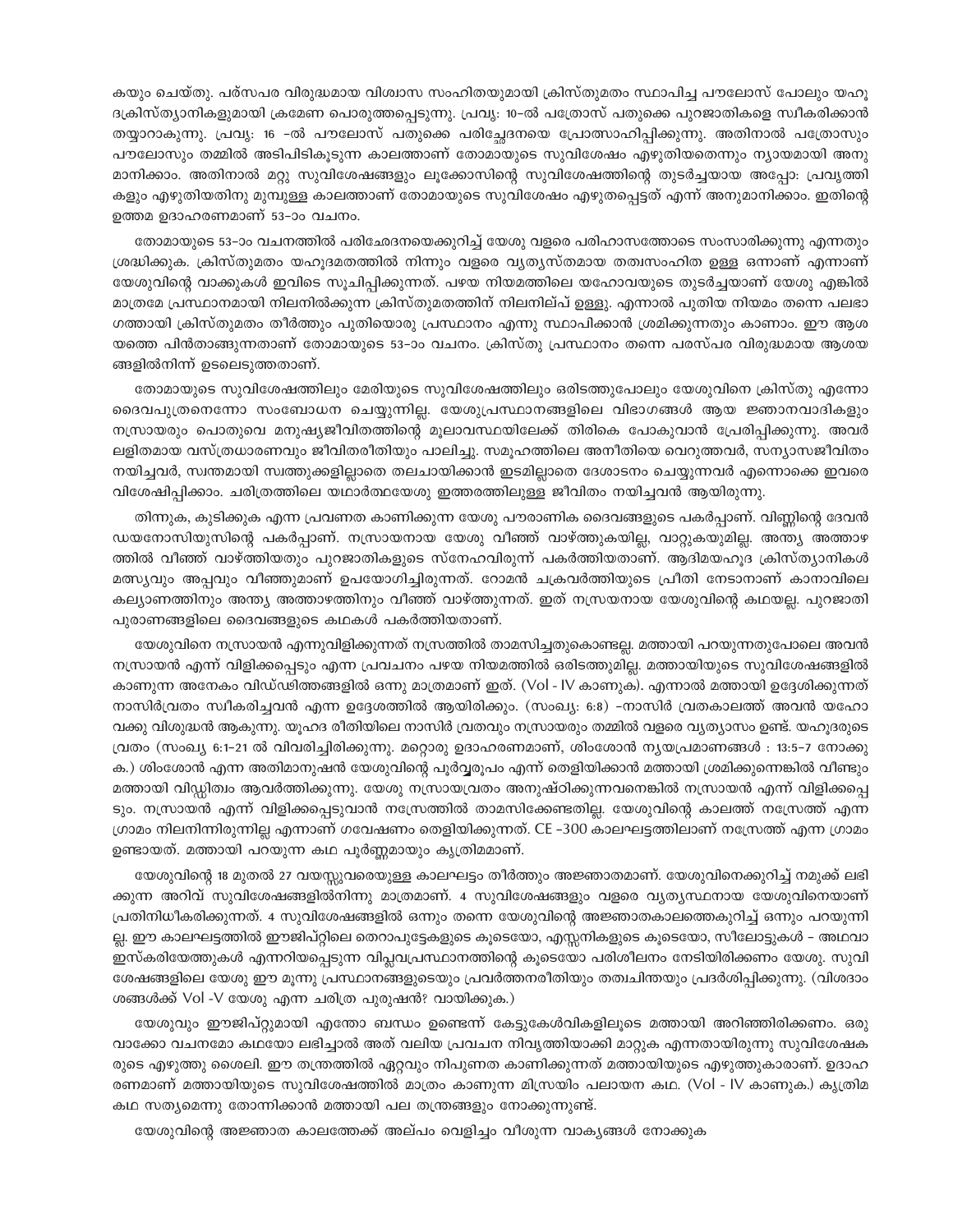തോമ: 86:- കുറുനരികൾക്ക്....

മത്തായി. 8:20:- കുറുനരികൾക്ക്....

ലൂക്കോസ് 9: 58 കുറുനരികൾക്ക്....

ഈ പ്രസ്ഥാനക്കാർ സാധാരണ കുടുംബജീവിതം ഉപേക്ഷിച്ചിരുന്നു. ആന്തരിക വിശുദ്ധി പാലിച്ചിരുന്നു.

തോമ 55; മത്തായി10:37; ലൂക്കോസ് 14: 26 നോക്കുക.

മർക്കോസ്. 7:15 ; മത്തായി. 5:11; തോമ 14: നോക്കുക. സമൂഹത്തിലെ നിന്ദിതരെയും പീഡിതരെയും അവർ താങ്ങി. ചുങ്കക്കാരുടെകൂടെയും വേശ്യകളുടെ കൂടെയും വിരുന്നു കഴിച്ചു. രോഗിക്കാണ് വൈദ്യനെ കൊണ്ട് ആവശ്യം. തോമ. 54; 69; 68. മത്താ. 5:3. 6:10:11 ലൂക്കോ 6:20-22 നോക്കുക

യേശു ധനസമ്പാദനത്തെ അപഹസിച്ചു. തോമ 63, 95 ലൂക്കോ12: 16–20., 6: 30, 34–35 മത്താ 5:4 എന്നിവ നോക്കുക.

എന്നാൽ ഈ ചിന്താഗതിയും ജീവിതരീതിയും പുതിയതല്ലായിരുന്നു. BC - 500 മുതൽ മെഡിറ്ററേനിയൻ പ്രദേശങ്ങ ളിലും ഭാരതത്തിലും നിലനിന്നിരുന്നു ഇത്. പൈതഗോറസിൽ തുടങ്ങിയ ഈ പ്രവണത മെഡിറ്ററേനിയൻ പ്രദേശങ്ങ ളിൽ വ്യാപിച്ചിരുന്നു. ബുദ്ധമത സന്യാസികൾ ഈ പ്രദേശങ്ങളിൽ ബുദ്ധധർമ്മം പ്രചരിപ്പിച്ചതോടുകൂടി അതീന്ദ്രിയചിന്ത യുടെയും സന്യാസജീവിതത്തിന്റെയും സുവർണ്ണ കാലഘട്ടമായി ഇക്കാലം മാറി. ഇൻഡ്യയെ ആക്രമിക്കാൻ വന്ന അലക്സാണ്ടർ ചക്രവർത്തിയെപ്പോലും മനം മാറ്റാൻ ശക്തമായിരുന്നു ബുദ്ധസന്യാസികളുടെ ജീവിതരീതി. അല ക്സാണ്ടറുടെ കൊട്ടാരത്തിൽ നഗ്നനായ ബുദ്ധസന്യാസി താമസിച്ചിരുന്നു എന്നതും ചരിത്രസത്യമാണ്.

സുവിശേഷങ്ങളിൽ കാണുന്ന തത്വചിന്തകൾ ഏറിയ പങ്കും ബുദ്ധമതതത്വങ്ങൾ ആണ്. യേശുവിന്റെ അജ്ഞാത കാലം ഇൻഡ്യയിൽ ചിലവഴിച്ച് ബുദ്ധതത്വങ്ങൾ പഠിച്ചു എന്ന അനുമാനം ഉണ്ടാകാനുളള കാരണവും അതു തന്നെ. ബുദ്ധതത്വം പഠിക്കാൻ യേശുവിന് ഇന്ത്യയിൽ വരേണ്ട ആവശ്യം ഇല്ലായിരുന്നു. കാരണം യേശുവിന്റെ കാലത്ത് ബുദ്ധ തത്വങ്ങൾ ഈജിപ്റ്റുവരെയുള്ള ഭാഗങ്ങളിൽ എത്തിച്ചേർന്നിരുന്നു. യേശു ഇന്ത്യയിൽ എത്തിയിരുന്നെങ്കിൽ ഒരിക്കലും തിരികെ പോകുകയില്ലായിരുന്നു. കാരണം ഇന്ത്യൻ വേദചിന്തയേക്കാൾ ഉപരിയായി യാതൊരു വേദചിന്തയും നില വിൽ ഇല്ല. ഈജിപ്റ്റിലെ അലക്സാണ്ടറിയ പട്ടണത്തിനു സമീപം താമസിച്ചിരുന്ന തെറാപുട്ടേകൾ (ഗമനപ്രസ്ഥാനം) തത്വത്തിൽ ബുദ്ധതത്വങ്ങളുമായി വളരെ സാമ്യം പുലർത്തുന്നു. തെറാപുട്ടേകളുമായി യേശുവിന് അഭേദ്യബന്ധം ഉണ്ടാ യിരുന്നു. പലരോഗങ്ങളെയും സുഖപ്പെടുത്തുവാനുള്ള രഹസ്യചികിത്സകൾ തെറാപുട്ടേകൾക്ക് അറിയാമായിരുന്നു. കുരിശിൽനിന്നും ഇറക്കിയ യേശുവിനെ 100 റാത്തൽ മരുന്നുകൾ പുരട്ടി, ശീലയിൽ പൊതിഞ്ഞു എന്ന് എഴുതിയിരി ക്കുന്നത് തെറാപുട്ടേ ചികിത്സാരീതിയാണ്. യേശുവിന്റെ കബറിടത്തിൽ കണ്ട വെള്ള വസ്ത്രധാരികൾ തെറാപുട്ടേ കൾ എന്ന് അനുമാനിക്കാം. (Vol V വായിക്കുക)

പലവിധത്തിലുള്ള സന്യാസസമൂഹങ്ങൾ പലവിധ മതങ്ങളിലും ഇന്നും നിലനിൽക്കുന്നു. വളരെ തീവ്രതയോടെ തുടങ്ങിയ പല സന്യാസപ്രസ്ഥാനങ്ങളും പരിവർത്തനത്തിലൂടെ ലഘൂകരിക്കപ്പെട്ടതും ചിലത് എന്നേക്കുമായി നശി ച്ചതും കാണാം. സന്യാസസമൂഹങ്ങളുടെ തത്വവും ജീവിതരീതിയും കാലഘട്ടങ്ങളിലൂടെ അനേകം പരിവർത്തനത്തിന് വിധേയമായി. ഇത്തരം രുപാന്തരം യേശുപ്രസ്ഥാനത്തിലും കാണാം.

മർക്കോസ് .10: 26–27 മത്തായി.19:25–26, ലൂക്കോസ്.18 : 26 – 27 ഇവിടെ യേശുപ്രസ്ഥാനത്തിന്റെ കാഠിന്യം കുറയു ന്നു. യേശു 40 ദിവസം ഉപവസിച്ചതും സ്നാപക യോഹന്നാന്റെ ജീവിതരീതിയും സന്യാസ ജീവിതത്തിന്റെ ഉദാഹര ണമാണ്. ഇത് മനുഷ്യനുള്ളതല്ല, ദൈവത്തിനുള്ളത് എന്ന ചിന്താഗതി പ്രചരിച്ചതോടുകൂടി മെഡിറ്ററേനിയൻ സന്യാസം ലഘൂകരിക്കപ്പെട്ടു. തീവ്രത ആഗ്രഹിച്ചവർ മരുപ്രദേശങ്ങളിലേക്കും മലഞ്ചെരുവുകളിലേക്കും മാറി താമസിച്ചു. തോമാ യുടെ രീതിയിലുള്ള യേശുപ്രസ്ഥാനം യേരുശലേമിൽ നിന്ന് സിറിയൻ പ്രദേശത്തേക്ക് നീങ്ങിയതിന്റെ കാരണവും അതാകാം. തീവ്രമായ സന്യാസരീതികൾ സിറിയൻ പ്രദേശങ്ങളിൽ വളരെ കാലം നിലനിന്നിരുന്നതായും കാണാം.

# തോമാപ്രസ്ഥാനത്തിന്റെ തത്വചിന്തയും ജീവിതരീതിയും

തത്വചിന്തയുടെ ചരിത്രം നോക്കിയാൽ തത്വചിന്തകനെ എന്നും അഭിമുഖീകരിക്കുന്ന ചില സ്ഥിരം ചോദ്യങ്ങൾ കാണാം. ലോകം എന്താണ്? മനുഷ്യൻ എന്താണ്? മനുഷ്യന്റെ തുടക്കം എന്ത്? അവസാനം എന്ത്? മനുഷ്യജീവീതിതത്തിന്റെ അർത്ഥം എന്ത്? ഞാൻ, ആര്, എന്ത്, എവിടെ നിന്നു വന്നു? എവിടേക്ക് പോകുന്നു? അങ്ങനെ ചോദ്യങ്ങൾ പരസ്പരം നീളുന്നു എന്നല്ലാതെ വ്യക്തമായ മറുപടി ഇതുവരെ ലഭിച്ചിട്ടുമില്ല. മതങ്ങളും മതചിന്തകളും പല യുഗങ്ങളിലൂടെ പല മ റുപടികൾ തന്നു. എന്നാൽ ഇവയൊന്നും തന്നെ തൃപ്തികരമായ മറുപടികൾ അല്ലായിരുന്നു. അതിനാൽ സംതൃപ്തന ല്ലാത്ത മനുഷ്യൻ എന്നും പുതിയ അറിവിനെ തേടുന്നു.

നിരാശനായ മനുഷ്യൻ ഉത്തരം തേടി അലഞ്ഞു. നമ്മുടെ രക്ഷകനായി വന്നവൻ നിന്ദ്യമായ രീതിയിൽ മരത്തിൽ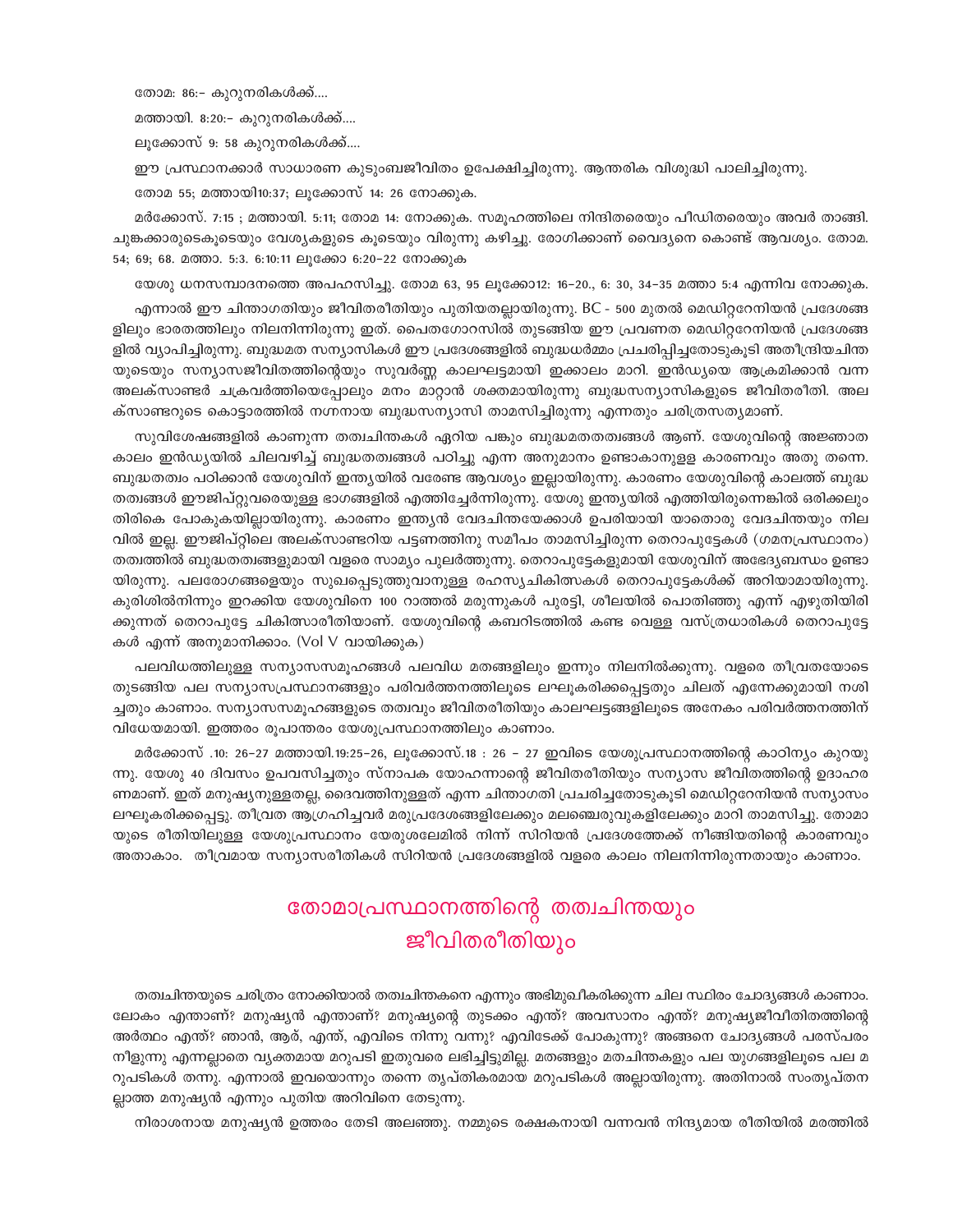തൂക്കപ്പെട്ടു. "അവർ അവന്റെ ജീവനെപ്പോലും വെറുതെ വിട്ടില്ല, പിന്നെ നമ്മൾ എങ്ങനെ അവന്റെ സുവിശേഷം ഘോഷി ക്കും (മഗ്ദലന മറിയത്തിന്റെ സുവിഷേശം പേജ് 10). പൗലോസ് അതേ ആശയം 1 കൊരി 2:6–8 ൽ പരാമർശിക്കുന്നു. തിന്മയുടെ ലോകം നന്മയുടെ ലോകത്തെ കീഴടക്കുന്നു. ഈ നിരാശയിൽനിന്നും ഉടലെടുത്തതാണ് തോമായുടെ സുവി ശേഷം. 1 കൊരി2:9 – തേജസിന്റെ കർത്താവിനെ ക്രൂശിച്ച ലോകം വൃർത്ഥമാണ്. അതിനാൽ ഈ ലോകത്തെ തൃജി ച്ചാൽ മാത്രമെ നിത്യമായ ദൈവരാജ്യം ലഭിക്കുകയുള്ളു. നന്മയുടെ ദിവ്യതേജസുകളിലൂടെ ദർശിച്ചാൽ മാത്രമേ നിത്യ മായ ലോകത്തെ കാണുകയുള്ളു. ഈ ദർശനത്തിന് ആവശ്യമായ വെളിച്ചം പകരുവാൻ ദീപശിഖയുമായി യേശു മുന്നോട്ടു നീങ്ങുന്നു. അപ്പോൾ സാധാരണ ലോകം എന്താണ് എന്ന് മനസ്സിലാകുന്നു. അപ്പോൾ ലോകം മൃതമായത് എന്നു മനസ്സിലാക്കുന്നു. (തോമ. 56; 110; 111; 27)

തോമ പറയുന്നു, ലോകം മേന്മയുള്ളതല്ല. എന്നാലോ ശുന്യവും ജീവനില്ലാത്തതും ആണ്. മൃതമായതും ശുനൃവു മായ ലോകം യേശുവിന്റെ അനുയായികൾക്കു യോജിച്ചതല്ല. ഈ ലോകത്തിലെ ജീവിതം മനുഷ്യൻ അനുഭവിക്കുന്ന നിർഭാഗ്യം മാത്രമാണ്. ഈ അധമലോകത്തെ യേശു ഒരിക്കൽ കീഴടക്കും. യേശു അതിനെ നന്മയിലേക്ക് നയിക്കും. ഇത് പൗലോസിന്റെ വേദചിന്തയാണ്. തോമായുടെ സുവിശേഷം ഇവിടെ പൗലൂസിന്റെ ചിന്തയിൽനിന്നും വേർപെടു ന്നു. യോഹന്നാന്റെ ചിന്തയോട് ചേരുന്നു.

ഈ ലോകം വെറുക്കപ്പെട്ടതാകുന്നു, (യോഹ. 15:18) അതിനാൽ ഈ ലോകം വിട്ട് യേശു മറ്റൊരു ലോകത്തേക്ക് പോകുന്നു. യേശു പിതാവിന്റെ രാജ്യത്ത് അനേകം വാസസ്ഥലങ്ങൾ ഒരുക്കുന്നു. യേശു വീണ്ടും വരുന്നു. വിശ്വാസികളെ പുതിയ വാസസ്ഥലത്തേക്ക് കുട്ടിക്കൊണ്ടു പോകുന്നു. (യോഹ. 14: 2–3) യേശുവിനെ സ്വീകരിക്കാത്ത ഈ ലോകത്തെ യേശുവും തള്ളിപ്പറയുന്നു. ഇതേ നിരാശ തോമയുടെ സുവിശേഷത്തിലും പ്രകടമാണ്.

യോഹന്നാന്റെ യേശുവും തോമായുടെ യേശുവും ലോകത്തെ മുഴുവൻ രക്ഷിക്കാനല്ല വന്നത്. വിശ്വസിക്കുന്ന ഏവ നെയും രക്ഷപെടുത്തുവാനാണ് വന്നത്. ദൈവികജ്ഞാനം കുറെ പകർന്നു കൊടുത്തിട്ട് തന്റെ അനുയായികളെ കൂടെ കൂട്ടി യേശു മടങ്ങുന്നു. (യോഹ. 7:33-34. തോമ. 38; തോമ 49.)

യോഹ. 17–ാം അദ്ധ്യായം നോക്കുക. വളരെ ദീർഘമായ പ്രാർത്ഥന യേശു കാഴ്ചവെയ്ക്കുന്നു. തോമാവചനം 50 നോക്കുക– മനുഷ്യൻ എവിടെ നിന്നു വന്നു, എവിടേക്കു പോകുന്നു എന്ന ചോദ്യത്തിന് വ്യക്തമായ മറുപടി പറയു ന്നു. ശിഷ്യർ സ്വയം മനസ്സിലാക്കിയ ജ്ഞാനികൾ ആയി മാറുന്നു. അതാണ് ജ്ഞാനവാദ പ്രസ്ഥാനം. (GNOSTICISM) – സ്വയം അറിയുക – മുൻപ് പറഞ്ഞതുപോലെ വളരെക്കാലം നിലവിലുണ്ടായിരുന്ന തത്വചിന്താപരമായ ജീവിതരീതി യാണ് ജ്ഞാനവാദപ്രസ്ഥാനം.

ശിഷ്യരെ ജ്ഞാനം ഉള്ളവരാക്കി, മറ്റുള്ളവരെ ജ്ഞാനത്തിലേക്ക് നയിക്കാൻ പ്രാപ്തരാക്കുക എന്നതാണ് ഗുരുക്കന്മാ രുടെ ധർമ്മം. ജ്ഞാനദേവതയുടെ മഹത്വത്തിന്റെ തേജസ്സ് പല കാലഘട്ടങ്ങളിലും മൂർത്തീകരിക്കപ്പെട്ടതാണ്. കേരളവും ഭാരതവും ഈ ആചാര്യന്മാരുടെ ജന്മത്താൽ അനേകം തവണ അനുഗ്രഹിക്കപ്പെടുകയും ചെയ്തു. മതം ഏതായാലും മനുഷ്യൻ നന്നാവണം എന്നു നമ്മെ പഠിപ്പിച്ച ആചാര്യന്റെ നാട്ടിൽ ഇന്നു കാണുന്ന അധഃപതനം വളരെ പരിതാപകര മാണ്. വിദ്യാഭ്യാസത്തിൽ ഉന്നതനിലവാരം പുലർത്തുന്ന കേരളജനത മതത്തിന്റെയും രാഷ്ട്രത്തിന്റെയും പേരിൽ ചേരി തിരിഞ്ഞ് വിദ്വേഷവും കലാപവും പ്രചരിപ്പിക്കുന്നത് പുരോഗമനം അല്ല. നാശത്തിലേക്കും കിരാതത്തിലേക്കും ഉള്ള വീഴ്ചയാണ്. മതമോ, രാഷ്ട്രമോ, കോടതിയോ ഉണ്ടാക്കുന്ന പരിഹാരം നിത്യമല്ല. മനുഷ്യൻ ഉണരണം. നന്മകൾ നിറയ ണം, സ്നേഹവും സാഹോദര്യവും സമൂഹത്തിൽ നിറയണം. എങ്കിൽ മാത്രമേ ശ്വാശതപരിഹാരം ലഭിക്കുകയുള്ളു.

ഗുരുവിൽനിന്നും ലഭിച്ച ജ്ഞാനത്തിന്റെ വെളിച്ചത്തിൽ സ്വയം ബോധവാന്മാരായി മാറുകയും തൻനിമിത്തം ജീവിതം നന്മ നിറഞ്ഞതാക്കി മറ്റുള്ളവരെ നന്മയിലേക്ക് നയിക്കുന്ന പ്രകാശമായി തീരുകയും ചെയ്യുക എന്നതാണ് മനുഷ്യജീവിത ത്തിന്റെ പരമമായ ലക്ഷ്യം. ഏറ്റവും ഉത്തമമായ ജ്ഞാനവും ഇതുതന്നെ. ഈ ചിന്താഗതി ജ്ഞാനവാദം എന്നപേരിൽ യേശു പ്രസ്ഥാനത്തിലും കടന്നു കൂടിയപ്പോൾ യേശുവിന്റെ മാർഗ്ഗത്തിലൂടെ പിതാവിന്റെ രാജ്യത്ത് എത്തിച്ചേരുക എന്ന താണ് മനുഷ്യന്റെ ലക്ഷ്യം എന്നതായി മാറി. ഈ മതവിശ്വാസത്തെ ജ്ഞാനത്തിന്റെ ലക്ഷണമായി വീക്ഷിക്കാനും തുടങ്ങി. വിശ്വാസം യുക്തിയുടെ പരമമായ ഫലമാണ് എന്ന് വിശ്വസിക്കാനും തുടങ്ങി.

എന്നാൽ യുക്തിയും വിശ്വാസവും ഒരിക്കലും കൂടി ചേരാത്ത വൃതൃസ്ഥ നേർവരകളാണ്. യുക്തിയേയും വിശ്വാസ ത്തേയും ബന്ധപ്പെടുത്താൻ ശ്രമിക്കുന്നത് വിഡ്ഡിത്തം ആണ് എന്ന് യുക്തിബോധത്തിലൂടെയുള്ള ജ്ഞാനം നമ്മെ മന സ്സിലാക്കിത്തരുന്നു. വിശ്വാസം തെളിവുകളോ ന്യായീകരണമോ ആവശ്യമില്ലാത്ത അന്ധമായ അംഗീകാരം മാത്രമാ ണ്. എന്നാൽ ജ്ഞാനവാദികൾ യുക്തിയേയും വിശ്വാസത്തേയും തമ്മിൽ കൂട്ടിച്ചേർക്കാൻ ദിവ്യാനുഭൂതിയെ കൂട്ടുപിടി ച്ചു. ദിവ്യാനുഭൂതിയിലൂടെ വെളിവാകപ്പെടുന്ന ജ്ഞാനം പരമമായ സത്യം എന്നും അതിനാൽ അത് ഉത്തമമായ വിശ്വാസം എന്നും അവർ അവകാശപ്പെടുകയും വിശ്വസിക്കുകയും അതനുസരിച്ച് ജീവിക്കുകയും ചെയ്തു.

തോമായുടെ സുവിശേഷം ഇത്തരമൊരു ദിവ്യാനുഭൂതിയുടെ ഫലമാണ് എന്നവർ അവകാശപ്പെടുന്നു. യേശുമതം ദിവ്യാനുഭൂതിയുടെ പുതിയ മതം ആണ്. യഹൂദമതം തിന്മകൾ നിറഞ്ഞതും അന്ധകാരത്തിന്റെ ദൈവത്തിന്റെ സൃഷ്ടി യുമാണ്. അതിനാൽ യഹൂദമതത്തെ ഉപേക്ഷിക്കണം. യേശുവിന്റെ മതത്തെ സ്വീകരിക്കണം. കാരണം യേശു വെളിച്ച ത്തിൽ നിന്നു വന്നു. വെളിച്ചത്തിലേക്ക് നമ്മെ നയിക്കുന്നു. പ്രകാശവും അന്ധകാരവും തമ്മിലുള്ള വൈരുദ്ധ്യത്തിന്റെ ഫലമാണ് ലോകം. നന്മയും തിന്മയും സമ്മിശ്രരൂപത്തിൽ ലോകത്തിൽ നിലനിൽക്കുന്നു. പ്രകാശത്തിലേക്ക് നയി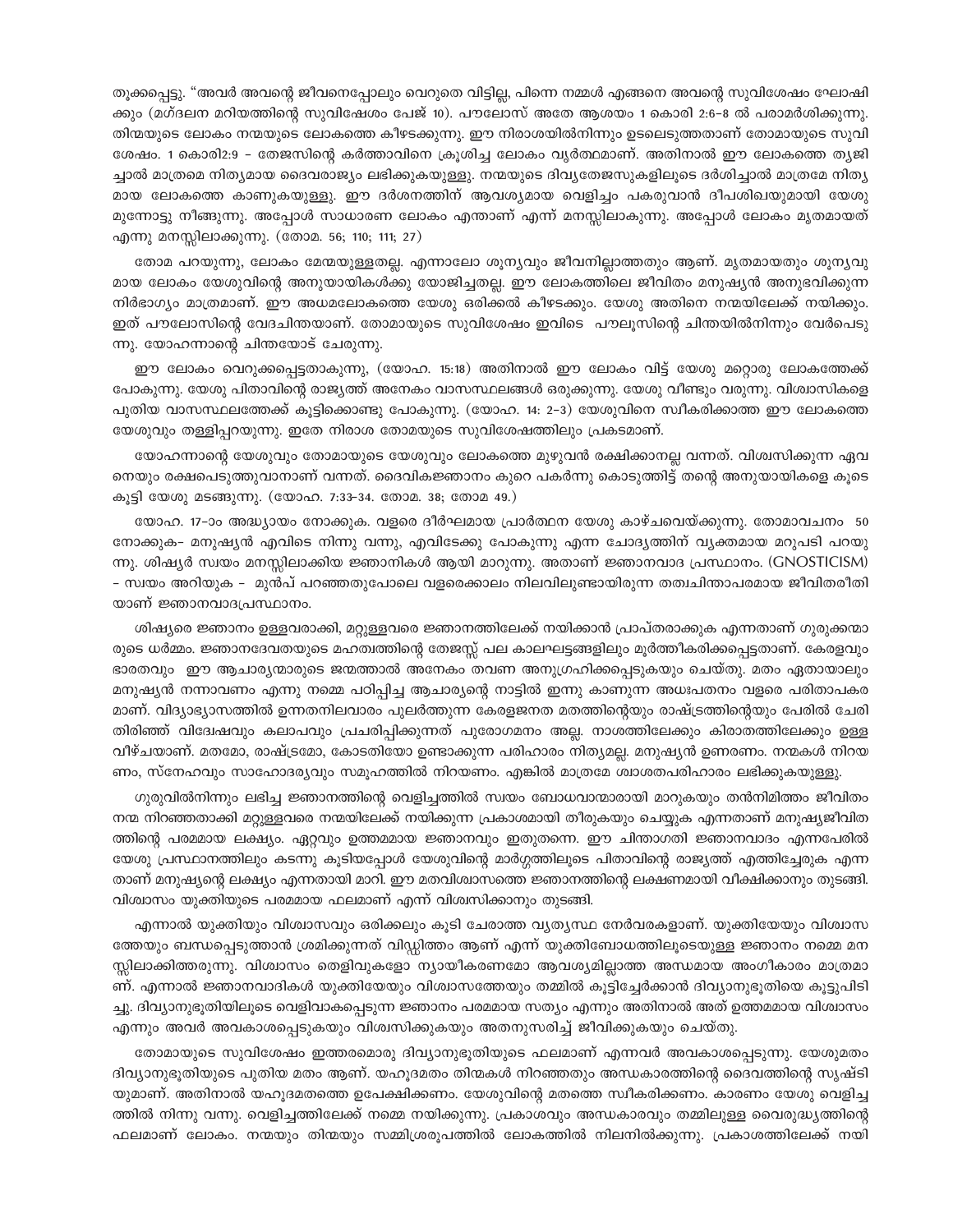ക്കുന്ന യേശുവിനെ തിരഞ്ഞെടുക്കുന്നതാണ് ഉത്തമമായ ജ്ഞാനം. ക്രിസ്തുമതത്തിന്റെ പ്രഖ്യാപിത വിശ്വാസപ്രമാണം ജ്ഞാനവാദികളിൽനിന്നും ഉത്ഭവിച്ചതാണ്.

ജ്ഞാനവാദികൾ തത്വത്തിൽ ജ്ഞാനത്തെ തേടി എങ്കിലും അവസാനഫലം വളരെ പരിതാപകരമായിരുന്നു. വിശ്വാ സത്തിൽനിന്നും ജ്ഞാനത്തിലേക്ക് നയിക്കേണ്ട പ്രസ്ഥാനം ചെന്നവസാനിച്ചത് കെട്ടുകഥകളുടെ കിനാവള്ളിക്കുടു ക്കിലാണ്. എല്ലാവരും ദിവ്യാനുഭൂതിയും അതീന്ദ്രിയജ്ഞാനവും അവകാശപ്പെട്ടു. യഹൂദമതത്തിന്റെ തുടർച്ചയായ യേശുമതവും യേശു എന്ന മനുഷ്യന്റെ സഭയും, യേശു എന്ന ദൈവവും, പിതാവും പുത്രനും റൂഹായും ചേർന്ന ദൈവവും, മനുഷ്യത്വവും ദൈവത്വവും ഒന്നല്ല രണ്ടാണ് എന്ന സിദ്ധാന്തവുമെല്ലാം പലവിധ അനുഭൂതിക്കാരുടെ സൃഷ്ടി കളാണ്. എല്ലാവരും ആ ദിവ്യാനുഭൂതി അവകാശപ്പെടുന്നുണ്ടെങ്കിലും എല്ലാം പരസ്പര വിരുദ്ധമായ ആശയങ്ങൾ ആണ്. സ്വയം തോന്നിയവയെ ദിവ്യാനുഭൂതി എന്ന് തെറ്റിദ്ധരിച്ചു എന്നു മാത്രം.

തോമായുടെ പ്രസ്ഥാനം തുടക്കത്തിൽ ഇത്തരം ഊരാക്കുടുക്കിൽ പെടുന്ന ദിവ്യാനുഭൂതിയിൽനിന്നു വിമുക്തം ആയി രുന്നു. തോമപ്രസ്ഥാനത്തിന്റെ വേദചിന്ത ഇപ്രകാരം ആയിരുന്നു. സൃഷ്ടിയുടെ തുടക്കത്തിൽ തിന്മയുടെയും ഭൗതിക തയുടെയും കൂടെ നന്മയും ആത്മീയതയും ചേർന്ന് മനുഷ്യൻ സൃഷ്ടിക്കപ്പെട്ടു. ചില മനുഷ്യർക്ക് തിന്മയിൽനിന്നും മുക്തി പ്രാപിച്ച് നന്മയെ തേടാൻ സാധിക്കും. രക്ഷകൻ വിളിക്കുമ്പോൾ വിളികേൾക്കാനും വിളികേട്ട് ഉണരുവാനും സ്വർഗ്ഗീയ ഭവനത്തിലേക്ക് യാത്ര ചെയ്യുവാനും സാധിക്കും. അങ്ങനെ നിത്യമായി സത്യദൈവവുമായി ഒന്നു ചേരു വാനും സാധിക്കും. ഇതേ ചിന്താഗതി യോഹന്നാന്റെ സുവിശേഷം പ്രതിനിധീകരിക്കുന്ന വിഭാഗവും പുലർത്തിയിരു ന്നു. എന്നാൽ ഇത്തരം ചിന്താഗതി ജ്ഞാനവാദികൾ ആരംഭിച്ചതല്ല. ലോകചരിത്രത്തിലെ എല്ലാ സംസ്ക്കാരങ്ങളിലും സാഹിത്യത്തിലും ഇത്തരം ആശയങ്ങൾ നിലനിന്നിരുന്നു.

സ്വർഗ്ഗസ്ഥനായ ദൈവം ഇടയ്ക്കിടെ പല രൂപഭാവങ്ങളിൽ ഭൂമിയിൽ ജനിക്കുന്നു. ഏതാണ്ട് എല്ലാ ദൈവങ്ങൾക്കും അത്ഭുതജനനവും കന്യകയിൽ നിന്നുള്ള ജനനവും ആണ്. ചില ദൈവങ്ങൾ പീഢ അനുഭവിക്കുന്നു. ചില ദൈവ ങ്ങൾ മരിക്കുന്നു. മരിച്ച ദൈവങ്ങൾ ഉയർത്തെഴുന്നേൽക്കുന്നു. എല്ലാ ദൈവങ്ങളും അവസാനം സ്വർഗ്ഗത്തിലേക്ക് തിരികെ പോകുന്നു. ഈ വിശ്വാസം എല്ലാ കാലഘട്ടങ്ങളിലും ഉളവായ സാഹിതൃരചനകളിൽ ഭാവനയുടെ മൂർത്തീകരണമായി നിലനിന്നു. എന്നാൽ ഇത്തരം ഭാവനയെ ചരിത്രമാക്കാൻ ശ്രമിച്ചത് പുതിയ നിയമ എഴുത്തുകാർ മാത്രമാണ്. അനേകം സുന്നഹദോസുകളും പല രൂപത്തിലുള്ള സത്യവേദപുസ്തകങ്ങളും കർത്താവിന്റെ സ്വന്തം സഭയായി അനേകം സഭ കളും രൂപം കൊണ്ടു. അനേകായിരം തവണ വിശ്വാസപ്രമാണം തലമുറ തലമുറ തോറും ഏറ്റു പറഞ്ഞു. എന്നാൽ ഒരി ക്കൽപ്പോലും ദൈവചിന്തയുടെ ഭാവന, കലയുടെ പരിധി വിട്ട് ചരിത്രമോ സതൃമോ ആയിട്ടില്ല. ശാസ്ത്രം എന്ന ഭാവത്തിൽ അനേകം വേദശാസ്ത്രക്കാരും വേദശാസ്ത്രവും ഉത്ഭവിച്ചു എങ്കിലും ഇവയൊന്നും ഒരിക്കൽപോലും ശാസ്ത്രത്തിന്റെ പ്രഥമലക്ഷണം പോലും ഇന്നേവരെ പ്രദർശിപ്പിച്ചിട്ടില്ല.

തോമസിന്റെ സുവിശേഷത്തിലെ യേശു കന്യകയിൽനിന്നു ജനിക്കുന്നില്ല. മരിച്ചവരിൽനിന്ന് ഉയിർക്കുന്നില്ല. അതി ശയങ്ങൾ പ്രവർത്തിക്കുന്നില്ല. യേശു പ്രവചനത്തിന്റെ പൂർത്തീകരണമല്ല. ആരുടെയും മശിഹ അല്ല. യേശുവിന്റെ വാക്കുകളുടെ അർത്ഥം മനസ്സിലാക്കി പ്രവർത്തിക്കുന്നതാണ് രക്ഷ. മനുഷ്യൻ സ്വയം മനസ്സിലാക്കി തിന്മയെ ഉപേക്ഷി ച്ചു. നന്മയെ സ്വീകരിക്കുമ്പോൾ തിന്മ പരാജയപ്പെടുന്നു. തിന്മയെ പരാജയപ്പെടുത്തുന്നവന്റെ പ്രതിഫലമാണ് സ്വർഗ്ഗ രാജ്യം. ഇതേ ആശയം തന്നെ മഗ്ദലനമറിയത്തിന്റെ സുവിശേഷവും ഘോഷിക്കുന്നു.

തോമായുടെ യേശു പറയുന്നു, അന്വേഷിക്കുന്നവൻ കണ്ടെത്തുംവരെ അമ്പേഷിക്കണം (വചനം 2). സ്വർഗ്ഗരാജ്യം ഭാവിയിലെ വാഗ്ദാനം അല്ല, സ്വർഗ്ഗരാജ്യം ഇന്ന് ഇവിടെ തുടങ്ങുന്നു. (വചനം 3). പാരമ്പര്യ ക്രിസ്തുമതത്തിൽനിന്നും വളരെ വിഭിന്നമായ ചിന്താഗതിയാണിത്. ശരിയായ ജ്ഞാനത്തിൽനിന്നും ഉളവായ ശ്രേഷ്ഠമായ ചിന്താഗതിയും ആണ്. ഇവിടെ ഇന്ന് സ്വന്തം ജീവിതത്തിൽ സ്വർഗ്ഗരാജ്യം അനുഭവിക്കാത്തവൻ ഒരിക്കലും സ്വർഗ്ഗരാജ്യം അനുഭവിക്കുകയില്ല. മരണത്തിനുശേഷം പ്രത്യേകമായി നിലനിൽക്കുന്ന സ്വർഗ്ഗരാജ്യം ഭൂമിയിലെ ജീവിതത്തിന്റെ തുടർച്ച മാത്രമാണ്. സ്വന്തം ജീവിതം നരകമയമാക്കുന്നവനും എന്നേക്കും സ്വർഗ്ഗരാജ്യത്തിൽ നിന്നും പുറന്തള്ളപ്പെട്ടവർ ആകുന്നു. ഈ ഭൂമിയിൽ സ്വർഗ്ഗം അനുഭവിക്കാത്തവന് ഭാവിയിൽ ലഭിക്കും എന്ന് സ്വപ്നം കാണുന്ന സ്വർഗ്ഗരാജ്യം വിഡ്ഢികളുടെ സ്വർഗ്ഗം മാത്രമാണ്.

നീ, സ്വയം അറിയണം. സ്വയം അറിയാത്തവൻ കുറവുള്ളവനാകുന്നു. അതാണ് ദാരിദ്ര്യം. അറിവില്ലായ്മ എന്ന ദാരിദ്ര്യത്തിൽ നിന്നും വിമുക്തി നേടിയവനുമാത്രമെ സ്വർഗ്ഗരാജ്യം ലഭിക്കുകയുള്ളു. വിജ്ഞാനം ദാരിദ്ര്യത്തിൽനിന്നും അടിമത്ത്വത്തിൽനിന്നും സ്വാതന്ത്ര്യത്തിലേക്കു നയിക്കുന്നു. അതാണ് സ്വർഗ്ഗരാജ്യം. അതാണ് തോമായുടെ സുവിശേ ഷത്തിന്റെ കാതൽ. പൂർണ്ണമായ അറിവ് നന്മ നിറഞ്ഞ പ്രവൃത്തികളിലേക്കു നയിക്കുന്നു. നന്മയിലൂടെ മാത്രമെ ലോകജനത നിലനിൽക്കുകയുള്ളു എന്നു മനസ്സിലാക്കുന്നു. നന്മപ്രവർത്തികൾ സമാധാനത്തിലേക്ക് നയിക്കുന്നു. അതാണ് സ്വർഗ്ഗരാജ്യം.

യേശു ഇങ്ങനെയൊക്കെ പറഞ്ഞിട്ടുണ്ടെങ്കിലും ഇല്ലെങ്കിലും സ്വയം ചിന്തിക്കുകയും സ്വയം മനസിലാക്കുകയും ചെയ്യുമ്പോൾ ലോകനന്മയെ ലക്ഷ്യമാക്കിയുള്ള ദിവ്യജ്ഞാനം ലഭിക്കുന്നു. ഈ സത്യം മറ്റു സുവിശേഷകർ മനസ്സിലാ ക്കിയിരുന്നു എങ്കിൽ യേശുവിനെ കെട്ടുകഥകളിൽ കെട്ടിയിടുകയില്ലായിരുന്നു. മത്തായിയുടെ സുവിശേഷം ജനിക്കി ല്ലായിരുന്നു.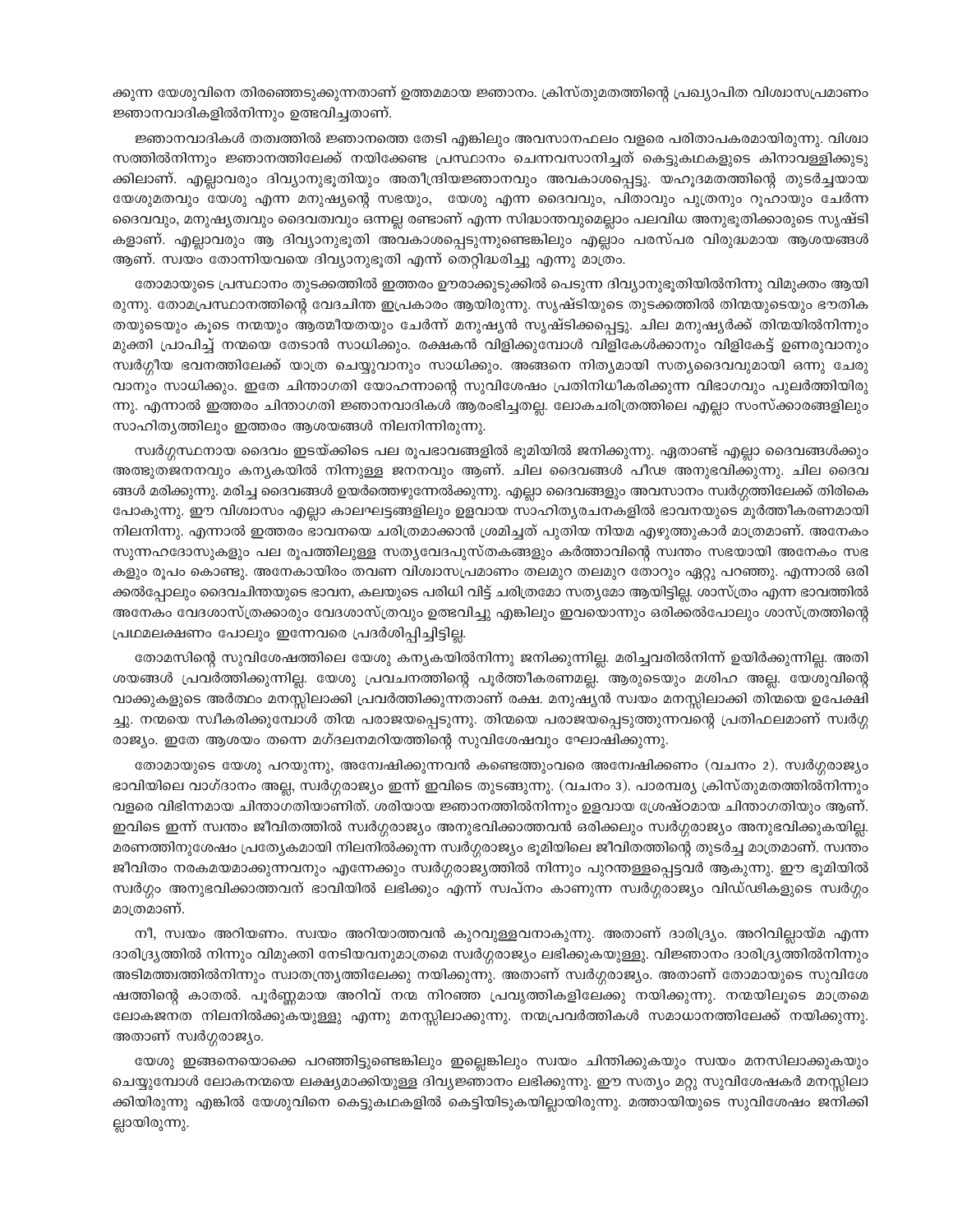യേശുവിന്റെ വചനങ്ങളെ സ്വയം മനസ്സിലാക്കി സ്വന്തം ജീവിതത്തിൽ ഉപയോഗിക്കുന്നതാണ് രക്ഷ. സ്നാനവും കുമ്പസാരവും കുർബ്ബാനയും അല്ല രക്ഷയുടെ മാർഗ്ഗം. (വചനം 13) യേശു കുടിച്ച ദിവ്യജ്ഞാനത്തിന്റെ വറ്റാത്ത ഉറവ യിൽനിന്നും ജീവന്റെ ജലം കുടിക്കുമ്പോൾ കുടിക്കുന്നവനു സ്വയം മനസ്സിലാകുന്നു. അവൻ നന്മയുടെ വറ്റാത്ത ഉറവി ടമായി രൂപാന്തരം പ്രാപിക്കുന്നു. ജീവിതം ഒരു ശാബ്ബതിൽനിന്നും മറ്റൊരു ശാബ്ബതിലേക്കു ചലിക്കുന്നു. ജീവിതം എന്നും ശാബ്ബതായി മാറുന്നു. അവിടെ നന്മ നിറയുന്നു. അതാണ് ദൈവരാജ്യത്തിൽ വസിക്കുന്ന അവസ്ഥ. ദൈവരാ ജ്യം ഭാവിയിൽ വരുവാനുള്ളതല്ല. ഇന്ന് ഇവിടെ അനുഭവിക്കേണ്ടതും നേടിയെടുക്കേണ്ടതുമായ അവസ്ഥ എന്നറിയു ന്നു. കേൾക്കുവാൻ, കേട്ടു മനസ്സിലാക്കി പ്രവർത്തിക്കുവാൻ തോമായുടെ സുവിശേഷം ആഹ്വാനം ചെയ്യുന്നു.

തോമായുടെ സുവിശേഷത്തിൽ പറയുന്ന യേശുവിന്റെ വാക്കുകൾ പുതിയവയല്ല. സോക്രട്ടീസ് എന്ന് ഗ്രീക്ക് തത്വ ചിന്തകനും ബുദ്ധതത്വങ്ങളും യേശുവിന്റെ വാക്കുകളോട് വളരെ സാമ്യം പുലർത്തുന്നു. ഇതേ ആശയം യോഹന്നാനും ആവർത്തിക്കുന്നു. (യോഹ. 6:63; 8:51; 4:14 നോക്കുക.) ചരിത്രത്തിലെ യേശു ഇപ്രകാരം സംസാരിച്ച സഞ്ചാരഗുരു ആയിരുന്നു എന്ന് അനുമാനിക്കാം. എന്നാൽ കാനോനികസുവിശേഷകർ ചരിത്രത്തിലെ യേശുവിനെ കൊന്നു, എന്ന ന്നേക്കുമായി കബറടക്കി. പകരം സങ്കല്പങ്ങളിലെ മശിഹായെ ഉയർത്തെഴുന്നേൽപ്പിച്ചു. പുരാണവും ഇതിഹാസവും കുട്ടിച്ചേർത്തു. യേശുവിന്റെ യഥാർത്ഥ ഉപദേശം പുരാണങ്ങളുടെ പുറകിൽ മറഞ്ഞു. എന്നാൽ തോമായുടെയും മറിയയു ടെയും സുവിശേഷത്തിൽ യഥാർത്ഥ യേശു വീണ്ടും ജനിക്കുന്നു. നിത്യജീവന്റെ വറ്റാത്ത ഉറവയിലെ ജലം കൈക്കു മ്പിളിൽ കോരി യേശു നമ്മെ വിളിക്കുന്നു. വരുവിൻ പാനം ചെയ്യുവിൻ.!

ലുക്കോസ് 6: 46–49, മത്തായി 7:21, 24–27 ലുക്കോസ് 10:21–22. മത്തായി 11:25–27 വായിക്കുക. അവയിൽ വ്യത്യസ്തശൈലികൾ കാണാം. എന്നാൽ തോമായുടെയും മറിയയുടെയും സുവിശേഷങ്ങൾ തണ്ടിൻമേൽ വെച്ച ദീപം പോലെ പ്രശോഭിക്കുന്നു. ഭാവനയുടെയും കെട്ടുകഥകളുടെയും പാറകളിലും കുഴികളിലുംനിന്ന് സതൃത്തിന്റെ സ്വത ന്ത്രമായ പാതയിലേക്ക് മേരിയുടെയും തോമായുടെയും സുവിശേഷം നമ്മെ നയിക്കുന്നു.

തോമായുടെ സുവിശേഷം സ്വീകരിച്ച യേശുപ്രസ്ഥാനക്കാർ മറ്റു ക്രിസ്തീയ വിഭാഗങ്ങളിൽനിന്ന് വളരെ വ്യതൃസ്ഥ മായി നിലനിന്നിരുന്നു. അവർ ലോകം എന്നും താണപടിയിൽ ഉള്ളതും ഹീനവും എന്നു കണക്കാക്കി ഈ ചിന്താഗതി അവരുടെ പ്രവർത്തനരീതിയിലും ജീവിതരീതിയിലും പ്രാവർത്തികമാക്കി. ഇത്തരം സമൂഹങ്ങൾ ഇൻഡ്യ, ഈജിപ്റ്റ്, ഗ്രീസ്, യഹുദ്യ എന്നിവിടങ്ങളിൽ പ്രചാരത്തിലുണ്ടായിരുന്നു. മനുഷ്യൻ ഭൗതികതയുടെയും ആത്മീയതയുടെയും ഭൂമിയിലെ മൂലകങ്ങളുടെയും സമ്മിശ്രമാണ്. ഭൗതികത ഭൂമിയിലെ മൂലകങ്ങളോട് ബന്ധപ്പെട്ടതും താണനിലവാരം പുലർത്തുന്നതും അതിനാൽ ദുർപ്രവർത്തികൾക്ക് വിധേയവുമാണ്. ആത്മീയത ദിവൃതയിൽനിന്ന് ഉളവായതും ദുർപ്ര വർത്തികളിൽ നിന്ന് മുക്തവുമാണ്, അതിനാൽ ശ്രേഷ്ഠവുമാണ്. അതിനാൽ ഭൗതിക ശരീരത്തെ ഉപേക്ഷിച്ചാൽ മാത്രമേ ആത്മീയശരീരത്തിന്റെ ഉദ്ധാരണം ഉളവാകുകയുള്ളു. ഉദ്ധാരണം ചെയ്ത ആത്മീയശരീരം നിത്യമായ ദിവ്യതയുമായി ഒന്നു ചേരുകയും ചെയ്യുന്നു.

ഭൗതികതയോട് ഇണ ചേർന്ന് നിൽക്കുന്ന ആത്മശരീരം മരണത്തോടുകൂടി മാത്രമേ പൂർണ്ണ മുക്തി നേടുന്നുള്ളു. ജീവനോടെ ഇരിക്കുമ്പോൾ തന്നെ ജീവിതം നന്മകളാൽ നിറയ്ക്കുമ്പോൾ നിത്യതയുമായി ഒത്തു ചേരുന്നു എങ്കിലും മരണത്തോടുകൂടി മാത്രമെ പൂർണ്ണ വിമുക്തി ലഭിക്കുന്നുള്ളു. എന്നാൽ പൂർണ്ണമായ മുക്തി മരണം എന്ന ക്ഷണികത കൊണ്ട് ലഭിക്കുന്നില്ല. അതുകൊണ്ടാണ് ജീവിക്കുമ്പോൾ തന്നെ ക്രമേണ നിതൃതയിൽ ലയിക്കണം എന്നു പറയുന്ന ത്. ഭാരതീയ തത്വശാസ്ത്രവും ഇതിൽ നിന്ന് വിഭിന്നമല്ല.

ഭൗതികശരീരത്തിന്റെ ആഗ്രഹങ്ങളായ കാമം, അമിതഭക്ഷണം, ധനം, സുഖജീവിതം എന്നിവയിൽനിന്ന് ഭൗതികശ രീരം ക്രമേണ മുക്തി പ്രാപിക്കണം. എങ്കിൽ മാത്രമെ ആത്മീയതയെ കാർന്നു തിന്നുന്ന അസൂയ, അഹന്ത, അജ്ഞത എന്നിവയിൽനിന്ന് മോചനം ലഭിക്കുകയുള്ളു. മരണത്തോടുകൂടി പെട്ടെന്ന് ഉണ്ടാകുന്ന വിടുതൽ ഭൗതികമായ വിടു തൽ ആണ്. അത് വ്യക്തിയുടെ പ്രയത്നഫലമല്ല. വ്യക്തിയുടെ കഴിവിന്റെ പരിധിയിൽപെട്ടതുമല്ല. സ്വയം തിരഞ്ഞെ ടുത്ത മുക്തിയിലൂടെ മാത്രമേ നിതൃതയിൽ ചേരുകയുള്ളു. അതിനാൽ മുക്തിക്കുവേണ്ടി മരണം വരെ കാത്തിരിക്കാതെ ജീവിതത്തിന്റെ തുടക്കം തൊട്ടെ പരിശീലിക്കണം.

ജീവിതം വാർദ്ധകൃത്തോട് അടുക്കുമ്പോൾ ശരീരത്തിന്റെ ശക്തി ക്ഷയിക്കുന്നതോടുകൂടി ഭൗതികശരീരത്തിന്റെ ആവശ്യങ്ങളും കുറയുന്നു. ഈ അവസ്ഥയിൽ അവയെ ഉപേക്ഷിക്കുന്നത് സ്വയം തിരഞ്ഞെടുക്കുന്നതല്ല. പ്രകൃത്യാ തന്നെ ശരീരത്തിൽ ഉണ്ടാകുന്ന വ്യതിയാനമാണ്. എന്നാൽ യൗവ്വനത്തിൽ തന്നെ അമിതകാമം, അമിതഭക്ഷണം, അമിതസുഖങ്ങൾ എന്നിവ ഉപേക്ഷിക്കണം. സ്വയമായി തിരഞ്ഞെടുക്കുന്ന നിയന്ത്രണങ്ങൾ മാത്രമെ ജീവിതത്തെ നന്മ കളിലേക്കു നയിക്കുകയുള്ളു. കാമാസക്തിയിൽനിന്ന് വിമുക്തി നേടാൻ വാർദ്ധക്യം വരെ കാത്തിരിക്കരുത്. ചെറുപ്പ ത്തിൽ തന്നെ നിയന്ത്രണങ്ങളോടുകൂടി ജീവിക്കണം. ഈ തത്വം തിന്മയിലേക്ക് നയിക്കുന്ന എല്ലാ പ്രവർത്തനങ്ങൾക്കും ബാധകമാണ്. സ്ഥതം ജീവിതത്തെ സ്വയം നിയന്ത്രിക്കുന്നവർ ബലാൽക്കാരമായി സ്വർഗ്ഗരാജ്യം പിടിച്ചെടുക്കുന്നു.

ശ്രേഷ്ഠമായ നന്മകൾ നേടിയെടുക്കാൻ പ്രാപ്തമായ ആത്മശരീരം എങ്ങനെ ഹീനമായ ഭൗതികശരീരത്തിൽ നില നിൽക്കുന്നു എന്നത് തോമാപ്രസ്ഥാനത്തിൽ അത്ഭുതമായി തോന്നുന്നു. (തോമ. 29) സന്യാസത്തെ കാര്യമായി തോമപ്രസ്ഥാനം തുടക്കത്തിൽ പ്രോത്സാഹിപ്പിച്ചിരുന്നില്ല (തോമ 14:104). എന്നാൽ ഈജിപ്റ്റിലും സിറിയയിലും സന്യാ സജീവിതം നയിച്ചവരെ ആശ്വസിപ്പിച്ചതും തോമായുടെ സുവിശേഷമാണ്. അതുകൊണ്ടാണ് തോമായുടെ സുവിശേഷം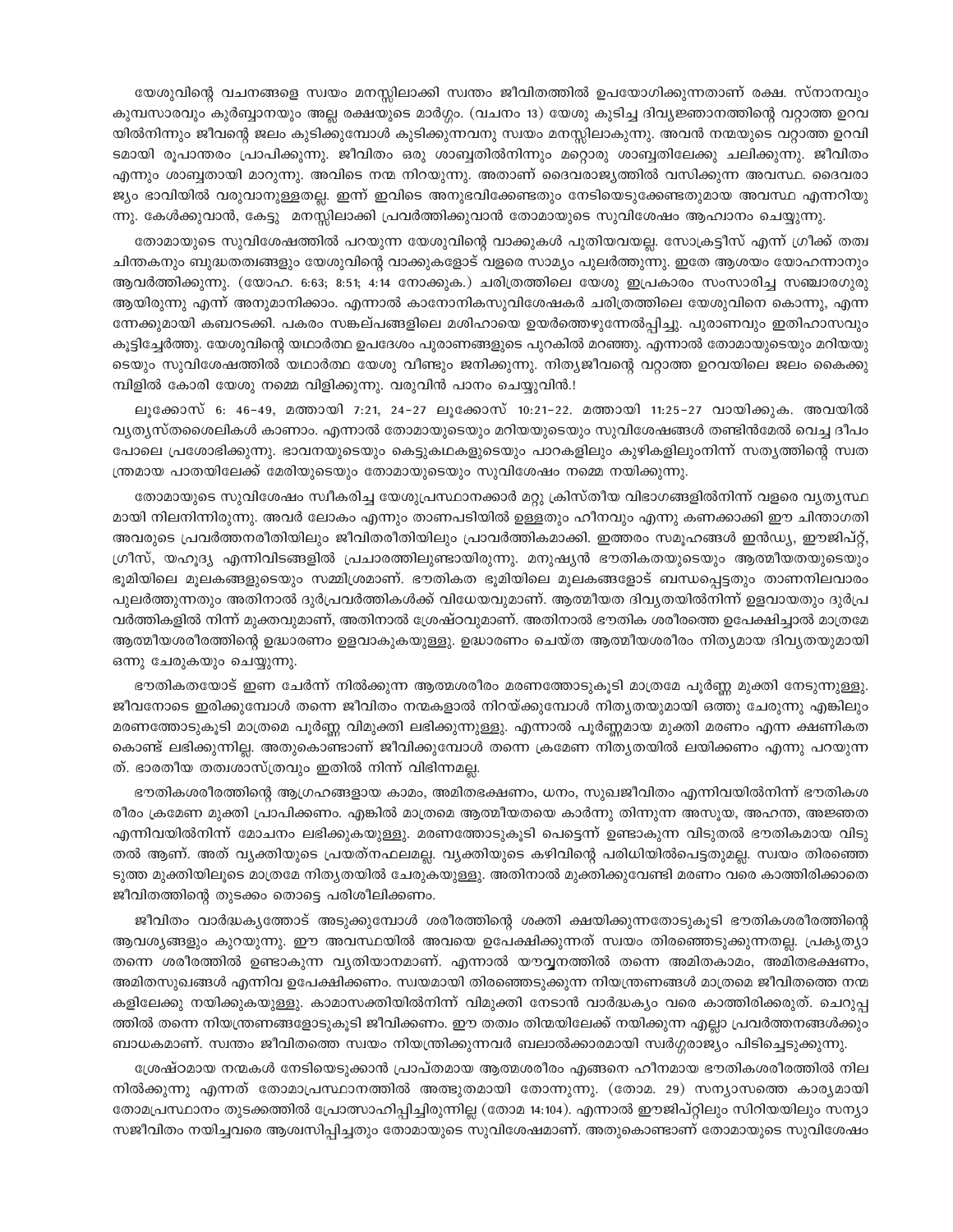ഈജിപ്റ്റുകാരുടെ കോപ്റ്റിക് ഭാഷയിലേക്ക് തർജ്ജിമ ചെയ്യപ്പെടുകയും സിറിയയിലും ഈജിപ്റ്റിലും വളരെ പ്രചാരം നേടുകയും ചെയ്തത്. അതോടുകുടി തോമാപ്രസ്ഥാനം വളരെ തീവ്രമായ സന്യാസജീവിതത്തെ പ്രോത്സാഹിപ്പിക്കു കയും ചെയ്തു.

അകം പോലെ തന്നെ പുറം ആയി തീരുന്ന അവസ്ഥ. ഉള്ളിൽ കപടതയും അഹന്തയും ക്രുരതയും കാമദാഹവും ധനമോഹവും ഇല്ലാത്ത ജീവിതം (ആധുനിക സന്യാസികളും യഥാർത്ഥ സന്യാസികളും തമ്മിലുള്ള അന്തരം നോക്കു ക), മനസ്സു മുഴുവൻ നന്മ നിറഞ്ഞ് നിർമ്മലമാകുമ്പോൾ പുറം പോലെ അകവും ശുദ്ധീകരിക്കപ്പെടുന്നു. കണ്ണാടിയിലു ടെ കാണുന്ന അവസ്ഥ; ഒന്നും മറയ്ക്കുവാനില്ലാത്ത അവസ്ഥ. സന്യാസി ഇരുപത്തിന്നാലുമണിക്കൂറും വർഷത്തിന്റെ എല്ലാ ദിവസവും സന്യാസി ആയിരിക്കണം. അവർ എന്നും സ്വർഗ്ഗത്തിൽ വസിക്കുന്നു. ജീവിച്ചിരിക്കുമ്പോൾ തന്നെ ക്രമേണ നിത്യതയുമായി കുടിച്ചേരുന്ന അവസ്ഥ; (തോമ: 27 നോക്കുക), ശാബ്ബതിൽനിന്നും ശാബ്ബതിലേക്ക് നയി ക്കുന്ന ജീവിതരീതി. ശാബ്ബതിന് ഇടയ്ക്കുള്ള ദിവസങ്ങളിലും ശാബ്ബതുപോലെ ശുദ്ധി ഉള്ളവരായി ജീവിക്കണം.. ശുദ്ധ തയിൽനിന്ന് ശുദ്ധതയിലേക്ക് നയിക്കുന്ന ജീവിതം മാത്രമെ നിതൃതയിലേക്ക് നയിക്കുകയുള്ളു. ആറു ദിവസവും പാപ ത്തിൽ മുഴുകി ജീവിച്ചതിനുശേഷം ഏഴാം ദിവസം പാപമോചനത്തിനായി ദേവാലയത്തിൽ കൂട്ടം കൂടുന്നത് വെറും പ്രഹസനം മാത്രം. അങ്ങനെയുള്ളവർക്ക് പാപമോചനമില്ല. വെറും പൊള്ളയായ തോന്നലിൽ മാത്രം അവർ ജീവിക്കു ന്നു. എന്നാൽ ശുദ്ധതയിൽനിന്ന് അവധി എടുക്കാതെ എന്നും ശുദ്ധതയിൽ ജീവിക്കുന്നവർ മാത്രമെ നീതിമാൻ ആകു ന്നുള്ളു.

നിത്യമായ സ്വർഗ്ഗരാജ്യം അവകാശമാക്കാൻ പരിശുദ്ധനായ പിതാവിനെ കാണുവാൻ പരിശുദ്ധജീവിതം നയിച്ച വർക്കു മാത്രമെ സാധിക്കുകയുള്ളു. സന്യാസജീവിതം അതിനുള്ള ശക്തി നൽകുന്നു. ദൈവത്തെ മുഖാമുഖം കാണു മ്പോൾ എപ്രകാരം പെരുമാറണമെന്ന് എസ്തനികളും തെറാപുട്ടേകളും മെഡിറ്ററേനിയൻ പ്രദേശങ്ങളിലെ രഹസ്യപ്രസ്ഥാ നക്കാരും പരിശീലിച്ചിരുന്നു (തോമ 15:83). തോമാ പ്രസ്ഥാനക്കാരും ദൈവത്തെ മുഖാമുഖം കാണുവാനുള്ള തയ്യാറെ ടുപ്പിന്റെ ജീവിതരീതി പാലിച്ചിരുന്നു.

പൗലൂസിന് றலே ദിവ്യാനുഭൂതി ലഭിച്ച തായി പൗലുസ്  $2.$ കൊരി. 12:2-4 ൽ അവകാശപ്പെടുന്നു. നിരന്തരമായി തിന്മ പ്രവർത്തിച്ച് നടക്കുന്നവർക്ക് ചിലപ്പോൾ കുറ്റബോധത്തിന്റെ അപ കർഷത പെട്ടെന്ന് മാനസിക വിഭ്രാന്തി ഉളവാക്കുന്നു. അത്രനാളും ശരി എന്നു തോന്നി പ്രവർത്തിച്ചത് നീതിയും ന്യായവും ഇല്ലാത്ത ഹീനത എന്നു തോന്നുമ്പോൾ പെട്ടെന്ന് ഉണ്ടാകുന്ന വൃതിയാനത്തെ ന്യായീകരിക്കാനാണ് പലരും വെളിപാ ടിനെ കൂട്ടുപിടിക്കുന്നത്. യാതൊരു ന്യായീകരണവും ഇല്ലാത്ത പ്രവർത്തികളെ ന്യായീകരിക്കുവാനും ചിലർ വെളിപാ ടിനെ കൂട്ടുപിടിക്കുന്നു.

വെളിപാടുകൾ ദിവ്യാനുഭൂതി അല്ല. ഉപബോധമനസ്സിൽ അടിഞ്ഞു കൂടി കിടക്കുന്ന മോഹങ്ങളുടെയും മോഹഭംഗ ങ്ങളുടെയും ചെളിത്തട്ടിൽനിന്ന് ഇടയ്ക്കിടെ വേർപെടുന്ന വികാരവിചാരങ്ങൾ ആണ് വെളിപാടുകൾ. ലോകചരിത്രം നോക്കിയാൽ ഭൂരിഭാഗം ദർശനങ്ങളും മനുഷ്യവർഗ്ഗത്തിന്റെ പീഢനത്തിലേക്ക് നയിച്ചു എന്നു കാണാം. ഉദാഹരണത്തിന് ആര്യവംശത്തിന്റെ ശ്രേഷ്ഠത അവകാശപ്പെട്ട ഹിറ്റ്ലർ യാതൊരു കാരണവും കൂടാതെ എത്ര യൂദരെ കൊന്നൊടുക്കി. ആഫ്രിക്കയിലെ നാട്ടുരാജാവിന്റെ കൈവശം ആയുധവും ആഹാരവും കുമിഞ്ഞുകൂടുമ്പോൾ അവനുണ്ടാകുന്ന ദർശനം നിമിത്തം എത്രയോ മനുഷ്യരെ കുരുതി നടത്തുന്നു. ലോകത്തിന്റെ പല ഭാഗത്തും സംഭവിച്ചിട്ടുള്ള ഭീകരത ആരുടെ യെങ്കിലും വെളിപാടിൽ നിന്ന് ഉത്ഭവിച്ചതാണ്. എല്ലാ മതങ്ങളും വിശ്വാസങ്ങളും വളരെ സഹിഷ്ണുതയോടും സഹോ ദരസ്നേഹത്തിലും കഴിഞ്ഞ ഭാരതത്തിൽ വർണ്ണ വിവേചനവും മതപീഢനവും വിതച്ചതും ആരുടെയോ വെളിപാട് അണ്.

യാതൊരു ഉപദ്രവവും ചെയ്യാത്ത ക്രിസ്ത്യാനികളെ പീഡിപ്പിച്ചതിന് യാതൊരു ന്യായീകരണവും പൗലോസിന് ഇല്ലായിരുന്നു. പീഢനം നിർത്തി യേശുവിന്റെ മാർഗ്ഗം സ്വീകരിച്ചതു കൊണ്ടുമാത്രം പൗലോസ് തൃപ്തനല്ലായിരുന്നു. യേശുവിന്റെ ശിഷ്യന്മാർക്ക് ലഭിച്ചിരുന്ന സ്ഥാനവും അധികാരവും പൗലോസ് ആഗ്രഹിച്ചു. പൗലോസ് എന്നും അധി കാര ഭ്രാന്തൻ ആയിരുന്നു. പൗലോസിന്റെ ആഗ്രഹങ്ങളെ സഫലീകരിക്കാൻ വെളിപാട് അല്ലാതെ മറ്റു മാർഗ്ഗം ഇല്ലായി രുന്നു. പൗലോസിന്റെ കുറ്റകൃത്യങ്ങൾ കുട്ടിക്കാലത്ത് ചെയ്തവയല്ല. പ്രായപൂർത്തിയായ പുരുഷൻ ചിന്തിച്ച് പ്രവർത്തി ച്ചവയാണ്. അവയ്ക്ക് മോചനം ഇല്ല. തിന്മ ചെയ്തതിനുശേഷം പശ്ചാത്തപിക്കുന്നത് തിന്മയുടെ പരിഹാരം അല്ല. തിന്മ പ്രവർത്തിക്കാതിരിക്കുക എന്നതാണ് ശരിയായ മാനുഷികധർമ്മം.

യോഹന്നാന്റെ സുവിശേഷത്തിൽ യോഹന്നാന്റെ വേദചിന്ത മുഴുവൻ യേശുവിനെക്കൊണ്ട് പറയിക്കുന്നു. യേശു തന്നെ ഇത് ആവർത്തിച്ച് പറയുന്നുമുണ്ട്. തോമായുടെ യേശു മഹത്വത്തിലേക്കുള്ള വഴി കാണിച്ചു തരുന്നു. അജ്ഞത യുടെ അന്ധകാരത്തിൽ നിന്നും രക്ഷപെടുവാൻ ജ്ഞാനത്തിന്റെ ദീപശിഖയേത്തി യേശു വിളിക്കുന്നു; വരു! അന്ധകാ രത്തിൽനിന്നും വെളിച്ചത്തിലേക്ക് കടന്നു വരിക. സ്വാർത്ഥതയുടെ കല്ലറകളെ പൊളിച്ച് പുറത്ത് വരിക. മഹത്വത്തിന്റെ തേജസ്സിൽ എഴുന്നേറ്റ് മുന്നോട്ട് നടക്കുക. നാമെല്ലാം വഴിയാത്രക്കാർ മാത്രമാണ്, ഒന്നും സ്വന്തമല്ല. സ്വന്തമെന്നു തോന്നുന്ന ഭൗതിക ആവശ്യങ്ങളെ ഉപേക്ഷിച്ച് തലചായ്ക്കാൻ സ്വന്തമായി ഒന്നുമില്ലാതെ മുന്നോട്ടു നീങ്ങുക. പകൽ മേഘ സ്തംഭമായും രാത്രിയിൽ ദീപസ്തംഭമായും നമ്മെ നയിക്കുന്ന ദിവ്യ തേജസ്സ്. ആ തേജസ്സിലേക്കുള്ള ചുണ്ടുപലക യാണ് തോമായുടെ സുവിശേഷം.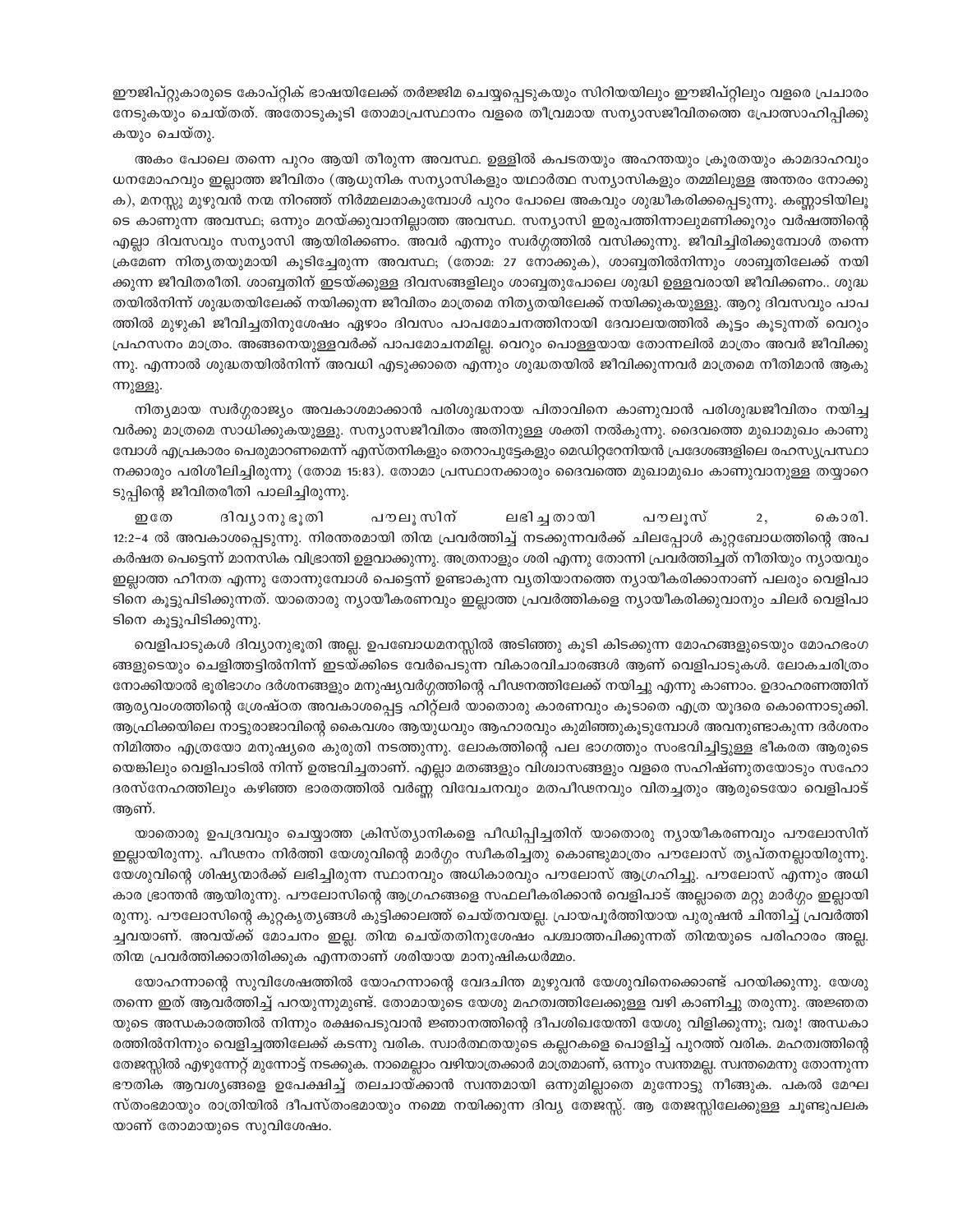തോമായുടെ സുവിശേഷം അതിന്റെ ഒരു പൂർണ്ണതയിൽ മനസ്സിലാക്കാൻ സമകാലീന വിശ്വാസസംഹിതകൾ മനസ്സി ലാക്കുന്നത് സഹായകമാണ്. അവയിൽ പ്രാധാന്യം അർഹിക്കുന്നവയാണ് Mysticism -ഉം Gnosticism -ഉം

## അതീന്ദ്രിയാനുഭുതി

### **Mysticism - (Mustikos - Greek)**

അറിവ് സാധാരണ ലഭിക്കുന്നത് ഇന്ദ്രിയങ്ങളിലൂടെയാണ്. ഇത്തരം അറിവിനെ ന്യായീകരിക്കാനും സാധിക്കും. ഇന്ദ്രിയങ്ങൾക്ക് അതീതമായി അനുഭൂതിയിലൂടെ ലഭിക്കുന്ന അറിവ് കാര്യ–കാരണ വിവേചനപരമല്ലത്തതിനാൽ അനു ഭൂതി, ദിവ്യജ്ഞാനം, അതീന്ദ്രിയാനുഭൂതി, രഹസ്യങ്ങളുടെ ജ്ഞാനം എന്നിങ്ങനെയൊക്കെ അറിയപ്പെടുന്നു. ഭൗതിക ശാസ്ത്രതത്വങ്ങൾക്ക് അവയെ തെളിയിക്കുവാൻ സാധിക്കുകയില്ല.

പുരാതന ഗ്രീസിലെ എലുസിയൻ എന്ന പട്ടണത്തിലെ ഡിമീറ്റർ (ക്രീസ്) ആരാധകർ പരിശീലിച്ചിരുന്ന രഹസ്യ ആരാധന ആയിരുന്നതിനാൽ ഇത് എലുസിയൻ രഹസ്യം എന്നറിയപ്പെടുന്നു. ഗ്രീക്ക് പുരാണത്തിലെ പ്രധാനപ്പെട്ട പന്ത്രണ്ടു ദേവതകളിൽ ഒന്നാണ് ഡിമിറ്റർ. അമ്മ ദേവത (Mother Goddess) എന്ന പേരിൽ ആണ് ഡിമിറ്റർ പൊതുവെ അറിയപ്പെട്ടിരുന്നത്. ധാന്യം, ഭൂമി, കൃഷി, ഫലങ്ങൾ, ഫലപുഷ്ടി, ഉല്പാദനം എന്നിവയുടെ പരിരക്ഷക ആയിരുന്നു അമ്മ ദൈവം. അമ്മ ദൈവത്തെ റോമാക്കാർ ക്രീസ് എന്ന് വിളിച്ചിരുന്നു. ക്രിസ്തുമതപുരാണം ഗ്രീക്കുപുരാണത്തെ ക്രമേണ ദത്തെടുക്കുകയും പുരാണത്തിലെ അമ്മ, ദൈവം യേശുവിന്റെ അമ്മയും ദൈവമാതാവും ആയി മാറുകയും ചെയ്തു. യേശുവിന്റെ അമ്മ, ദൈവമാതാവിനോടുള്ള അപേക്ഷ ഡിമേറ്റർ ദേവതയുടെ കീർത്തനം മാത്രമാണ്. ഈ അപേക്ഷയിൽ വിത്തുകളുടെ സംരക്ഷണം, ഫലപുഷ്ടി, പ്രസവിക്കാത്ത സ്ത്രീകൾക്കുവേണ്ടിയുള്ള അപേക്ഷ എന്നിവ കടന്നു കൂടിയത് പുരാണങ്ങളിൽനിന്ന് പകർത്തി എഴുതിയതാണ്.

എലുസിയൻ രഹസ്യങ്ങൾ ആത്മീയാനുഭൂതിയിലൂടെ പരമോന്നത സത്യത്തെ നേടിയെടുക്കാൻ സഹായിക്കും എന്ന വകാശപ്പെടുന്നു. മനുഷ്യജീവിതത്തിന്റെ പരമോന്നത ലക്ഷ്യവും ഈ നിത്യസത്യത്തെ മനസ്സിലാക്കുക എന്നതാണ്. അതീന്ദ്രിയധ്യാനത്തിലൂടെ ദൈവവുമായി ഒത്തുചേരാൻ സാധിക്കും, അപ്പോൾ ദൈവവും മനുഷ്യനും രണ്ടല്ലാതെ ഒന്നായി നിലനില്ക്കുന്നു. ഇതാണ് മിസ്റ്റിസിസം. ഭൂമിയുടെ ഉള്ളിലേക്ക് വളരെ നീളത്തിലുള്ള ഇടുങ്ങിയ ഗുഹകളിലൂടെ മാത്രം എത്തിച്ചേരുന്ന അവസ്ഥ. അറകളിൽ ധ്യാനനിരതരായി ഇരുന്ന് ദൈവവുമായി രഹസ്യ സംഭാഷണം മിസ്റ്റിക്കുകൾ നട ത്തിയിരുന്നു. യൂദമതത്തിലെ കബാലാ, ഇസ്ലാമിലെ സൂഫിസം എന്നിവയൊക്കെ എലുസിയൻ രഹസ്യങ്ങളുടെ രൂപാന്ത രങ്ങളാണ്.

ഭാരതത്തിലും ഈജിപ്റ്റിലും രഹസ്യാനുഭൂതിയിലൂടെ ദൈവവുമായി സംസർഗ്ഗം നടത്തുന്ന ആരാധനാരീതി നില നിന്നിരുന്നു. - പ്രാർത്ഥിക്കുമ്പോൾ അറയിൽ കടന്ന് രഹസ്യത്തിൽ കാണുന്ന ദൈവവുമായി സംസർഗ്ഗം ചെയ്യുക എന്നതാണ് മിസ്റ്റിസിസം. ക്രിസ്തുമതത്തിലെ മിസ്റ്റിക്കുകളുടെ സൃഷ്ടിയാണ് വെളിപാടു പുസ്തകം എന്ന് അനുമാനി ക്കാം.

തിരുവെഴുത്തുകളിൽ വാക്കുകളുടെ അർത്ഥത്തിലും ഉപരിയായി ദിവ്യരഹസ്യങ്ങൾ നിറഞ്ഞു നിൽക്കുന്നു എന്നാണ് മിസ്റ്റിക്കുകളുടെ വിശ്വാസം. പ്രാർത്ഥനയിലൂടെയും ഉപവാസത്തിലൂടെയും ഉള്ള ശുദ്ധീകരണം, ധ്യാനം, പരമോന്നത സത്യവുമായി ഒത്തു ചേരൽ എന്നിവയിലൂടെ മനുഷ്യന് അവന്റെ ഉള്ളിലെ വൈരുദ്ധ്യം കീഴടക്കാൻ സാധിക്കും. ആന്തരി കമായ ഉണർവ്വിലൂടെയും ഉദ്ധാരണത്തിലൂടെയും പരമോന്നതസത്യത്തെ മനസ്സിലാക്കുക, വ്യക്തിയിലെ കുറവുകളും കുറ്റങ്ങളും മനസ്സിലാക്കി അവയെ ശുദ്ധീകരിക്കുകയും പരിഹരിക്കുകയും ചെയ്യുക. പ്രകാശപൂർണ്ണതയെ തേടുക. ആത്മാനുഭൂതിയിലൂടെയും വെളിപാടിലൂടെയും നല്ലതിനെ ദർശിക്കുക. ഇത്തരം വെളിപാടു ലഭിച്ചവർ ഉത്തമമായ ചിത്ര ങ്ങൾ, കവിതകൾ, ഗ്രന്ഥങ്ങൾ രചിക്കുന്നു. അവർ പുതിയ ആകാശവും പുതിയ ഭൂമിയും വിഭാവനം ചെയ്യുന്നു. അവർ മഹത്വത്തിന്റെ തേജസ്സിൽ ജീവിക്കുന്നു.

ഈ അവസ്ഥയിൽനിന്നും വീണ്ടും ഉയർന്നവർ നാലാമത്തെ മഹത്വത്തിൽ പ്രവേശിക്കുന്നു. അവർ കത്തിയെരി യുന്ന മെഴുകുതിരിക്ക് സമമായി പ്രകാശം പരത്തുന്നു. ക്രമേണ പരബ്രഹ്മത്തിൽ ലയിച്ച് സ്വയം ഇല്ലാതാകുന്നു. ഇവിടെ ഞാൻ എന്ന ഭാവം ഇല്ലാതാകുന്നു. നിത്യസത്യത്തിന്റെ ഹിതത്തിന് വിധേയമാകുന്നു. നാം സ്വയത്തിൽനിന്നും മുക്തി നേടുന്നു എന്റെ ഇഷ്ടമല്ല നിന്റെ ഇഷ്ടം നടക്കട്ടെ എന്ന അവസ്ഥയിൽ സ്വന്തം ജീവിതത്തെ നിതൃതയ്ക്കു സമർപ്പി ക്കുന്നു. എന്റെ ആത്മാവിനെ നിന്റെ കയ്യിൽ ഏല്പിക്കുന്നു. ഇനി മുതൽ ഞാൻ ഇല്ല. ഞാൻ നിത്യതയുടെ ഭാഗമായി മാറുന്നു. ഞാൻ നിതൃതയുടെ സന്ദേശവാഹകൻ ആയി മാറുന്നു.

കാനോനികസുവിശേഷത്തിൽ പറയുന്ന യേശുവും ഇത്തരം മിസ്റ്റിക് യേശുവാണ്. മിസ്റ്റിക്കുകളുടെ വാക്കുകളും പ്രവർത്തിയും വളരെ ലളിതമാണെന്ന് പ്രഥമ ദൃഷ്ട്യാ തോന്നന്നു എങ്കിലും വളരെ ഗൂഢമായ ആശയം ഉള്ളിൽ നിറഞ്ഞു നില്ക്കുന്നു. സുവിശേഷത്തിലെ യേശുവിനെ മിസ്റ്റിക് കാഴ്ചപ്പാടിൽ ദർശിച്ചാൽ മാത്രമേ യേശുവിന്റെ സുവിശേഷ ത്തിന്റെ മഹത്വം മനസിലാകുകയുള്ളു. യേശുവിന്റെ ജീവിതത്തോട് പുരാണകഥകളും കെട്ടുകഥകളും ചേർത്തപ്പോൾ യേശുവിന്റെ വാക്കുകൾ മൂടൽ മഞ്ഞാൽ മറഞ്ഞതുപോലെ ആയി. യേശുവിന്റെ വചനം യഥാർത്ഥത്തിൽ മനസ്സിലാ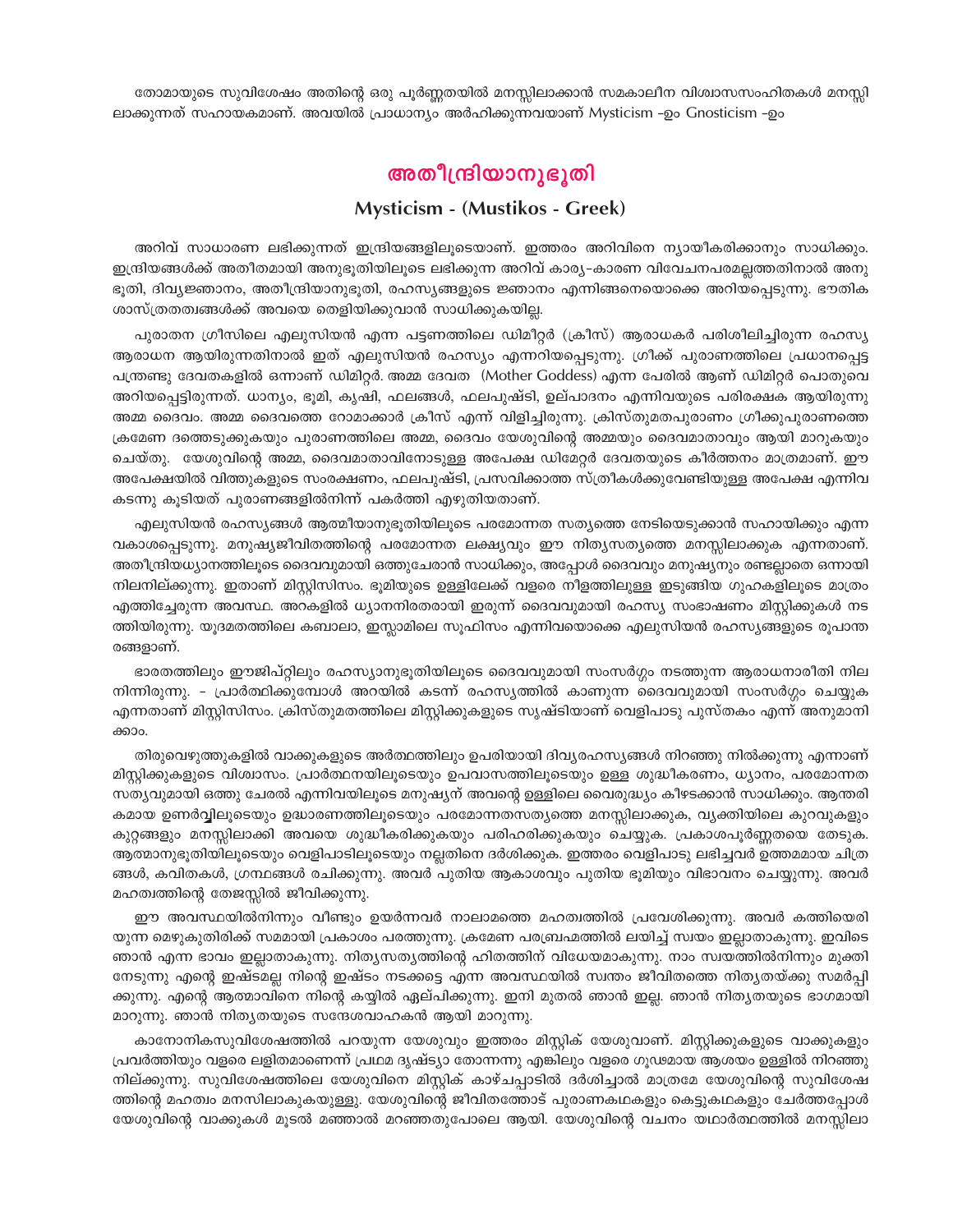ക്കുവാൻ യേശുവിനെ സ്ഥാപിതമതങ്ങളുടെ ചങ്ങലകളിൽനിന്ന് വിമുക്തമാക്കണം. മതം മെനഞ്ഞെടുത്ത അത്ഭുതജ നനം, അത്ഭുതപ്രവൃത്തികൾ, ഉദ്ധാരണം എന്നിവയിൽനിന്ന് യേശു സ്വതന്ത്രനാകണം. അപ്പോൾ യേശു എന്ന ഗുരു വിനെ കാണാം.

അതീന്ദ്രിയാനുഭൂതികളിലൂടെ മാത്രമേ യേശുവിന്റെ വാക്കുകളുടെ ശരിയായ അർത്ഥം മനസ്സിലാകുകയുള്ളു. ആചാര ങ്ങളും അനുഷ്ഠാനങ്ങളും കൂദാശകളും നടപടിക്രമങ്ങളും സ്ഥാപിതപ്രസ്ഥാനങ്ങളുടെ നിലനിൽപ്പിനുവേണ്ടി രൂപീകരി ച്ചതാണ്, യഹൂദ പുരോഹിത വർഗ്ഗത്തിന്റെ സുഖജീവിതത്തിനുവേണ്ടി മോശയുടെ പേരിൽ പുരോഹിതർ പുസ്തകങ്ങൾ എഴുതിക്കൂട്ടി. യഹോവയുടെ പ്രവർത്തികൾ മുഴുവൻ ഈ പുരോഹിതരെ തീറ്റിപ്പോറ്റുവാൻ വേണ്ടി ആയിരുന്നെന്ന് വിശ ദമായി പഠിച്ചാൽ മനസ്സിലാകും. യഹൂദമതത്തിന്റെ തുടർച്ചയാണ് ക്രിസ്തീയസഭ. ഇത്തരം സഭകളിൽനിന്ന് യേശുവിനെ സ്വതന്ത്രനാക്കിയാൽ മാത്രമെ യേശു എന്ന ഗുരുവിന്റെ സുവിശേഷം മനസ്സിലാകുകയുള്ളു. മനസ്സിലാക്കിക്കഴിയുമ്പോൾ അത് നമ്മളെ അത്ഭുതപ്പെടുത്തും. ക്രമേണ നമ്മളെ ആനന്ദത്തിലേക്ക് നയിക്കുകയും ചെയ്യും.

സുവിശേഷകരും അവരിൽനിന്ന് ഉത്ഭവിച്ച സ്ഥാപിത ക്രിസ്തുമതവും യേശുവിന്റെ, സത്യത്തിന്റെ സുവിശേഷത്തെ പറയുടെ കീഴിൽ മറച്ചു വച്ചിരിക്കുന്നു. യേശുവിന്റെ സുവിശേഷത്തിന്റെ പൊരുളു തിരിക്കാൻ അനേകർ പ്രത്യക്ഷപ്പെ ടുന്നു. വചനം ഉപജീവനമാക്കി സത്യം മറച്ചുവെച്ച് അവർ ധാരാളം ധനം വാരിക്കൂട്ടുന്നു.

യേശുവിന്റെ വചനം അതീന്ദ്രിയജ്ഞാനമാണ്. അത് മനസ്സിലാക്കുവാനും പ്രചരിപ്പിക്കുവാനും വേണ്ട അടിസ്ഥാന യോഗ്യത നന്മ നിറഞ്ഞ ജീവിതമാണ്. അതാണ് നല്ല നിലത്തുവീണ വിത്തുകൾ. അവ വളർന്ന് നൂറ് മേനി വിളയുന്നതു പോലെ നീതിയുള്ളവന്റെ നല്ല പ്രവർത്തികൾ കണ്ട് യേശുവിന്റെ വചനം താനേ പ്രചരിക്കുന്നു. ഉപജീവനമാർഗ്ഗമായി യേശുവിന്റെ വചനം പ്രചരിപ്പിക്കാൻ ഇറങ്ങിയവർ യേശുവിന്റെ വചനത്തെ സ്വന്തം താല്പര്യങ്ങളെ രക്ഷിക്കാൻ വള ച്ചൊടിക്കുന്നു. പൊതുജനത്തെ വഴിതെറ്റിക്കുന്നു.

ബാബേൽ ഗോപുരം പണിതപ്പോൾ ചിതറപ്പെട്ട ഭാഷ പോലെ പലവിധ അർത്ഥങ്ങളുമായി ഉപജീവനമാർഗ്ഗമായി വചനത്തെ പ്രചരിപ്പിച്ചു. യേശുവിന്റെ ഉപമകളും ഏദനിലെ കഥയും ശരിയായ സാരം മനസ്സിലാക്കാതെ പൊരുളു തിരി ച്ചു. അതിന്റെ ഫലമായി കെട്ടുകഥകളും ആചാരങ്ങളും നടപടിക്രമങ്ങളും നിറഞ്ഞു നിൽക്കുന്ന സ്ഥാപിതമതം നില വിൽ വന്നു. എല്ലാ നിയമത്തേയും മാറ്റി പരസ്പരം സ്നേഹിപ്പിൻ എന്ന പുതിയ നിയമം തന്ന യേശുവിന്റെ പേരിൽ എത്രയെത്ര സഭകൾ! രാഷ്ട്രത്തിന്റെ ഭരണകൂടത്തിന് ആവശ്യമായ നിയമങ്ങളേക്കാൾ അധികമാണ് ഈ സഭകളിലെ നിയമാവലികളും നടപടികളും.

ഏദനിലെ കഥയുടെ അർത്ഥം യഥാർത്ഥത്തിൽ മനസ്സിലാക്കിയിരുന്നു എങ്കിൽ ആദിപാപം ഉണ്ടാകുമായിരുന്നില്ല. ഇല്ലാത്ത പാപം മോചിപ്പിക്കാൻ ദൈവത്തിന്റെ പുത്രൻ ജനിക്കുകയുമില്ലായിരുന്നു. അബദ്ധങ്ങളുടെ ന്യായീകരണ ത്തിന് കൂടുതൽ അബദ്ധങ്ങൾ എഴുതിക്കൂട്ടി സുവിശേഷങ്ങൾ രചിക്കുമായിരുന്നില്ല. (Vol IV വായിക്കുക.)

കുറച്ച് ക്രിസ്ത്യാനികൾ മാത്രമേ ഏദനിലെ കഥയെ ചരിത്രമായി കണക്കാക്കുന്നുള്ളു. ക്രിസ്തുമതത്തിലെ തന്നെ ആത്മശുദ്ധിയും സത്യസന്ധതയും ഉള്ള വേദപണ്ഡിതർ ഏദൻ തോട്ടത്തിന്റെ 'കഥ' ചരിത്രമല്ല. സാരാംശകഥ ആണ് എന്ന് അംഗീകരിക്കുന്നു. യഹൂദർ ഒരിക്കലും ഏദനിലെ കഥയെ ചരിത്രമായി കണക്കാക്കിയില്ല. പുതിയനിയമ എഴു ത്തുകാരും അവർ വഴിതെറ്റിച്ച കുറെ വിശ്വാസികളും മാത്രമെ ഏദൻ തോട്ടം ചരിത്രമായി വിശ്വസിച്ചുള്ളു. ചെവി ഉള്ള വർ കേൾക്കട്ടെ എന്ന് ആവർത്തിച്ച് ആഹ്വാനം ചെയ്യുന്നതിന്റെ കാരണവും അതുതന്നെ.

ദൈവം തിരഞ്ഞെടുത്ത പ്രത്യേക ജാതിയാണ് യഹൂദർ എന്ന ആശയം പ്രചരിപ്പിക്കുക എന്നതാണ് ഏദൻ തോട്ട ത്തിന്റെ കഥയുടെ പ്രധാന ഉദ്ദേശ്യം. പല രീതിയിൽ ഈ കഥയെ വീക്ഷിക്കാം. മനുഷ്യൻ ദൈവസാദൃശ്യത്തിൽ സൃഷ്ടി ക്കപ്പെട്ടവനാണ്. അതിനാൽ അവൻ ദൈവിക ഗുണങ്ങൾ നിറഞ്ഞവനായി ജീവിക്കണം. യഹൂദന്റെ ചരിത്രം നോക്കി യാൽ കൊള്ളയും കൊലയും പിടിച്ചുപറിയും വ്യഭിചാരവും നിലനിന്നിരുന്ന പ്രാകൃതസമൂഹം ആയിരുന്നു യഹൂദസമൂഹം എന്ന് മനസ്സിലാക്കാം. പ്രാകൃതമനുഷ്യന്റെ ഉള്ളിൽ ധാർമ്മികബോധം സൃഷ്ടിക്കാൻ ദൈവം നേരിട്ടു തരുന്ന കൽപന തന്നെ വേണമായിരുന്നു. ദൈവം നേരിട്ടു തന്നെ കൽപന തന്നു എന്ന് എഴുതിവച്ചിട്ടും പറയത്തക്ക വൃത്യാസങ്ങൾ യഹുദസമുഹത്തിൽ ഉണ്ടായില്ല എന്നു കാണാം. സമുഹത്തിന്റെ സുഗമമായ നിലനിൽപ്പിന് ധാർമ്മിക നിയമവും ജീവി തവും ആവശ്യമാണ് എന്നു മനസ്സിലാക്കിയ ആധുനികമനുഷ്യൻ ദൈവത്തെ പേടിച്ചല്ല നല്ലവനായി ജീവിക്കുന്നത്.

ഉൽപത്തി പുസ്തകത്തിൽ പറയുന്നതനുസരിച്ച് മനുഷ്യനെ സൃഷ്ടിച്ച് അയ്യായിരം – ഏഴായിരം വർഷങ്ങളെ ആയി ട്ടുള്ളു. നാൽപതിനായിരം വർഷം മുമ്പു തന്നെ മനുഷ്യൻ സമൂഹ്യജീവിയായി ജീവിക്കാൻ തുടങ്ങിയിരുന്നു. ഹാബേ ലിനെ കൊന്ന കായിനെ മറ്റാരും കൊല്ലാതിരിക്കാൻ ദൈവം അവന്റെ പുറത്ത് അടയാളം കൊടുത്തു. എന്ന് ഉൽപത്തി പുസ്തകം തന്നെ പറയുന്നു. (ഉൽപ്പത്തി 4: 13– മുതൽ വായിക്കുക.) ആദാമും ഹൗവ്വായും കായിനും മാത്രമല്ല അന്ന് ഉണ്ടായിരുന്നത് എന്ന കാണാം. ഉൽപത്തിയിൽ തന്നെ രണ്ടു സൃഷ്ടിയുടെ കഥ കാണാം. റ്റൈഗ്രീസ് – യുഫ്രട്ടീസ് എന്നിവയുടെ മധ്യത്തിലുള്ള സ്ഥലം ഫലഭൂയിഷ്ടമായിരുന്നതിനാൽ ഈ പ്രദേശത്തെ ചുറ്റിപ്പറ്റി ആയിരിക്കാം ഏദൻ തോട്ടത്തിന്റെ കഥയുടെ ഉത്ഭവം. പഴയ നിയമത്തിലെ ആദിമ പുസ്തകങ്ങൾ പല ചിന്താഗതിക്കാർ എഴുതിയതാണ്. (Vol III. കാണുക) മോശയുടെ പക്ഷവും അഹറോന്റെ പക്ഷവും നിലനിന്നിരുന്നു. മൂത്തപുത്രനെ താഴ്ത്തിക്കെട്ടുന്ന രീതിയും കാണാം. പല ആശയങ്ങളുടെ സമാഹാരമാണ് പഴയ നിയമ പുസ്തകങ്ങൾ. അവയെല്ലാം സതൃമെന്നു കരുതി വേദശാസ്ത്രം ഉണ്ടാക്കിയപ്പോൾ അത് അബദ്ധമയമായി. യഹൂദൻ സത്യമെന്നു കരുതാത്ത പഴയ നിയമത്തെ എന്തിനു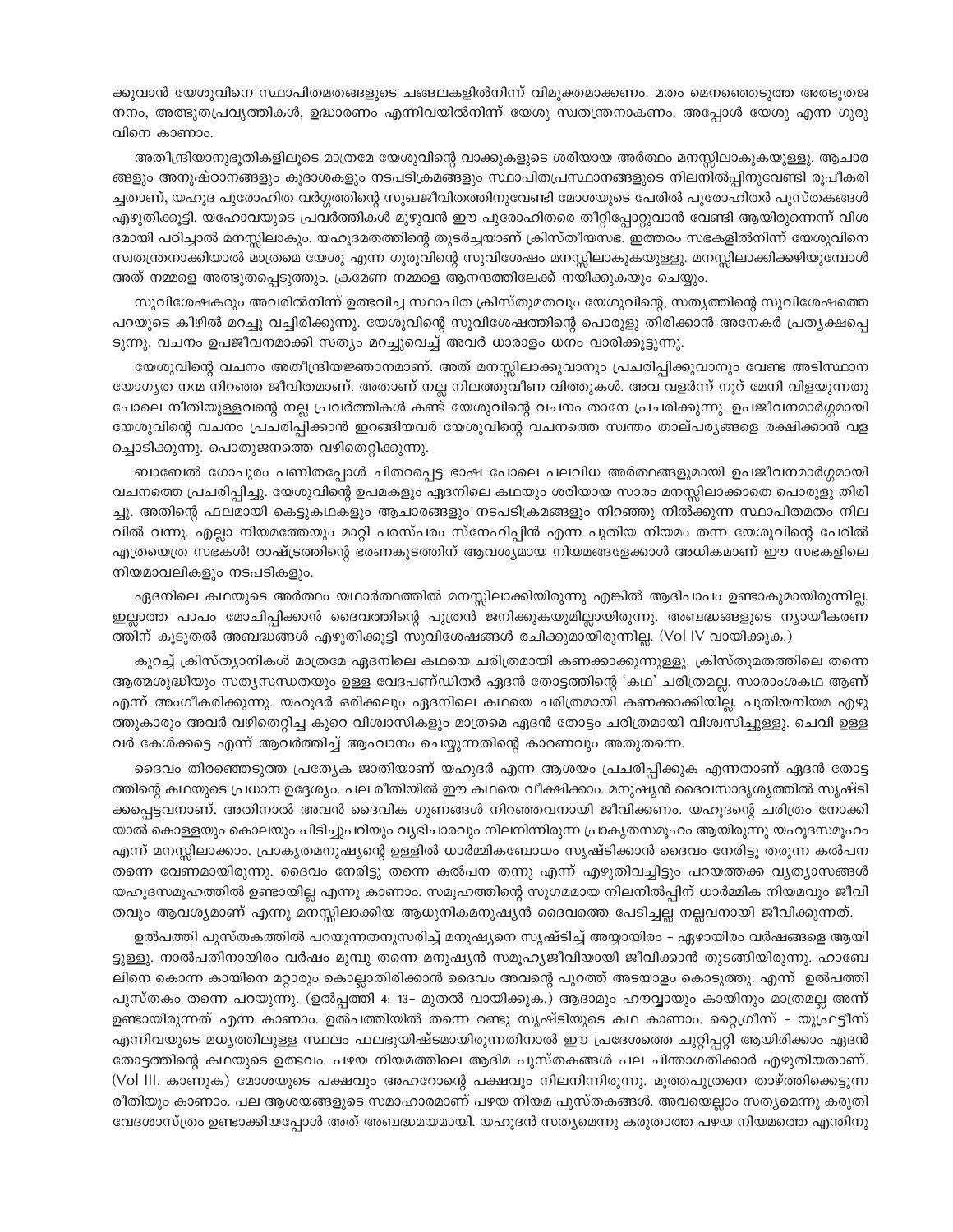ക്രിസ്ത്യാനി മാത്രം സത്യമെന്നു കരുതണം. കാരണം സ്ഥാപിതമതങ്ങളുടെ നിലനിൽപ്പ് ഇവയെ സത്യമെന്നു പ്രചരി പ്പിക്കുന്നതിൽ മാത്രമാണ്.

ഏദനിൽ ഹൗവ്വ തിന്ന പഴത്തിന് പല നിർവചനങ്ങൾ ഉപയോഗിക്കാം. പഴയ നിയമത്തിലെ ആദ്യപുസ്തകങ്ങൾ പുരുഷമേധാവിത്വത്തിൽ വിശ്വസിച്ചവരുടെ വിശ്വാസപ്രമാണമാണ്. മനുഷ്യന്റെ കഷ്ടപ്പാടിന്റെ മുഴുവൻ ഉത്തരവാദി ത്വവും അവൻ സ്ത്രീയിൽ അടിച്ചേൽപ്പിച്ചു. പാമ്പ് പുരുഷലിംഗത്തിന്റെ പ്രതീകമാണ്. ആദം ഇല്ലാതിരുന്ന സമയം പര പുരുഷനുമായി രതിയിൽ ഏർപ്പെട്ടു എന്നതാണ് ആദ്യപാപം. അന്നുവരെ നഗ്നത അറിവില്ലാത്തവർക്ക് തങ്ങൾ നഗ്നർ എന്നു തോന്നി. മറ്റൊന്ന് എല്ലാം തികഞ്ഞ ഏദനിൽ എന്തിന് ആവശ്യമില്ലാത്ത ഫലം തിന്നണം. പുസ്തകങ്ങൾ തന്നെ ഏദനിലെ കഥയുടെ സാരാംശത്തെപ്പറ്റി എഴുതാം. എങ്കിൽ തന്നെയും ഇത് ചരിത്രമല്ല, കഥ മാത്രമാണ്. ഈ സത്യം പൊതുവെ എല്ലാ പണ്ഡിതന്മാരും അംഗീകരിക്കുന്നുണ്ട്.

ആദ്യപാപം എന്നത് സാങ്കല്പികം മാത്രമാകുന്നു. ഈ വസ്തുതയും എല്ലാ പണ്ഡിതന്മാരും അംഗീകരിക്കുന്നു. എന്നാൽ പുതിയ നിയമ എഴുത്തുകാരും അവരെ അനുകരിച്ച് ക്രിസ്തുമതവിഭാഗങ്ങളും ആവർത്തിച്ച് പ്രഖ്യാപിക്കു ന്നത് യേശു കുരിശിൽ മരിച്ചത് ആദ്യപാപം പോക്കാനാണെന്നാണ്. ആദ്യപാപം എന്ന പാപം സാങ്കല്പികം മാത്ര മാണ് എങ്കിൽ എന്തിന് യേശു മരിച്ചു? യേശു മരിച്ചത് മനുഷ്യവർഗ്ഗത്തിന്റെ പാപം പോക്കാൻ അല്ല എങ്കിൽ ക്രിസ്തു മതത്തിന്റെ നിലനിൽപ്പുപോലും ആവശ്യമില്ല എന്നു വരുന്നു, കാരണം കള്ളക്കഥയിൽനിന്നും ഉത്ഭവിച്ചതാണ് ഇന്നു കാണുന്ന ക്രൈസ്തവവിഭാഗങ്ങൾ.

തിരുവെഴുത്തുകൾ അതേപടി വിശ്വസിക്കുന്ന വിശ്വാസികൾ ഉൽപ്പത്തി 6:1-4 വായിക്കുക. പുതിയ നിയമത്തിലെ യേശു ദൈവത്തിന്റെ ഏകജാതനോ? ഉൽപ്പത്തി 1:26 –28 നോക്കുക – ഈ സൃഷ്ടിയിൽ ആണും പെണ്ണുമായി അവരെ സൃഷ്ടിച്ചു. അപ്പോൾ ആദാമിനെ അല്ല ആദ്യമായി സൃഷ്ടിച്ചത്. അനേകം പേരെ സൃഷ്ടിച്ചിരിക്കുന്നു. ഉൽപ്പത്തി 2-ാം അദ്ധ്യായം 4–ാം വാക്യം മുതൽ പറയുന്നത് മറ്റൊരു സൃഷ്ടിയുടെ കഥയാണ്. ഇവയെല്ലാം തിരുവെഴുത്തുകൾ ആയതി നാൽ അവയെ സതൃമെന്ന് വിവേചന ബുദ്ധിയില്ലാതെ, വിശ്വസിച്ച് ജീവിക്കുമ്പോൾ വിഡ്ഢികളായി ജീവിക്കുന്നു, വിഡ്ഢികളായി മരിക്കുന്നു. ദൈവമഹത്വത്തിന്റെ ദീപം സ്ഥാപിതമതം എന്ന പറയിൻ കീഴിൽ മറച്ചുവെച്ചിരിക്കുന്നു. ആ പറയുടെ മുകളിൽ വിശ്വാസം മർക്കടമുഷ്ടിയോടെ ഇരുപ്പുറപ്പിക്കുന്നു.

അതിനാൽ തോമായും മറിയയും ആവർത്തിച്ച് പറയുന്നു: ചെവി ഉള്ളവൻ കേട്ട് ഗുരുവിന്റെ വചനത്തെ സത്യ ത്തിൽ സ്വയം മനസ്സിലാക്കുക.

തോമായുടെ സുവിശേഷം ബുദ്ധതത്വങ്ങളോട് വളരെ സാമ്യം പുലർത്തുന്നതിനാൽ ഒരു ബുദ്ധസന്യാസി എഴുതിയതാണ് അതെന്നു തോന്നും. വചനം 96 നോക്കുക. മോക്ഷമാർഗ്ഗം എന്നാൽ ഇതു തന്നെ. ജഡികമായ എല്ലാ റ്റിൽനിന്നും പൂർണ്ണമായി വിടുതൽ പ്രഖ്യാപിച്ച് സ്വന്തമായി ഒന്നുമില്ലാത്ത അവസ്ഥ. ദുഃഖങ്ങളിൽനിന്ന് പൂർണ്ണവിമു ക്തി.

അതീന്ദ്രിയജ്ഞാനവും തത്വചിന്തയും രണ്ടല്ല, ഒന്നുതന്നെ. സോക്രട്ടീസ്, പൈതഗോറസ്, പ്ലേറ്റോ, അരിസ്റ്റോട്ടിൽ, അപ്പോലോനിയസ്, യേശു, ബുദ്ധൻ, ശങ്കരൻ, വിവേകാനന്ദൻ എന്നിങ്ങനെയുള്ള ആചാര്യന്മാർ ലോകത്തിന് മഹിമ യുടെ ഉപദേശങ്ങളെ തന്നത് അതീന്ദ്രിയജ്ഞാനത്തിന്റെ ഫലമായിട്ടാണ്. ലോകത്തിലെ ശ്രേഷ്ഠമായ കണ്ടുപിടുത്ത ങ്ങൾ നടത്തിയ ശാസ്ത്രജ്ഞന്മാരെ നയിച്ചതും അതീന്ദ്രിയാനുഭൂതി തന്നെ.

അതീന്ദ്രിയജ്ഞാനം ലഭിക്കുമ്പോൾ ദൈവത്തെ മുഖാമുഖം കാണുന്ന അവസ്ഥ സംജാതമാകുന്നു. ജീവിതം നന്മ കൾമാത്രം നിറഞ്ഞതായി മാറുന്നു. ദൈവം സ്നേഹമാണ് എന്നും സകലമനുഷ്യരും സഹോദരങ്ങളാണ് എന്നും മന സിലാകുന്നു. അപ്പോൾ മനുഷ്യനിലെ ഞാൻ ഭാവം ഇല്ലാതാകുന്നു. അപ്പോൾ ലോകനന്മയ്ക്കായി ജീവിക്കുകയും പ്രവർത്തിക്കുകയും ചെയ്യുന്നു. ഇത്തരം വ്യക്തികളെ പല കാലഘട്ടങ്ങളിലും പല പ്രസ്ഥാനങ്ങളിലും പല ദേശങ്ങ ളിലും കാണാം. അവർ ഏതെങ്കിലും മതത്തിന്റെയോ രാജ്യത്തിന്റെയോ പ്രത്യേകത അല്ല. ഭാരതീയസംസ്ക്കാരത്തിൽ വളർന്നവർക്ക് ഇത് എളുപ്പം മനസ്സിലാക്കുവാനും സാധിക്കും.

പല പ്രാദേശിക ദൈവങ്ങളുടെയും സംയോജനം ആയിരുന്നു ഏലോഹിം എന്ന ദൈവം. ഏലോഹിം പരിണാമത്തി ലൂടെ അബ്രഹാമിന്റെ ദൈവമായതായി യഹൂദമിസ്റ്റിസത്തിൽ കാണാം. നിരന്തരം മനുഷ്യനുമായി അബ്രഹാമിന്റെ ദൈവം ഇടപെട്ടിരുന്നു എന്നതിന് ധാരാളം ഉദാഹരണങ്ങൾ പഴയ യഹൂദപുസ്തകങ്ങളിൽ കാണാം. യഹൂദറബിമാർ ഇതേ അവകാശവാദം തുടർന്നു എങ്കിലും ക്രമേണ ജനപ്രീതി കുറഞ്ഞതിനാൽ രണ്ടാം നൂറ്റാണ്ടോടുകൂടി ഈ അവകാ ശവാദം ഉപേക്ഷിക്കുന്നതായി കാണാം.

മനുഷ്യന്റെ ഉള്ളിലെ ആത്മാവിനെ ദൈവവുമായി ബന്ധിപ്പിക്കുന്ന പരിശീലനം ആണ് ക്രിസ്ത്യൻ മിസ്റ്റിസിസം. ആത്മശുദ്ധിയിലൂടെ യേശുവിനെ പ്രാപിക്കുക. സൃഷ്ടിയിൽ ദൈവം മനുഷ്യന്റെ ഉള്ളിൽ നിക്ഷേപിച്ച ദൈവത്വവു മായി യോജിക്കുക. ഈ ചിന്താഗതിയിൽനിന്നും ഉയർന്നുവന്നതാണ് മനുഷ്യന് പരിശുദ്ധൻ ആകാനും സാധിക്കും എന്ന വിശ്വാസം. നൽവരം, രോഗശാന്തിക്കുള്ള കഴിവ്, അത്ഭുതങ്ങൾ പ്രവർത്തിക്കാനുള്ള കഴിവ്, പ്രവചനശേഷി എന്നിങ്ങനെ ബഹുമുഖ കഴിവുകൾ ഉള്ളവർ എന്നു തോന്നുന്നവരെ മതനേതാക്കൾ പരിശുദ്ധരായി പ്രഖ്യാപിക്കുന്നു. ഈ പ്രവണത ഉത്ഭവിച്ചത് കത്തോലിക്കാസഭയിൽ ആണ്. ആയിരക്കണക്കിന് പരിശുദ്ധർ ഇന്ന് കത്തോലിക്കാ സഭ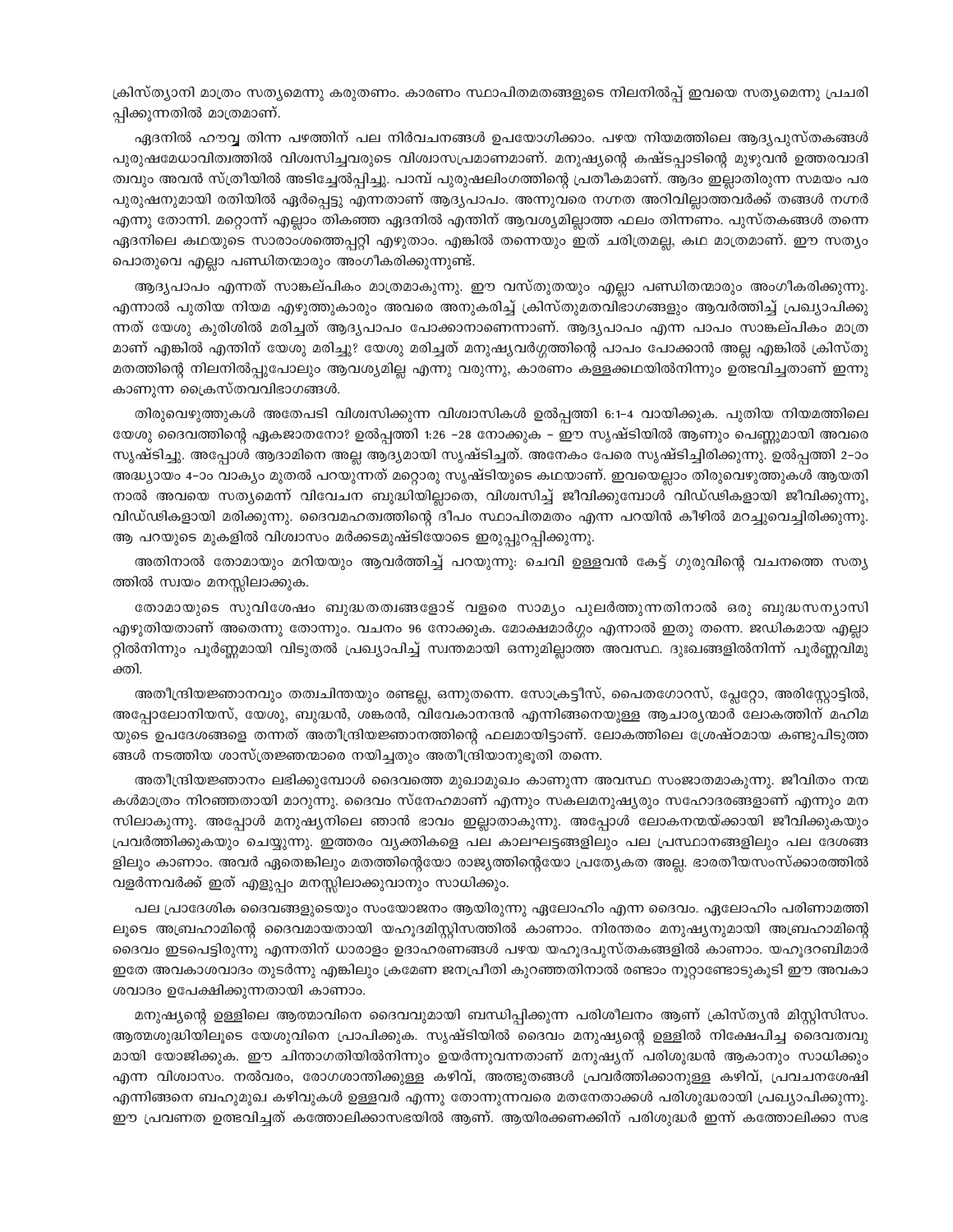യിൽ ഉണ്ട്. പരിശുദ്ധരുടെ നാമത്തിൽ കത്തോലിക്കാസഭ വാരിക്കൂട്ടുന്ന പണം കണ്ട് മറ്റ് സഭകളും ഈ പ്രവണത അനുകരിക്കാൻ തുടങ്ങി.

മരണശേഷമുള്ള ഉദ്ധാരണത്തിലൂടെ ആത്മാവ് ദൈവവുമായി യോജിക്കുന്നു എന്നതാണ് കാത്തോ ലിക്കാസഭയുടെയും ഓർത്തഡോക്സ് സഭകളുടെയും വിശ്വാസം. എന്നാൽ ജീവിച്ചിരിക്കുമ്പോൾ തന്നെ നിരന്തരമായ പ്രാർത്ഥന, ഉപവാസം, ബ്രഹ്മചര്യം, ആത്മശുദ്ധീകരണം എന്നിവയിലൂടെ ദൈവവുമായി ഒത്തുചേരാൻ സാധിച്ചവരെ പരിശുദ്ധർ എന്ന് പ്രഖ്യാപിക്കുന്നു. ദൈവം ഒരുവൻ മാത്രം പരിശുദ്ധൻ എന്നു പഠിപ്പിക്കുന്ന മതങ്ങൾ തന്നെ മനു ഷ്യരെ പരിശുദ്ധരായി പ്രഖ്യാപിക്കുന്നു. ക്രിസ്തു രണ്ടാമത്തെ വരവിൽ നടത്തേണ്ട ന്യായവിധി മതനേതാക്കൾ നട ത്തുന്നു. വിശ്വാസവിപരീതം എങ്കിലും വാരിക്കൂട്ടുന്ന പണത്തിന്റെ പ്രേരണയാൽ വിശ്വാസലംഘനവും തുടരുന്നു.

നവീകരണസഭകളിൽ പരിശുദ്ധർ ഇല്ല. എന്നാൽ രോഗശാന്തിവരം, മറുഭാഷ, ഭൂതങ്ങളെ പുറത്താക്കൽ എന്നിങ്ങനെ ചെപ്പടി വിദൃകൾ കാട്ടി മനുഷ്യരെ ആകർഷിക്കുന്ന സ്വയംപരിശുദ്ധർ നിലവിലുണ്ട്. എന്നാൽ ഇവ ഒന്നുംതന്നെ ആന്ത രിക ഉദ്ധാരണത്തിൽനിന്നും ഉളവായ അതീന്ദ്രിയജ്ഞാനത്തിൽനിന്നും ലഭിച്ചവയല്ല. കുറെ വിദ്യകളുടെയും പ്രസ്ഥാന ങ്ങളുടെയും ഭൗതിക ആവശ്യങ്ങളെ നേടിയെടുക്കുവാനുള്ള മാർഗ്ഗം മാത്രം. എല്ലാവരേയും കുറെക്കാലത്തേക്കും കുറെ പ്പേരെ എല്ലാക്കാലത്തേക്കും കബളിപ്പിക്കുവാൻ വിഡ്ഡിക്കുപോലും സാധിക്കും.

മനുഷ്യാത്മാവിന് ദൈവവുമായി ഒത്തുചേരാൻ സാധിക്കും, പക്ഷെ മനുഷ്യജീവിതം കർമ്മത്താൽ ബന്ധിക്കപ്പെട്ടി രിക്കുന്നു. കർമ്മത്തിന്റെ ബന്ധനങ്ങളിൽനിന്ന് മനുഷ്യന്റെ ആത്മാവ് മുക്തിനേടുമ്പോൾ ദൈവസംയോജനം സാധി ക്കുന്നു. ഇതാണ് ജൈനമിസ്റ്റിസിസം

ഇസ്ലാം ആത്മാവിന്റെ നിലനിൽപ്പിനെ അംഗീകരിക്കുന്നു. അള്ളാഹുവിന്റെ മഹത്വത്തെ ആത്മാവ് അംഗീകരിക്കു കയും മനസ്സിലാക്കുകയും ചെയ്യുമ്പോൾ അള്ളാഹുവുമായി ഒത്തുചേരാൻ സാധിക്കും. പ്രവാചകരും മാലാഖമാരും ഈ പ്രക്രിയയെ സഹായിക്കുന്നു. ഇതാണ് ഇസ്ലാം മിസ്റ്റിസിസം.

ഹിന്ദുയിസം, ബുദ്ധിസം, ചൈനയിലെ താവോയിസം എന്നിവ വളരെ ആഴത്തിലും പരപ്പിലും മിസ്റ്റിസിസത്തെ കണ ക്കാക്കുന്നു. പല രീതിയിലുമുള്ള സമ്പ്രദായങ്ങൾ ഇവയിൽ നിലനിൽക്കുന്നു. മനുഷ്യന്റെ ഞാൻ എന്ന ഭാവം ഇല്ലാതെ ആകുന്നു. ലോകത്തിലെ വസ്തുക്കൾ ആശയങ്ങൾ ഇവയോടുള്ള സ്നേഹവും ബന്ധവും ദുഃഖത്തിലേക്ക് നയിക്കുന്നു. ഇവയുടെ ബന്ധനത്തിൽ നിന്നുള്ള വിമുക്തി നിത്യമായ ആനന്ദത്തിലേക്ക് നയിക്കുന്നു. മിസ്റ്റിക് ബുദ്ധിസം ദൈവത്തെ പരാമർശിക്കുന്നില്ല. ആത്മാവിനു ലഭിക്കുന്ന പ്രകാശം അനേകം ബുദ്ധമണ്ഡലങ്ങളിലൂടെ കടന്ന് നിർവ്വാണം പ്രാപിക്കു ന്നു. അതാണ് നിതൃത. പലവിധ വൈരുദ്ധ്യങ്ങളിൽ ജീവിക്കുന്ന മനുഷ്യൻ ക്രമേണ തിന്മയെ കീഴടക്കി നന്മയെ പ്രാപി ക്കാനുള്ള വഴി ഒരുക്കലാണ് താവോയിസം പഠിപ്പിക്കുന്നത്.

എല്ലാ മിസ്റ്റിക് ചിന്താഗതികളും നയിക്കുന്നത് ആന്തരിക സമാധാനം, ആത്മനിർവൃതി, ആനന്ദം, കരുണ, സ്നേഹം, നന്മ എന്നിവയിലേക്കാണ്. ഇവ തനിയെ നിലനിൽക്കുന്നവ അല്ല. എല്ലാത്തിന്റെയും മാനദണ്ഡം മനുഷ്യനാണ്. അതി നാൽ വ്യക്തിയിൽ നിറയുന്ന നന്മ സമൂഹത്തിലേക്കും ക്രമേണ ലോകം മുഴുവനും നിറയുന്നു. തോമായുടെ സുവിശേ ഷത്തിലെ ദൈവരാജ്യം ഇതു തന്നെ. സ്വർഗ്ഗരാജ്യം നമ്മുടെ ഉള്ളിലും ചുറ്റുപാടുകളിലും നിലനിൽക്കുന്നു. ആ സത്യം മനസ്സിലാക്കി ഉള്ളിലെ സ്വർഗ്ഗരാജ്യം വളരുമ്പോൾ അത് പടർന്ന് ലോകം മുഴുവൻ നിറയുന്നു.

മിസ്റ്റിക് ചിന്തയും പ്രസ്ഥാനവും എല്ലാംതന്നെ ഈശ്വരസാക്ഷാത്ക്കാരവും ലോകനന്മയും ഉദ്ദേശിക്കുന്നു. എന്നാൽ ഇവ എല്ലാം തന്നെ അവ ഉത്ഭവിച്ച സംസ്ക്കാരം വിശ്വാസം, കാലഘട്ടം, ഭൂപ്രദേശം, ലക്ഷ്യം എന്നിങ്ങനെയുള്ള അനേകം ചങ്ങലകളാൽ ബന്ധിതമാണ്. അതുകൊണ്ടാണ് മഹനീയമായ അനേകം ആശയങ്ങൾ പല കാലഘട്ടങ്ങളിൽ ഉയർന്നു വന്നെങ്കിലും ലോകനന്മ ഇന്നും സാക്ഷാത്ക്കരിക്കാത്ത സ്വപ്നമായി അവശേഷിക്കുന്നത്. ലോകനന്മ പ്രായോഗികം അല്ലാത്തത് ആശയങ്ങളുടെ കുറവ് കൊണ്ടല്ല. മനുഷ്യന്റെ മനോഭാവം പലപ്പോഴും പ്രാകൃതമനുഷ്യന്റെ മനോഭാവം മാത്രമാണ്. എത്ര മഹനീയമായ സംഘടനയിലെ അംഗമായാലും എത്ര പരിഷ്ക്കാരിയായി പെരുമാറിയാലും മനുഷ്യ നിലെ പ്രാകൃതത്വം ഇടയ്ക്കിടെ തലപൊക്കുന്നു. ഈ പ്രാകൃതമനോഭാവം മതഭ്രാന്തായി മാറി ലോകം യുദ്ധക്കളമായി മാറുന്നു. നന്മകൾ നിറഞ്ഞ് ലോകനന്മ കൈവരിക്കേണ്ട മിസ്റ്റിസിസം പലപ്പോഴും മതഭ്രാന്തിൽ അവസാനിക്കുന്നതും ചരിത്രത്തിൽ കാണാം.

മനുഷ്യമനസ്സ് അനേകം ഉയർന്ന വാതിലുകൾ ഉള്ള ദേവാലയം ആയി മാറണം. അപ്പോൾ മഹത്വത്തിന്റെ മോചന ത്തിന്റെ ആശയങ്ങൾ അതിൽ പ്രവേശിക്കും. അപ്പോൾ എല്ലാ മതത്തിലും ജനതയിലും ഉള്ള പ്രാഥമിക നന്മ മനസ്സിലാ ക്കാൻ സാധിക്കും. തന്റെ വിശ്വാസത്തോട് യോജിക്കാത്തവ നീചമാണെന്നും ദൈവഭൂഷണം ആണെന്നുമുള്ള ചിന്ത നമ്മിൽനിന്നു മാറിപ്പോകും. തന്റെ വിശ്വാസത്തേക്കാൾ ഉപരിയായ വിശ്വാസം ഇല്ല, എല്ലാ മനുഷ്യരെയും തന്റെ വിശ്വാ സത്തിലേക്ക് കൊണ്ടു വരണം, തന്നോട് യോജിക്കാത്തവൻ തന്റെ ശത്രു, അതിനാൽ അവൻ നശിക്കണം എന്നിങ്ങനെ യുള്ള മനോഭാവം നമ്മിൽ നിന്നും മാറും. സ്വതവേ ക്രൂരനും കാട്ടാളനും സ്വാർത്ഥനും നീചനുമായ മനുഷ്യൻ എത്ര വിശിഷ്ടമായ പ്രസ്ഥാനത്തിൽ അംഗം ആയിരുന്നാലും അവനിലെ യഥാർത്ഥ മനുഷ്യൻ ഇടയ്ക്കിടെ തല പൊക്കുന്നു. അവൻ അവന്റെ പരിമിതവും സ്വാർത്ഥവുമായ അറിവിൽ നന്മയെ നിർവചിക്കുന്നു. ഇത്തരക്കാർ ആണ് കുരിശുയുദ്ധ ങ്ങളുടെയും പരിശുദ്ധയുദ്ധങ്ങളുടെയും പേരിൽ കൂട്ടക്കൊല നടത്തുന്നത്. അവർ സ്വന്തം ജീവിതവും മറ്റുള്ളവരുടെ ജീവിതവും നരകമാക്കുന്നു.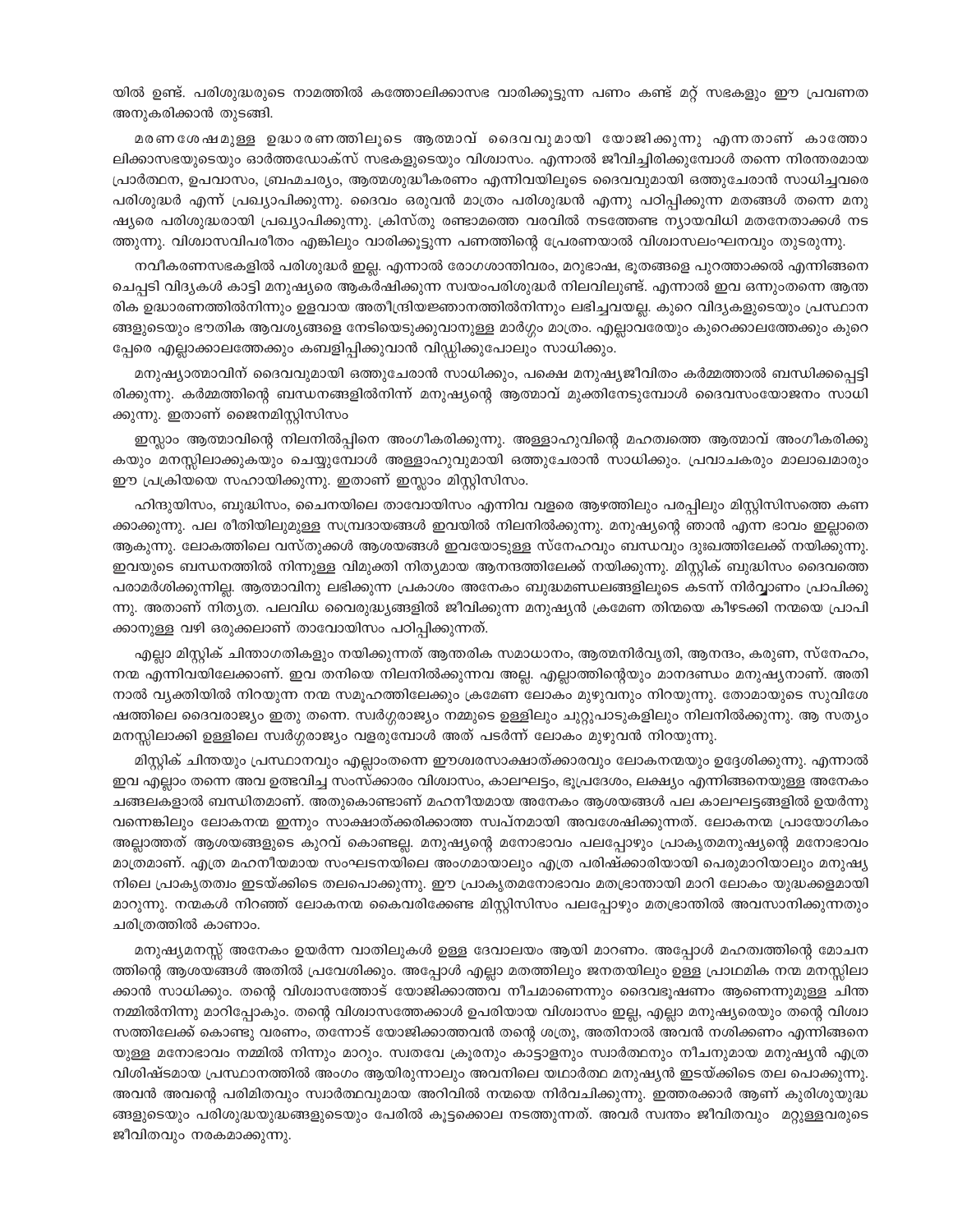ആനയെ കാണാൻ പോയ കുരുടന്മാരുടെ കഥ ഇവിടെ പ്രസക്തമാണ്. ഒരു കുരുടൻ ആനയുടെ വാല് മുഴുവൻ തപ്പി അറിഞ്ഞ് ആന വലിയൊരു ചുല് എന്ന തീരുമാനത്തിൽ എത്തുന്നു. മറ്റൊരു കുരുടൻ ആനയുടെ കാലിൽ തപ്പി ആന തുണുപോലെ എന്നു തീരുമാനിക്കുന്നു. മറ്റൊരു കുരുടൻ തുമ്പിക്കൈ തപ്പി ആന കുഴലുപോലെ എന്നു നിഗമ നത്തിലെത്തുന്നു. മറ്റൊരുവൻ ആനയുടെ ചെവി തപ്പി ആന മുറം പോലെ എന്ന നിഗമനത്തിൽ എത്തുന്നു. എല്ലാവരു ടെയും അറിവ് നേരിട്ടുള്ള അറിവ് തന്നെ. പക്ഷെ യാഥാർത്ഥ്യവുമായി അവരുടെ അറിവിന് എത്രയോ അന്തരം. നമ്മുടെ അറിവും ഇതുപോലെ അപൂർണ്ണമോ അസത്യമോ ആണ്. അതിനാൽ അറിവ് കൊണ്ട് മാത്രം ലോകനന്മ കൈവരി ക്കുവാൻ സാധിക്കുകയില്ല. ലോകനന്മയ്ക്ക് വേണ്ടത് മാതൃസ്നേഹം പോലെ പ്രതിഫലം ഇച്ഛിക്കാത്ത സ്നേഹമാണ്.

ഇനി, ആനയെ തപ്പിയവരിൽ നാല് പേരും തപ്പിയത് ആനയുടെ കാലിൽ എന്ന് വിചാരിക്കുക. ഭൂരിപക്ഷവും ആന തുണുപോലെയാണ് എന്ന് കണ്ടെത്തുന്നു. ജനാധിപത്യത്തിന്റെ രീതിയിൽ ഭുരിപക്ഷതീരുമാനങ്ങളും ചിലപ്പോൾ വിഡ്ഢിത്തമായി മാറുന്നതും ഇതു പോലെയാണ്. അന്ധർക്ക് ആനയെ പൂർണ്ണമായി മനസ്സിലാക്കാൻ സാധിക്കാത്തതു പോലെ അറിവ് എപ്പോഴും പൂർണ്ണമല്ല. അറിവിന്റെ വിടവ് നികത്താൻ സ്വാർത്ഥത ഇല്ലാത്ത മനസ്സാക്ഷിക്ക് മാത്രമേ സാധിക്കുകയുള്ളു.

കാവി വസ്ത്രം ധരിച്ചവരും സന്യാസമഠങ്ങളിൽ താമസിക്കുന്നവരും എല്ലാം പരിശുദ്ധരാണെന്നു ധരിക്കുന്നത് വിഡ്ഢി ത്തമാണ്. ദൈനംദിന ജീവിതത്തിലെ കഷ്ടപ്പാടുകളും കുടുംബഭാരവും പേറി, അഹോവൃത്തിക്കുവേണ്ടി അദ്ധ്വാനിച്ച് ജീവിക്കുന്ന സാധാരണ മനുഷ്യർ ആണ് യഥാർത്ഥജീവിതം അനുഭവിക്കുന്നവർ. അവരാണ് യഥാർത്ഥ പരിശുദ്ധർ. സന്യാസത്തിന്റെ പേരും പറഞ്ഞ് സ്വന്തം ആഹാരത്തിന് വേണ്ടിപ്പോലും അദ്ധ്വാനിക്കാതെ സുഖജീവിതം നയിക്കുന്ന ആർക്കും പരിശുദ്ധരായി ചമയുവാൻ പ്രയാസമില്ല.

# **GNOSTICISM**

#### (GNOSIS - (Greek) അറിയുക)

ഈ ചിന്താഗതിക്കാരെ ജ്ഞാനവാദികൾ എന്നു വിശേഷിപ്പിക്കാം. രഹസ്യമായ അറിവിലൂടെ ദൈവത്തെ അറിയുക എന്നതാണ് ഇവരുടെ തത്വം. ദിവ്യജ്ഞാനം ജഢം ധരിച്ച് മനുഷ്യനെ ഈ രഹസ്യം അറിയിക്കാൻ ഉളവായ അവസ്ഥ യാണ് യേശു. വചനം ജഢമായി എന്ന് യോഹന്നാൻ പറയുന്നതും ജ്ഞാനവാദമാണ്. ആദിമനുറ്റാണ്ടുകളിലെ ജ്ഞാന വാദികൾ രണ്ടു വിഭാഗമായി തിരിയുന്നു. ഒന്ന് ക്രിസ്തീയ വിശ്വാസത്തെ ചുറ്റിപ്പറ്റിയുള്ളതും രണ്ടാമത്തേത് അക്രൈ സ്തവമായതും. അതിനാൽ രണ്ടാമത്തെ കൂട്ടരെ ദൈവദൂഷകർ എന്നും വിളിച്ചിരുന്നു.

ജ്ഞാനവാദികളുടെ തത്വപ്രകാരം ഭൗതികലോകം സൃഷ്ടിച്ചത് ദുരാത്മാവാണ്. ഈ ഭൗതികലോകത്തിൽ ദൈവീ കമായ ആത്മാവ് തടവിൽ കഴിയുന്നു. ഈ ആത്മാവിനെ തടവിൽനിന്ന് രക്ഷിക്കാൻ ജ്ഞാനത്തിന് മാത്രമേ സാധിക്കു കയുള്ളു. ജ്ഞാനവാദികളുടെ അടിസ്ഥാനതത്വവുമായി സാമൃമുള്ള അനേകം ചിന്താഗതികൾ വളരെ കാലങ്ങൾക്കുമുമ്പ് തന്നെ ഏഷ്യ, ഇറാൻ, ഈജിപ്റ്റ് എന്നിവിടങ്ങളിൽ നിലനിന്നിരുന്നു. സെറാസ്ട്രിയൻ മതം ഇതിന്റെ മറ്റൊരു വകഭേദ മറണ്

ലോകത്തിൽ പരസ്പരവൈരുദ്ധ്യം നിലനിൽക്കുന്നു. പ്രകാശത്തിന്റെ വിപരീതം അന്ധകാരം, കോലാഹലത്തിന്റെ വിപരീതം ശാന്തത, തിന്മയുടെ വിപരീതം നന്മ, ദൈവത്തിന്റെ വിപരീതം സാത്താൻ. സാത്താൻ എന്ന വാക്കുതന്നെ വൈരുദ്ധ്യം ഉണ്ടാക്കുന്നത് എന്നതിൽനിന്ന് ഉത്ഭവിച്ചതാണ്. വിഡ്ഢിത്തത്തിന്റെ വൈരുദ്ധ്യമാണ് ജ്ഞാനം. ജ്ഞാനി യായ ദൈവത്തെ അറിയുന്ന പ്രക്രിയ - അതാണ് ജ്ഞാനവാദം അഥവാ GNOSTICISM.

ജ്ഞാനവാദികളിലെ ദൈവവിശ്വാസികൾ ദൈവത്തെ ഏകത്വം, എല്ലാറ്റിലും ഉപരിയായ പൂർണ്ണത, ആദിക്കുമുമ്പു ള്ളവൻ എന്നൊക്കെ കണക്കാക്കുന്നു. പൈതഗോറസ്, പ്ലേറ്റോ, അരിസ്റ്റോട്ടിൽ എന്നീ ഗ്രീക്കു തത്വചിന്തകരുടെ പഠിപ്പി ക്കലുകളിലും ഇതേ ആശയം കാണാം. യോഹന്നാന്റെ രഹസ്യപുസ്തകത്തിൽ ഓർത്തഡോക്സ് സഭകളുടെ ദൈവ ത്തിന്റെ നിർവചനം കാണാം. ആകാശവും ഭൂമിയും സൃഷ്ടിച്ചവൻ, എല്ലാ ലോകത്തിലും നിറയുന്നവൻ, എല്ലാം അറി യുന്നവൻ, സർവ്വശക്തൻ, സൽഗുണസമ്പന്നൻ എന്നിങ്ങനെയൊക്കെയാണ് ദൈവത്തെ വിശേഷിപ്പിച്ചിരിക്കുന്നത്.

'അവനിൽ അല്ലോ ദൈവത്തിന്റെ സകല സമ്പൂർണ്ണതയും ദൈവരൂപത്തിൽ വസിക്കുന്നത്' (കൊല:2:9). ഇവിടെ എഴു ത്തുകാരൻ ഉദ്ദേശിക്കുന്നത് സർവ്വശക്തനായ ദൈവമാണ് യേശു എന്നാണ്, കൊലേസ്യർക്കുള്ള ലേഖനം പൗലോസ് എഴുതിയതാണോ എന്ന സംശയം നിലനിൽക്കുന്നു. കോലേസ്യർക്കെഴുതിയ ലേഖനവും എഫേസ്യർക്ക് എഴുതിയ ലേഖ നവും ശൈലിയിൽ ഏറെ സാമ്യം പുലർത്തുന്നുണ്ടെങ്കിലും ഇവ പൗലോസിന്റെ കൃതികൾ അല്ല എന്നും അനുമാനിക്ക പ്പെടുന്നു. പൗലോസ് തന്റെ വിജ്ഞാനത്തിനു മുഴുവൻ ആധാരമായി അവകാശപ്പെടുന്നത് ആന്തരിക വെളിപാടിലൂടെ ലഭിച്ച സത്യത്തെയാണ്. ജ്ഞാനവാദികളെക്കാൾ ഉയർന്നപടിയിൽ പൗലോസ് നിൽക്കുന്നു എന്ന് പൗലോസ് തന്നെ സാക്ഷിക്കുന്നു. എങ്കിലും ജ്ഞാനവാദത്തിന്റെ രീതി പൗലോസിന്റെ ലേഖനങ്ങളിൽ നിറഞ്ഞു നിൽക്കുന്നു.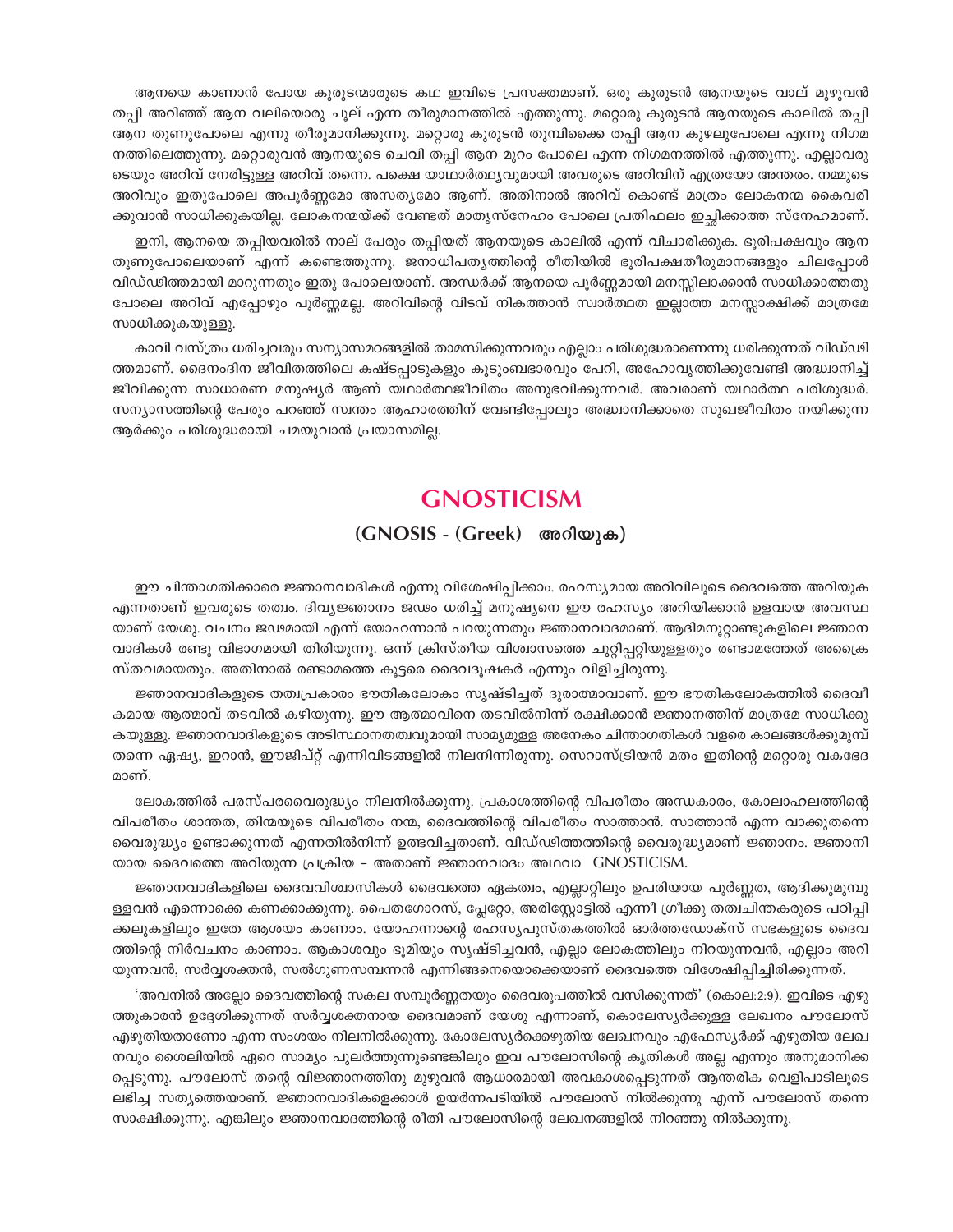വൈരുദ്ധ്യത്തിന്റെ മൂർത്തീകരണമായി സാത്താൻ യേശുവിനെ വിരുദ്ധാശയങ്ങളിലൂടെ പരീക്ഷിക്കുന്നു. അജ്ഞത യുടെ സാത്താനും ജ്ഞാനത്തിന്റെ യേശുവും തമ്മിലുള്ള (Dualism) ദ്വന്ദയുദ്ധം. സ്വന്തം ജ്ഞാനത്തിലുടെ യേശു സാത്താനെ കീഴടക്കുന്നു. ഇതാണ് ക്രിസ്തൃൻ നോസ്റ്റിസിസം. ബുദ്ധനെ പരീക്ഷിക്കുന്ന കാമനും ഇതേ രീതിതന്നെ ഉപയോഗിക്കുന്നു. യേശുവിന്റെ പരീക്ഷ നോസ്റ്റിക് എഴുത്തുകാർ ബുദ്ധചിന്തയിൽനിന്നും കടം എടുത്തതാണ്.

സാത്താൻ എന്നത് അവസ്ഥ മാത്രമാണ്. മൂർത്തീഭാവമുള്ളതല്ല. മനുഷ്യന്റെ ചിന്തകളിലും പ്രവൃത്തികളിലും മാത്രമെ സാത്താൻ നിലനിൽക്കുന്നുള്ളു. യേശുവിനെ സാത്താൻ പരീക്ഷിക്കുന്നത് ചരിത്രമായി കണക്കാക്കിയാൽ ശരിയായ അർത്ഥം നഷ്ടപ്പെടുന്നു. ദീർഘമായ ഉപവാസത്തിനുശേഷം യേശു കടന്നുപോയ മാനസികാവസ്ഥയാണ് യേശുവിന്റെ പരീക്ഷ.

ദൈവജ്ഞാനത്തിന്റെ മൂർത്തീകരണമായ യേശു ദൈവജ്ഞാനത്തിലൂടെ വൈരുദ്ധ്യത്തെ കീഴടക്കുന്നു. ഈജി പ്ഷ്യൻ/പേർഷ്യൻ മിസ്റ്റിസിസമാണിത്. ഇതിന്റെ തുടർച്ചയാണ് തോമസിന്റെയും വാലന്റെയിൻസിന്റെയും തത്വങ്ങൾ. CE 1-4 നുറ്റാണ്ടുകളിൽ ഈ തത്വങ്ങൾ ഏറെ പ്രചാരവും പ്രശസ്തിയും നേടിയിരുന്നു.

# ESSENES - എസ്സനീസ്

യഹൂദരിലെ പ്രമുഖ വിഭാഗമായ ഹസ്സിഡിയത്തിൽ നിന്ന് ബി.സി.രണ്ടാം നൂറ്റാണ്ടോടുകൂടി ഉടലെടുത്തതാണിത്. പരീശന്മാരുടെ വിഭാഗവും ഇതേ കാലയളവിൽ രൂപം കൊണ്ടതാണ്. സാദൂകൃരും പരീശരും എസ്സനികളെ വെറുത്തിരു ന്നു. സാദൂക്യരെയും പരീശരേയും എസ്സനികളും വെറുത്തിരുന്നു.അതുകൊണ്ടാണ് ഏസ്സനികളെക്കുറിച്ച് യഹൂദതിരു വെഴുത്തുകളിൽ ഒന്നും തന്നെ കാണാത്തത്. മക്കാബികളുടെ ഒന്നാം പുസ്തകത്തിൽ 2: 4– ലും 7:13– ലും എസ്സനികൾ മക്കാബികളുടെ കൂടെ പോരാടി എന്നു കാണാം. മക്കാബികളും സിറിയാക്കാരും തമ്മിലുള്ള പോരാട്ടത്തിൽ യുദ്ധനിപു ണരായിരുന്ന എസ്സനികൾ മക്കാബികളെ സഹായിച്ചു.

ചാവുകടലിന്റെ വടക്കു പടിഞ്ഞാറൻ പ്രദേശങ്ങളിലാണ് എസ്സനികൾ പാർത്തിരുന്നത്. ചാവുകടൽ പ്രദേശത്തുനിന്നും കണ്ടെടുത്ത ചുരുളുകൾ ഇവരുടെ കൃതികൾ ആണെന്നു കരുതാം. ജീവിതശുദ്ധി എന്ന ഗ്രീക്കുവാക്കിൽനിന്നും ഉത്ഭ വിച്ചതാകാം എസ്സനികൾ എന്ന പദം. യേശുവിന്റെ അനുയായികളെന്ന് എസ്സനികളെ പിന്നീട് തെറ്റിദ്ധരിക്കുന്നതും കാണാം. ദൈവവുമായി ഒന്നു ചേർന്ന അവസ്ഥയിൽ ജീവിക്കുന്നു എന്ന വിശ്വാസത്തിൽ എസ്സനികൾ മറ്റ് യഹൂദ രിൽനിന്ന് വേറിട്ട് കൂട്ടമായി താമസിച്ചിരുന്നു.

മറ്റ് യഹൂദരെ പ്രത്യേകിച്ച് യഹൂദ പുരോഹിതരെ, എസ്സനികൾ പുച്ഛത്തോടെയാണ് വീക്ഷിച്ചിരുന്നത്. റോമൻ ഭര ണകാലത്ത് ദേവാലയത്തിൽ ഭരണം നടത്തിയിരുന്ന പുരോഹിതരെ എസ്സനികൾ വെറുക്കുകയും റോമൻ ഭരണത്തോട് പൊരുതാൻ വിപ്ലവസംഘത്തിന് രൂപം കൊടുക്കുകയും ചെയ്തു. ഇവർ ഇസ്കരിയേത്തുകൾ എന്നറിയപ്പെടുന്നു. റോമൻ ഭരണകാലത്ത് ആയുധം ധരിക്കാൻ യൂദന് അനുവാദം ഇല്ലായിരുന്നു. പുറം കുപ്പായത്തിനുള്ളിൽ നീളം കുറഞ്ഞ വാളു കൾ മറച്ചുവച്ച് ആൾകൂട്ടത്തിൽ കയറി കൊലപാതകം നടത്തിപ്പോന്നിരുന്നു അവർ. CE –73 ൽ മസാദ കോട്ടയിൽ കൂട്ട മരണം നടന്നതോടുകൂടി സിലോട്ടുകൾ (ഇസ്കരിയോത്തുകൾ) എന്നേക്കുമായി നശിക്കുകയും ചെയ്തു.

മറ്റ് യഹുദവിഭാഗങ്ങളെക്കാൾ ശ്രേഷ്ഠത ഏസ്സനികൾ അവകാശപ്പെട്ടിരുന്നു. മറ്റു യഹൂദരെ ദൈവവുമായുള്ള ഉട മ്പടി ലംഘിച്ചവർ എന്നാണ് ഏസ്സനികൾ കരുതിയിരുന്നത്. നീതിയുടെ നാഥന്റെ ന്യായവിധിയിൽ, രണ്ടാമത്തെ വര വിൽ, ഉടമ്പടി ലംഘിച്ച യൂദർ അന്തിക്രിസ്തുവിന്റെ കൂടെ നിൽക്കുന്നവർ ആയിരിക്കും എന്ന് എസ്സനികൾ പഠിപ്പിച്ചു. ഒരു സമൂഹമായി താമസിച്ചുവെങ്കിലും ഇവരിൽ തന്നെ പൂർണ്ണ ബ്രഹ്മചാരികളും കൂട്ടുകുടുംബമായി താമസിക്കുന്ന വരും ഉണ്ടായിരുന്നു. ആദിമ ക്രിസ്തീയസഭയിലും എസ്സനികളുടെ ജീവിതരീതിയുടെ തുടർച്ച കാണാം. ക്രിസ്തീയസ ഭയിലെ പല സന്യാസിസമൂഹങ്ങളും എസ്സനികളോട് കടപ്പെട്ടിരിക്കുന്നു.

കൂട്ടുകുടുംബത്തിലെ വ്യക്തികൾ സ്വന്തമായി സ്വത്ത് ഇല്ലാത്തവരായിരുന്നു. എല്ലാ സ്വത്തുക്കളും കൂട്ടുകുടുംബ ത്തിന്റെ വകയായിരുന്നു. എല്ലാവരുംകൂടി നേതാവിനെ തെരഞ്ഞെടുക്കുകയും നേതാവിന്റെ നിർദ്ദേശത്തെ അംഗീകരി ക്കുകയും ചെയ്തിരുന്നു. മൃഗബലി, ആണയിടുക എന്നിവ വിലക്കപ്പെട്ടിരുന്നു. തിരുവെഴുത്തുകളുടെ പഠനവും സമൂഹ ആരാധനയും ദിവസേന നടത്തിയിരുന്നു. വിവാഹം വിലക്കപ്പെട്ടിരുന്നില്ല. എങ്കിലും പറയത്തക്കരീതിയിൽ പ്രോത്സാ ഹിപ്പിച്ചിരുന്നില്ല. കൂട്ടമായി ഭക്ഷണം തയ്യാറാക്കി കഴിക്കുകയും സാമൂഹ്യകൂട്ടായ്മ എല്ലാ പ്രവൃത്തികളിലും വ്യാപരിപ്പി ക്കുകയും ചെയ്തിരുന്നു അവർ. യഹോവ ഭക്തി, മനുഷ്യവർഗ്ഗത്തോടുള്ള നീതി, പരിശുദ്ധജീവിതം, കുറ്റകരവും അധാർമ്മികവുമായ പ്രവർത്തി ഒഴിവാക്കൽ എന്നിവയിൽ പ്രതിജ്ഞ എടുത്തിരുന്നു അവർ. ആത്മാവിന്റെ നിതൃത യിലും വെള്ളത്താൽ ഉള്ള ശുദ്ധീകരണത്തിലും എസ്സനികൾ വിശ്വസിച്ചിരുന്നു. എസ്സനികളിൽ നിന്ന് പല വിഭാഗ ങ്ങളും പിന്നീട് രൂപമെടുത്തു.

4–ാം നൂറ്റാണ്ടിൽ ജീവിച്ചിരുന്ന എപ്പിപ്പാന്നസ് എസ്സനികളെ ഇപ്രകാരം വിവരിക്കുന്നു. ഇവർ യഹൂദദേശക്കാർ എങ്കിലും മോശയെ അംഗീകരിച്ചിരുന്നില്ല. മാംസം ഭക്ഷിക്കുന്നതും ബലി അർപ്പിക്കുന്നതും നിയമലംഘനം ആയിരുന്നു. (മാംസം ഭക്ഷിക്കാൻ ആഗ്രഹിച്ച പുരോഹിതന്റെ സൃഷ്ടിയാണ് മാംസബലി. മോശയുടെ പേരിൽ അറിയപ്പെടുന്ന പുസ്തക ങ്ങൾ മോശ എഴുതിയതല്ല. കൃത്രിമ കഥകൾ മാത്രമാണ്. ആദിമപിതാക്കന്മാരുടെ ജീവിതകഥകളും സത്യമല്ല, കെട്ടുക ഥകൾ മാത്രമാണ്.)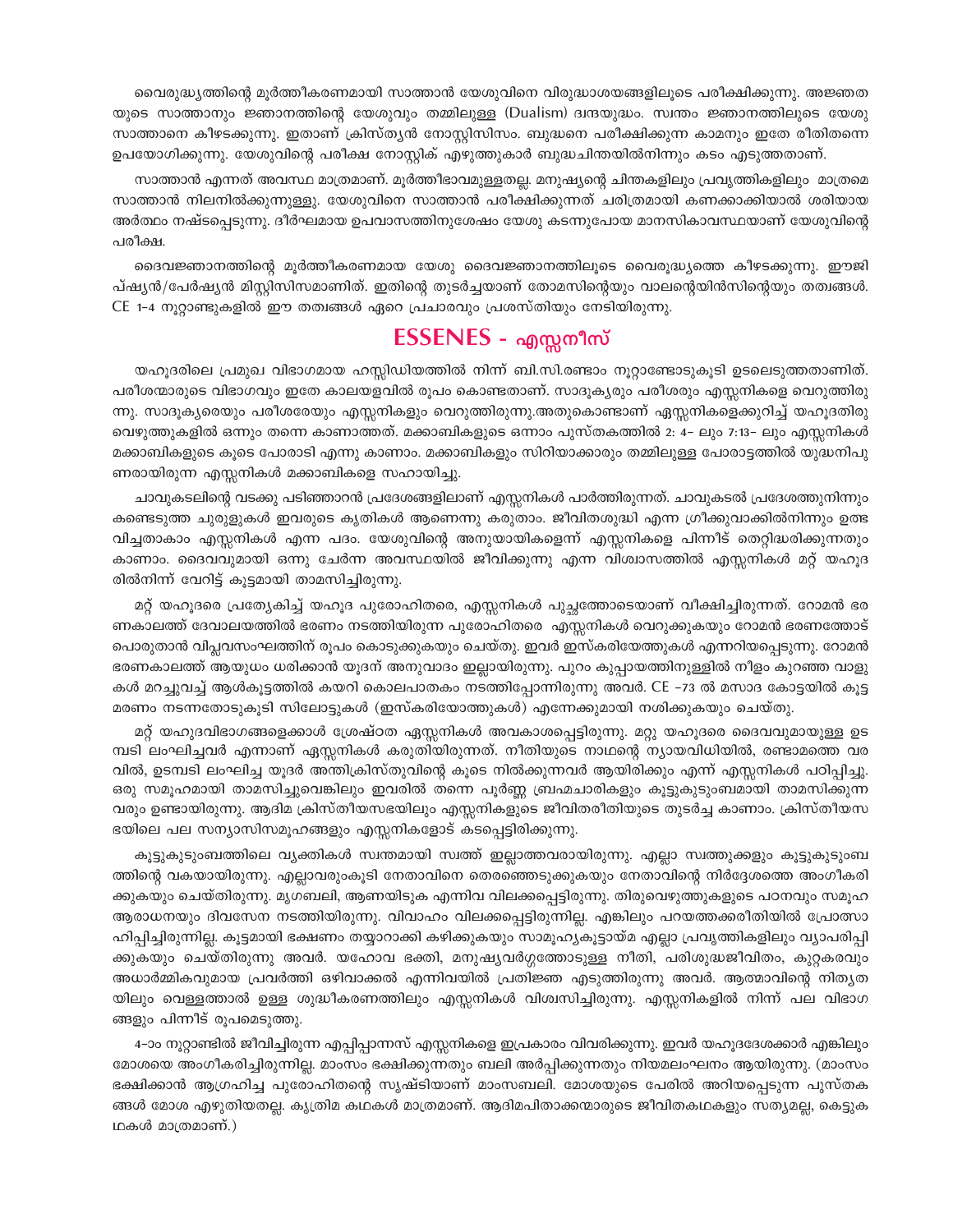എസ്സനികളിൽനിന്ന് രൂപം കൊണ്ട നസ്രായ ജീവിതരീതി പാലിച്ചിരുന്നതിനാലാണ് നസ്രായൻ എന്ന പേര് യേശു വിന് ലഭിച്ചത്. ലളിതവസ്ത്രധാരണവും കത്രിക്കാത്ത മുടിയും താടിയും ഇവരുടെ പ്രത്യേകതകളാണ്. സ്നാപകൻ ഇത്തരത്തിലുള്ള നസ്രായൻ ആയിരുന്നു. എസ്സനികളുടെ തത്വചിന്ത യേശുവിന്റെയും യോഹന്നാന്റെയും വചനങ്ങ ളിൽ കാണാം. യഹൂദനിയമങ്ങളേയും ആചാരങ്ങളേയും യേശു നിഷേധിക്കുകയും അപഹസിക്കുകയും ചെയ്യുന്നു. യേശുവും യോഹന്നാനും ഏസ്സനികളെപ്പോലെ നിത്യബ്രഹ്മചാരികളും കുടുംബജീവിതത്തിൽനിന്ന് അകന്നവരും ആയി രുന്നു.

കുടുംബജീവിതം ദൈവരാജ്യത്തിന് തടസ്സമാണെന്ന് യേശു പലതവണ പ്രഖ്യാപിക്കുന്നു. സുവിശേഷങ്ങളിൽ പറയും പ്രകാരം നോക്കിയാൽ യേശു ഒരിക്കൽ പോലും മാംസം ഭക്ഷിക്കുന്നില്ല. അന്ത്യ അത്താഴത്തിലും മാംസം ഭക്ഷിക്കുന്നി ല്ല. യഹുദ പെസഹായുടെ പ്രധാന വിഭവം ആടിന്റെ മാംസമാണ്. യേശു യഹുദ പെസഹ ഭക്ഷിക്കുന്നില്ല എന്നത് ശ്രദ്ധേയമാണ്.

എസ്സനികളിൽനിന്ന് രൂപം പ്രാപിച്ചു എന്ന് അനുമാനിക്കാവുന്ന തെറാപുട്ടേകളുടെ രീതികളും ആദിമ ക്രിസ്തീയസഭയുടെ ആചാരങ്ങളും തമ്മിൽ ഏറെ ബന്ധമുണ്ട്. പുറജാതികൾ അവരുടെ പുരാണങ്ങളുമായി ക്രിസ്തുമതത്തിൽ നുഴഞ്ഞു കയറി യതോടുകൂടി ക്രിസ്തുമതം പുതിയൊരു പ്രസ്ഥാനമായി മാറി. നിഖ്യ സുന്നഹദോസ് ഈ രൂപാന്തരത്തെ പൂർണ്ണമാക്കു കയും ചെയ്തു. എന്നാൽ സിറിയൻ പ്രദേശങ്ങളിൽ കുറെക്കാലംകൂടി ആദിമ ക്രിസ്ത്യൻസഭയുടെ രീതികൾ നിലനിന്നു. സിറിയയിൽനിന്നും ക്രിസ്ത്യാനികൾ കേരളത്തിലേക്ക് കൂടിയേറിയതോടെ ആദിമസഭയുടെ രൂപത്തിലുള്ള ക്രിസ്തുമതം കേരളത്തിൽ വൃത്യസ്തമായി നിലവിൽ വന്നു. യൂറോപ്യൻ സാമ്രാജ്യത്വശക്തികൾ കേരളത്തിലെ സഭയെ പരിവർത്തനം 'ചെയ്യുന്നതുവരെ കേരളത്തിലെ ക്രിസ്തുമതത്തിന് വ്യത്യസ്തമായി നിലനിൽക്കാനും സാധിച്ചു.

തോമായുടെ സുവിശേഷം മുൻവിധി കുടാതെ വായിച്ചാൽ നുതനമായ ചിന്തകൾ ഉളവാകുന്നു. കാനോനിക സുവി ശേഷങ്ങൾ യേശുവിന്റെ ചരിത്രമല്ല. യേശുക്രിസ്തുവിന്റെ ഇതിഹാസമാണ് എന്ന് മനസ്സിലാകും. യഥാർത്ഥ യേശു ആരായിരുന്നു എന്ന് മനസ്സിലാക്കുവാൻ കാനോനികസുവിശേഷങ്ങൾ സഹായിക്കുന്നില്ല. അതിനാലാണ് മേരിയുടെയും തോമായുടെയും സുവിശേഷവും യേശു ജീവിച്ച കാലഘട്ടവും ക്രിസ്തുമതത്തിന് ഉത്ഭവം കൊടുത്ത ഘടകങ്ങളും മനസ്സിലാക്കുന്നതിനായി കുറെ വസ്തുതകൾ കൂടി ചേർക്കുന്നത്.

- A) നമ്മെ നയിക്കുകയും നമ്മുടെ ജീവിതത്തെ പൂർണ്ണതയുടെ കൊടുമുടിയിൽ എത്തിക്കുകയും ചെയ്ത മഹത്വം മനു ഷ്യവർഗ്ഗത്തിന്റെ മുഴുവൻ നന്മ നിറഞ്ഞിരിക്കുന്നു…. ഈ മഹത്വം നമ്മെയും നമ്മുടെ അനന്തര തലമുറകളെയും യുദ്ധത്തിന്റെ കെടുതിയിൽ നിന്ന് വിമുക്തമാക്കി എല്ലാ താളപ്പിഴകളും ക്രമീകരിച്ച് ദൈവിക മഹത്വം നമുക്ക് സ്വയം വെളിവാക്കിതരുന്നു. അതിനാൽ ദൈവത്തിന്റെ ജന്മദിനം, ലോകത്തിനു മുഴുവൻ പുതിയ സുവിശേഷം നൽകുന്നു. അതിനാൽ ഈ ജന്മദിനം മുതൽ പുതിയ ഒരു യുഗം തുടങ്ങുന്നു.
- B) ദൈവങ്ങൾ തിരഞ്ഞെടുത്ത പരമാധികാരി ആര്? ഈ ജനത്തിന്റെ കൂടെ നീ വസിക്കണമേ! നിന്റെ സ്വർഗ്ഗീയയാത്ര കുറെക്കൂടി താമസിപ്പിക്കണമേ!
- C) ആദം മനസ്സിന്റെ ആത്മാവും ഹൗവ്വ മനസ്സിന്റെ വികാരവും യാക്കോബ് മനസ്സിന്റെ ഉദ്ധാരണവും ആകുന്നു. ദൈവം അത്യുന്നതങ്ങളിൽ മനുഷ്യമനസ്സിന്റെ അറിവിന് അതീതനായി നിലനിൽക്കുന്നു. ദൈവത്തെ നിർവചിക്കാൻ സാധി ക്കുകയില്ല. അവൻ തെറ്റു ചെയ്യാത്തവനും സർവ്വഗുണങ്ങളുടെയും ഉറവിടവും ആകുന്നു. അവൻ എല്ലാറ്റിന്റെയും കാരണവും പരിപാലകനും ആകുന്നു. അവൻ തിന്മയിൽനിന്ന് വേറിട്ട് അത്യുന്നതങ്ങളിൽ നിലകൊള്ളുന്നു. വചനം അവന്റെ ദുതനായി. ലോകവുമായി സമ്പർക്കം പുലർത്തുന്നു. നമ്മിൽ നിലനിൽക്കുന്ന ദൈവീകമായ വചനത്തി ലൂടെ നാം അവന്റെ വചനത്തെ മനസ്സിലാക്കുന്നു. വചനം എല്ലാം തികഞ്ഞതാകുന്നു. എല്ലാ ശക്തിയും നിറഞ്ഞതാ കുന്നു. വചനം ദൈവത്തിന്റെ സാദൃശ്യമാകുന്നു. വചനം ദൈവത്തിന്റെ ആദ്യജാതനാകുന്നു. വചനം രണ്ടാമനായ ദൈവമാകുന്നു. വചനം ദൈവമനുഷ്യനാകുന്നു. വചനം സ്വർഗ്ഗീയ ആദാമാകുന്നു. വചനം ലോകത്തെ മെനഞ്ഞെ ടുത്തു. ലോകം അവന്റെ ആശയമാകുന്നു. അവൻ ദൈവത്തിനും മനുഷ്യനും ഇടയ്ക്കുള്ള ദൂതനാകുന്നു. വചനം; ദൈവം പ്രതിനിധീകരിക്കുന്ന ജ്ഞാനവും ശക്തിയും നന്മയും പ്രകാശവും ആകുന്നു.
- D) ധാർമ്മികതയുടെയും ബുദ്ധിയുടെയും ഉത്തരം കിട്ടാത്ത പ്രശ്നങ്ങളിൽനിന്നും മനുഷ്യവർഗ്ഗത്തെ നേർബുദ്ധിയി ലേക്കു ആര് നയിച്ചു? ഈ മനുഷ്യൻ മതം സ്ഥാപിച്ചില്ല. പുസ്തകങ്ങൾ എഴുതിയില്ല. ഈ മനുഷ്യന്റെ ചിന്തകൾ ശിഷ്യന്മാർ ലോകത്തിന് നൽകി. എന്നാൽ ലോകമോ അദ്ദേഹത്തെ വെറുതെ വിട്ടില്ല. ദൈവദൂക്ഷണം പറയുന്ന വൻ, ജനത്തെ വഴിതെറ്റിക്കുന്നവൻ എന്നീ ആരോപണങ്ങളിൽ മരണത്തിനു വിധിച്ചു. അവനോ മരണശിക്ഷയെ സതോഷപൂർവ്വം സ്വീകരിച്ചു
- E) അദ്ദേഹം പറഞ്ഞു. ഒരു വിഡ്ഢി പറഞ്ഞ വിവരണം ബുദ്ധിമാൻ ഏറ്റു പറഞ്ഞാലും സത്യം ആയിരിക്കണമെന്നില്ല. ഒരു വിഡ്ഢി എന്നെ വിവരിക്കുന്നതിലും നല്ലത് എന്റെ ശത്രു എന്നെ വിവരിക്കുന്നതാണ്. മനുഷ്യൻ സത്യത്തെയും നന്മയെയും സ്നേഹിക്കണം. അപ്പോൾ അവൻ നന്മ ചിന്തിക്കുന്നു. നന്മയിൽ ജീവിക്കുന്നു. ഈ മനുഷ്യൻ പുതിയ . നിയമങ്ങൾ ഉണ്ടാക്കിയില്ല. എങ്ങനെ നന്മയിൽ ജീവിക്കണം എന്ന് സ്വന്തം ജീവിതത്തിലൂടെ കാണിച്ചു തന്നു.
- F) ഈ മനുഷ്യന്റെ പിതാവ് മരപ്പണിക്കാരനായിരുന്നു. മരത്തിൽനിന്നും സുന്ദരരൂപങ്ങൾ ഉണ്ടാക്കിയതുപോലെ അദ്ദേഹം മനുഷ്യമനസ്സിൽനിന്ന് തിന്മയെ കൊത്തിക്കളഞ്ഞ് നന്മ നിറഞ്ഞ മനുഷ്യരെ പണിതെടുത്തു. ഈ മനുഷ്യൻ ഉപമക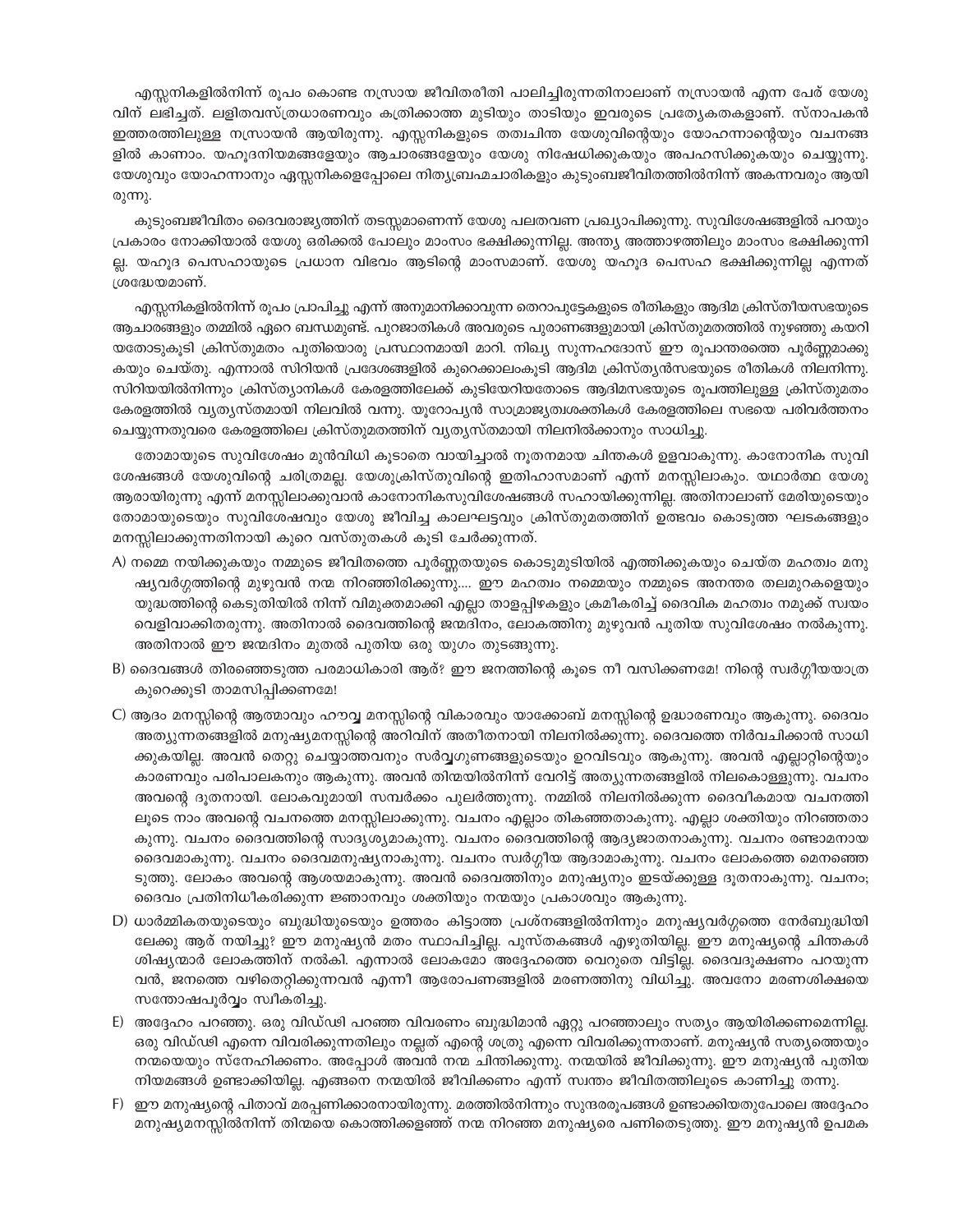ളിലൂടെ സംസാരിച്ചു. വളരെ ലളിതമായ ഭാഷയിൽ സാധാരണ ജീവിതപ്രശ്നങ്ങളെ ഉദാഹരണമാക്കി മനുഷ്യമന സ്സിനെ നന്മയിലേക്ക് നയിച്ചു.

G) ഗ്രീസിലെ വളരെ പ്രശസ്തി ആർജിച്ച ഡെൽഫിയിലെ ദേവാലയത്തിലെ പ്രവചനം: വലിയൊരു ചിന്തകൻ ഭൂമി യിൽ ജനിക്കും ഈ ചിന്തകൻ മനുഷ്യന്റെ ചിന്തയെ പുതിയ മാർഗ്ഗത്തിലേക്ക് നയിക്കും. ഇതിന് സാക്ഷ്യമായി ബേത്ലഹേമിൽ പുതിയൊരു നക്ഷത്രം കിഴക്കുദിക്കും. ഈ ചിന്തകൻ BCE 4- ൽ ജനിച്ചു. അത്ഭുതപ്രവർത്തികളും രോഗശാന്തി യും നടത്തി. പുർണ്ണസന്യാസിയും മാംസഭക്ഷണം വെടിഞ്ഞവനും ആയിരുന്നു. ലളിതമായ വസ്ത്ര ധാരണവും നസ്രായ ജീവിതവും അദ്ദേഹത്തിന്റെ പ്രത്യേകതകൾ ആയിരുന്നു. അനേകം ശിഷ്യരെ ചേർത്ത് സത്യ ത്തിന്റെയും നന്മനിറഞ്ഞ ജീവിതത്തിന്റെയും സുവിശേഷം പരത്തി.

#### A, B, C, D, E, F, G യുടെ വിവരണം

A) റോമൻ ചക്രവർത്തി ആയിരുന്ന അഗസ്തസ് സീസർ ദൈവത്തിന്റെ അവതാരമായി ചിത്രീകരിക്കപ്പെട്ടു. ഏഷ്യാ മൈനറിലെ പല കൽപ്പലകകളിലും സീസർ ദൈവത്തെ പുകഴ്ത്തിയുള്ള ലിഖിതങ്ങൾ പരക്കെ ഉണ്ടായി. ഏഷ്യാ മൈനറിലെ പ്രാദേശിക ഭരണസമിതി BCE യുടെ അവസാനവർഷം അഗസ്തസ് സീസറെ ബഹുമാനിക്കാൻ എടുത്ത തീരുമാനമാണിത്. ക്രിസ്ത്യാനികൾ റോമൻ ഭരണത്തെ എതിർക്കുകയും ക്രിസ്ത്യാനികളുടെ രാജാധിരാജനെ റോമൻ ചക്രവർത്തിയേക്കാൾ ശ്രേഷ്ഠനായി അവതരിപ്പിക്കുകയും ചെയ്തു. സുവിശേഷകർ സീസറിന്റെ പേരിനു പകരം യേശു വിന്റെ പേര് ഉപയോഗിച്ചു എന്നു മാത്രം.

B) ഹോറസ് എന്ന റോമൻ കവി ചക്രവർത്തിയുടെ പ്രീതി വാങ്ങാൻ എഴുതിയ ചെറു കീർത്തനം. ചക്രവർത്തിയെ ദേവന്മാരുടെ സന്ദേശവാഹകനായി മെർക്കുറിയുടെ അവതാരമായി ഹോറസ് ചിത്രീകരിക്കുന്നു. പരമോന്നത ദൈവ മായ അപ്പോളോയുടെ മകനാണ് മെർക്കുറി. സുവിശേഷകർ കടം എടുത്ത മറ്റൊരു കഥ.

C) ഫിലോ: BCE 30 - 50 CE അലക്സാണ്ട്രിയ പട്ടണത്തിൽ ജീവിച്ചിരുന്ന യഹൂദ തത്വചിന്തകൻ, വചനത്തെക്കുറിച്ച് എഴുതിയത്. യോഹന്നാന്റെ സുവിശേഷങ്ങളും അലക്സാണ്ട്രിയായിൽ എഴുതപ്പെട്ടു. യോഹന്നാൻ എന്ന എഴുത്തുകാ രൻ ഫിലോ എന്ന തത്വചിന്തകനെ പകർത്തുകയാണ് ചെയ്തത്.

D, E, F) സോക്രട്ടീസ് എന്ന ഗ്രീക്ക് തത്വചിന്തകനെക്കുറിച്ചുള്ള വിവരണം

G) അപ്പോലോനിയസ് എന്ന തത്വചിന്തകൻ. ഇദ്ദേഹത്തിന്റെ കഥ അതേപടി പകർത്തിയതാണ് യേശുവിന്റെ കഥ എന്ന് പണ്ഡിതന്മാരുടെ അഭിപ്രായം ശക്തമായി ഇന്നും നിലനിൽക്കുന്നു.

BCE = പൊതുവർഷത്തിനു മുമ്പുള്ള കാലം CE = പൊതുവർഷം. ഇവയെ AD, BC എന്നിവയുമായി തെറ്റിദ്ധരിക്കരു ത്. അതിലുമുപരി യേശുവിന്റെ ജനനവുമായി തെറ്റിദ്ധരിക്കരുത്. കാരണം യേശു എന്ന ചരിത്രപുരുഷൻ എന്ന് ജനിച്ചു എന്ന് ആർക്കും അറിവില്ല. ഊഹാപോഹങ്ങൾ മാത്രമെയുള്ളൂ.

BCE യുടെ അവസാനഘട്ടങ്ങളിലും CE തുടക്കത്തിലും ജീവിച്ചിരുന്ന ചിന്തകന്മാരെയും നിലവിലുള്ള പല ആചാര അനുഷ്ഠാനങ്ങളെയും മെഡിറ്ററേനിയൻ പ്രദേശങ്ങളിലെ പുരാണങ്ങളെയും ബുദ്ധചിന്തകളെയും നസ്രായന്റെ ജീവി തരീതികളെയും എല്ലാം കൂട്ടിക്കുഴച്ച് CE 325 –ൽ രൂപം കൊടുത്തതാണ് ക്രിസ്തുമതം. നിഖ്യ സുന്നഹദോസിനു മുമ്പു ണ്ടായിരുന്ന യേശു പ്രസ്ഥാനങ്ങളിൽനിന്നും വളരെ വിഭിന്നമായ പ്രസ്ഥാനമായിരുന്നു കുസ്തന്തിനോസിന്റെ പുതിയ mus.

യേശുവിനെ യഹുദന്റെ മശിഹ ആക്കി തീർക്കാൻ ശ്രമിച്ചെങ്കിലും യുക്തിപരമായ ഒരു പരാജയം ആയി മാറി അത്. യഹൂദന്റെ മശിഹായുടെ പ്രഥമലക്ഷണം ദാവിദുവംശജൻ ആയിരിക്കണം അവൻ എന്നതാണ്. യേശു ദാവിദുവംശജൻ എന്നു തെളിയിക്കാൻ മത്തായിയും ലൂക്കോസും വ്യത്യസ്തങ്ങളായ വംശാവലി ഉണ്ടാക്കി. അതേസമയം യേശു ദൈവപു ത്രനാണെന്നും സാക്ഷിക്കുന്നു. എന്നാൽ യഹുദന്റെ മശിഹാ ദൈവത്തിന്റെ പുത്രനല്ല. യഹുദന്റെ ദൈവത്തിന് പുത്രൻ ഉണ്ടാകുന്നത് ദൈവദൂഷണം ആണ്. യേശു ദാവീദുഗോത്രത്തിൽ പിറന്നു എങ്കിൽ യോസഫിന്റെ പുത്രനാണ്. ദൈവപു ത്രനല്ല. കാനോനികസുവിശേഷങ്ങളുടെ തുടക്കം തന്നെ പരസ്പരവിരുദ്ധങ്ങളായ വസ്തുതകളിലാണ്. തിരുവെഴുത്തു കൾ പ്രകാരം മത്തായിയും ലൂക്കോസും പറയുന്നത് വിഢ്ഡിത്തമായതുകൊണ്ടാണ് മർക്കോസ് റോമൻ ചക്രവർത്തി യുടെ ജനനകഥകൾ ഉപയോഗിച്ചത്. എന്നാൽ അവയും വിഡ്ഡിത്തവിമുക്തം അല്ല എന്നു തോന്നിയതിനാൽ യോഹ ന്നാൻ കണ്ടുപിടിച്ച തന്ത്രമാണ് ഫിലോ എന്ന യൂദചിന്തകനെ കോപ്പി അടിക്കുക എന്നത്.

ഉൽപ്പത്തിയിലെ സൃഷ്ടിയുടെ കഥയും ഏദൻ തോട്ടവും സാങ്കൽപിക കഥകൾ ആണെന്നത് വ്യക്തമാണ്. സുവി ശേഷകർ മാത്രമേ അതിന് പ്രാധാന്യം കൊടുക്കുന്നുള്ളു. കൃത്രിമ കെട്ടുകഥകൾ കുട്ടിച്ചേർത്തുണ്ടാക്കിയ സുവിശേഷ ങ്ങൾ കാലഘട്ടത്തിന്റെ ആവശ്യം അനുസരിച്ച് വെട്ടിത്തിരുത്തുകയും ചെയ്തിട്ടുണ്ട്. തോമായുടെ സുവിശേഷവും ഈ പ്രക്രിയയ്ക്ക് വിധേയമായെങ്കിലും കൃത്രിമകഥകളും അത്ഭുതജനനവും ദിവ്യപ്രവൃത്തികളും തോമായുടെ സുവി ശേഷത്തിൽ ഇടം പിടിച്ചില്ല.

തോമായുടെ സുവിശേഷം വളരെ നേരത്തെ തന്നെ സിറിയൻ പ്രദേശങ്ങളിൽ എത്തിച്ചേർന്നിരിക്കണം. മറ്റു പ്രദേശ ങ്ങളിൽ സന്യാസത്തിന്റെ തീവ്രത കുറഞ്ഞിട്ടും സിറിയൻ പ്രദേശങ്ങളിൽ തീവ്രമായിത്തന്നെ കുറെക്കാലം കൂടി അത് നിലനിന്നതായി കാണാം. അതുകൊണ്ടാണ് തോമായെ സിറിയയുടെ അപ്പോസ്തോലനായി കണക്കാക്കുന്നത്. അപ്പോൾ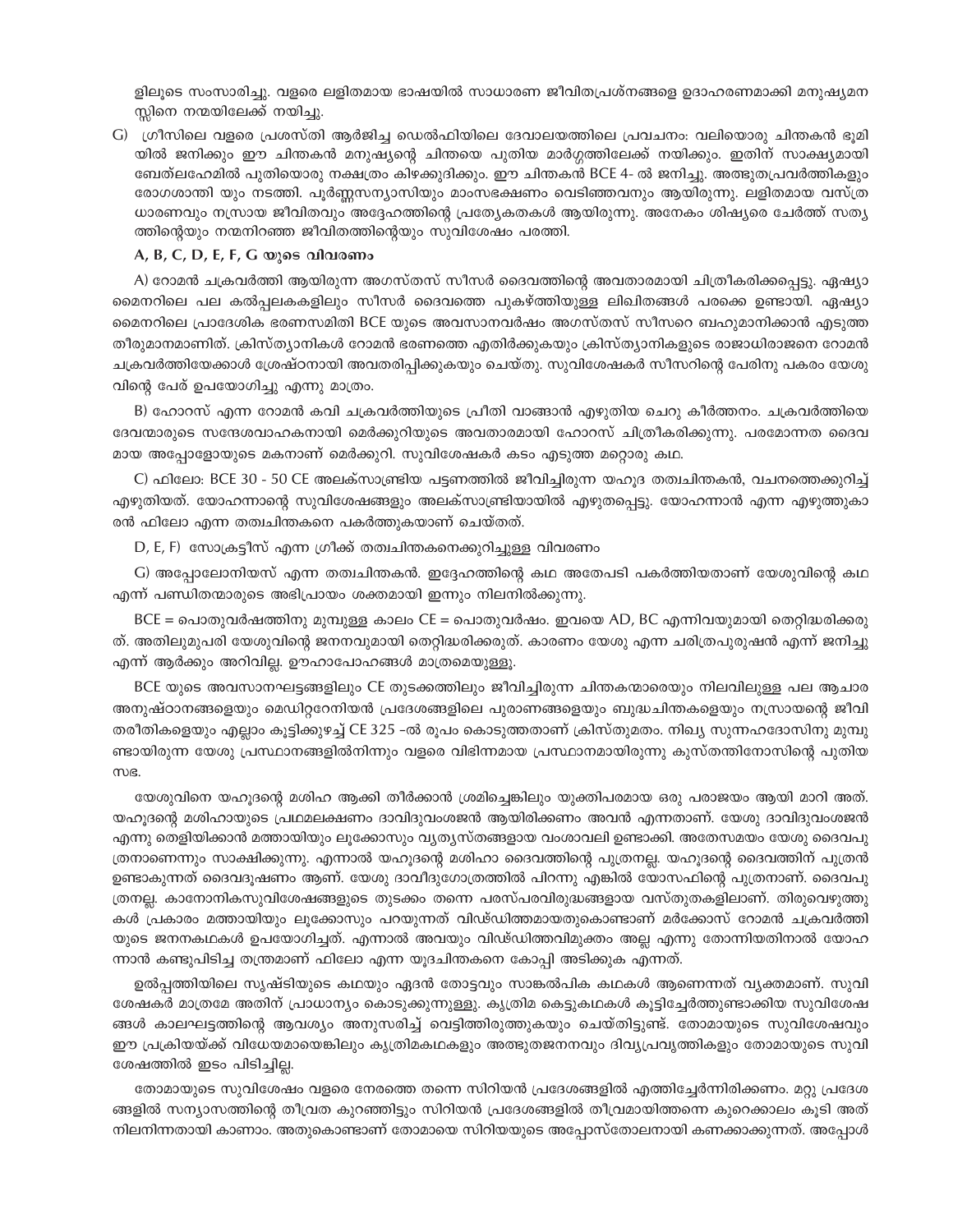തോമാ കേരളത്തിൽ വന്നോ എന്ന ചോദ്യം ഉദിക്കുന്നു.

അനേകം തവണ ഈ ചോദ്യം ചോദിക്കപ്പെടുകയും അനേകായിരം തവണ അതിന് മറുപടി ഉണ്ടാകുകയും ചെയ്തു. കുറഞ്ഞത് BCE 5 -ാം നൂറ്റാണ്ടു മുതൽ കേരളവും ഇൻഡ്യയുടെ പടിഞ്ഞാറൻ തീരങ്ങളും മെഡിറ്ററേനിയൻ പ്രദേശങ്ങ ളുമായി കച്ചവടബന്ധം പുലർത്തിയിരുന്നു. സൂയസ് കനാൽ അന്ന് ഉണ്ടായിരുന്നില്ല എങ്കിലും ആദ്യം കരമാർഗ്ഗവും പിന്നെ കപ്പൽമാർഗ്ഗവും കച്ചവടം നടന്നിരുന്നു എന്ന് അനുമാനിക്കാം. മൺസൂൺ കാറ്റിന്റെ സഹായത്താൽ ഏതാണ്ട് 40 ദിവസം കൊണ്ട് സിറിയൻ പ്രദേശങ്ങളിൽ നിന്നും കേരളത്തിൽ എത്താൻ കഴിയുമായിരുന്നു. എന്നാൽ തുടരെ യുള്ള 40 ദിവസം കൊണ്ട് തിരികെ സിറിയയിൽ എത്താൻ സാധിക്കുമായിരുന്നില്ല.

BCE 500 -ന് ശേഷമുള്ള കാലഘട്ടം യൂദർ പല ഭാഗങ്ങളിലേക്കും ചിതറിക്കപ്പെട്ടു. കേരളത്തിലെ കൊച്ചിയിലേ ക്കുള്ള കുടിയേറ്റം CE 7-നു ശേഷം ദേവാലയം നശിപ്പിക്കപ്പെട്ടതോടുകൂടിയും ആയിരിക്കാം. CE 52-ൽ തോമ കേരള ത്തിൽ എത്തി യൂദരെ ക്രിസ്ത്യാനികൾ ആക്കി എന്നത് വിശ്വസനീയം അല്ല. യിസ്രായേൽ രൂപവൽക്കരിക്കുംവരെ അവർ യൂദരായി നിലനിന്നു എന്ന് അനുമാനിക്കാം.

തോമാ കേരളത്തിൽ എത്തി നമ്പൂതിരിമാരെ ക്രിസ്ത്യാനികൾ ആക്കി എന്ന വാദം പരിശോധിക്കുമ്പോൾ നമ്പൂ തിരി വർഗ്ഗം CE 52 ൽ കേരളത്തിൽ ഉണ്ടായിരുന്നതായി തെളിവുകൾ ഇല്ല. CE 700 കാലഘട്ടം ആയിരിക്കണം നമ്പൂതി രിമാർ കേരളത്തിൽ എത്തിയത്. CE 52 കാലഘട്ടം പലസ്കീൻ പ്രദേശങ്ങളിലോ യേശുപ്രസ്ഥാനം നിലവിൽ വന്ന സ്ഥല ങ്ങളിലോ ദേവാലയങ്ങൾ ഇല്ലായിരുന്നു. കാരണം ദേവാലയവും ബലിയും വളരെ കാലങ്ങൾക്കുശേഷമാണ് ക്രിസ്തു മതത്തിൽ ഉടലെടുക്കുന്നത്. ആദിമകാലഘട്ടങ്ങളിൽ യേശു പ്രസ്ഥാനം കൂട്ടായ്മ യോഗം ആയിരുന്നു. അവ ആരുടെ എങ്കിലും ഭവനങ്ങളിൽ നടത്തിയിരുന്നു. ആദിമക്രിസ്ത്യാനികൾ സ്നേഹവിരുന്നുകളും ഭവനങ്ങളിൽ നടത്തിയിരുന്നു. പള്ളിയും പട്ടക്കാരും എന്ന ആശയം അന്ന് നിലവിൽ ഇല്ലായിരുന്നു. അതിനാൽ തോമ ഏഴരപള്ളികൾ സ്ഥാപിച്ചിരി ക്കാനുള്ള സാദ്ധ്യത തീരെയില്ല.

തോമാ സിറിയയിൽ സുവിശേഷം ഘോഷിച്ചു. എന്നാൽ പള്ളി പണിതതായി പറയുന്നില്ല. പുറജാതി ദൈവങ്ങളുടെ ക്ഷേത്രങ്ങൾ ക്രമേണ ക്രിസ്ത്യൻ ആരാധനാ സ്ഥലങ്ങളായി മാറിയതാണ് ആദ്യത്തെ ക്രിസ്ത്യൻ ദേവാലയങ്ങൾ. കുറഞ്ഞത് CE 100-നു ശേഷമുള്ള സംഭവങ്ങൾ ആണ് ഇവ. സിറിയയിൽ നിന്ന് 40 ദിവസം കൊണ്ട് കേരളത്തിൽ എത്താം. അതിനാൽ സിറിയയിൽ സുവിശേഷം ഘോഷിച്ചതിനുശേഷം തോമാ കേരളത്തിൽ എത്തിയിരിക്കാൻ സാദ്ധ്യത ഉണ്ട് എന്ന് തത്വത്തിൽ അംഗീകരിക്കാം. എന്നാൽ സംഭവിക്കാൻ സാദ്ധ്യത ഉള്ളതെല്ലാം സംഭവിക്കുന്നതായി എങ്ങും കാണുന്നില്ല. അതിനാൽ സാദ്ധ്യത ഉള്ളതിനാൽ തോമ കേരളത്തിൽ വന്നിരിക്കണം എന്നില്ല. കേരളത്തിലും ഇന്ത്യ യുടെ പല ഭാഗങ്ങളിലും ഉപേക്ഷിക്കപ്പട്ട ബൗദ്ധക്ഷേത്രങ്ങൾ ഈ കാലഘട്ടത്തിൽ ഉണ്ടായിരുന്നു. അതുപോലെ ബ്രാഹ്മണ ഹിന്ദുമതം പ്രചരിക്കുന്നതിനു മുമ്പ് പ്രകൃതി ദൈവങ്ങളുടെ ആരാധനയും സർപ്പപൂജയും നിലനിന്നിരുന്നു. പ്രകൃതി ദൈവങ്ങളുടെ അമ്പലങ്ങളും പിന്നീട് ഉപേക്ഷിക്കപ്പെട്ടതായി കാണാം.

CE 3-ാം നൂറ്റാണ്ടിൽ സിറിയൻ ക്രിസ്തുമതം കേരളത്തിൽ കുടിയേറിയതോടുകൂടി ശൂന്യമായ അമ്പലങ്ങൾ ക്രിസ്തീയ ദേവാലയങ്ങളായി ഉപയോഗിച്ചിരിക്കാൻ സാദ്ധ്യത ഉണ്ട്. കേരളത്തിലെ രാജാക്കന്മാർ എല്ലാ ജാതി വർഗങ്ങളേയും പരിരക്ഷിച്ചിരുന്നു. അവരുടെ ആരാധനാലയങ്ങൾ രാജാക്കന്മാർതന്നെ പണിതു കൊടുക്കുകയും ചെയ്തു. ഉദാഹരണ ത്തിന്, കൊച്ചിയിലെ യൂദപള്ളി. തോമ കേരളത്തിൽ എത്തിയ ഉടനെ പള്ളി പണി തുടങ്ങി എന്നത് ഐതിഹ്യം മാത്രം. അതുപോലെ വേദങ്ങളും ഉപനിഷത്തുക്കളും ഉരുവിടുന്ന നമ്പൂതിരി ഒരിക്കലും ക്രിസ്ത്യാനി ആകുകയില്ല. ദൈവങ്ങ ളേക്കാൾ ശ്രേഷ്ഠൻ എന്ന് അന്നും ഇന്നും വിശ്വസിക്കുന്ന ബ്രാഹ്മണൻ എന്തിന് ക്രിസ്ത്യാനി ആകണം? സമൂഹത്തിൽ സ്ഥാനം നേടാൻ ക്രിസ്ത്യാനി ഉണ്ടാക്കിയ ഐതിഹ്യം ആണ് ഇവയൊക്കെ. തോമ കേരളത്തിൽ ക്രിസ്തുമതം സ്ഥാപിച്ചു എന്ന് ഏതെങ്കിലും ക്രിസ്തീയവിഭാഗം വിശ്വസിക്കുന്നുണ്ടോ? തോമ കേരളത്തിൽ വന്നു എന്നത് ഐതിഹ്യം മാത്ര മായി നിലനിൽക്കുന്നു. തോമ കേരളത്തിൽ വന്നതിനേക്കാളുപരി മൈലാപ്പൂരിൽ കുന്തം കൊണ്ട് കുത്തേറ്റു മരിച്ചു എന്ന് പ്രചരിപ്പിച്ചത് പോർച്ചുഗീസ് മിഷണറിമാരാണ്. അതിന് രാഷ്ട്രീയ ഉദ്ദേശങ്ങളുണ്ടായിരുന്നു.

തോമ ഇന്ത്യയിൽ സുവിശേഷം ഘോഷിച്ചു എന്ന ഐതിഹ്യത്തിന്റെ തുടക്കം തോമയുടെ പ്രവൃത്തികൾ എന്ന പുസ്തകമാണ്. CE 200 - 225 കാലഘട്ടത്തിൽ ഈ പുസ്തകം എഴുതപ്പെട്ടു എന്ന് അനുമാനിക്കപ്പെടുന്നു. തോമാ യുടെ പ്രവൃത്തികളിൽ ഗോണ്ടഫോറസ് രാജാവിനെക്കുറിച്ചും ഇൻഡ്യയിലെ സുവിശേഷ പ്രവൃത്തികളും വിവരിച്ചിരി ക്കുന്നു. ഇത്തരണം അനുകരണകൃതികൾ അഥവാ വ്യാജ എഴുത്തുകൾ വളരെ ഏറെ ഈ കാലഘട്ടങ്ങളിൽ നിലവിലി രുന്നു. എല്ലാ ക്രിസ്തീയവിഭാഗങ്ങളും ഇവയെ തിരസ്ക്കരിക്കുകയും ചെയ്യുന്നു. നാഗ്ഹമാദി സമാഹാരത്തിൽ ഇത്തരം പുസ്തകങ്ങൾ കാണാം.

തോമായുടെ പ്രവൃത്തികൾ (Act of Thomas) എന്ന പുസ്തകത്തിൽ തോമ ഇന്ത്യയിൽ വന്നു എന്ന് എഴുതിയിരിക്കു ന്നതിനാൽ തോമ ഇന്ത്യയിൽ വന്നു എന്ന് ആരെങ്കിലും വാദിക്കും എന്ന് തോന്നുന്നില്ല. ഈ പുസ്തകത്തിൽ തന്നെ യേശുവിന്റെ ബാല്യകാലലീലകൾ ഉണ്ട്. അതിൻ പ്രകാരം യേശു പറയത്തക്ക ഉത്തമ ബാലൻ ആയിരുന്നില്ല. കുടാതെ യേശു തന്റെ ഇരട്ടസഹോദരനെ കച്ചവടക്കാരന് വില്ക്കുന്നു. തോമ യേശുവിന്റെ ഇരട്ട സഹോദരനായിരുന്നുവെങ്കിൽ 'അവന്റെ അമ്മയും സഹോദരന്മാരും' എന്ന് കാനോനിക സുവിശേഷത്തിൽ പറയുന്നവൻ യേശുവിന്റെ രക്തബന്ധ മുള്ള സഹോദരൻ ആയിരിക്കണം. മറിയ നിതൃകനൃക എന്നത് തത്വത്തിൽ അംഗീകരിച്ചാൽ യേശുവിന്റെ സഹോദ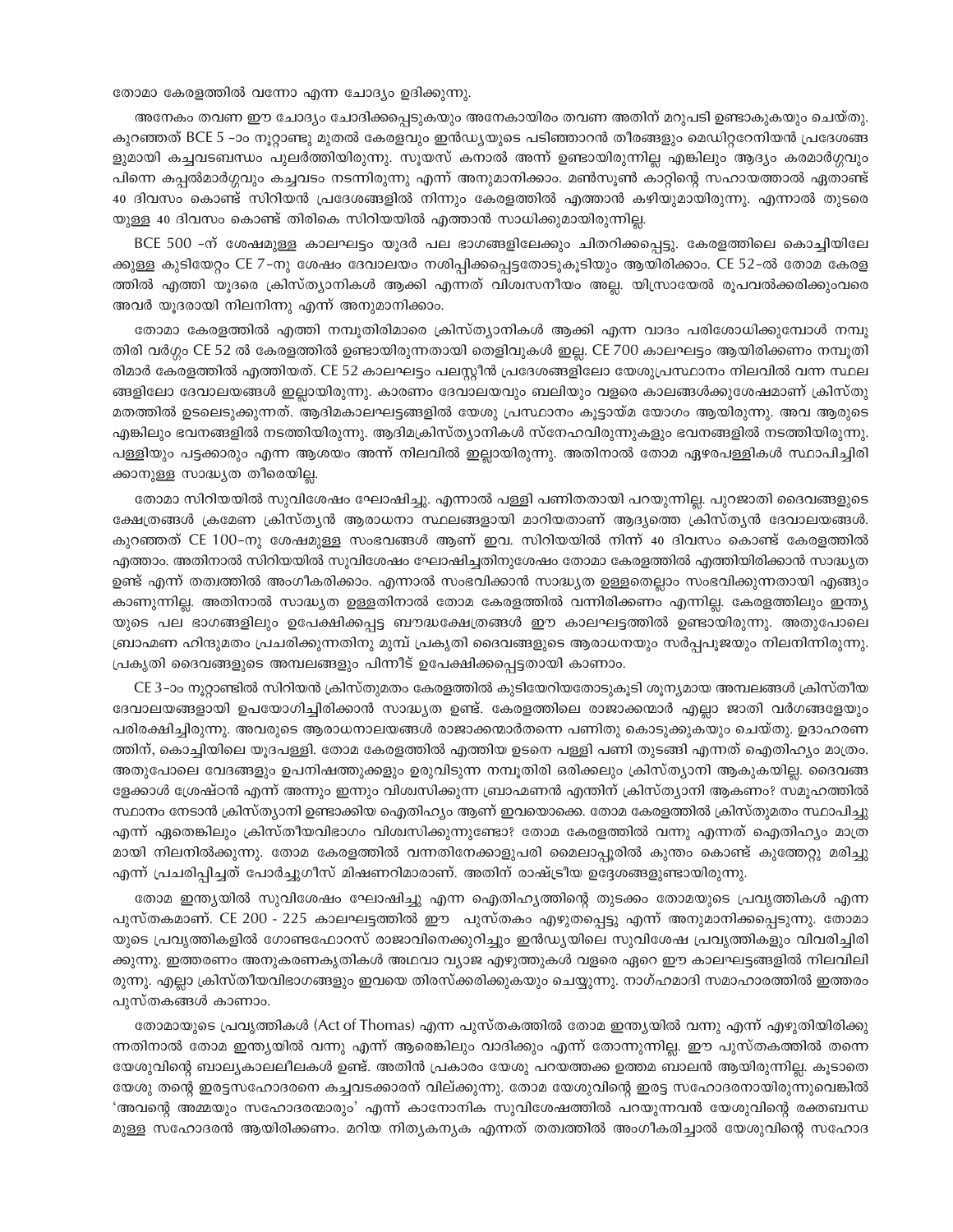രൻ എന്ന് എഴുതിയിരിക്കുന്നത് യോസഫിന്റെ മക്കളെ ഉദ്ദേശിച്ചാണ് എന്നതും തത്വത്തിൽ സ്വീകരിക്കാം. ശാരീരിക മായി യേശുവിനോടു സാദൃശ്യമുള്ളതിനാലാണ് തോമയെ ഇരട്ട എന്നു വിളിച്ചിരുന്നത്. അപ്പോൾ തോമയുടെ പിതാവും യേശുവിന്റെ പിതാവും ഒരാൾ എന്നതും വ്യക്തം. ഈ സത്യം അംഗീകരിക്കാൻ തയ്യാറുണ്ടെങ്കിൽ മാത്രമെ തോമാ യുടെ പ്രവൃത്തികളെ തെളിവായി സ്വീകരിക്കാവൂ.

യൂറോപ്യൻ ജനതയും മെഡിറ്ററേനിയൻ പ്രദേശത്തെ ജനങ്ങളും അടുത്തകാലം വരെയും ഇന്ത്യ എന്ന വാക്കിനെ ഇന്ത്യൻ ഉപഭൂഖണ്ഡം എന്ന ഉദ്ദേശത്തിലല്ല ഉപയോഗിച്ചിരുന്നത്. അന്ന് അവരുടെ അറിവിന് അപ്പുറമുള്ള എല്ലാ പ്രദേ ശങ്ങളും ഇന്ത്യ എന്ന് വിളിച്ചിരുന്നു. യൂറോപ്പിന്റെ കുറെ ഭാഗങ്ങളും ആഫ്രിക്കയുടെയും ഏഷ്യയുടെയും മിക്കവാറും ഭാഗങ്ങളും ഇന്ത്യ എന്ന് അറിയപ്പെട്ടിരുന്നു. ആസ്ട്രേലിയയിലേയും അമേരിക്കയിലേയും ആദിവാസികൾ ഇൻഡ്യൻസ് എന്നാണ് ഇന്നും അറിയപ്പെടുന്നത്. അപരിഷ്കൃതർ, നാഗരികത ഇല്ലാത്തവർ, വളരെക്കുറച്ച് വസ്ത്രം ധരിക്കുന്നവർ, അമ്പും വില്ലും ഉപയോഗിക്കുന്നവർ – ഇവരെ എല്ലം പൊതുവെ ഇൻഡ്യൻ എന്ന് വിളിക്കുന്നു.

തോമായുടെ പ്രവൃത്തികൾ എഴുതപ്പെട്ടത് സിറിയൻ പ്രദേശങ്ങളിൽ ആയിരുന്നു. സിറിയയുടെ കിഴക്കുള്ള ദേശം, ഇൻഡസ് നദീതടപ്രദേശം, ഇന്നത്തെ അഫ്ഗാനിസ്ഥാൻ എന്നീ പ്രദേശങ്ങളെ ആണ് സിറിയക്കാർ ഇന്ത്യ എന്ന് ഉദ്ദേ ശിച്ചിരുന്നത്. ഗോണ്ടഫോറസിന്റെ രാജ്യവും ഈ പ്രദേശങ്ങൾ ആയിരുന്നു എന്ന് അനുമാനിക്കപ്പെടുന്നു. ഗോണ്ടഫോ റസ് ഒരിക്കലും കേരളപ്രദേശത്തെ രാജാവ് അല്ലായിരുന്നു. തോമ കപ്പൽ യാത്ര നടത്തിയതുതൊണ്ട് കേരളത്തിൽ എത്തി എന്ന വാദത്തിലും കഴമ്പില്ല. അറേബ്യൻ ഉൾക്കടലിലെ സുക്രോത്ത് എന്ന ദ്വീപിലേക്ക് ആയിരിക്കാം തോമ കപ്പൽ യാത്ര നടത്തിയത് സുക്രോത്ത് ദ്വീപിലെ ക്രിസ്ത്യാനികൾ സിറിയൻ പ്രദേശങ്ങളിൽ നിലനിന്നിരുന്ന നെസ്തോ റിയൻ വിശ്വാസം പുലർത്തിയിരുന്നു. യൂറോപ്യൻ മിഷനറിമാർ അവരെ മതപരിവർത്തനം ചെയ്തപ്പോൾ മാത്രമാണ് അവർ നെസ്തോറിയൻ വിശ്വാസം ഉപേക്ഷിച്ചത്. തോമ, സുവിശേഷം ഘോഷിച്ചത് സുക്രോത്ത് ദ്വിപിൽ ആയിരിക്കാ നാണ് സാദ്ധ്യത.

കേരളത്തിലെ ആദിമക്രിസ്ത്യാനികളും നെസ്തോറിയൻ വിശ്വാസരീതി പുലർത്തിയിരുന്നു. അതിനാൽ തോമ കേര ളത്തിൽ വന്നു എന്ന വാദത്തിലും കഴമ്പില്ല. കേരളത്തിൽ വന്ന തോമ ദിദിമോസ് എന്നറിയപ്പെട്ടിരുന്ന തോമ അല്ല. തോമ സിറിയയുടെ അപ്പോസ്തലനായി കണക്കാക്കപ്പെട്ടിരുന്നു. സിറിയൻ പുരുഷന്മാരുടെ ഇടയിൽ തോമ എന്ന പേരിന് ഏറെ പ്രചാരമുണ്ടായിരുന്നു. അതിനാൽ സിറിയയിൽ നിന്നു വന്ന തോമ തോമശ്ലീഹ അല്ല എന്നു വ്യക്തം. കേരളത്തിലെ ആദ്യത്തെ ക്രിസ്ത്യാനികൾ സിറിയയിൽനിന്ന് കുടിയേറിയവരാണ്. അതാണ് സിറിയൻ പ്രദേശത്തെ നെസ്തോറിയൻ വിശ്വാസം കേരളത്തിലും പ്രചരിച്ചത്.

സിറിയക്കാർ ഉപയോഗിച്ചിരുന്ന ആരാധനാഭാഷയും സുറിയാനി ആയിരുന്നു. വളരെ പഴക്കമുള്ള സുറിയാനി പുസ്ത കങ്ങൾ കേരളത്തിൽനിന്നും കണ്ടെടുത്തതിന്റെ കാരണവും അതുതന്നെ എന്ന് അനുമാനിക്കാം.

കേരളത്തിലെ ഏഴരപള്ളികൾ, മലയാറ്റുരിലെ കാൽപാട്, മൈലപ്പുരിലെ ഗുഹ, റമ്പാൻ പാട്ട്, മാർഗംകളി എന്നിവ യൊന്നും തോമയുടെ വരവിന്റെ തെളിവുകളല്ല. എല്ലാം ഭാവനയും ഐതിഹ്യവും കൂടി ഇണക്കിയത് എന്ന് അനുമാനി ക്കാം. തോമായുടെ കാൽപാടും കുടീരവും ഇന്ത്യയിൽ മാത്രമല്ല കാണുന്നത്. പോർച്ചുഗീസ് മിഷണറിമാർ സുവി ശേഷം ഘോഷിച്ചിടത്തെല്ലാം അവ കാണപ്പെടുന്നുണ്ട്. തെക്കെ അമേരിക്കയിലെ പല പ്രദേശങ്ങളിൽ, പ്രത്യേകിച്ചും തോമായെ ചുറ്റിപ്പറ്റി അനേകം പുണ്യസ്ഥലങ്ങൾ, നിലനിന്നിരുന്നു. തോമായുടെ പ്രശസ്തി കുറഞ്ഞതിനാലാകാം ഇപ്പോൾ തെക്കേ അമേരിക്കയിൽ തുടരെ പ്രത്യേക്ഷപ്പെടുന്നത് കന്യക മേരിയാണ്. എല്ലാ കാലഘട്ടങ്ങളിലും വിശ്വാ സികളെ ആകർഷിക്കുവാനും പ്രസ്ഥാനത്തിൽ പിടിച്ചു നിർത്തുവാനും പണം സമ്പാദിക്കുവാനുമായി സഭകൾ അത്ഭു തങ്ങൾ സൃഷ്ടിക്കുന്നു. പൊതുജനം അതു വിശ്വസിക്കുകയും തൃപ്തിപ്പെടുകയും ചെയ്യുന്നു.

പാറയുടെ ഉത്ഭവസമയത്ത് അതിൽ വായുവിന്റെ പോക്കറ്റുകളും മണലും കടന്നു കൂടും. ക്രമേണ അവ കട്ടിപിടി ക്കുന്ന പാറയിൽനിന്നും വിമുക്തമാകുന്നു. അപ്പോൾ അവിടെ കുഴിയും പാടുകളും ഉണ്ടാകുന്നു. ആ പ്രദേശത്തെ വിശ്വാസികൾ അവരുടെ ആരാധ്യരുടെ പേരിൽ അവയെ നാമകരണം ചെയ്യുന്നു. ദിവ്യത പാറയിൽ കാൽപാടുകൾ സ്യഷ്ടിക്കും. എങ്കിൽ മലയാറ്റൂർ മലയിലെ കാൽപാട് കാലടിയിൽ ജനിച്ച ദിവ്യമനുഷ്യന്റേത് ആകാനാണ് കൂടുതൽ സാദ്ധ്യത. കേരളത്തിലെ ഭൂരിഭാഗം ക്രിസ്ത്യാനികളും ഇതിനെ ഐതിഹ്യം മാത്രമായി കണക്കാക്കുന്നു. മിഷണറിമാർ ഉണ്ടാക്കിയ കെട്ടുകഥ മാത്രമാണ് മലയാറ്റൂർ കാൽപാട്.

മൈലാപ്പൂരിലെ കബറിടവും ഇതുപോലെ തന്നെയുള്ള കെട്ടുകഥയാണ്. CE 72–ൽ ബ്രാഹ്മണർ തമിഴ്നാട്ടിൽ എത്തി യിരുന്നു എന്നത് സംശയകരമാണ്. മാത്രമല്ല ഹിംസയെ ഹീനമായി കണക്കാക്കുന്ന ബ്രാഹ്മണൻ എന്തിന് കുന്തവു മായി നടന്നു?

തോമ ബ്രാഹ്മണന്റെ കുന്തം ഏറ്റ് മരിച്ചു എന്നതും മിഷണറിമാരുടെ കൃത്രിമകഥ മാത്രമാണ്. ഒന്നാം നൂറ്റാണ്ടിൽ തമിഴ് പ്രദേശത്ത് ഉപയോഗിച്ചിരുന്ന കുന്തവും തോമായെ കുത്തിയ കുന്തവും തമ്മിൽ സാമ്യം ഉണ്ടോ എന്നും ചിന്തി ക്കേണ്ടതുണ്ട്. അവ തമ്മിൽ സാമ്യം ഉള്ളതായി തോന്നുന്നില്ല. അതിനാൽ തോമായെ കുത്തിയ കുന്തം മിഷണറിമാ രുടെ കുന്തമാണ്. ബ്രാഹ്മണന്റെ കുന്തം അല്ല. മാത്രമല്ല ഒന്നാം നൂറ്റാണ്ടിൽ ബ്രാഹ്മണർ തമിഴ്നാട്ടിൽ എത്തിയിരുന്നു എങ്കിൽപ്പോലും അവർ ആയുധധാരികളായിരുന്നു എന്നു വിശ്വസിക്കാൻ സാധിക്കുകയില്ല. മാത്രമല്ല ഒന്നാം നൂറ്റാ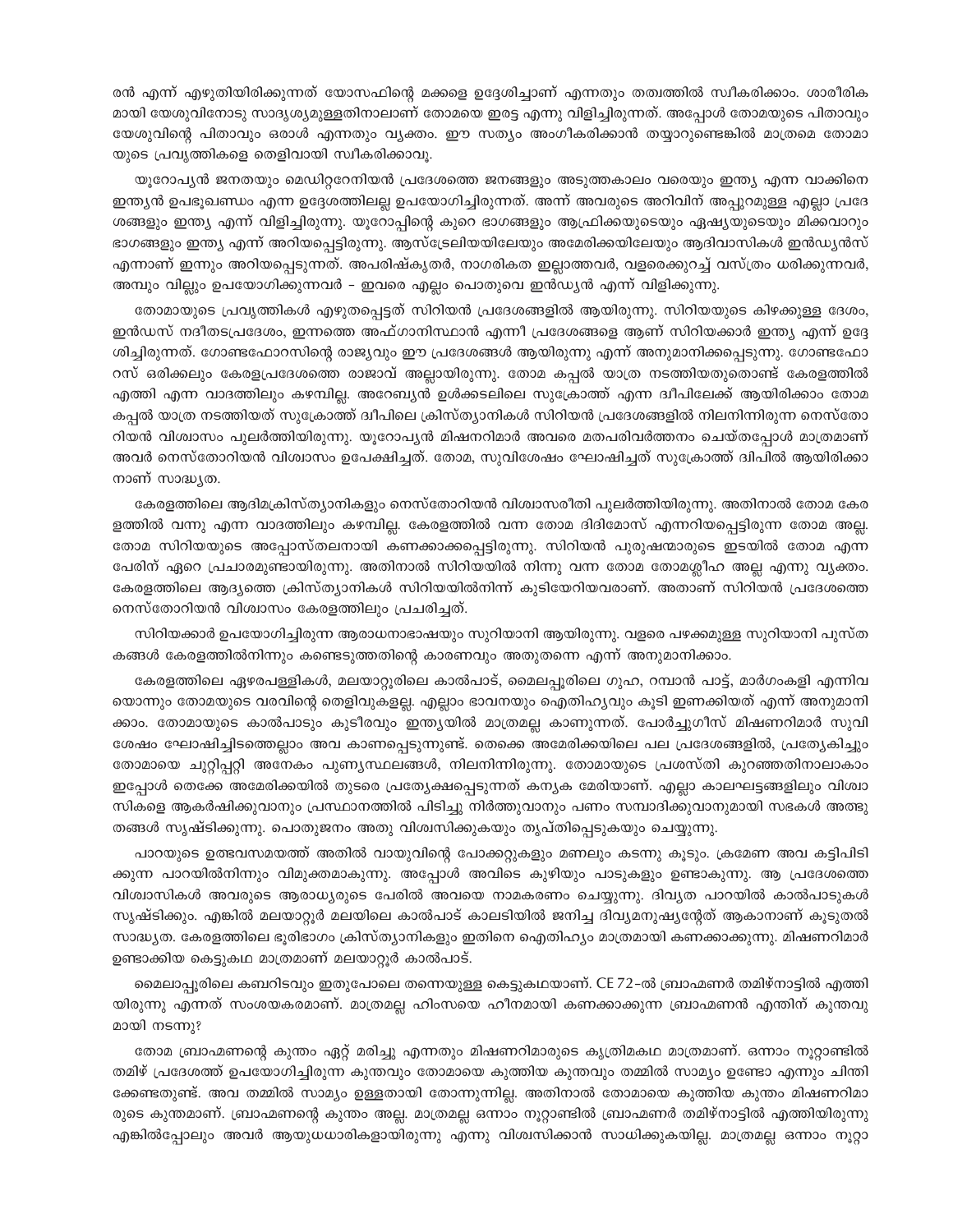#### ണ്ടിലെ ബ്രാഹ്മണർ നരഹത്യ നടത്തുകയില്ല.

മാർ തോമ ജീവിച്ചിരുന്ന കാലം പള്ളികൾ നിലവിലുണ്ടായിരുന്നില്ല. അതിനാൽ മാർ തോമ ഏഴരപള്ളികൾ സ്ഥാപി ക്കാൻ സാദ്ധ്യത ഇല്ല. നേരത്തെ വിവരിച്ചതുപോലെ ആദിമക്രിസ്ത്യാനികൾ പള്ളികളിൽ അല്ല ഒരുമിച്ചു കൂടിയിരുന്ന ത്. സ്നേഹവിരുന്നിന്റെയും കൂട്ടായ്മയുടെയും സഭ കൂടിയിരുന്നത് ഭവനങ്ങളിൽ ആയിരുന്നു. ആദ്യത്തെ ക്രിസ്തീയ ദേവാലയം രൂപം കൊണ്ട്ത് CE 325–നു ശേഷമായിരുന്നിരിക്കണം. കുസ്തന്തിനോസ് പള്ളി പണിയുന്നതിന് മുമ്പ് പുരാണദൈവങ്ങളുടെ അമ്പലങ്ങളും രഹസ്യ പ്രസ്ഥാനക്കാരുടെ ഗുഹകളും ആരാധനയ്ക്കായി ഉപയോഗിച്ചിരുന്നു. ഉപേക്ഷിക്കപ്പെട്ട അനേകം ബുദ്ധക്ഷേത്രങ്ങൾ കേരളത്തിലും ഉണ്ടായിരുന്നു. സിറിയയിൽനിന്ന് കുടിയേറിയ ആദ്യ ത്തെ ക്രിസ്ത്യാനികളും അവ ഉപയോഗിച്ചിരുന്നിരിക്കണം.

വേദവും ഉപനിഷത്തുക്കളും പഠിച്ച ബ്രാഹ്മണൻ ഒരിക്കലും തത്വചിന്തയുടെ പരമോന്നത ഉപേക്ഷിച്ച് ക്രിസ്തുമതം സ്വീകരിക്കുകയില്ല. ഭാരതീയ തത്വചിന്ത മനസ്സിലാക്കിയ ആരേയും തന്നെ ഈ കാലത്തും ക്രിസ്ത്യാനി ആക്കുവാൻ സാധിക്കുകയില്ല. അതിനാൽ ബ്രാഹ്മണൻ ക്രിസ്ത്യാനി ആയി എന്നതും വെറും കെട്ടുകഥ. ഒന്നാം നൂറ്റാണ്ടിൽ കേരള ത്തിൽ യൂദർ താമസിച്ചിരുന്നു. ബ്രാഹ്മണനെ പുതിയ വേദം പഠിപ്പിക്കുന്നതിലും എളുപ്പം യൂദരെ ക്രിസ്ത്യാനി ആക്കുക എന്നതായിരുന്നു. യൂദനായിരുന്ന തോമായും കേരളത്തിലെ യൂദരും ഒരേ ഭാഷ സംസാരിച്ചിരുന്നു. മാത്രമല്ല ആദിമ ക്രിസ്ത്യാനി സഭ യൂദമതത്തിന്റെ തുടർച്ചയും ആയിരുന്നു. യൂദരെ ക്രിസ്ത്യാനി ആക്കി എന്നതിനായിരുന്നു കൂടുതൽ വിശ്വസനീയത. BCE 5-ാം നൂറ്റാണ്ടു മുതൽ കേരളത്തിൽ കുടിയേറിയ യൂദർ അടുത്തകാലം വരെയും യൂദരായി വേറിട്ടു നിൽക്കുകയും യിസ്രായേലിലേക്ക് തിരികെ പോകുകയും ചെയ്തു. അതാണ് മലയാളം സംസാരിക്കുന്ന യൂദരെ യിസ്രാ യേലിൽ കാണാൻ സാധിക്കുന്നത്.

തച്ചനായിരുന്ന തോമ നൈസർഗ്ഗിക വാസനയാൽ പള്ളി പണിതു എങ്കിൽ പലസ്തിനിൽ ആരും പള്ളി പണിതില്ല. തോമായുടെ സഹോദരൻ യാക്കോബ് യെരുശലേമിൽ പള്ളി പണിതില്ല. തച്ചനായിരുന്ന യേശുവും പള്ളി പണിത തായി കേട്ടിട്ടില്ല.

തോമായെ മറ്റാരും സ്വന്തമായി സ്വീകരിക്കുന്നില്ല. യാക്കോബിന് യെരുശലേമും പത്രോസിന് റോമും കൊടുത്തതുപോലെ തോമായ്ക്ക് കേരളം കൊടുക്കുന്നതും ബുദ്ധിശുന്യത മാത്രം. തെക്കേ അമേരിക്കയിലും തോമ സുവിശേഷം പ്രചരിപ്പിച്ചു എന്നാണ് മിഷണറിവാദം. എന്നാൽ തെക്കെ അമേരിക്കയിൽ ക്രിസ്തുമതം ആദ്യമായി പ്രചരിച്ചത് യൂറോപ്യൻ രാജ്യങ്ങൾ കോളനികൾ സ്ഥാപിച്ചതോടുകൂടിയാണ്.

റമ്പാൻപാട്ടും മാർഗംകളിയും ചരിത്രരേഖകൾ അല്ല, സാഹിത്യരചനകൾ മാത്രമാണ്. അവ ഭാവനയുടെ സൃഷ്ടി യാണ്. തോമായെക്കുറിച്ചുള്ള ചരിത്രം അല്ല. വസ്തുതകളുടെ വെളിച്ചത്തിൽ, മുൻവിധി കൂടാതെ നിഷ്പക്ഷമായി പരി ശോധിച്ചാൽ കേരളത്തിലെ ആദ്യത്തെ ക്രിസ്ത്യാനികൾ ക്നായി തൊമ്മനോടു കുടി വന്നവർ എന്ന് അനുമാനിക്കാം. ഇവരുടെ ആത്മീയഗുരുക്കന്മാരായി പല തോമമാരും തുടരെ കേരളത്തിൽ എത്തിയിരിക്കാം. അവരിൽ ഒരു തോമ ആയിരിക്കാം മലയാറ്റൂരിലെ തോമ. കേരളത്തിലെ യഹൂദർക്ക് രാജസദസുകളിൽ നല്ല സ്ഥാനം ഉണ്ടായിരുന്നു. അവ രുടെ ദേശത്തുനിന്നു വന്നവരും അവരുടെ ദേശഭാഷ സംസാരിക്കുന്നവരും അവരുടെ നിറം ഉണ്ടായിരുന്നവരുമായ പുതിയ കുടിയേറ്റക്കാർക്കും രാജപ്രീതി ലഭിച്ചു. കേരളത്തിലെ ക്രിസ്ത്യാനികളുടെ ചരിത്രം ക്നായി തൊമ്മനോടു കുടി തുടങ്ങുന്നു എന്ന് ന്യായമായി അനുമാനിക്കാം. തോമസ് എന്ന പേര് പേർഷ്യൻ/സിറിയൻ പ്രദേശങ്ങളിൽ വളരെ വ്യാപകമായി ഉപയോഗിച്ചിരുന്നു. അതിനാൽ ക്നായി തൊമ്മനു മുമ്പ് പല തോമമാർ കേരളത്തിൽ വന്നിരിക്കാം. BCE 500 വരെ എങ്കിലും പഴക്കമുള്ള കച്ചവട ഇടപാടുകൾ കേരളവും മദ്ധ്യധരണ്യാഴി പ്രദേശങ്ങളുമായി നിലനിന്നിരുന്നു. അതുകൊണ്ട് യേശുവിന്റെ ശിഷ്യനായ തോമ കേരളത്തിൽ വന്നിരിക്കണം എന്നില്ല. കേട്ടു കേഴ്വി ചരിത്രമല്ല. കെട്ടുക ഥകളുടെ സ്ഥാനമേ അവയ്ക്കുള്ളു.

### ബുദ്ധനും യേശുവും

മതങ്ങളുടെ ചരിത്രത്തിൽ വളരെ മഹനീയമായ സ്ഥാനമാണ് ബുദ്ധനും യേശുവിനും ഉള്ളത്. ഇവരുടെ ജീവിതവും ചരിത്രവും പഠിപ്പിക്കലുകളും തമ്മിൽ അസാധാരണമായ സാമ്യമുണ്ട്.

ബുദ്ധന്റെ അമ്മ മായാദേവിയോട് ദൈവങ്ങൾ പറയുന്നു: 'അത്യുന്നതനായ പുത്രൻ നിനക്ക് ജനിച്ചിരിക്കുന്നു; ആന ന്ദിക്കുക.' അത്യുന്നതന്റെ പുത്രൻ എന്ന് വിളിക്കപ്പെടും എന്ന് ഗബ്രിയേൽ ദൂതൻ മേരിയോട് യേശുവിന്റെ ജനനത്തെ അറിയിക്കുന്നു. മേരിയും മായാദേവിയും പ്രസവിക്കുന്നത് യാത്രക്കിടയിലാണ്. അതിനാൽ സ്വന്തം ഭവനത്തിലല്ല ജനനം നടക്കുന്നത്. രണ്ട് ജനനങ്ങളുടെയും സമയത്ത് ഒരേ രീതിയിലുള്ള സംഭവങ്ങൾ ആവർത്തിക്കപ്പെടുന്നു. പാട്ടുകളും സ്തുതിഗീതങ്ങളും ആവർത്തിക്കപ്പെടുന്നു. ലോകത്തിൽ വലിയൊരു സംഭവം ഉണ്ടായി എന്നും ശിശുക്കൾ വളരെ മഹനീയത നേടും എന്നും രണ്ടു ജനനകഥകളിലും കാണാം.

രണ്ടുപേരും പ്രബോധനങ്ങൾ ആരംഭിക്കുന്നത് മുപ്പത് വയസ്സ് പ്രായമായപ്പോഴാണ്. ബുദ്ധൻ രാജകീയ സുഖം വെടി യുന്നു, ധ്യാനനിരതനാകുന്നു. ആറ് വർഷങ്ങൾക്കുശേഷം ബോധിവൃക്ഷത്തിന്റെ ചുവട്ടിൽ സുവിശേഷം തുടങ്ങുന്നു.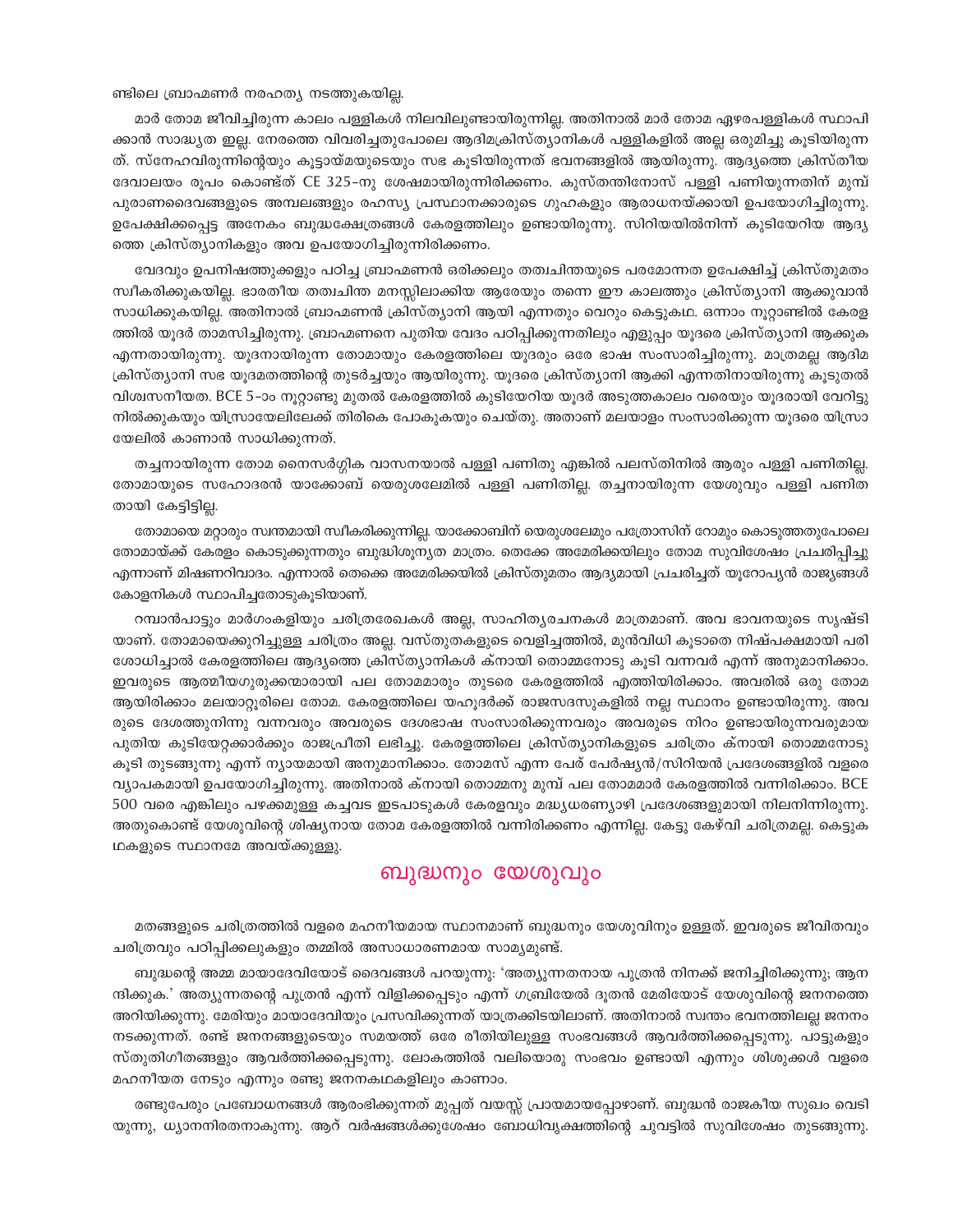യേശു നാല്പത് ദിവസം മരുഭൂമിയിലെ ഏകാന്തതയിൽ ധ്യാനിക്കുന്നു. രണ്ടുപേരും അവരുടെ സുവിശേഷം ഘോഷിക്കു ന്നത് സ്വജനങ്ങളുടെ ഇടയിലാണ്. രണ്ടുപേരും ഭരണകർത്താക്കളുമായി ഇടയുന്നു. യേശു സാധാരണക്കാരനായി ജനിച്ചു എങ്കിലും യഹുദന്റെ രാജാവ് എന്ന നാമം ലഭിക്കുന്നു. സമുഹത്തിലെ നിന്ദിതരുടെ കുടെ ഭക്ഷണം കഴിക്കുന്നു. ബുദ്ധൻ ചണ്ഡാലസ്ത്രീയോട് വെള്ളം ചോദിക്കുന്നു. യേശു ശമരിയാക്കാരിയോട് വെള്ളം ചോദിക്കുന്നു. പുറമെ നിന്ന് ഉള്ളവ യല്ല അകമേ നിന്ന് ഉള്ളവയാണ് മനുഷ്യന്റെ ശരിയായ മാനദണ്ഡം എന്ന് രണ്ടു പേരും പഠിപ്പിക്കുന്നു. ബ്രാഹ്മണ പൗരോ ഹിത്യത്തിന്റെ ആചാരനടപടികളെ ബുദ്ധൻ എതിർക്കുന്നു. യഹൂദ പൗരോഹിത്യ നടപടികളെ യേശു എതിർക്കുന്നു. രണ്ടുപേരും മതങ്ങൾ സ്ഥാപിച്ചില്ല. പരിശുദ്ധിയും ദൈവത്വവും അവകാശപ്പെട്ടില്ല. ബുദ്ധന്റെ മരണത്തിന്റെ അനേക വർഷങ്ങൾക്കുശേഷം ബുദ്ധമതത്തിലെ ഒരു വിഭാഗം ബുദ്ധനിൽ ദൈവത്വം അവരോധിക്കുന്നു. യേശുവിന്റെ മരണത്തിന് അനേകം വർഷങ്ങൾക്കുശേഷം യേശുവിനെ ദൈവപുത്രനാക്കുന്നു, നിഖ്യ സുന്നഹദോസിൽ ഔദ്യോഗികമായി യേശു ദൈവമായി മാറുന്നു.

# ബുദ്ധന്റെയും യേശുവിന്റെയും ഉപദേശങ്ങൾ തമ്മിലുള്ള സാമൃങ്ങൾ

- ബുദ്ധമത പുസ്തകങ്ങളുടെ സൂചിക
- AN ANGUTTARA NIKAYA
- **DH DHRMA PADA**
- **DN- DIGHA NIKAYA**
- **IA ITIYUTTAKA**
- JA JATAKAMALA
- KA-KHUODAKAPATHA
- **LS- LALITAVISTRA SUTRA**
- MN-MAJJHIMA NIKAYA
- **SN SUTTA NIPATA**
- SAN SAMYUTTA NIKAYA
- SS SADHARMA PUNDARIKA SUTRA
- UA UDANAVARGA
- VC VINAYA CULLAYAGA
- VM VINAYA MAHHAVAGGA
- VS VIMALA KIRTINIRDESHA SUTRA

ഏതാനും ഉദാഹരണങ്ങൾ നോക്കുക

- 1. നിന്നെപ്പോലെ തന്നെ മറ്റുള്ളവരെയും കണക്കാക്കുക DH 10:1 ലൂക്കോ. 6:31
- 2. ഒരുവൻ നിങ്ങളെ കരം കൊണ്ടോ, കത്തികൊണ്ടോ, വടികൊണ്ടോ പ്രഹരിച്ചാൽ തിരിച്ചടിക്കാനുള്ള ആഗ്രഹം ഉപേക്ഷിക്കുക. അശുദ്ധമായ വാക്കുകൾ പറയുകയും അരുത്. MN 21.6 ലൂക്കോ. 6:29
- 3. പരസ്പരം വെറുക്കുന്നതുകൊണ്ട് ലോകത്തിലെ വെറുപ്പ് ഇല്ലാതെ ആകുന്നില്ല. എന്നാൽ സ്നേഹം വെറുപ്പിനെ ഇല്ലാതാക്കുന്നു. ഇത് നിതൃമായ സതൃമാണ്. കോപത്തെ സ്നേഹം കൊണ്ടും തിന്മയെ നന്മകൊണ്ടും പിശുക്കിനെ ധർമ്മിഷ്ടഠതകൊണ്ടും നുണയെ സത്യം കൊണ്ടും കീഴടക്കുക DH 1.5; 17:3 ലൂക്കോ 6:27-30; 23:34 റോമ 12:20-21, പ്രവ.7:60
- 4. നിങ്ങൾ പരസ്പരം ശുശ്രൂഷിക്കുന്നില്ല എങ്കിൽ നിങ്ങളെ ആര് ശുശ്രൂഷിക്കും? എന്നെ ശുശ്രൂഷിക്കാൻ ആഗ്രഹിക്കു ന്നവൻ രോഗികളെ ശുശ്രൂഷിക്കട്ടെ. VM 8:26-3 മത്താ: 25:45 യോഹ 13:13-15
- 5. വാളിനാലോ, വടിയാലോ ഗൗതമൻ ജീവനെ എടുക്കുന്നില്ല DN 1.1.8 മത്താ 26:52 വെളി: 13:10
- 6. അമ്മ സ്വന്തം ജീവനെപ്പോലും കരുതാതെ കൂട്ടിയുടെ ജീവൻ രക്ഷിക്കുന്നതു പോലെ അതിരുകളില്ലാത്ത സ്നേഹം .എല്ലാ ജീവജാലങ്ങളോടും കാണിക്കുക. സീമകൾ ഇല്ലാത്ത സ്നേഹം ലോകം മുഴുവൻ നിറയട്ടെ SN 149-150 യോഹ. 15:11:13 യോഹ:13:34
- 7. സ്നേഹം, സൗമൃത, സതൃം, സഹനം എന്നിവയിൽ നിന്ന് ബുദ്ധന്റെ ശരീരം ഉളവായി VS 2 യോഹ 1:17 റോമ 3:24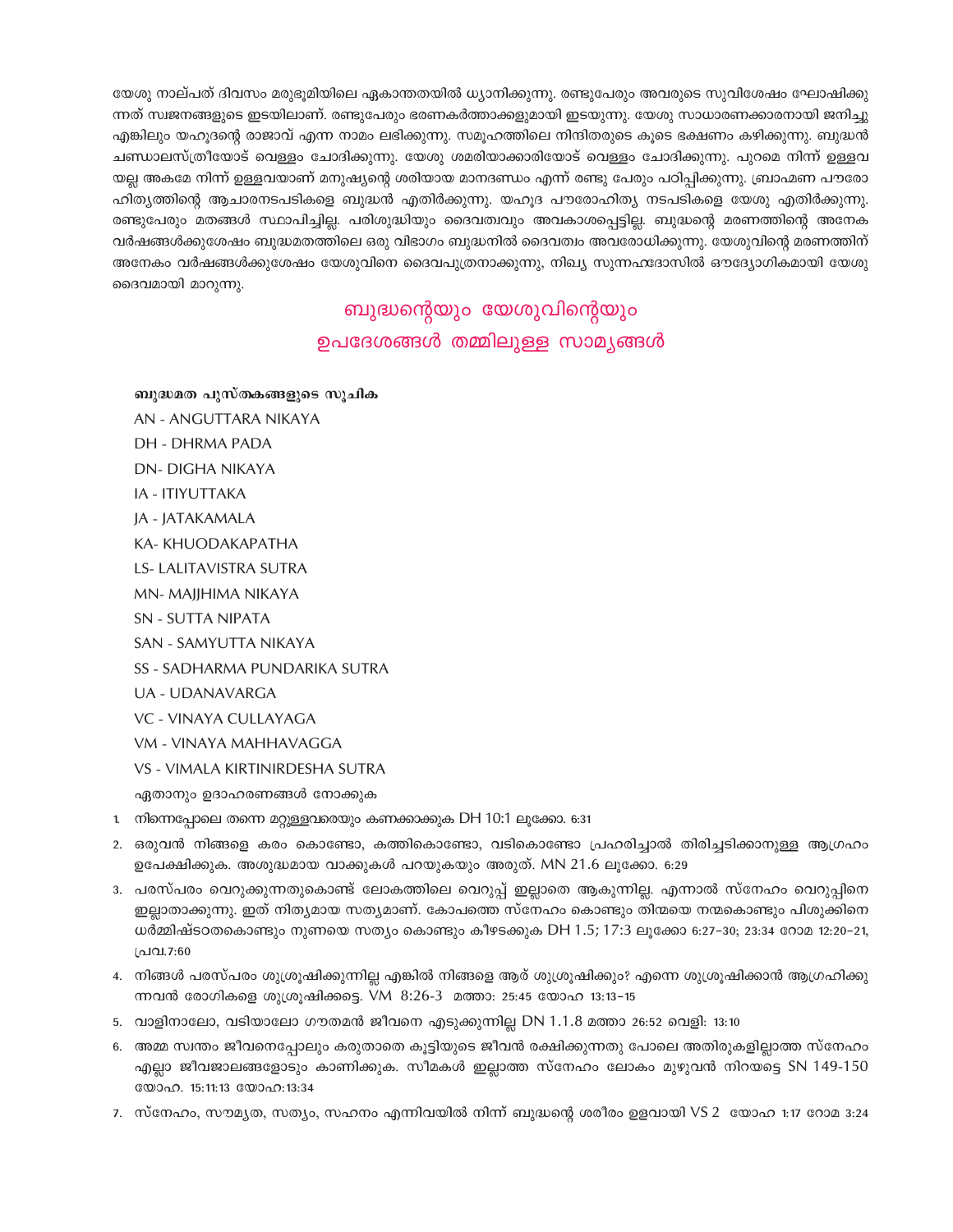- 8. നിങ്ങൾക്കു നൽകാനാകാത്തവയെ മറ്റുള്ളവരിൽനിന്നും എടുക്കരുത്. കൊലപാതകം ചെയ്യരുത്. കള്ളം പറയരുത്. അശുദ്ധമായവ ചെയ്യരുത്. സ്വർണ്ണവും വെള്ളിയും ആഗ്രഹിക്കരുത്. KA 2 മർക്കോ 10:19
- 9. പല തുള്ളികൾ കൊണ്ട് കുടം നിറയുന്നു. എത്ര ചെറിയത് എന്ന് തോന്നിക്കുന്ന നന്മകൾ കൂടി ചേർന്ന് ജ്ഞാനിയെ നിറയ്ക്കുന്നു. DH 9.7 മത്താ 13:31-32
- 10. സ്വന്തം കുറവുകൾ കണ്ടുപിടിക്കുന്നതിലും വളരെ എളുപ്പമാണ് മറ്റുള്ളവന്റെ കുറ്റങ്ങൾ കണ്ടെത്തുവാൻ. MA 27.1 ലുക്കോ 6:41-42.
- 11. മറ്റുള്ളവർ എന്തു ചെയ്തു, എന്തു ചെയ്തില്ല എന്നു നോക്കരുത്. അവരുടെ കുറ്റം തെരയുകയും അരുത്. എന്നാൽ നീ എന്തു ചെയ്തു, എന്തു ചെയ്തില്ല എന്നു നോക്കുക. DH 4.7 യോഹ8:4-5,7
- 12. വിളക്കുമായി നടക്കുന്നവൻ എല്ലാം കാണുന്നതുപോലെ ധാർമ്മിക നിയമങ്ങൾ അറിയുന്നവൻ ജ്ഞാനിയാകുന്നു MA 22:4 ലുക്കോ 11:34,36
- 13. ആകാശത്തിലെ പറവകളെപ്പോലെ സമ്പാദ്യങ്ങൾ ഇല്ലാതെ വ്യാകുലത ഇല്ലാതെ തുറസ്സായി അലയുന്നവർ ബുദ്ധി ഉള്ളവരാകുന്നു. DH 7:3-4 മത്താ 6:25-26
- 14. ആകാശത്തിലെ മഴക്കാറ് ചെറിയവനെന്നോ വലിയവനെന്നോ നോക്കാതെ എല്ലാവർക്കും മഴ ഒരു പോലെ നൽകു ന്നു. സുര്യചന്ദ്രന്മാരുടെ പ്രകാശവും നന്മ ചെയ്യുന്നവനോ തിന്മ ചെയ്യുന്നവനോ എന്നു നോക്കാതെ എല്ലാത്തിലും പ്രകാശം ചൊരിയുന്നു, ഉയർന്നവൻ എന്നോ താണവൻ എന്നോ വിവേചനം ചെയ്യുന്നില്ല. SS 5 മത്താ 5:45
- 15. എത്ര ചെറുതെന്നു തോന്നുന്ന തിന്മയും എത്ര ചെറുതെന്നു തോന്നുന്ന നന്മയും പരിണിതഫലം ഉളവാക്കുന്നു. UA  $9.8 \triangle$ വുക്കോ 6:43-45
- 16. മോഷണം, ചതി, വൃഭിചാരം എന്നിവയാണ് വഴി തെറ്റിക്കുന്നത്, മാംസഭക്ഷണം അല്ല. S.N 242. മർക്കോ 7:15
- 17. എല്ലാ ജീവജാലങ്ങളുടെയും ചിന്തയും പ്രവർത്തനവും മനസ്സിലാക്കാൻ അവൻ വളരെ നിപുണനായിരുന്നു VS 2 യോഹ 2:24-25
- 18. സ്വർഗ്ഗത്തിൽനിന്നും അനേകരുടെ ഇടയിലേക്ക് ഇത്ര മധുരസംഭാഷണം ഉള്ള നാഥൻ ഇറങ്ങി വന്നതായി ഞാൻ കണ്ടിട്ടില്ല. ആരും പറഞ്ഞു കേട്ടിട്ടുമില്ല. SN 955. യോഹ 7:46
- 19. സ്വന്തമായി ഒന്നും ഇല്ലാതെ സന്തുഷ്ടരായി നമുക്ക് ജീവിക്കാം. പ്രകാശം പരത്തുന്ന ദൈവങ്ങളെപ്പോലെ ആനന്ദ മയരായി ജീവിക്കാം. DH 15:4 ലുക്കോ 6:20
- 20. മനുഷ്യർ പൊതുവെ ധനത്തോട് ആർത്തി കാണിക്കുന്നു. അത് അവന്റെ നിത്യനാശത്തിലേക്ക് നയിക്കുന്നു. സ്വാർത്ഥത എന്ന പാപത്തിലേക്ക് നയിക്കുന്ന ഏതു സമ്പാദ്യവും നാശത്തിലേക്ക് നയിക്കുന്നു. JA 5:5:15 മർക്കോ 10:23,25
- 21. സമ്പാദ്യങ്ങൾ നയിക്കുന്ന പാത, നിർവ്വാണത്തിലേക്കുള്ള പാത അല്ല. ഈ വസ്തുത മനസ്സിലാക്കിയ ബുദ്ധശിഷ്യർ പുകഴ്ച്ചയെ വർജ്ജിക്കണം. ബന്ധനവിമുക്തി പരിശീലിക്കണം. DH 5:16 ലൂക്കോ 16:13
- 22. വിഡ്ഢിയായവൻ ദരിദ്രനു കൊടുക്കുന്നില്ല. ദ്രവ്യാഗ്രഹിക്ക് മോക്ഷം ലഭിക്കാറില്ല. എന്നാൽ ജ്ഞാനി ദരിദ്രനു കൊടു ക്കുമ്പോൾ മോക്ഷം പ്രാപിക്കുന്നു. DH 13:11, മത്താ 19:21
- 23. പൊടി പോലെ വളരെ നിസ്സാരമായത് എന്നു തോന്നിക്കുന്ന ദാനം പോലും നിഷ്ങ്കളങ്കമനസ്സോടെ കൊടുത്താൽ അത് വലിയ ദാനം ആണ്. അർഹിക്കുന്നവർക്ക് കൊടുക്കുന്ന ചെറിയ ദാനം പോലും വലിയതാണ്. JA 3:23, ലുക്കോ21:1-4
- 24. ബുദ്ധൻ സന്യാസികളോട് പറഞ്ഞു. എല്ലാ കെണികളിൽനിന്നും ഞാൻ വിമുക്തനാണ്, നിങ്ങളും വിമുക്തരാണ്. VM 1:11.1 ലുക്കോ 23:47, മത്താ 10:16 1 തീമോ 3:7
- 25. ജ്ഞാനിയായവൻ നന്മ പ്രവർത്തിക്കുന്നു. അതാണ് ജ്ഞാനിയുടെ സമ്പാദ്യം. അത് കള്ളന്മാർ മോഷ്ടിക്കുകയില്ല. അത് നശിച്ചു പോകുകയുമില്ല. KA 8:9 മത്താ 6:19–20
- 26. വിഡ്ഡിയായവൻ എന്റെ സമ്പാദ്യം, എന്റെ സന്താനങ്ങൾ എന്നിവ ഓർത്ത് വ്യാകുലപ്പെടുന്നു. എന്നാൽ നാം നമുക്കു പോലും സ്വന്തമല്ല. പിന്നെ എന്തിന് എന്റേത് എന്നോർത്ത് വെപ്രാളപ്പെടുന്നു. മനുഷ്യൻ എത്രമാത്രം ധനം വാരി ക്കൂട്ടിയാലും മരണത്തോടുകൂടി എല്ലാം അവനിൽനിന്നും വേർപെടുന്നു. സ്വന്തമെന്ന പേരിൽ കൂട്ടിവയ്ക്കുന്ന എല്ലാ സമ്പാദ്യങ്ങളും വേർപിരിയും. എല്ലാ ഉയർത്തപ്പെട്ടവയും താഴ്ത്തപ്പെടും, എല്ലാ സംയോജിക്കപ്പെട്ടവയും വേർതിരി ക്കപ്പെടും. മരണത്തോടുകൂടി എല്ലാ ജീവനും അവസാനിക്കുന്നു. UA 120:20.22 ലൂ ക്കോ 12:13-21
- 27. ഉള്ളിൽ മലിനത നിറഞ്ഞിരിക്കുമ്പോൾ മോടിയുള്ള വസ്ത്രങ്ങളാൽ ശരീരം മറയ്ക്കുന്നത് എന്തിന്? DH 26:12 മത്താ 7:15
- 28. നല്ല മേൽക്കുര ഇല്ലാത്ത ഭവനത്തിലേക്ക് മഴവെള്ളം ഒലിച്ചിറങ്ങുന്നു. അച്ചടക്കമില്ലാത്ത മനസ്സിനെ ആഗ്രഹങ്ങളും മോഹങ്ങളും ആക്രമിക്കുന്നു. DH 1:13, 14. ലൂക്കോ 6:47-49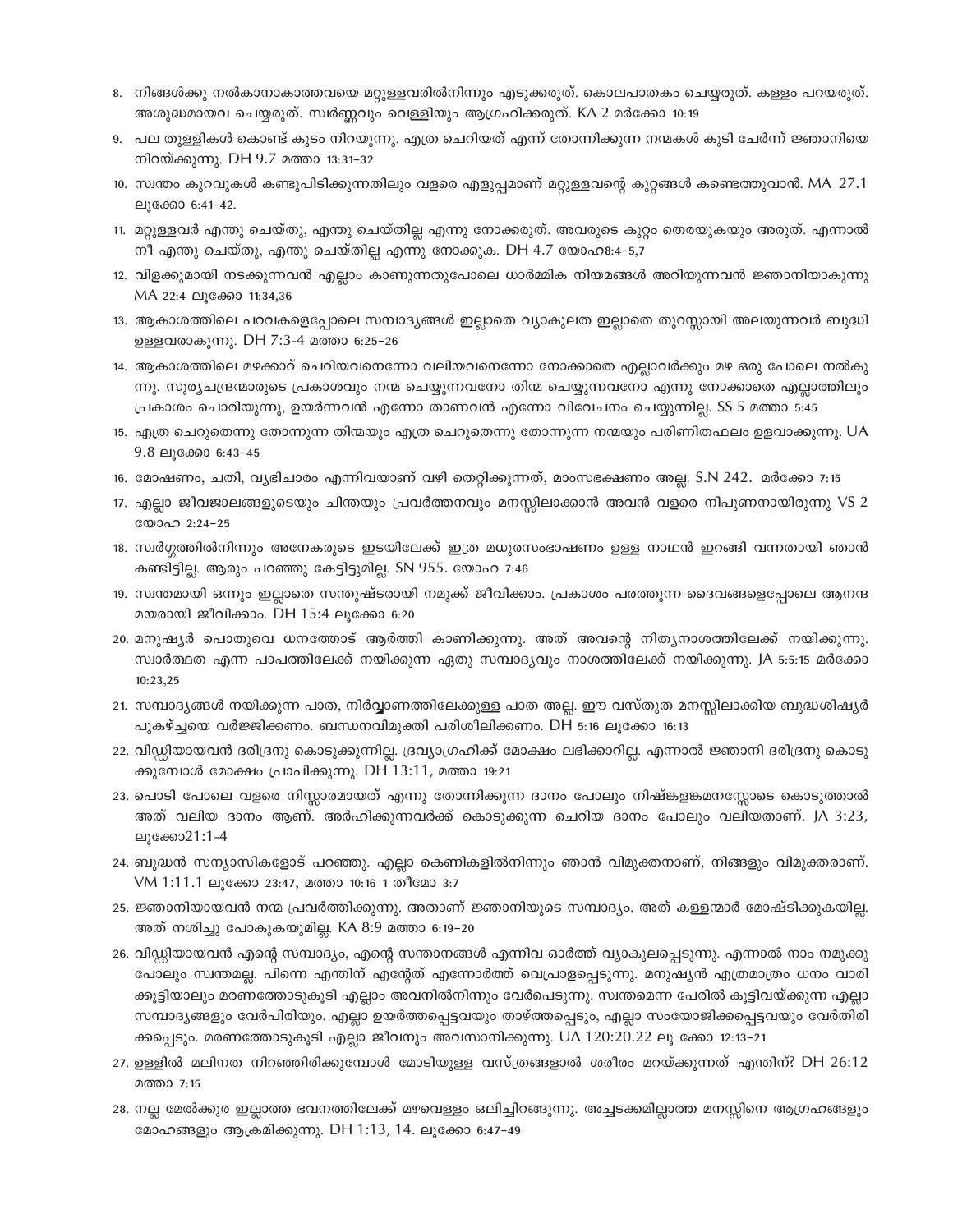- 29. സ്വാർത്ഥതയും മോഹവും വെടിഞ്ഞവൻ ഒന്നിനെയും സ്വന്തമായി കരുതാതെ എല്ലാത്തിൽനിന്നും വിടുതൽ പ്രാപി ക്കുന്നു. സ്വന്തമെന്നപേരിൽ ഒന്നിനെയും ചുറ്റിപ്പറ്റി നിൽക്കുന്നില്ല. എല്ലാത്തിൽനിന്നും വിടുതൽ പ്രാപിച്ചവൻ മുക്തി യുടെ മഹോന്നതമണ്ഡലങ്ങളിലൂടെ ഉയരുന്നു. MN 72:15. മർക്കോ 8:35
- 30. തടാകങ്ങളിൽനിന്നും പറന്നുയരുന്ന അരയന്നങ്ങൾ പോലെ ജ്ഞാനിയായവൻ സമ്പാദൃങ്ങളിൽ നിന്നും അകലു  $m$ ു. സ്വന്തമായി ഭവനം പോലും കരുതുന്നില്ല. DH 7:2 മത്താ 8:20
- 31. ഭയവും വ്യാകുലതയും നിങ്ങളെ കീഴടക്കരുത് MN 6:8 യോഹ 14:27
- 32. പിളർപ്പ് ഉണ്ടാക്കരുത്. പരദുക്ഷണം വളരെ ഗൗരവമായ അനീതിയാണ്. ഒന്നായിരിക്കുന്നതിൽ വിരുദ്ധത ഉണ്ടാക്കു ന്നവനെ നിതൃനരകത്തിൽ തിളപ്പിക്കും. VC 7.3.16 മർക്കോ 3:29
- 33. വെള്ളത്താൽ കഴുകിയതുകൊണ്ട് മാത്രം ശുദ്ധി പ്രാപിക്കുന്നില്ല. മനുഷ്യർ എല്ലാവരും ഇതേ പ്രവർത്തി ദിവസേന ആവർത്തിക്കുന്നു എന്നാൽ ചെറിയതും വലിയതുമായ എല്ലാ തിന്മകളെയും പാപങ്ങളെയും സ്വത്വത്തിൽനിന്ന് നീക്കം ചെയ്യുന്നവനാണ് ശരിയായ ബ്രാഹ്മണൻ. UA 33.13 മത്താ 15:19−20.
- 34. ആഗ്രഹങ്ങളുടെ അടിമയായവൻ കെണിയിൽ വീണ മുയലുകൾക്ക് സമം. DH 24:9 യോഹ 8:34
- 35. ജ്ഞാനിയായവൻ അവിശ്വാസിയെ അവഗണിക്കുന്നു. ദുഷ്ടനെയും ദുർമാർഗിയെയും പരദൂക്ഷണം പറയുന്നവ നെയും ഡംഭികളെയും നിഗളികളെയും ജ്ഞാനി അവഗണിക്കുന്നു. UA 25:1 ലൂക്കോ 10:10,11
- 36. അവർ ഒന്നിച്ചു കൂടിയപ്പോൾ പറഞ്ഞു: "നോക്കു ഏകാന്തനും എല്ലാം ഉപേക്ഷിച്ചവനുമായ ഗൗതമൻ സുഖലോലു പരുടെ കൂടെ കൂടിയിരിക്കുന്നു." MN 26:26 മത്താ 11:19
- 37. പോരാട്ടക്കളങ്ങളും ചൂതുകളി സ്ഥലങ്ങളും ബോധിസത്വൻ സന്ദർശിച്ചു. കളിക്കാരെ പവിത്രതയിലേക്ക് നയിക്കുക  $\alpha$ എന്നതായിരുന്നു ഉദ്ദേശം. കവലകളിലും തെരുവുമുലകളിലും ഗൗതമൻ സുവിശേഷം ഘോഷിച്ചു. VS 2. മത്താ.  $9:10-13$
- 38. അംബാപാലി എന്ന വേശ്യാസ്ത്രീ നാഥനെ സന്ദർശിച്ചു. നാഥനെ ഭക്തിപൂർവ്വം വന്ദിച്ചശേഷം അവൾ വിദുരത യിൽ മാറിയിരുന്നു. എന്നിട്ട് നാഥനോട് ചോദിച്ചു. "എന്റെ ഭവനത്തിൽ വിരുന്നു കഴിക്കാൻ സമ്മതമോ?" നാഥൻ നിശബ്ദതയിൽ ക്ഷണം സ്വീകരിച്ചു. VN 6:30, 1.2 ലൂക്കോ 7:37-39.
- 39. നാഥനെ പരീക്ഷിക്കുവാൻ മാരൻ അടുത്തുകൂടി. മാരൻ പറഞ്ഞു. എല്ലാറ്റിലും മേലായവൻ ഏല്ലാറ്റിന്റെയും അധി പതി ആകുന്നു. അനുഗ്രഹിക്കപ്പെട്ടവനായ നാഥാ നീ എല്ലാറ്റിന്റെയും അധികാരി.

 $\mu$ ാഥൻ പറഞ്ഞു, ദുഷ്ടനായ മാര നീ എന്തിന് എന്നോട് ഇപ്രകാരം സംസാരിക്കുന്നു, എന്താണ് നിന്റെ ഉദ്ദേശം?

മാരൻ പറഞ്ഞു ഉയർത്തപ്പെട്ട നീ ഹിമാലയപർവ്വതം സ്വർണ്ണമായി തീരാൻ വിചാരിച്ചാൽ സ്വർണ്ണപർവ്വതം ഉണ്ടാകു  $<sup>σ</sup>$ .</sup>

 $\mod$  പറഞ്ഞു, പർവ്വതം മുഴുവൻ സ്വർണ്ണമായി തീർന്നാലും അത് മനുഷ്യന്റെ ആഗ്രഹത്തിന് മതിയാകുകയില്ല. ആഗ്രഹങ്ങൾ ദുഃഖത്തിലേക്ക് നയിക്കുന്നു എന്ന് അറിയുന്നവൻ എന്തിന് വീണ്ടും ആഗ്രഹത്തിന്റെ അടിമയായി മാറണം?

മാരൻ ദുഃഖിതനായി അവിടം വിട്ടു പോയി. SAN 4.2.10 ലൂക്കോ 4: 3-8

- 40. ഗൗതമൻ 6 വർഷക്കാലം ഏകാന്തതയിലും ധ്യാനത്തിലും സന്യാസ ജീവിതം നയിച്ചു. ഗൗതമനെ തെറ്റിക്കുവാൻ അവസരം കാത്ത് മാരൻ നാഥന്റെ പിന്നാലെ അടിക്കടി പിൻതുടർന്നു. മാരന് ഒരിക്കൽ പോലും അവസരം ലഭിച്ചി ല്ല. നിരാശനും അതൃപ്തനുമായി മാരൻ സ്ഥലം വിട്ടു LS 18 ലൂക്കോ 4:13
- 41. ഭക്ഷണം പൂർണ്ണമായി വെടിയുവാൻ ഗൗതമൻ ഉദ്ദേശിച്ചു. എന്നാൽ ദൈവങ്ങൾ ഗൗതമനെ സന്ദർശിച്ചു പറഞ്ഞു. ഭക്ഷണം തീർത്തും വെടിയരുത്. അപ്രകാരം ചെയ്താൽ അങ്ങയുടെ തൊലിയിലെ സുഷിരങ്ങളിലൂടെ സ്വർഗ്ഗീയ ഭക്ഷണം കുത്തിക്കയറ്റും. അങ്ങനെ സ്വർഗ്ഗീയ ഭക്ഷണം ഭക്ഷിച്ച് അങ്ങ് ജീവിക്കും. MN 36:27 മത്താ 4:21:11.
- 42 മാരൻ ദുഷ്ടനാണ്, പിശാചാണ്. സന്തോഷത്തിലേക്ക് പ്രവേശിക്കുന്ന നല്ല പാതകളെ അവൻ അടയ്ക്കുന്നു. രക്ഷ ്രപാപിക്കാൻ ആഗ്രഹിക്കുന്നവരുടെ നാശം അവൻ ഉദ്ദേശിക്കുന്നു. അതിനാൽ അവൻ നല്ല പാതകളെ അടച്ച തിനുശേഷം നാശത്തിലേക്ക് നയിക്കുന്ന കള്ളപാതകളെ തുറക്കുന്നു. അവരുടെ വീഴ്ചയ്ക്കും നാശത്തിനുമായി കാത്തിരിക്കുന്നു. MN 19:25-26 യോഹ. 8:44
- 43. ഗൗതമന്റെ മഹിമ മനസ്സിലാക്കിയ കള്ളൻ പറഞ്ഞു. ഞാൻ ദുഷ്ടതയെ എന്നേക്കുമായി ഉപേക്ഷിക്കുന്നു. <u>ഇ</u>പ്ര കാരം പറഞ്ഞശേഷം കള്ളൻ അവന്റെ വാളും ആയുധങ്ങളും അഗാധമായ കുഴിയിലേക്ക് വലിച്ചെറിഞ്ഞു. കള്ളൻ ഗൗതമന്റെ കാൽക്കൽ വീണു. എന്നിട്ട് ഇപ്രകാരം പറഞ്ഞു. "നന്മയെ അവഗണിച്ചു ജീവിച്ച ഞാൻ ഇന്നു മുതൽ  $\overline{0}$ ന്മയെ സ്വീകരിക്കുന്നു. കാർമേഘങ്ങളിൽനിന്നു വിമുക്തമായ ചന്ദ്രികപോലെ ഞാൻ ശോഭിക്കുന്നു". MN 86:5,6,18 ലൂക്കോ 23:39-43
- 44. സത്യം പ്രവർത്തിക്കുന്നവൻ ഈ ലോകത്തിലും പരലോകത്തിലും ആനന്ദം അനുഭവിക്കുന്നു. DH 13:2 യോഹ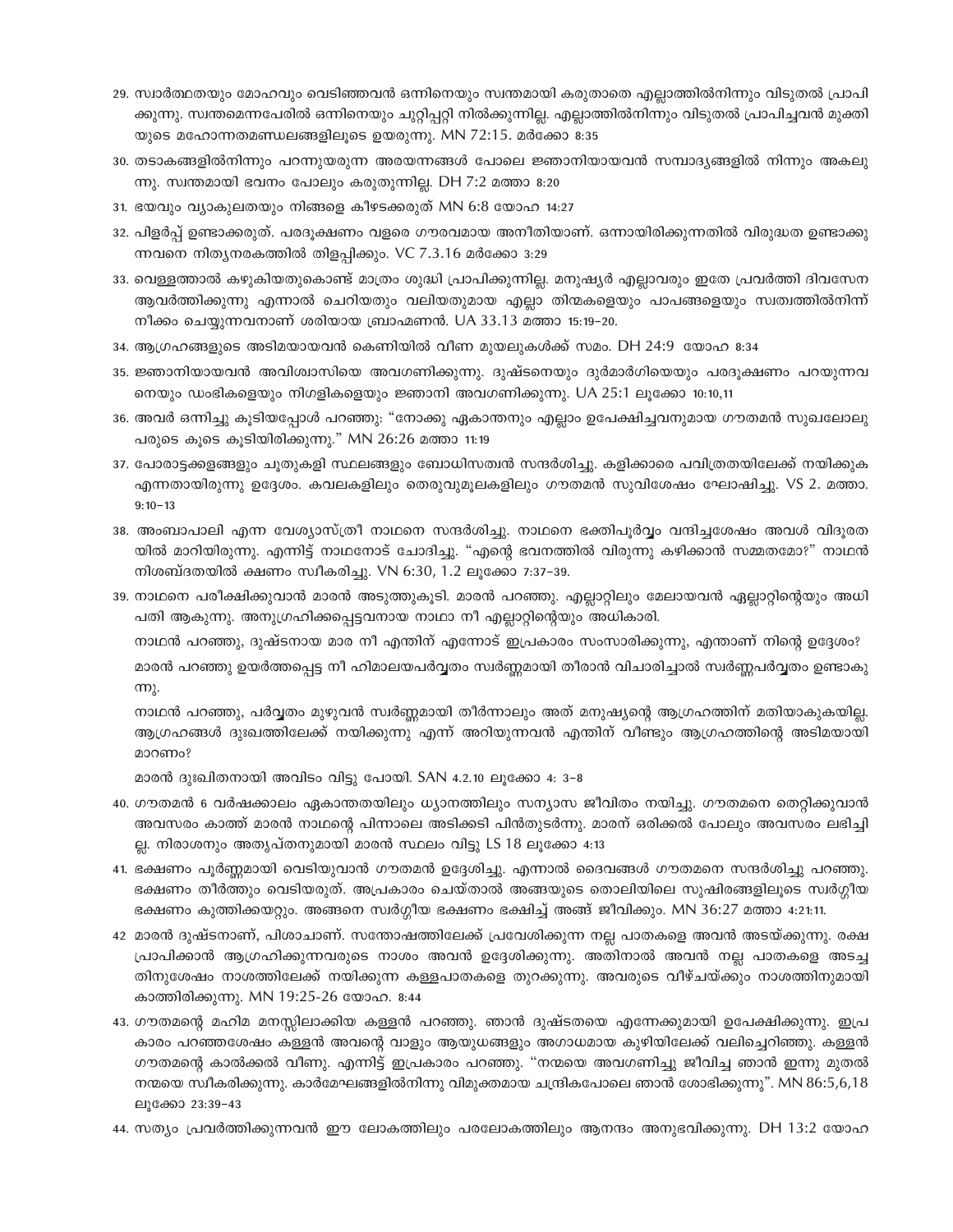8:32

- 45. കരുണയിൽ ധ്യാനനിരതനായവൻ ബ്രഹ്മാവിനെ സ്വന്തം കണ്ണാൽ കാണുന്നു; മുഖാമുഖം സംസാരിക്കുന്നു; ബ്രഹ്മാവിന്റെ ഉപദേശം തേടുന്നു. DN 19:43 മത്താ 5:8
- 46. അപ്രാപ്യമായ അനേകം പർവ്വതങ്ങളും മുൾക്കാടുകളും ഉണ്ട്. എന്നാൽ വൃന്ദാവനങ്ങളും തടാകങ്ങളും വളരെ ദുർലഭമാണ്. അതുപോലെ ആത്മാവിൽ ജനിക്കുന്നവരോ വളരെ ചുരുക്കം എന്നാൽ ശുദ്ധീകരണസ്ഥലത്ത് വീണ്ടും വീണ്ടും ജനിക്കുന്നവരോ അനേകം AN 1:19, മത്താ 7:13-14
- 47. ഒരു ബ്രാഹ്മണൻ നാഥനോടു പറഞ്ഞു. കാലിടറി കുഴിയിലേക്കു വീഴുന്ന ഒരുവനെ മുടിക്കുത്തിന് പിടിച്ച് വലിച്ച് ഉറച്ച കരയിൽ നിർത്തി രക്ഷിക്കുന്നതുപോലെ കുഴിയിലേക്ക് വീണുകൊണ്ടിരിക്കുന്ന എന്നെ വന്ദ്യനായ ഗൗതമൻ രക്ഷിച്ചു. DN 12:78 യോഹ. 3:16-17
- 48. ഭൗതികതയും ആത്മീയതയും മനുഷ്യനു ലഭിച്ചിട്ടുള്ള രണ്ടു ദാനങ്ങളാണ്. ഭൗതികതയെ തൃജിച്ച് ആത്മീയമായ തിനെ തിരഞ്ഞെടുക്കുന്നവൻ ഉത്തമമായ മാർഗ്ഗത്തിലൂടെ മഹനീയതയിൽ എത്തുന്നു. അവനെ ലോകം ആദരി ക്കുന്നു. IA 4: 1. യോഹ. 3:5-7.
- 49. വളരെ ചെറിയ സുഖങ്ങളെ വെടിയുമ്പോൾ നിത്യമായ ആനന്ദത്തെ ദർശിക്കുന്ന ജ്ഞാനി സുഖങ്ങളെ വെടിയുന്നു, നിത്യമായ ആനന്ദത്തെ തേടുന്നു. DH 21:1 മത്താ 13:44
- 50. നന്മ നിറഞ്ഞ പ്രവൃത്തികളും ജ്ഞാനവും ആർജ്ജിച്ചവൻ ഈ ജീവിതത്തിൽ തന്നെ നിതൃതയെ അറിയുന്നു. നിതൃ തയിൽ ആനന്ദം തേടുന്നു. എന്നാൽ എനിക്കെതിരായി സംസാരിക്കുന്നവനും നന്മ തേടാത്തവനും നിത്യനരകത്തി ലേക്ക് എടുക്കപ്പെടുന്നു. MN മർക്കോ 8:38, 16:16

ഒരു കൃഷിക്കാരൻ തന്റെ നിലം ഉഴുത് കട്ട ഉടച്ചു നിരപ്പാക്കി നിലം ഒരുക്കുന്നു. എന്നാൽ തന്റെ മന്ത്രശക്തി കൊണ്ടോ, അധികാരം കൊണ്ടോ വയലിൽ വിത്തുകൾ മുളക്കട്ടെ. അവ കതിരുകൾ പുറപ്പെടുവിക്കട്ടെ, കതിരുകൾ കൊയ്യു വാൻ തക്കവണ്ണം വിളയട്ടെ എന്നു പറഞ്ഞാൽ ഒന്നും സംഭവിക്കുകയില്ല. എല്ലാം അവയുടെ കാലത്തികവിങ്കൽ സംഭവിക്കുന്നു. AN 3:91, മർക്കോ 4:26-29

- 51. എന്നെ സ്നേഹിക്കുന്നവനും എന്നിൽ വിശ്വസിക്കുന്നവനും സ്വർഗ്ഗവും നിത്യതയും അവകാശമാക്കും. MN 22:47 യോഹ11:26
- 52. ആത്മാവിലും ശരീരത്തിലും നല്ല പ്രവൃത്തികൾ ചെയ്തു ജീവിച്ചവർ മരണത്തിനുശേഷം സ്വർഗ്ഗീയ ആനന്ദം അനു ഭവിക്കുന്നു. MN 130:2 മത്താ 5:19
- 53. ഈ ഭൂമി കത്തിയെരിഞ്ഞ് ഒന്നും ശേഷിക്കാതെ നശിക്കും AN 7:62. മർക്കോ 13:31
- 54. ഗുരുവിന്റെ ശിഷ്യന്മാർക്ക് ധർമ്മം എന്താണെന്നു നല്ലവണ്ണം മനസ്സിലായി. ധർമ്മത്തിന്റെ മഹത്തായ പ്രതിഫലം എല്ലായിടത്തും വൃാപിക്കും വരെയും ഞാൻ അവസാനത്തെ നിർവ്വാണം പ്രാപിക്കുകയില്ല. DN 16:3-7. മത്താ 24:14
- 55. ധർമ്മമാർഗത്തിൽ ശരിയായ പരിശീലനം ലഭിക്കാത്തവർ മറ്റുള്ളവർക്ക് മാർഗം നിർദ്ദേശിച്ചാൽ അവരെ വഴിതെറ്റിക്കു m). AN 5:79 മത്താ 24:11-12.
- 56. നന്മയും ജ്ഞാനവും നിറഞ്ഞ് മഹിമയിൽ എന്നെപ്പോലെ പ്രശോഭിതനായ മറ്റൊരു ബുദ്ധൻ ഇനിയും വരും. അവൻ ധർമ്മവും നീതിയും അതിന്റെ പൂർണ്ണതയിലും പരിശുദ്ധിയിലും ലോകത്തിൽ പ്രസ്താവിക്കും. DN 26:25. മർക്കോ 14:61-62; 000aO. 14:26
- 57. എന്റെ കാലശേഷം ഗുരുവിന്റെ നിർദ്ദേശങ്ങൾ അവസാനിച്ചു എന്നു നിങ്ങൾ കരുതും. കാരണം നിങ്ങൾക്ക് ഗുരുവി ല്ല. എന്നാൽ അതു ശരിയല്ല. കാരണം എന്റെ മരണശേഷം നിങ്ങളുടെ ഗുരു ഞാൻ തന്ന നിർദ്ദേശങ്ങൾ ആണ്. DN 16:6.1 യോഹ 14:19
- 58. ഗുരു ശിഷ്യരോട് പറയുന്നു: അസഹിഷ്ണുതയും അരിശവുമാണ് ഒരുവന്റെ സ്വഭാവം എങ്കിൽ അവൻ ക്ഷിപ്രകോ പിയാണ്. ചെറിയ വിമർശനം പോലും അവനെ ചൊടിപ്പിക്കുന്നു, അരിശം മൂത്ത് അവൻ അക്രമാസക്തനാകുന്നു. അവൻ വെറുപ്പും നീചത്വവും പ്രദർശിപ്പിക്കുന്നു. മരണത്തിനുശേഷം അവനിൽ നന്മ ഒന്നും ഇല്ലായിരുന്നു എന്ന അവസ്ഥയിൽ എത്തുന്നു. അവനെ നിത്യമായ ദുഃഖത്തിലേക്ക് കൊണ്ടുപോകുന്നു. അവൻ എന്നെന്നും നരകത്തിൽ കഷ്ടത അനുഭവിക്കുന്നു. MN 135-9 മത്താ: 5:22
- 59. ഉറച്ച മണ്ണിലൂടെ നടക്കുമ്പോൾ അത് കാൽക്കീഴിൽ മാറി പോകുന്നില്ല. അതുപോലെ അവൻ വെള്ളത്തിന്മേൽ നട ന്നു. AN 3:60. മർക്കോ 6:48.
- 60. അപ്പോൾ പെട്ടെന്ന് വലിയൊരു മഴ പെയ്തു വെള്ളം നിറഞ്ഞു. അപ്പോൾ നാഥൻ വെള്ളത്തെ ചുറ്റുപാടും പുറ കോട്ടു മാറ്റി. ഉണങ്ങിയ നിലത്തുകൂടി നാഥൻ നടന്നു. VM 1.20:16. മർക്കോ 4:39
- 61. യാതൊരു പ്രതിബന്ധവും കൂടാതെ അവൻ ഭിത്തിയിലൂടെ കടന്നു പോയി. AN 3.60. യോഹ 8:26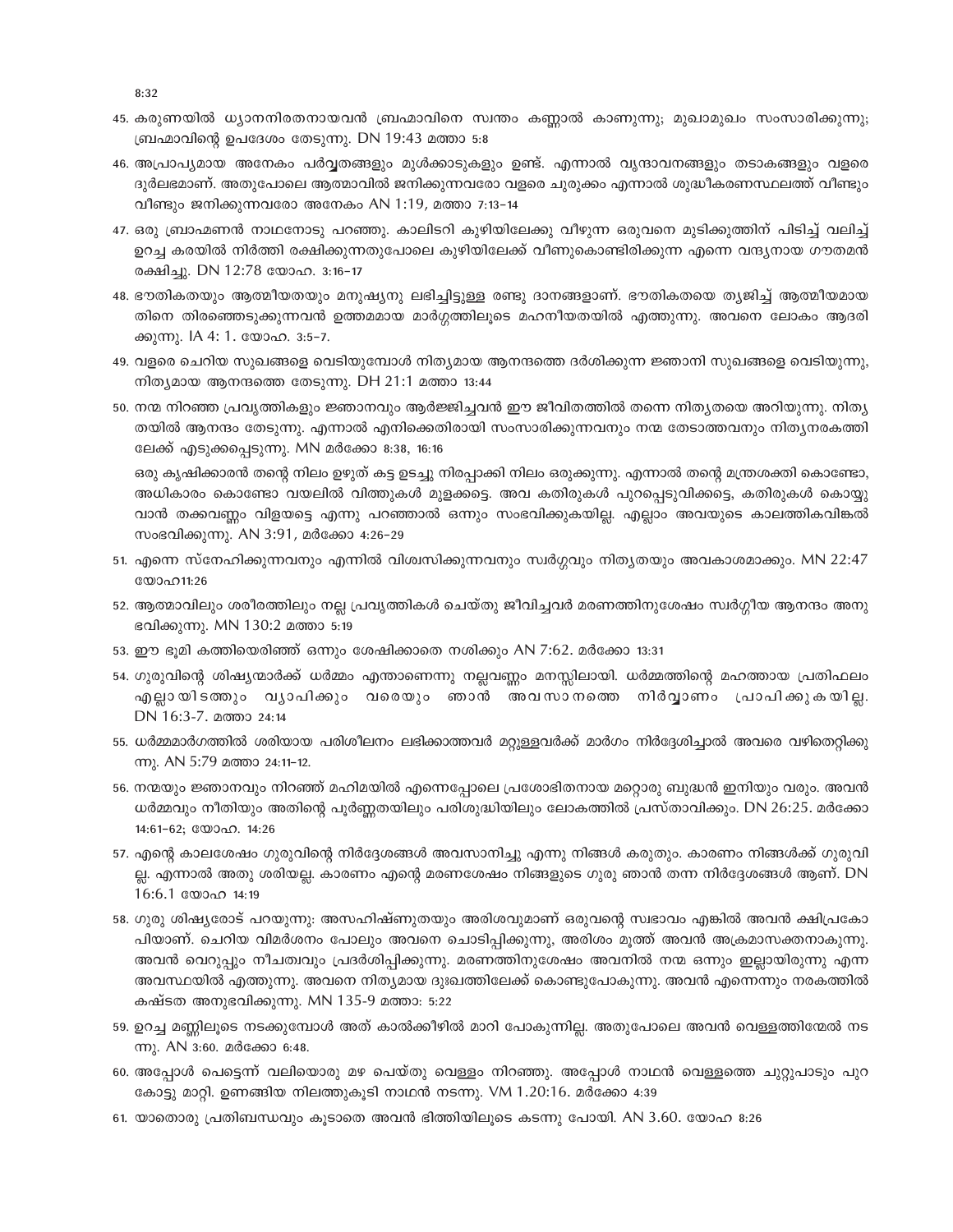- 62. ധ്യാനനിരതനായ ബുദ്ധസന്യാസിക്ക് ഹിമാലയത്തെ രണ്ടായി മുറിക്കാൻ സാധിക്കും AN 6:24. മത്താ17:20
- 63. ആദരണീയനായ 'ദബ്ബാ' എഴുന്നേറ്റ് വലത്തു ഭാഗം കൊണ്ട് ബുദ്ധനെ വന്ദിച്ചു. വായുവിൽ ഉയർന്ന് ചമ്രം പടിഞ്ഞി രുന്നു. ക്രമേണ ചൂടിന്റെ മണ്ഡലത്തിലേക്ക് ഉയർന്ന അപ്രതൃക്ഷനായി. UA 8:9 പ്രവ:1:9.ലൂക്കോ 24:51. മർക്കോ 16:19
- 64. ആദരണീയനായ 'കാ സാപ്പാ' യിക്ക് വളരെ വേദനയുളവാക്കുന്ന രോഗം പിടിപെട്ടു. ബുദ്ധൻ സംസാരിച്ചതിനു ശേഷം കാസാപ്പായ്ക്ക് വളരെ സന്തോഷം തോന്നുകയും രോഗവിമുക്തനാകുകയും ചെയ്തു. SAN 46:14 മത്താ8:16
- 65. ദുഃഖവും ദാരിദ്രവും പട്ടിണിയും വിശപ്പും രോഗങ്ങളും ഉണ്ടായപ്പോഴെല്ലാം ബുദ്ധൻ പരിഹാരം ആയിരുന്നു. ഇത്തരം കഷ്ടപ്പാടുകളിൽനിന്ന് വിമുക്തരായി തിന്നു തൃപ്തിപ്പെട്ടവർ ധർമ്മത്തിന്റെ മാർഗ്ഗം പ്രചരിപ്പിച്ചു. VS 8 മത്താ. 15:32, 35, 36, 38.
- 66. ബുദ്ധൻ ജനിച്ച ഉടനെ ഇപ്രകാരം സംഭവിച്ചു; രോഗികൾ സുഖം പ്രാപിച്ചു. വിശക്കുന്നവരും ദാഹിക്കുന്നവരും വിശപ്പും ദാഹവും ശമിച്ചതിനാൽ തൃപ്തരായി. മദ്യപാനികൾക്ക് മദ്യാസക്തി ഇല്ലാതായി. ഭ്രാന്തന്മാർക്ക് സുബോധം തിരികെ കിട്ടി. അന്ധന്മാർക്ക് കാഴ്ച ലഭിച്ചു. ചെകിടർക്കു കേൾവി ലഭിച്ചു.ശോഷിച്ചവരും മുടന്തരും പുർണ്ണസുഖം പ്രാപിച്ചു. കാരാഗൃഹത്തിൽ തടവിൽ കഴിഞ്ഞവർ മോചിതരായി. LS 7 ലൂക്കോ 7:21:22
- 67. ഒരു ബുദ്ധസന്യാസി പാമ്പു കടിയേറ്റു മരിച്ചു എന്ന് അവർ നാഥനോട് പറഞ്ഞു. നാഥൻ പറഞ്ഞു നാഗവർഗ്ഗ ത്തിലെ നാലു വർഗ്ഗങ്ങളോട് സ്നേഹവും കരുണയും കാട്ടിയിരുന്നു എങ്കിൽ പാമ്പു കടിയേറ്റാലും സന്യാസി മരി ക്കയില്ലായിരുന്നു. VC 5:6. ലൂക്കോ 10:19, മർക്കോ 16:18.
- 68. ബുദ്ധന്റെ ശിഷ്യനായിരുന്ന ആനന്ദൻ സ്വർണ്ണത്തകിടിന്റെ വസ്ത്രം ബുദ്ധനെ ധരിപ്പിച്ചു. എന്നാൽ സ്വർണ്ണവസ്ത്ര ത്തിന്റെ തിളക്കം മങ്ങിയതായും ബുദ്ധശരീരം സ്വർണ്ണത്തേക്കാൾ ശോഭയോടെ തിളങ്ങുന്നതായും കണ്ടു. DN 16:4.37 മർക്കോ 9:2-3
- 69. സ്വന്തമായി അറിയുകയോ കാണുകയോ ചെയ്യാതെ 'ഇതാണ് ശരിയായ ഏകമാർഗ്ഗം' എന്ന് ബ്രാഹ്മണൻ പഠിപ്പി ക്കുന്നു. എന്നാൽ ഇവർ കുരുടന്മാരായ വഴികാട്ടികൾ മാത്രമാകുന്നു. മുന്നു കുരുടന്മാർ കുട്ടം കുടി പോകുന്നു. ഒന്നാമൻ ഒന്നും കാണുന്നില്ല. രണ്ടാമൻ ഒന്നും കാണുന്നില്ല. മുന്നാമനും ഒന്നും കാണുന്നില്ല. DN 13:15. ലുക്കോ  $6:39-40$
- 70. മാനുഷികമായ എല്ലാ ബന്ധങ്ങളും ഉപേക്ഷിച്ചവനെ ദൈവങ്ങൾ ആകർഷിക്കുന്നു. എല്ലാ ബന്ധങ്ങളും ഉപേക്ഷിച്ച വനാണ് ബ്രാഹ്മണൻ. UA 33:52 ലൂക്കോ 9:59-62
- 71. നിങ്ങൾ ഓരോരുത്തരായി ലോകത്തിന്റെ നാനാഭാഗത്തേക്കും പോയി ധർമ്മമാർഗ്ഗം പ്രചരിപ്പിക്കുക. ലോകത്തോ ടുള്ള കരുണ നിങ്ങളെ നയിക്കട്ടെ. താൻ നിമിത്തം മനുഷ്യർ അനുഗ്രഹിക്കപ്പെട്ടവരും ആനന്ദം അനുഭവിക്കുന്ന വരും ആയി തീരട്ടെ. VM 1:11.1. മർക്കോ 6:7, 12-13.
- 72. അനുഗ്രഹിക്കപ്പെട്ടവന്റെ പുത്രനെന്നോ അവന്റെ മാറിടത്തിൽനിന്ന് ജനിച്ചവനെന്നോ ധർമ്മത്തിന്റെ അനന്തരാവ കാശി എന്നോ ഭൗതികതയുടെ അവകാശി അല്ലാത്തവനെന്നോ ആരെയും കുറിച്ചെങ്കിലും വിശേഷിപ്പിക്കാമെങ്കിൽ അത് 'സരിപുത്തൻ' ആണ്. അവൻ എന്റെ ശിഷ്യനാകുന്നു. അവനാണ് ധർമ്മത്തിന്റെ ചക്രത്തെ നിരന്തരമായി ചലിപ്പിക്കുന്നവൻ. MN 111.22-23.മത്താ 16:17-19
- 73. തുടക്കത്തിലും മദ്ധ്യത്തിലും അവസാനത്തിലും മഹത്വമേറിയതും സ്നേഹനിർഭരവുമായ ധർമ്മം പഠിപ്പിക്കുക. അക്ഷരത്തിലും അർത്ഥത്തിലും ബ്രഹ്മരീതിയിൽ ധർമ്മം പഠിപ്പിക്കുക. തൻനിമിത്തം പൂർണ്ണതയും പരിശുദ്ധിയും കൈവരിക്കുന്നു. VM 1:11.1 മത്താ.28:19–20
- 74. ധർമ്മത്തെ കുറിച്ച് ഇത്തരം ആഴത്തിലുള്ള പ്രബോധനം സാധാരണമനുഷ്യരെ ഉദ്ദേശിച്ചുള്ളതല്ല. സാധാരണനില യിൽ നിന്നും ഉയർത്തപ്പെട്ട നിങ്ങളെ ഉദ്ദേശിച്ചാണ് ഈ പ്രബോധനം. MN 143:15 മർക്കോ. 4:11,34
- 75. വലിയ നദികൾ ഒഴുകി കടലിൽ ലയിക്കുന്നു. അപ്പോൾ അവയുടെ പ്രത്യേക പേരും വ്യക്തിത്വവും അപ്രത്യക്ഷമാ കുന്നു. അവ കടലിന്റെ ഭാഗമായി മാറുന്നു. ബുദ്ധന്റെ ശിഷ്യരും അതുപോലെ സ്വന്തമായ പേരും കുടുംബവും ഉപേ ക്ഷിക്കുന്നു. അവർ ബുദ്ധന്റെ കുടുംബമായി മാറുന്നു. VC 9:1.4 മർക്കോ 3:34,35
- 76. നിങ്ങൾ എന്റെ ജഡികമായ അവകാശികൾ അല്ല, ആത്മീയമായ അവകാശികൾ ആകുന്നു. നിങ്ങൾ ധർമ്മത്തിൽ ജനിച്ച എന്റെ പുത്രന്മാർ ആകുന്നു. IA 4.1 യോഹ 1:12–13
- 77. അതിമാനുഷികശക്തി എല്ലാവരും കാൺകെ വെറുതെ പ്രദർശിപ്പിക്കരുത്. അപ്രകാരം ചെയ്യുന്നവർ ഇതിനെ ദുർവി  $m$ യോഗം ചെയ്യുന്നു.
	- VC 5:8.2 മത്താ. 6:1
- 78. ഉയർത്തപ്പെട്ടവന്റെ പരിശീലനം ഉപേക്ഷിച്ച് 60 പേർ കൂടി പിരിഞ്ഞു പോയി. AN 7:68.യോഹ. 6:66
- 79. കത്തിജ്വലിക്കുന്ന കനൽക്കുഴിയെ അവഗണിക്കുന്നതുപോലെ ജ്ഞാനിയായവൻ അമിതമായ കാമപ്രവർത്തികളെ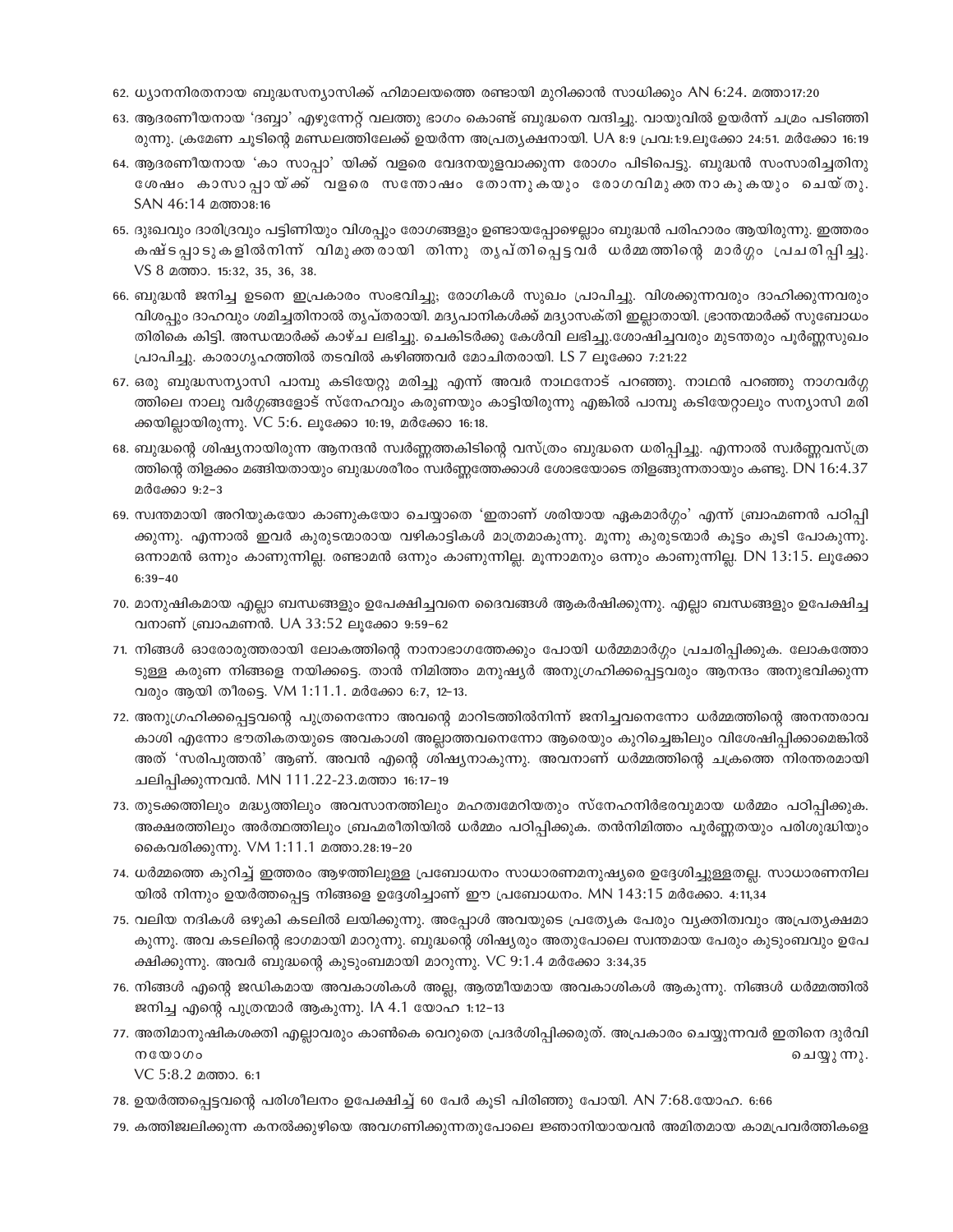അവഗണിക്കുന്നു. അന്യന്റെ ഭാര്യയെ മോഹിക്കുന്നവൻ ഉൽകൃഷ്ടമായ ജീവിതം അർഹിക്കുന്നില്ല. SN.396. മത്താ19:10,11

- 80. ബോധജ്ഞാനം ലഭിച്ചവൻ സ്വർഗ്ഗത്തിൽനിന്നും താഴെക്കിറങ്ങി ഭൂമിയിൽ വന്നപ്പോൾ എല്ലാ പ്രകാശത്തേക്കാളും ഉപരിയായ തിളക്കം എല്ലായിടവും നിറഞ്ഞു. ലോകത്തിന്റെ അതിർത്തികളുടെ അപ്പുറമുള്ള ഇരുൾ സ്ഥലങ്ങളിൽ പോലും പ്രകാശം പരന്നു. DN 14. 1-17. യോഹ 8:12. മത്താ.17:2, മർക്കോ 9:2-3
- 81. നിതൃതയിലേക്കുള്ള വഴി ഏതെന്ന് സാധാരണ മനുഷ്യനോട് ചോദിച്ചാൽ അവൻ ഉത്തരം അറിയാതെ കുഴങ്ങുന്നു. ലജ്ജിക്കുന്നു. എന്നാൽ എനിക്ക് എന്നെ അറിയാം. ബുദ്ധന്റെ ലോകം എന്താണ് എന്നറിയാം. ലോകത്തിന്റെ മാർഗ്ഗം എന്താണെന്നും അറിയാം. ബ്രഹ്മത്തെ നേടുവാനുള്ള പരിശീലനത്തിലൂടെ ഞാൻ ബ്രഹ്മത്തിൽ ലയിക്കുന്നു. DN  $13:38$ . WOO $\Omega$ , 8:42, 55
- 82. നിങ്ങൾ ഭൗതിക മാർഗ്ഗത്തിലേക്ക് തിരികെ പോകുകയില്ല എന്നതിന്റെ സാക്ഷ്യം ഞാൻ തന്നെ I.A. 1:1.6 മർക്കോ  $10:45$
- 83. എന്റെ വസ്ത്രത്തിന്റെ വിളുമ്പിൽ പിടിച്ച് എന്റെ കാലടികളിൽ ചവുട്ടി എന്റെ പിന്നാലെ നടക്കുന്ന സന്യാസി ഹൃദയ ശുദ്ധി ഇല്ലാത്തവനെങ്കിൽ എന്നെ കാണുകയില്ല. കാരണം അവൻ ധർമ്മത്തെ കാണുന്നില്ല. ധർമ്മത്തെ കാണാത്ത വൻ എന്നെയും കാണുന്നില്ല. എന്നാൽ എന്നിൽനിന്നും വിദുരതയിൽ സ്ഥിതി ചെയ്യുന്നു എങ്കിലും ഹൃദയ ശുദ്ധിയു ള്ളവനും കപടതയില്ലാത്തവനും കരുണ നിറഞ്ഞവനുമായ സന്യാസി എന്നെ കാണുന്നു, അവൻ ധർമ്മത്തെ കാണു ന്നു. അവൻ എന്റെ അടുത്തും സ്ഥിതി ചെയ്യുന്നു. ഞാൻ ധർമ്മം ആകുന്നു. എന്നെ കാണുന്നവൻ ധർമ്മത്തെ കാണുന്നു. I.A. 3:5.3, യോഹ. 14:6,9, 18-21
- 84. താമര വെള്ളത്തിൽ മുളയ്ക്കുകയും വെള്ളത്തിൽ വളരുകയും പൂർണ്ണ വളർച്ച എത്തുമ്പോൾ പുഷ്പിക്കുകയും ചെയ്യുന്നു. താമര വെള്ളത്താൽ മലിനമാകാത്തതുപോലെ ലോകത്തിൽ ജനിക്കുകയും വളരുകയും ചെയ്ത ബുദ്ധ നു ലോകത്തിന്റെ വഴികളാൽ തെറ്റിപ്പോകാതെ നിർമ്മലനായി നിലനിൽക്കുന്നു. SAN.22:94.യോഹ.17:14-16
- 85. പരമോന്നത രാജാവ് ഞാൻ ആകുന്നു. നിങ്ങളുടെ സംശയനിവാരണത്തിനായി പറയുന്നു. എല്ലാത്തിലും ഉപരി യായ പരിശുദ്ധൻ ഞാൻ ആകുന്നു. ഞാൻ ഭയത്തിൽനിന്നും മുക്തിനേടിയവൻ ആകുന്നു. അതിനാൽ സന്തുഷ്ട നാകുന്നു. MN 92:17.യോഹ 18:37
- 86. ബോധജ്ഞാനിയായ ബുദ്ധൻ, മുകളിൽനിന്നും അമ്മയുടെ ഗർഭത്തിലേക്ക് ഇറങ്ങി വന്നു. എന്നാൽ അവളിൽ പുരുഷ നോടുള്ള വികാരം ഇല്ലായിരുന്നു. കാമാസക്തിയോടെ അവളെ നോക്കിയവർക്കെല്ലാം അവൾ അപ്രാപൃയായിരുന്നു. MN 123.10 മത്താ 1:18, 22 -23, 25. ലുക്കോ. 1:26-36
- 87. ഇത്ര വലിയ അടയാളങ്ങൾ അപ്രത്യക്ഷമാകാനുള്ള കാരണമെന്ത്? വലിയ ശക്തിമാനായ ദൈവം ജനിച്ചതാകാം. ബുദ്ധൻ ലോകത്തിൽ വന്നതാകാം. നമുക്ക് പല ദേശങ്ങൾ താണ്ടി ആകാശത്തിലെ ഭയങ്കരപ്രഭ സൂചിപ്പിക്കു ന്നതെന്താണ് എന്നു നോക്കാം. SS 7മത്തായി. 2:1-2
- 88. അവർ സന്യാസിയെ സ്വീകരിച്ചു. ജാതനായ ശിശുവിനെ കാണിച്ചു. സുന്ദരനായ ശിശു പ്രകാശപൂരിതമായി വലി യൊരു ശോഭ പ്രസരിപ്പിച്ചു. നിപുണനായ പണിക്കാരൻ ചൂളയിൽനിന്നും എടുത്ത ഉരുകിയ സ്വർണ്ണം പോലെ ശിശു ശോഭിച്ചു. ഏറ്റവും ശക്തിയേറിയ പ്രകാശത്തേക്കാൾ ശക്തമായിരുന്നു ശിശുവിന്റെ പ്രകാശം. കാർമേഘരഹിത മായ ആകാശത്തിലെ സൂര്യനേക്കാൾ പ്രഭ ഉള്ളവനായിരുന്നു നവജാത ശിശു. ശിശുവിനെ കണ്ടപ്പോൾ സന്യാസി ആനന്ദപുളകിതനായി. അരൂപികൾ ആകാശത്തിൽ വലിയൊരു വിതാനം വിരിച്ചു. അതിന്റെ നടുവിൽ ആയിരം തണ്ടുകൾ ഉള്ള ചിത്രം ഉണ്ടായിരുന്നു. സ്വർണ്ണപ്പിടിയുള്ള വിശറി ദേവന്മാർ വീശിക്കൊണ്ടിരുന്നു. SN 686 -688 ലുക്കോ 2:8-10
- 89. നീണ്ട മുടിയുള്ള വളരെ വൃദ്ധനായ സന്യാസി ബുദ്ധനെ കാണുവാൻ കാത്തിരുന്നു. ശിശുവിനെ കണ്ടപ്പോൾ സന്യാസി ശിശുവിനെ തിരിച്ചറിഞ്ഞു. വളരെ സന്തോഷവാനായി ശിശുവിനെ കൈകളിൽ കോരിയെടുത്ത് ഇപ്രകാരം പറ ഞ്ഞു. "ഇതിനോട് തുലനം ചെയ്യുവാൻ മറ്റൊന്നുമില്ല. ഏറ്റവും അത്യുന്നതനായ പരിപൂർണ്ണമനുഷ്യൻ ഇതാകു . ന്നു." എന്നിട്ട് സന്യാസി പെട്ടെന്ന് ദുഃഖിതനായി കരയുവാൻ തുടങ്ങി. ബുദ്ധനെ നേരിൽ കാണുംവരെ മരണം സംഭവിക്കുകയില്ല എന്ന് സന്യാസി അറിഞ്ഞിരുന്നു. SN 689-691 ലൂക്കോ 2:25-28
- 90. രാജകുമാരനായിരുന്ന ബുദ്ധൻ പരിപൂർണ്ണജ്ഞാനിയായും പൂർണ്ണപ്രകാശപൂരിതനായും വളർന്നു. SN 693 ലൂക്കോ  $2:40$
- 91. ബുദ്ധരാജകുമാരനെ എങ്ങും കാണാനില്ലായിരുന്നു. രാജാവ് കുമാരനെ തേടി വലിയ ജനക്കുട്ടത്തെ നിയോഗിച്ചു. ഉപദേശകരിൽ കൊട്ടാരം

ഒരുവൻ ചമ്രം പടിഞ്ഞ് ധ്യാനനിരതനായിരിക്കുന്ന ബുദ്ധനെ കണ്ടെത്തി. LS 11. ലൂക്കോ 2:45-47

92. ബോധിവൃക്ഷത്തിന്റെ ചുവട്ടിൽ ബോധജ്ഞാനത്തിന്റെ പൂർണ്ണതയിൽ ലഭിക്കുന്ന സ്വാതന്ത്ര്യവും പരമാനന്ദവും